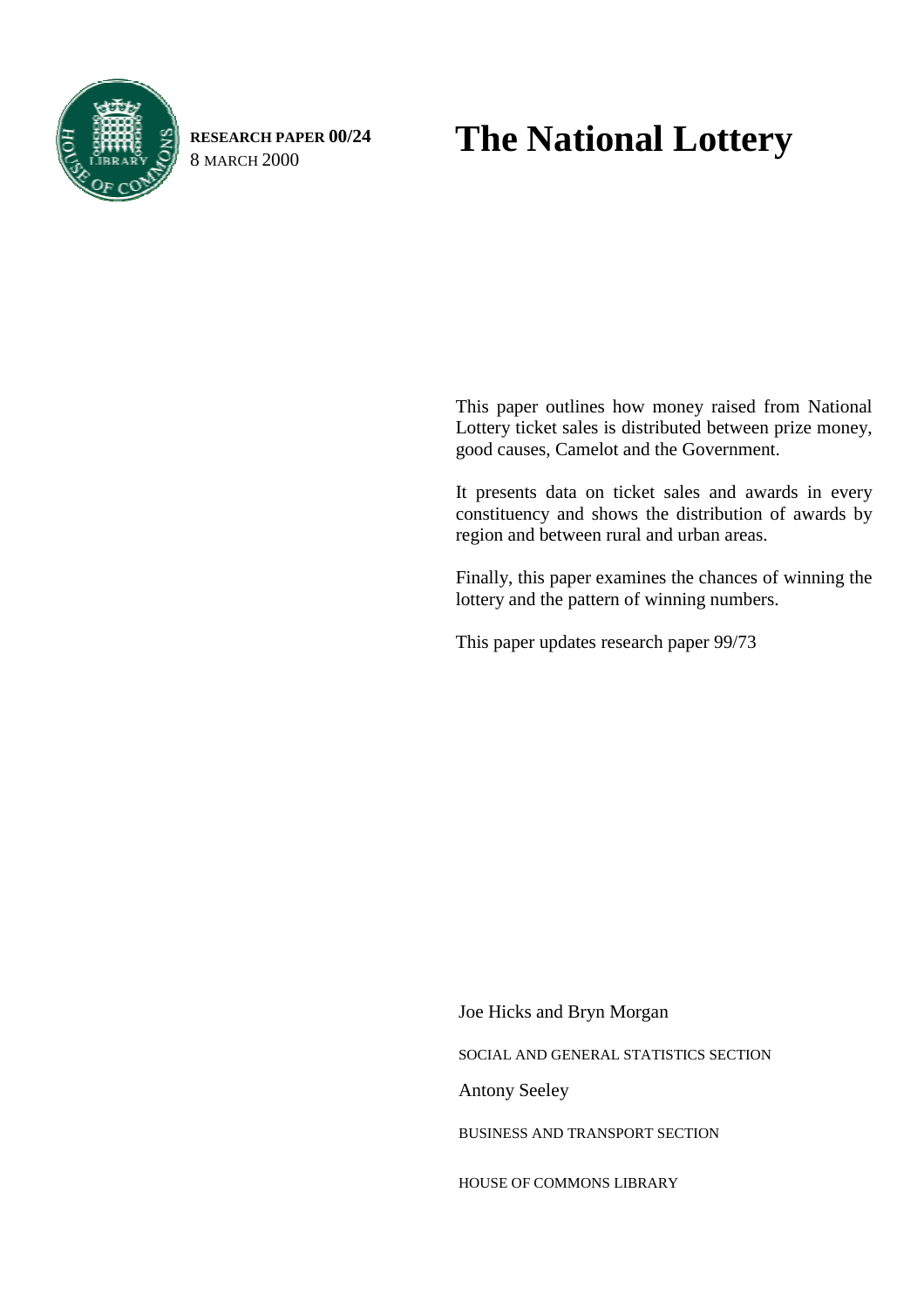### **Recent Library Research Papers include:**

| 00/9  | <b>Economic Indicators</b>                                               | 01.02.00 |
|-------|--------------------------------------------------------------------------|----------|
| 00/10 | Carers and Disabled Children Bill [Bill 13 of 1999-2000]                 | 01.02.00 |
| 00/11 | The <i>Export of Farm Animals Bill</i> [Bill 20 of 1999-2000]            | 02.02.00 |
| 00/12 | The Armed Forces Discipline Bill [Bill 53 of 1999-2000]                  | 04.02.00 |
| 00/13 | The Northern Ireland Bill [Bill 61 of 1999-2000]                         | 07.02.00 |
| 00/14 | The Conflict in Chechnya                                                 | 07.02.00 |
| 00/15 | The Sexual Offences (Amendment) Bill: 'Age of Consent' and abuse         | 07.02.00 |
|       | of a position of trust [Bill 55 of 1999-2000]                            |          |
| 00/16 | Licensing (Young Persons) Bill 1999-2000 [Bill 14 of 1999-2000]          | 09.02.00 |
| 00/17 | The Parliamentary Oath                                                   | 14.02.00 |
| 00/18 | <i>Postal Services Bill</i> [Bill 54 of 1999-2000]                       | 11.02.00 |
| 00/19 | Unemployment by Constituency, January 2000                               | 16.02.00 |
| 00/20 | European Defence: from Pörtschach to Helsinki                            | 21.02.00 |
| 00/21 | <b>Economic Indicators</b>                                               | 01.03.00 |
| 00/22 | The Health Service Commissioners (Amendment) Bill [Bill 15 of 1999-2000] | 01.03.00 |
| 00/23 | The Criminal Justice (Mode of Trial) (No. 2) Bill                        |          |
|       | [Bill 73 of 1999-2000]                                                   | 03.03.00 |

*Research Papers are available as PDF files:*

- *to members of the general public on the Parliamentary web site, URL: http://www.parliament.uk*
- *within Parliament to users of the Parliamentary Intranet, URL: http://hcl1.hclibrary.parliament.uk*

Library Research Papers are compiled for the benefit of Members of Parliament and their personal staff. Authors are available to discuss the contents of these papers with Members and their staff but cannot advise members of the general public. Any comments on Research Papers should be sent to the Research Publications Officer, Room 407, 1 Derby Gate, London, SW1A 2DG or e-mailed to PAPERS@parliament.uk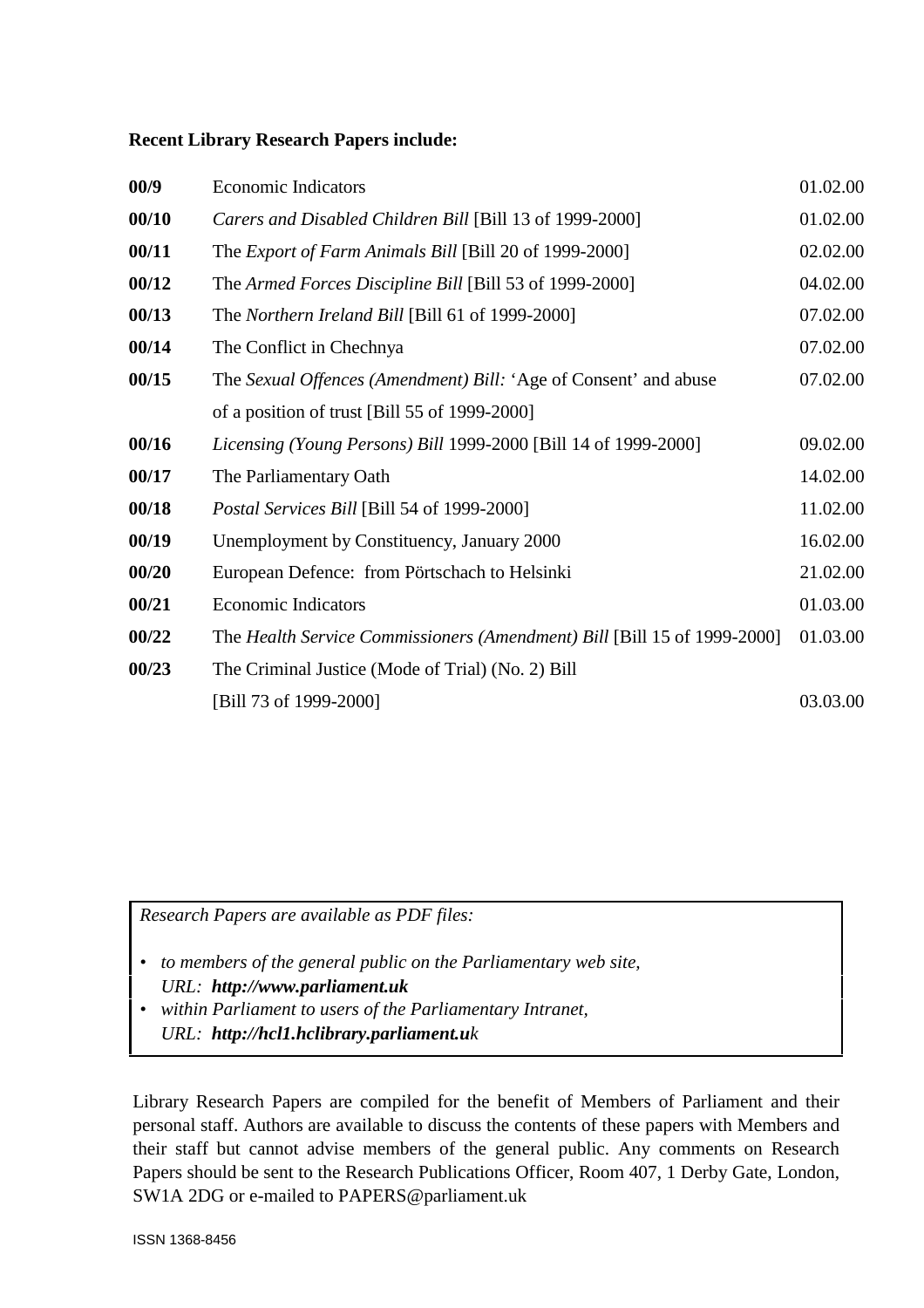# **Summary of main points**

- £26 billion has been spent on lottery tickets since the launch in November 1994.<sup>1</sup> On average, £38 million has been sold in each constituency.
- Over £7 billion has been raised for good causes. By the end of Camelot's 7-year licence in September 2001, the Lottery will have made an estimated £11 billion for good causes.
- Around 53,000 Lottery awards had been made by the end of December 1999, with an average value of £137,700 each.
- On average, each parliamentary constituency has received 80 awards with an average value of £10 million.
- The constituency of Cities of London and Westminster has received the most Lottery grants (434) and the highest value of awards (£887 million<sup>2</sup>).
- The most tickets sold were in the same constituency. To 13 November 1999, £190 million worth of tickets had been sold there; for every £1 spent on the lottery, the constituency received £4.70 in awards for good causes.
- The constituency which has received the fewest awards from the Lottery is Billericay with 12. Hayes and Harlington has been awarded the lowest value of awards, at £418,000.
- £49 million and £46 million worth of tickets have been sold in Billericay and Hayes and Harlington respectively. This means that for every  $£1$  spent on the lottery in these constituencies, they have received 1 penny in awards for good causes.
- £664 million was paid to the Exchequer in Lottery Duty, corporation tax and VAT in 1998/99, representing 12.8 per cent of sales.

<sup>1</sup> http://www.national-lottery.co.uk/news/index.html#facts

<sup>&</sup>lt;sup>2</sup> This figure has been revised down by about £200 million from Research Paper 99/73. The National Endowment for Science Technology and the Arts (£200 million) are no longer included in the database.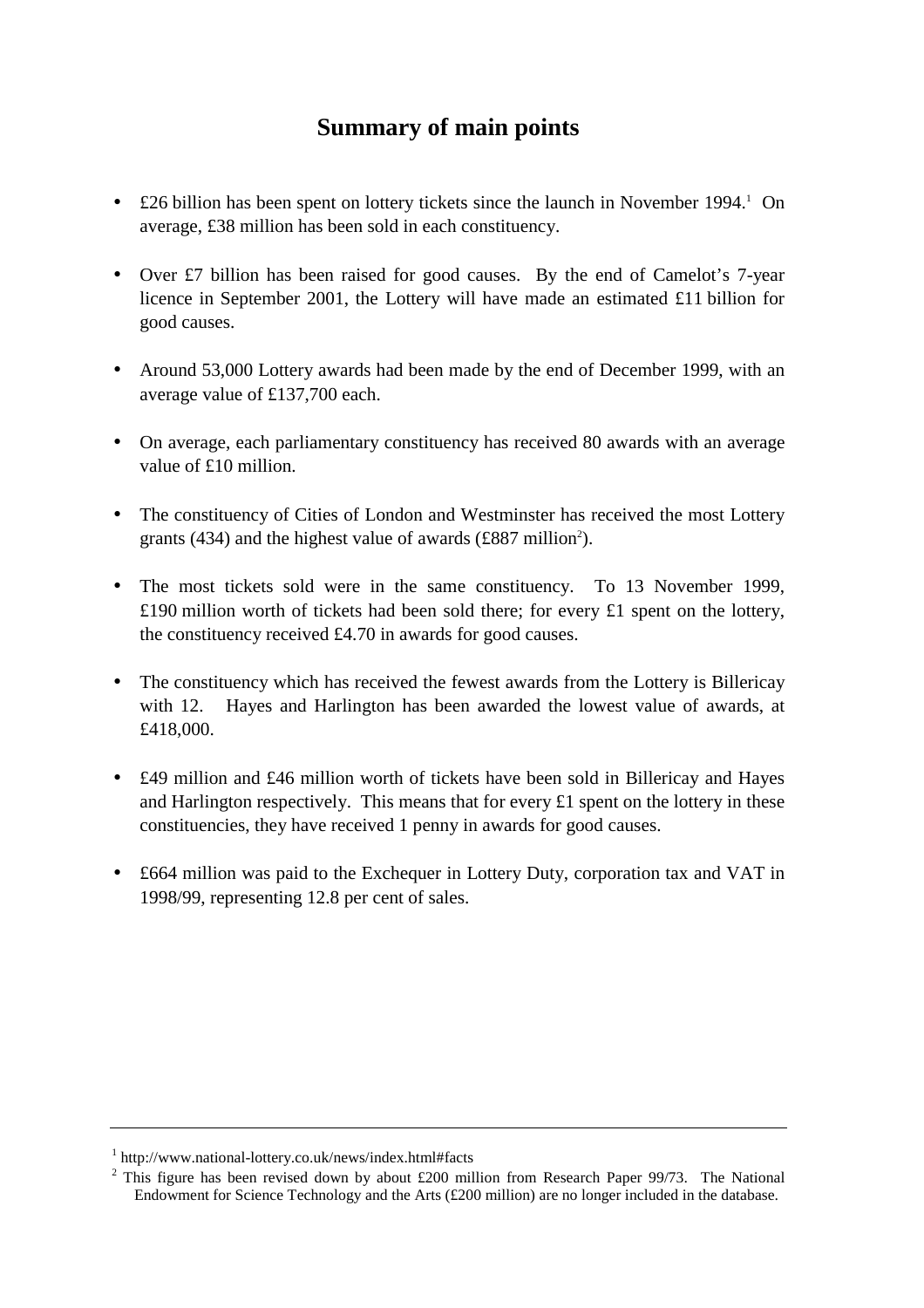# **CONTENTS**

| $\mathbf I$    | <b>Introduction</b>                                                                | 7  |
|----------------|------------------------------------------------------------------------------------|----|
|                | <b>Distribution of sales</b><br>A.                                                 | 7  |
|                | 1. National Lottery Distribution Fund                                              | 7  |
|                | 2. Government                                                                      | 8  |
|                | 3. Retailers                                                                       | 8  |
|                | 4. Camelot                                                                         | 8  |
|                | <b>B.</b><br><b>Distribution of Lottery funds to good causes</b>                   | 10 |
| $\mathbf{I}$   | Regional and constituency analysis of awards                                       | 13 |
| III            | <b>Ticket sales</b>                                                                | 47 |
|                | <b>Ticket Sales by Constituency</b>                                                | 49 |
|                | Appendix 1: Addresses of distributing bodies                                       | 67 |
|                | Appendix 2: National Lottery – facts and figures                                   | 68 |
|                | <b>Tables and charts</b>                                                           |    |
| <b>Table 1</b> | <b>National Lottery: Where the money goes</b>                                      | 9  |
| <b>Table 2</b> | Lottery awards by distributing body                                                | 14 |
| Table 3        | Number of Lottery awards by 'good cause' and region                                | 15 |
| <b>Table 4</b> | Value of awards by 'good cause' and region                                         | 16 |
| Table 5        | Average value of awards by 'good cause' and region                                 | 17 |
| Table 6        | Number of awards per million population by 'good cause' and region                 | 18 |
| Table 7        | Value of awards per head by 'good cause' and region                                | 19 |
| <b>Table 8</b> | Number of awards per head by region and year                                       | 20 |
| Table 9        | Value of awards by region and year                                                 | 21 |
| Table 10       | Constituencies with the highest and lowest number and values of awards             | 22 |
| Table 11       | Number of awards by 'good cause' and constituency                                  | 23 |
| Table 12       | Value of awards by 'good cause' and constituency                                   | 35 |
| Table 13       | <b>Average Constituency Lottery Awards and Ticket Sales by region</b>              | 50 |
| Table 14       | Constituencies with the highest and lowest value of awards relative toticket sales | 51 |
| Table 15       | <b>Ticket sales by constituency</b>                                                | 52 |
| <b>Chart 1</b> | <b>Ticket Sales</b>                                                                | 48 |
| Chart 2        | Frequency of Lottery numbers in numerical order                                    | 69 |
| Chart 3        | Frequency of Lottery numbers in frequency order                                    | 69 |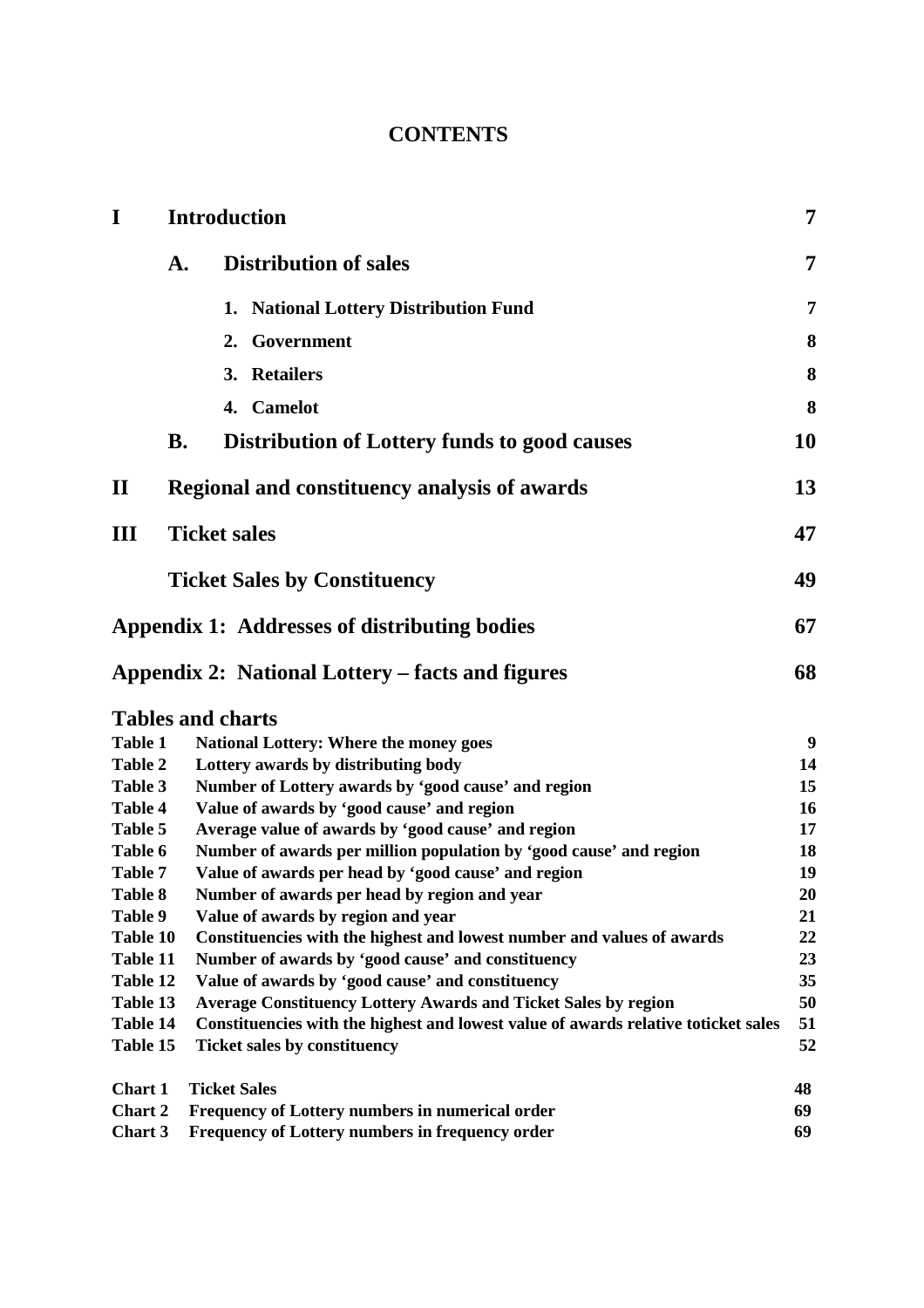# **I Introduction**

The National Lottery was established under the *National Lottery etc Act 1993*, and the first draw was on 14 November 1994. About 30 million people play it every week, by buying tickets for the two weekly 'on-line' draws or purchasing 'instant-win' scratchcards. In the last financial year, 1998/99, ticket sales were worth just over £5.2 billion. Total ticket sales to the end of December 1999 have been £26 billion<sup>3</sup>.

# **A. Distribution of sales**

Over the lifetime of the current Lottery licence, the money from ticket sales will be allocated in the following proportions:

| 50% Prize winners                         |
|-------------------------------------------|
| 28% National Lottery Distribution Fund    |
| 13% Lottery Duty, Corporation Tax and VAT |
| 5% Retailer commission                    |
| 3% Camelot operating expenses             |
| 1% Profit                                 |
|                                           |

Table 1 on page 9 shows figures from Camelot's accounts for the financial years since 1994/95. In 1998/99 ticket sales totalled £5.2 billion. Of this, £2.6 billion was given in prize money, £625 million was paid in Lottery Duty and £1.5 billion was paid to the National Lottery Distribution Fund (NLDF).

# **1. National Lottery Distribution Fund**

The largest part of the money accruing to the National Lottery Distribution Fund (NLDF) comes from the Ticket Sales Payment as set out in the licence agreement. Each week Camelot is obliged to pay a percentage of net (after Lottery Duty) ticket sales to the NLDF. The percentages are set for different levels of ticket sales such that the marginal rate of payment to the NLDF increases with ticket sales. In 1998/99 28.6% of sales were paid to the NLDF.

There are also other transfers to the NLDF. The aggregate value of all unclaimed prizes for which the claim period has expired is paid to the NLDF. Camelot forecasts that unclaimed prizes will amount to 1.0% of ticket sales each year. In 1998/99 total unclaimed prize money paid into the NLDF was  $£88$  million<sup>4</sup>, which is about 1% of prize money.

<sup>3</sup> Taken from: http://www.national-lottery.co.uk/news/index.html#facts

<sup>4</sup> Includes prize fund shortfall, Camelot Annual Review 1999, *Add Something Extra*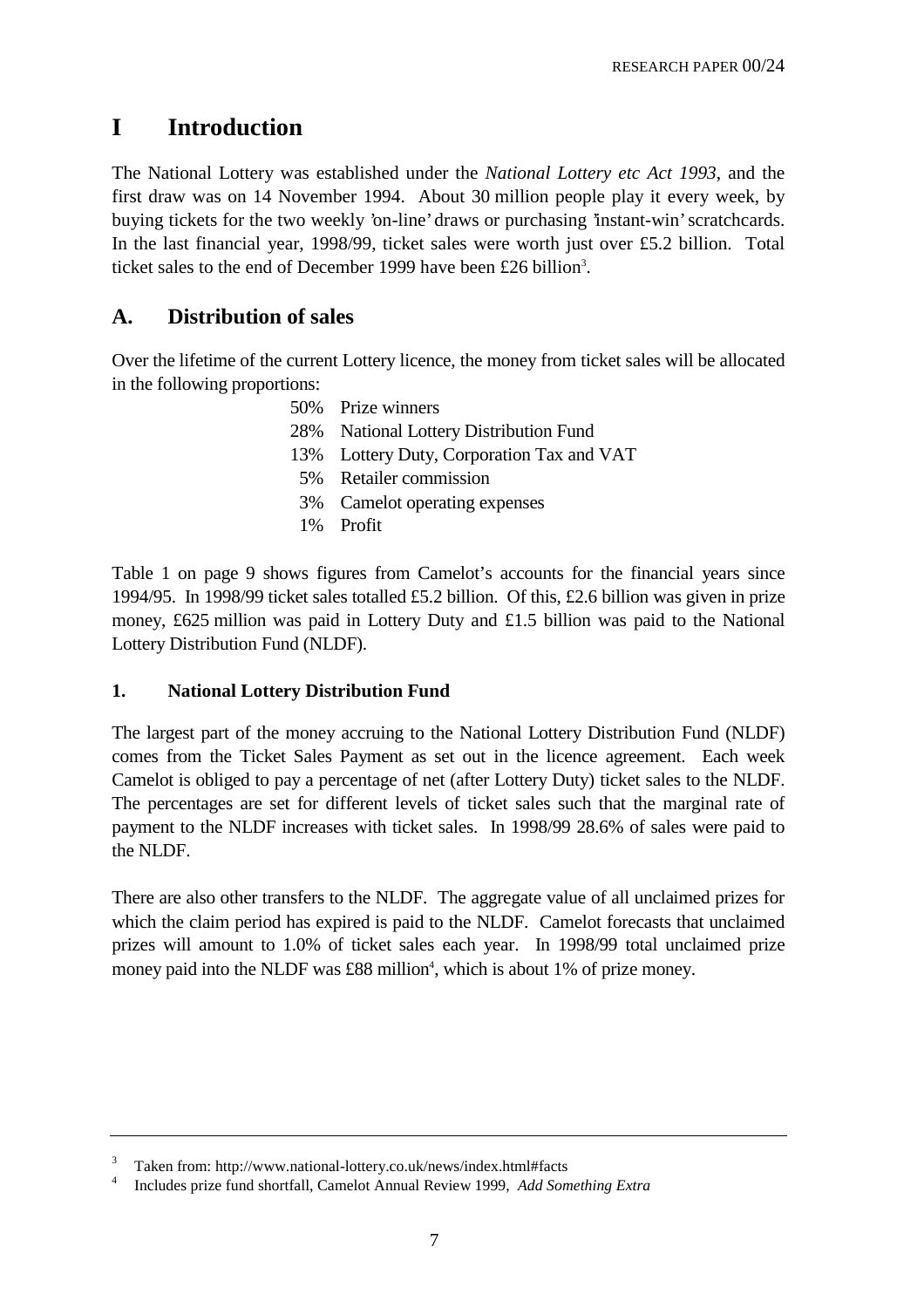# **2. Government**

Lottery Duty has been set at 12%. Lottery Duty is intended to be revenue-neutral, making up for lost VAT on other retail sales. If spending is diverted to lottery tickets from products attracting high levels of duty (alcohol, tobacco etc.) then the Exchequer loses out. Conversely if spending is diverted from low-taxed items (confectionery, newspapers) or from planned savings, the Exchequer gains. As ticket sales have been higher than forecast, so has the amount raised from Lottery Duty. Table 2 on page 14 shows that £143 million was paid in Lottery Duty in 1994/95, £626 million in 1995/96 and £567 million in 1996/97, £662 million in 1997/98 and £625 million in 1998/99.

Other payments to the Exchequer will include Corporation Tax on Camelot's profits. This tax amounted to £104 million in the first five financial years of operation. As sales of Lottery tickets are exempt from VAT, VAT is not recoverable on the company's costs and is therefore a charge against profits. The VAT charge for Camelot for 1998/99 was £18 million compared with £20 million in 1997/98; this includes VAT on capital expenditure. In 1998/99, the total amount raised by the Exchequer from the Lottery in terms of Lottery Duty, Corporation Tax and VAT was £664 million, or 12.8% of ticket sales.

# **3. Retailers**

The Camelot retailer agreement allows retailers to earn 5% commission on sales of both the on-line and instants games, as well as earning 1% commission on prizes paid out between £10 and £200. For this reason, the proportion of sales going to retailers has been around 5.1% in each year. Retailer commission for the year 1998/99 totalled £256 million and since the launch, on-line retailers have each benefited by an average £32,000 commission.5

# **4. Camelot**

After Lottery Duty, payments to the NLDF, retailers' commission and prizes, Camelot was left with around 4.8% of ticket sales in 1998/99. £181 million or 3.8% of ticket sales was paid in operating costs, consisting mainly of advertising and marketing expenditure, administration costs and depreciation. Operating costs also include terminal and data communication costs - mainly the cost of maintaining the terminals and on-line lottery network. This left profit after tax at around 1.0% of ticket sales or about £50 million.

<sup>5</sup> Camelot Press Release*, Camelot on track to meet increase target of £10 bn for Good Causes,* 1 June 1999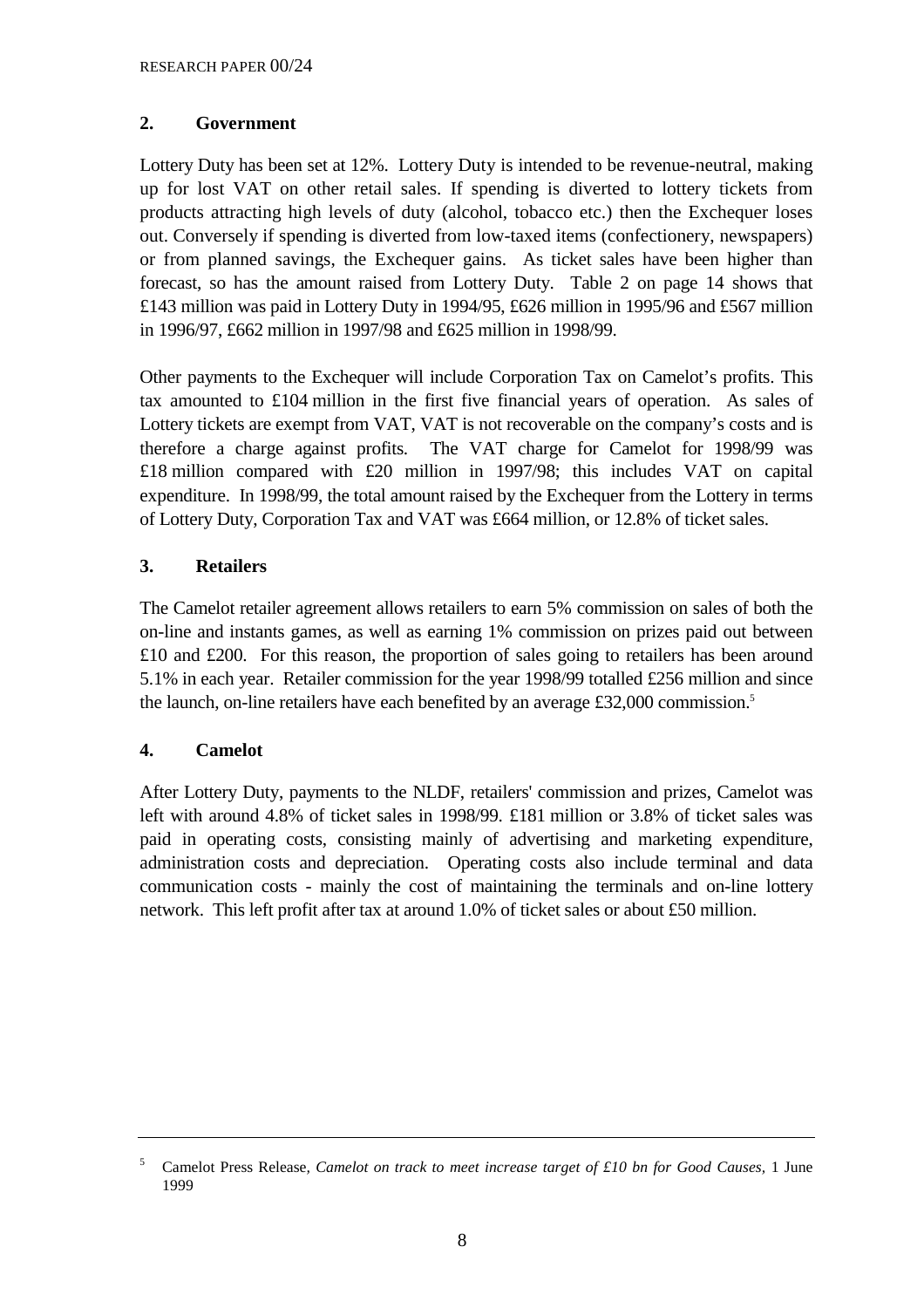|                                              |        | 1994/95 1995/96 1996/97 1997/98 1998/99 |            |        |        | Total  |
|----------------------------------------------|--------|-----------------------------------------|------------|--------|--------|--------|
| $£$ million                                  |        |                                         |            |        |        |        |
| <b>Sales</b>                                 |        |                                         |            |        |        |        |
| On-line                                      | 1,157  | 3,694                                   | 3,847      | 4,713  | 4,538  | 17,948 |
| Instants                                     | 34     | 1,523                                   | 877        | 801    | 669    | 3,904  |
| Total                                        | 1,191  | 5,217                                   | 4,723      | 5,514  | 5,207  | 21,851 |
| Prizes                                       | 562    | 2,643                                   | 2,384      | 2,735  | 2,580  | 10,903 |
| <b>Lottery Duty</b>                          | 143    | 626                                     | 567        | 662    | 625    | 2,622  |
| National Lottery Distribution Fund           | 317    | 1,416                                   | 1,273      | 1,567  | 1,487  | 6,060  |
| Retailers 'commission                        | 61     | 265                                     | 242        | 282    | 265    | 1,114  |
| Operating costs <sup>(a)</sup>               | 99     | 190                                     | 187        | 183    | 181    | 839    |
| of which VAT                                 | 22     | 25                                      | ${\it 19}$ | 20     | 18     | 104    |
| Corporation Tax                              | 5      | 26                                      | 24         | 27     | 22     | 104    |
| Profit on ordinary activities after taxation | 6      | 51                                      | 47         | 59     | 49     | 212    |
| Total to Government (Duty, VAT, Tax)         | 169    | 677                                     | 610        | 709    | 664    | 2,830  |
| Percentages                                  |        |                                         |            |        |        |        |
| Sales                                        |        |                                         |            |        |        |        |
| On-line                                      | 97.2%  | 70.8%                                   | 81.4%      | 85.5%  | 87.2%  | 82.1%  |
| Instants                                     | 2.8%   | 29.2%                                   | 18.6%      | 14.5%  | 12.8%  | 17.9%  |
| Total                                        | 100.0% | 100.0%                                  | 100.0%     | 100.0% | 100.0% | 100.0% |
| Prizes                                       | 47.2%  | 50.7%                                   | 50.5%      | 49.6%  | 49.5%  | 49.9%  |
| Lottery Duty                                 | 12.0%  | 12.0%                                   | 12.0%      | 12.0%  | 12.0%  | 12.0%  |
| National Lottery Distribution Fund           | 26.6%  | 27.1%                                   | 26.9%      | 28.4%  | 28.6%  | 27.7%  |
| Retailers 'commission                        | 5.1%   | 5.1%                                    | 5.1%       | 5.1%   | 5.1%   | 5.1%   |
| Operating costs <sup>(a)</sup>               | 8.3%   | 3.6%                                    | 4.0%       | 3.3%   | 3.5%   | 3.8%   |
| of which VAT                                 | 1.8%   | 0.5%                                    | 0.4%       | 0.4%   | 0.3%   | 0.5%   |
| Corporation Tax                              | 0.4%   | 0.5%                                    | 0.5%       | 0.5%   | 0.4%   | 0.5%   |
| Profit on ordinary activities after taxation | 0.5%   | 1.0%                                    | 1.0%       | 1.1%   | 0.9%   | 1.0%   |
| Total to Government (Duty, VAT, Tax)         | 14.2%  | 13.0%                                   | 12.9%      | 12.9%  | 12.8%  | 13.0%  |

### **National Lottery: Where the money goes**

Notes: (a) including terminal and data communication costs

*Sources: Camelot Annual Report and Accounts (Relevant years); Camelot News Release 19/9/96*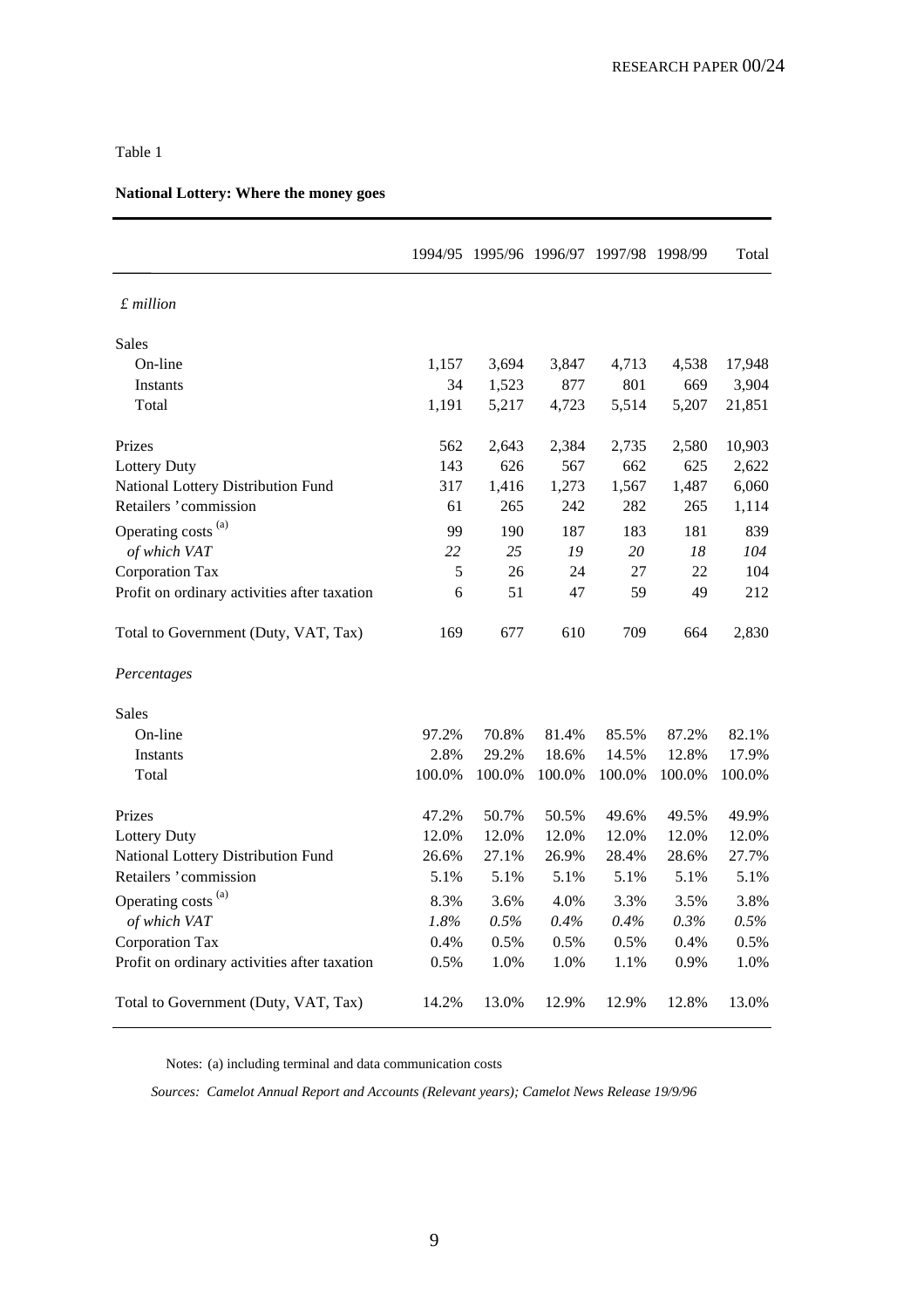# **B. Distribution of Lottery funds to good causes**

When Camelot's 7-year licence to run the Lottery began in November 1994, it was expected that the total sales of the Lottery would amount to £32 billion, of which £9 billion would go to good causes. At present, it is forecast that the Lottery will generate between £11.0 billion and £11.6 billion for good causes by the end of the licence in September  $2001$ , which suggests total ticket sales will be in the region of £40 billion.

The distributing bodies which allocate Lottery funds for six good causes are:

- The Arts Councils for England, Scotland, Wales and Northern Ireland
- The National Lottery Charities Board (NLCB)
- The National Heritage Memorial Fund
- The UK Sports Council & the Sports Councils for England, Scotland, Wales and Northern Ireland
- The Millennium Commission
- The New Opportunities Fund (NOF)

Each of the thirteen bodies are responsible for sifting through the applications made to them for Lottery money, determining which are eligible, and deciding which among these should be awarded a grant. They are required to comply with directions given by the Secretary of State, on matters of policy and financial propriety - but the Secretary of State does not have any role in deciding which applications for Lottery grants are successful.

The New Opportunities Fund (NOF) - the new sixth good cause - was set up under the *National Lottery Act 1998* and started inviting applications for grants in January 1999.<sup>7</sup> The creation of NOF was set out in the White Paper *A People's Lottery* published in July 1997.<sup>8</sup> At this time, the predicted size of the NLDF over the seven-year licence was £10 billion: £1 billion more than first estimated. It was proposed that this extra £1 billion be channelled into a new fund to support initiatives in health, education and the environment and a one-off £200 million grant to set up NESTA (the National Endowment of Science, Technology and the Arts). By October 1998 the official estimate of the NLDF over its lifetime had risen to £10.6 billion and the Government proposed splitting the proceeds so that £1.9 billion was given to arts, charities, heritage and sport,  $£2.0$  billion to the Millennium Commission, and the remainder to NOF. $^9$  By May 1999 this estimate had risen by a further £250 million, of which it was anticipated that NOF would take one-third, and the remaining four original causes share the remaining two

<sup>6</sup> HC Deb 27 October 1999 c 862

 $7$  Prior to the introduction of NOF, the NLDF was divided into five equal parts for the five good causes: arts, sport, the heritage, charities and the celebration of the millennium.<br><sup>8</sup> Cm 3709 July 1997

<sup>&</sup>lt;sup>9</sup> HC Deb 19 October 1998 c 919W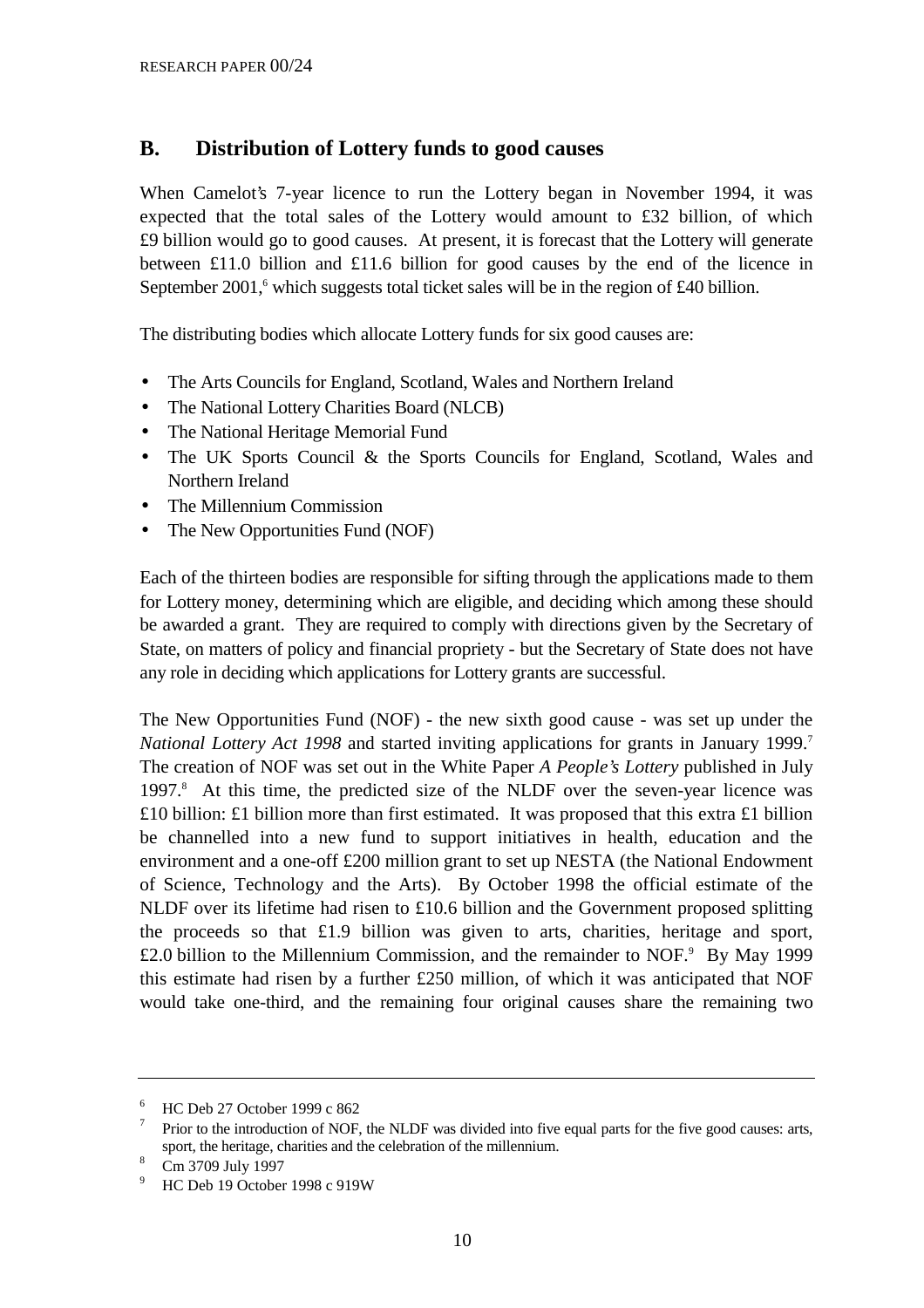*£ billion*

thirds.10 Finally in October 1999 the Government published estimates, based on three different scenarios, showing the forecast income for the good causes at £11.21 billion (medium forecast), pitched between a low forecast of £11.02 billion and a high forecast of £11.64 billion. Taking this medium forecast, it is anticipated that it would be shared by the six good causes as follows:

|                                            | х ошиоп                |
|--------------------------------------------|------------------------|
| Good cause                                 | <b>Medium Forecast</b> |
| <b>Charities</b>                           | 1.91                   |
| Heritage                                   | 1.92                   |
| Arts                                       | 1.88                   |
| <b>Sports</b>                              | 1.91                   |
| Millennium Commission (including interest) | 2.02                   |
| New Opportunities Fund                     | 1.22                   |
| Interest for the period                    | 0.35                   |
| 1 October to 30 September 2001             |                        |
| Total (including interest)                 | $11.21$ <sup>11</sup>  |

Legislation amending each distributing body's percentage share of the NLDF was introduced in February 1999.<sup>12</sup> For a temporary 13-week period starting on 15 February, the shares of the NLDF going to arts, charities, heritage and sport were  $5\%$ , as NOF's share rose to  $60\%$ <sup>13</sup> From 17 May, the share of the first four bodies has returned to  $16^2/3$ %, as NOF's share has fallen to  $13^{1/3}$ %.<sup>14</sup> Once the Millennium Commission's total Lottery income reaches its target of just over £2 billion, it is intended that its current 20% share will go to NOF.

In the case of four of the six good causes, the share of money received by each country in the United Kingdom is specified. The money allotted to arts and sports is divided among the four countries of the UK according to population, though in the case of sports, a 'top' slice of 9.2% goes to the UK Sports Council for UK-wide projects.<sup>15</sup> Both the National Lottery

<sup>10</sup> DCMS press notice 140/99, 17 May 1999

<sup>&</sup>lt;sup>11</sup> "The income data for the individual Good Causes (except the Millennium Commission) exclude interest for the period from 1 October 1999 to the end of the Licence. It is not possible to calculate the future allocation of interest between the Good Causes, because this will depend on the rate at which the Distributors draw income from the NLDF. The estimated total interest for all the Good Causes from 1 October 1999 to the end of the Licence is shown separately." HC Deb 27 October 1999 c 862

<sup>&</sup>lt;sup>12</sup> Under the *Apportionment of Money in the National Lottery Distribution Fund Order* SI 1999/344. With the creation of NOF, the distribution of funds had been provided for initially under section 15 of the *National Lottery Act 1998*: from 14 October 1997, arts, charities, heritage and sport each received  $16^{2}/_{3}$ % of the NLDF; NOF received  $13^{1}/_{3}$ %; and the Millennium Commission received 20%. It had been proposed to swap the shares of NOF and the Commission from September 1999.

<sup>&</sup>lt;sup>13</sup> This temporary increase in cashflow to NOF was to guarantee that it would receive the additional £400 million from the NLDF, allocated to it in October 1998.

<sup>&</sup>lt;sup>14</sup> The Secretary of State has given guarantees that there will be no further change to the percentages of these four original good causes up to and beyond the end of the licence [HL Deb 12 April 1999 c 104WA].

<sup>&</sup>lt;sup>15</sup> Under section 23 of the *National Lottery Act 1993*, as amended. The UK Sports Council was established in July 1998; its share of Lottery funds come from that part of the NLDF already allocated to the good cause of sport (DCMS press notice 142/98, 2 July 1998).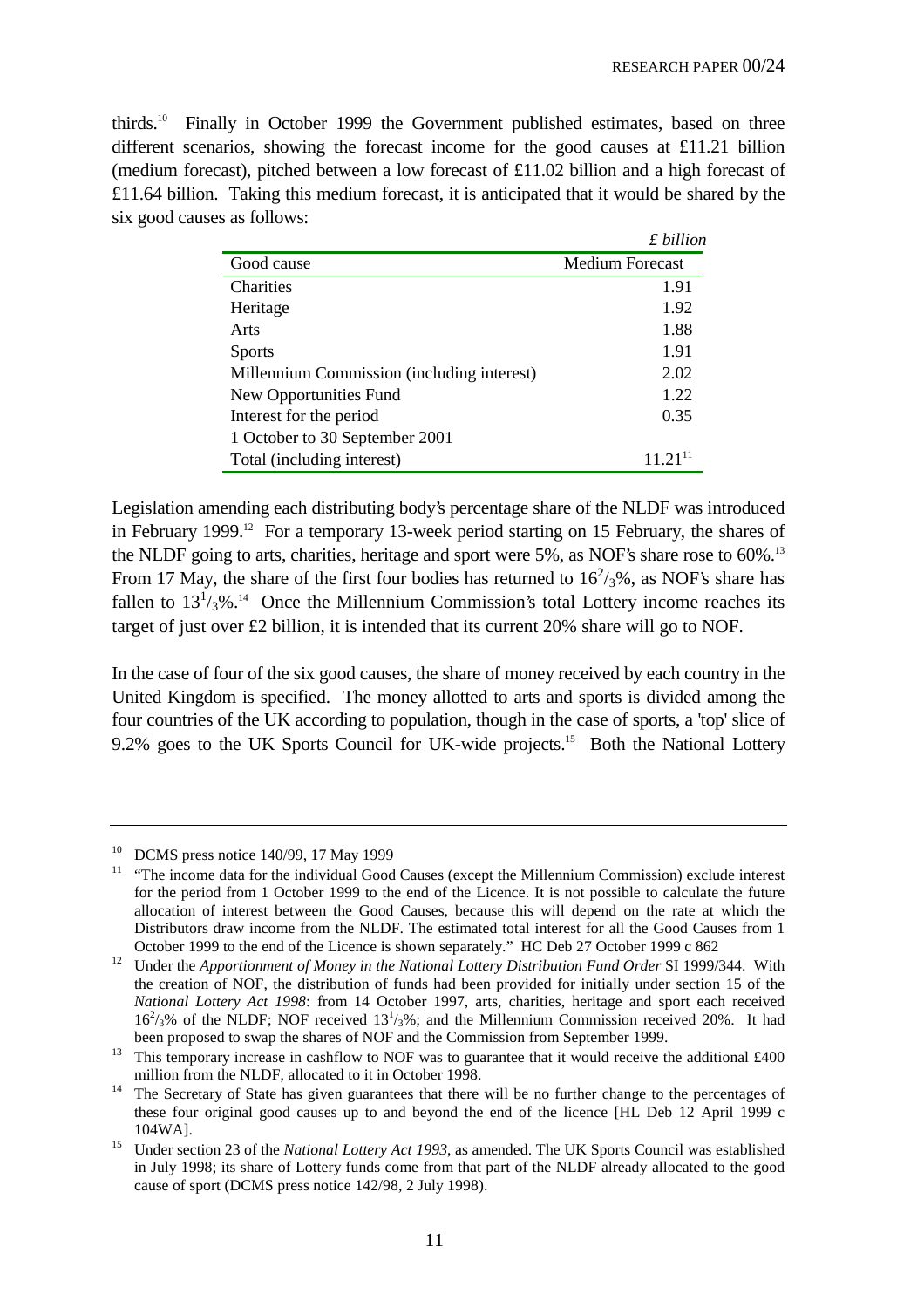Charities Board and NOF divide their share between the four countries on the basis of population figures weighted for deprivation.16 Similar arrangements do not apply to either heritage or millennium funding. The geographical distribution of funds across these four causes is shown below:

|                  | Arts  | Charities | <b>Sports</b> | NOF <sup>17</sup> |
|------------------|-------|-----------|---------------|-------------------|
| England          | 83.3% | 77.5%     | 75.6%         | 77.5%             |
| Scotland         | 8.9%  | 11.5%     | 8.1%          | 11.5%             |
| Wales            | 5.0%  | 6.5%      | 4.5%          | 6.5%              |
| Northern Ireland | 2.8%  | 4.5%      | $2.6\%$       | 4.5%              |

Those considering an application for Lottery funding are best advised to contact the relevant distributing body directly and obtain an application pack. This gives guidance on eligibility, as well as setting out the mechanics of making an application. A list of addresses is given in the appendix to this paper. Those interested may wish to refer to, *The National Lottery Yearbook*, published by the Directory of Social Change. It is an annual guide with a purpose to provide all the information needed by those concerned with Lottery policies, practices and outcomes.

Many organisations have been unsuccessful in attracting Lottery funding. Since the National Lottery began, applications for funds have always outstripped those available by a considerable margin and although prospective applicants have lowered their expectations of late, this remains the case. For example, in its *Annual Report* the National Lotteries Charities Board states that it received 20,283 applications in 1997/98, of which only  $6,837$  were successful.<sup>18</sup> In this context it is unsurprising that many worthy causes may have found it difficult to win grants and, given the sheer diversity of applicants, that some commentators have taken exception to some successful grants for certain causes, because they find little sympathy with the cause itself.

It is important to stress that Lottery grants are not awarded solely on the basis of the 'worthiness' - if one can put it that way - of the cause that is to be funded. Important factors in a successful application will include addressing the criteria and policy of the relevant distributing body, its financial and management structures and assessing evidence of need and commitment to equal opportunities in policy and practice and user involvement. Finally, it is worth underlining that unsuccessful applicants are not prevented from reapplying**.**

<sup>&</sup>lt;sup>16</sup> For NOF, these shares are specified in the policy directions issued to the Fund by the Secretary of State (the current directions were issued on 26 April 1999). For the NLCB these shares are self-imposed.

<sup>&</sup>lt;sup>17</sup> In the case of one NOF initiative - IT training - the percentage breakdown is slightly different; for training teachers and school library staff, the most important part of this initiative, the shares are England 79.7%; Scotland 10.1%; Wales 5.5%; Northern Ireland 4.7%.

<sup>18</sup> *National Lottery Charities Board Annual Report 1997-98* p 27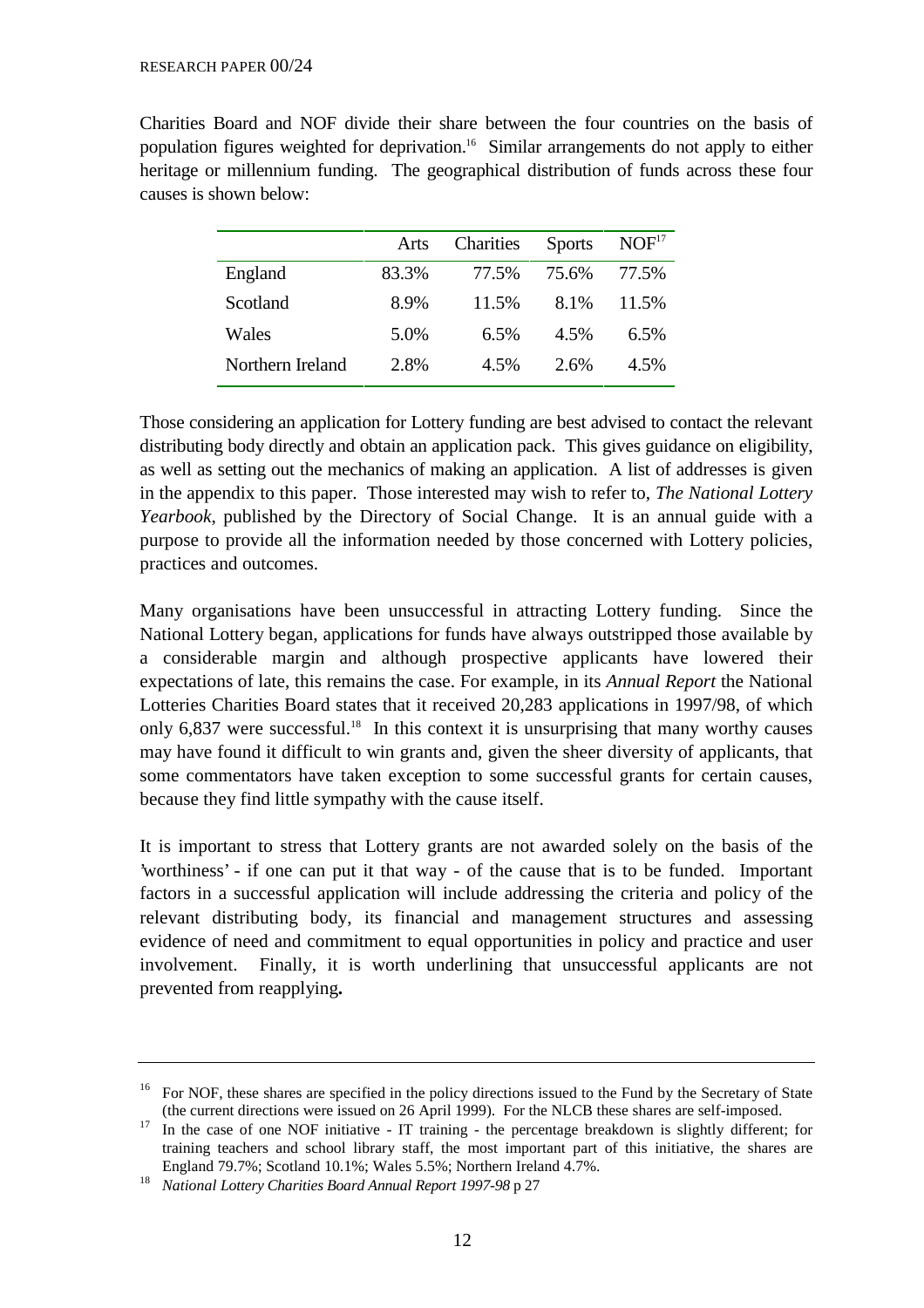# **II Regional and constituency analysis of awards**

This section of the paper shows the breakdown of lottery awards by cause, region, and constituency. For data on awards relative to ticket sales, please see the next section.

When using the constituency based data, please note that many awards are intended to benefit a broad spectrum of the population and not just the local residents. In the tables shown, the receiver of the award is recorded by its postal address, so some awards especially those to bodies in London - include many institutions that are considered of national importance. The Department of Culture, Media and Sport (DCMS) has estimated that awards to these organisations account for around 60% of the total awarded to London.<sup>19</sup> Other areas receive high value awards that benefit a wider area. For instance, Bristol West constituency received an award of £43.5 million to SUSTRANS, to help create a national cycle network.

The data used are taken from the DCMS Awards Database. DCMS is reliant on the distributing bodies to provide details of individual awards. In some cases bodies may have announced awards but not yet given details to DCMS. This will particularly affect the figures in tables 8 and 9.

Table 2 shows the number and value of awards by distributing body at the end of December 1999. The New Opportunities Fund is included as a new distributor. So far it has made 474 awards to a value of £16 million directed towards healthcare and education providers. Tables 3 to 7 show the number and value of awards broken down by 'good cause' and region. The North East, the South West, Scotland, Wales and Northern Ireland had a greater number of awards per capita than the UK as a whole (Tables 3 and 6). The value of awards per capita in London was, at £289.80, more than double that for the UK as a whole, at £122.20 (Tables 4 and 7). And, the average value of award was greatest in London (Table 5).

Tables 10 to 12 show the number and value of awards by constituency and good cause. Table 10 shows the 25 constituencies with the highest and lowest number and value of awards. Cities of London and Westminster constituency has received both the highest number and highest value of awards with 434 awards worth £886 million in total. Billericay has received the lowest number of awards with just 12, while Hayes and Harlington has received the lowest value of awards with £418,000 compared with a constituency average of £10.6 million. Tables 11 and 12 show the number and value of awards respectively for each constituency, along with a ranking.

Details of individual awards to constituencies are available from the Department of Culture, Media and Sport's website at *www.lottery.culture.gov.uk.* Section III examines ticket sales.

<sup>&</sup>lt;sup>19</sup> HC Deb. 24 November 1997 c383-4w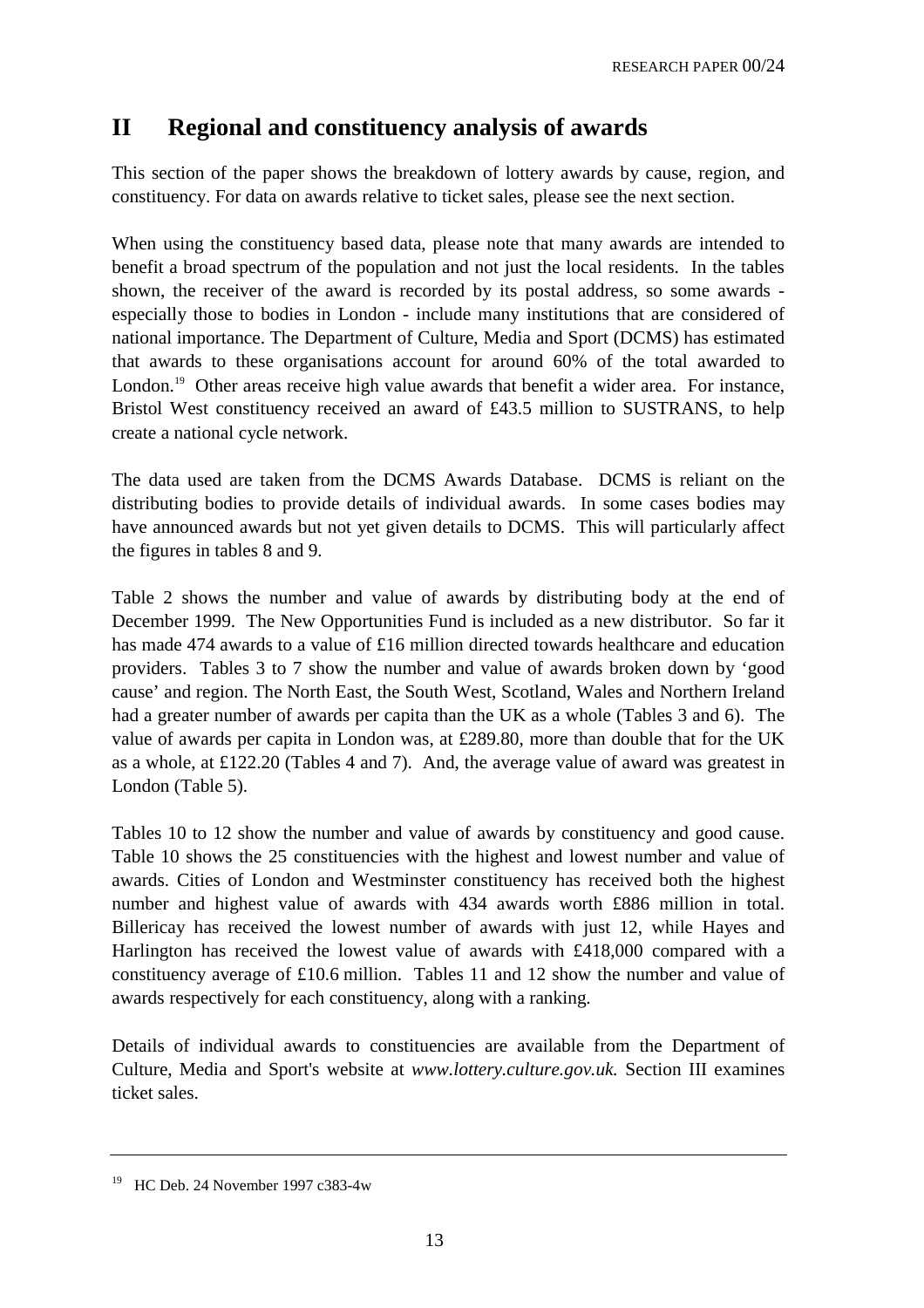# **Lottery Awards by Distributing Body**

to end December 1999

|                                     | Number<br>of awards | Value of<br>awards<br>$(E$ million) | Average<br>value of<br>award $(f)$ |
|-------------------------------------|---------------------|-------------------------------------|------------------------------------|
| Arts                                | 12,475              | 1,365                               | 109,400                            |
| Arts Council of England             | 8,923               | 1,134                               | 127,100                            |
| <b>Arts Council of Wales</b>        | 1,669               | 78                                  | 46,800                             |
| <b>Scottish Arts Council</b>        | 1,362               | 117                                 | 85,900                             |
| Arts Council of Northern Ireland    | 521                 | 36                                  | 68,900                             |
| Heritage Lottery Fund               | 4,028               | 1,340                               | 332,600                            |
| Millennium Commission               | 796                 | 1,745                               | 2,192,700                          |
| National Lottery Charities Board    | 29,049              | 1,480                               | 50,900                             |
| <b>Sports</b>                       | 6,148               | 1,147                               | 186,600                            |
| Sport England                       | 4,172               | 976                                 | 234,000                            |
| <b>Sports Council for Wales</b>     | 419                 | 51                                  | 121,100                            |
| <b>Sport Scotland</b>               | 1,085               | 85                                  | 77,900                             |
| Sports Council for Northern Ireland | 472                 | 36                                  | 75,200                             |
| <b>UK</b> Sport                     | 23                  | $\overline{4}$                      | 194,800                            |
| New Opportunities Fund              | 474                 | 16                                  | 34,700                             |
| (a)<br>Total                        | 52,993              | 7,297                               | 137,700                            |

Notes: (a) Includes £200 million to NESTA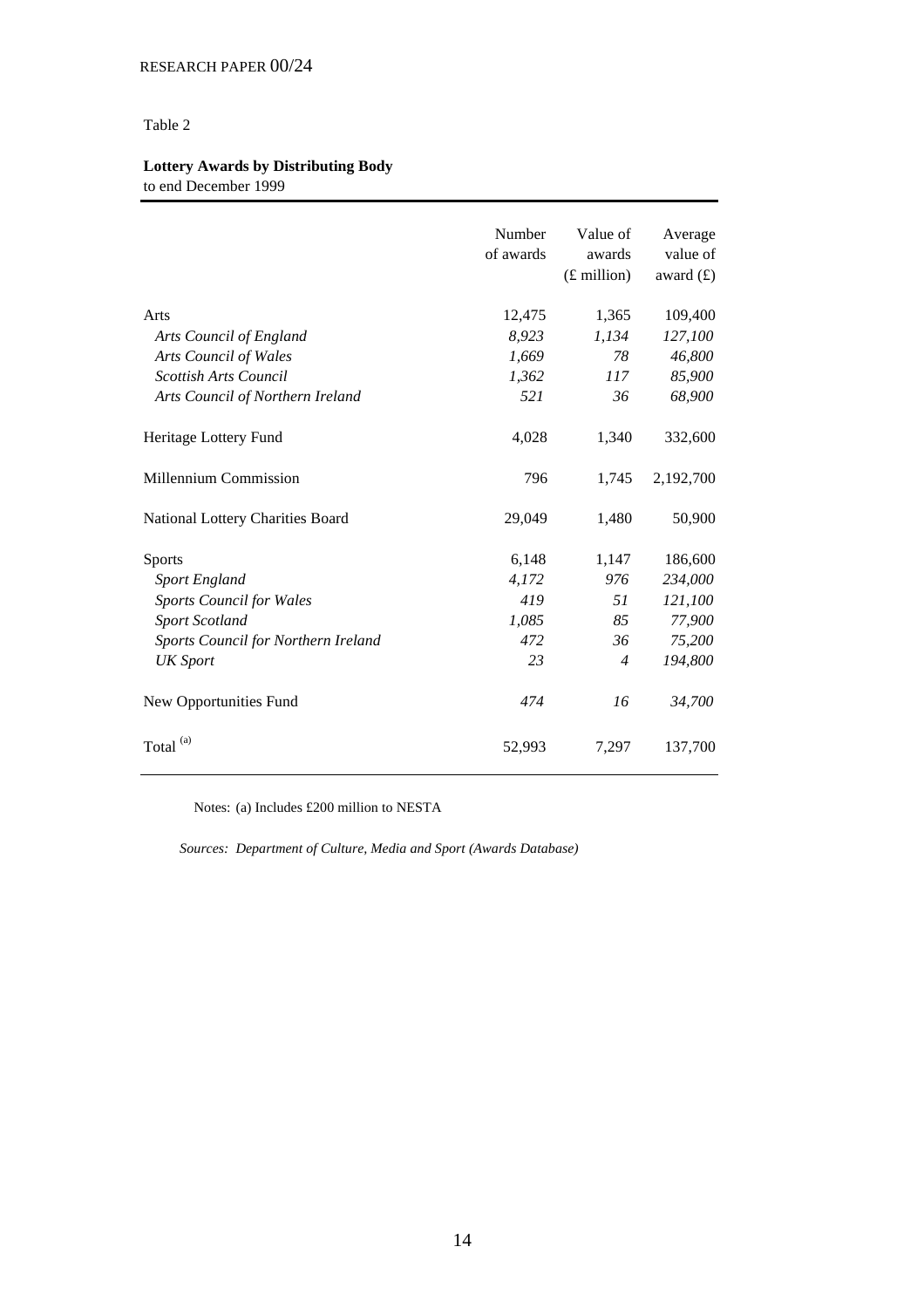|                               | Arts   | Charities |        | Millennium<br>Heritage Commission | Health<br>Education<br>Environment | Sport | Total <sup>(b)</sup> | As per cent<br>of $UK^{(a)}$ | Per cent of<br>mid-1997 UK<br>resident<br>population |
|-------------------------------|--------|-----------|--------|-----------------------------------|------------------------------------|-------|----------------------|------------------------------|------------------------------------------------------|
| North East                    | 467    | 1,984     | 162    | 40                                | 24                                 | 189   | 2,866                | 5.4%                         | 4.4%                                                 |
| North West                    | 738    | 1,640     | 261    | 52                                | 34                                 | 440   | 3,165                | $6.0\%$                      | 9.3%                                                 |
| Merseyside                    | 167    | 551       | 49     | 13                                | 5                                  | 69    | 854                  | 1.6%                         | 2.4%                                                 |
| Yorkshire and the Humber      | 947    | 1,842     | 291    | 45                                | 49                                 | 361   | 3,535                | 6.7%                         | 8.5%                                                 |
| <b>East Midlands</b>          | 804    | 1,999     | 403    | 58                                | 33                                 | 629   | 3,926                | 7.5%                         | 7.0%                                                 |
| <b>West Midlands</b>          | 1,255  | 1,812     | 240    | 49                                | 35                                 | 343   | 3,734                | 7.1%                         | 9.0%                                                 |
| Eastern                       | 670    | 1,473     | 338    | 73                                | 26                                 | 458   | 3,038                | 5.8%                         | 9.0%                                                 |
| London                        | 1,724  | 3,052     | 362    | 79                                | 61                                 | 315   | 5,593                | 10.6%                        | 12.1%                                                |
| South East                    | 1,210  | 1,977     | 420    | 95                                | 56                                 | 723   | 4,481                | 8.5%                         | 13.5%                                                |
| South West                    | 1,013  | 3,398     | 421    | 60                                | 47                                 | 617   | 5,556                | 10.6%                        | 8.3%                                                 |
| England                       | 8,995  | 19,728    | 2,947  | 564                               | 370                                | 4,144 | 36,748               | 69.8%                        | 83.5%                                                |
| Wales                         | 1,597  | 2,361     | 289    | 51                                | 28                                 | 422   | 4,748                | $9.0\%$                      | 5.0%                                                 |
| Scotland                      | 1,308  | 5,623     | 579    | 119                               | 56                                 | 1,082 | 8,767                | 16.7%                        | 8.7%                                                 |
| Northern Ireland              | 489    | 1,172     | 185    | 48                                | 17                                 | 467   | 2,378                | 4.5%                         | 2.8%                                                 |
| United Kingdom <sup>(a)</sup> | 12,389 | 28,884    | 4,000  | 782                               | 471                                | 6,115 | 52,641               | 100.0%                       | 100.0%                                               |
| Unknown/other                 | 86     | 165       | $28\,$ | 14                                | $\mathfrak{Z}$                     | 56    | 352                  |                              |                                                      |
| <b>Grand Total</b>            | 12,475 | 29,049    | 4,028  | 796                               | 474                                | 6,171 | 52,993               |                              |                                                      |

# **Number of Lottery Awards by 'good cause' and region: to end December 1999**

Notes: (a) UK excluding awards not allocated to a region (b) £200 million to NESTA

*Sources: Department of Culture, Media and Sport (Awards Database) ONS Monitor 98/1* Mid-1997 population estimates for England and Wales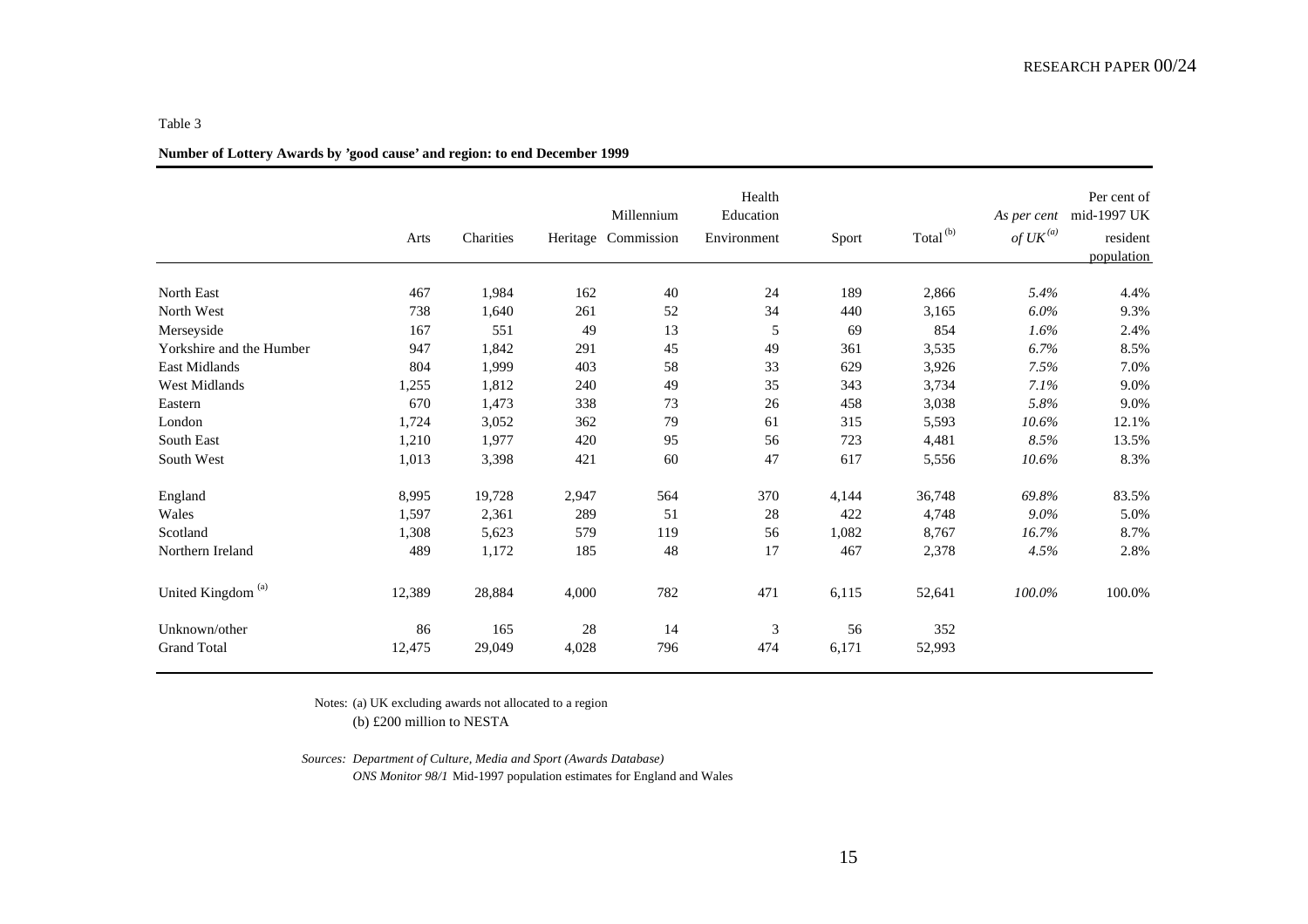#### RESEARCH PAPER 00/24

#### Table 4

#### **Value of Lottery Awards by 'good cause' and region: to end December 1999 Exercise 2.1 Section 2.1 Section** 2.1 of million

|                          | Arts    | Charities | Heritage | Millennium<br>Commission | Health<br>Education<br>Environment | Sport   | Total <sup>(b)</sup> | As per cent<br>of $UK^{(a)}$ | mid-1997 UK<br>resident<br>population |
|--------------------------|---------|-----------|----------|--------------------------|------------------------------------|---------|----------------------|------------------------------|---------------------------------------|
|                          |         |           |          |                          |                                    |         |                      |                              |                                       |
| North East<br>North West | 76.3    | 80.3      | 52.8     | 58.5                     | 1.2                                | 59.3    | 328.4                | 4.6%                         | 4.4%                                  |
|                          | 117.6   | 118.0     | 106.3    | 85.9                     | 1.8                                | 118.3   | 547.9                | 7.6%                         | 9.3%                                  |
| Merseyside               | 19.5    | 47.7      | 48.2     | 32.8                     | 0.4                                | 22.4    | 171.0                | 2.4%                         | 2.4%                                  |
| Yorkshire and the Humber | 66.7    | 110.9     | 71.0     | 130.4                    | 1.0                                | 85.1    | 465.2                | 6.5%                         | $8.5\%$                               |
| East Midlands            | 30.1    | 85.9      | 46.3     | 51.4                     | 1.7                                | 81.8    | 297.2                | 4.1%                         | 7.0%                                  |
| West Midlands            | 134.0   | 110.0     | 58.8     | 94.5                     | 0.8                                | 62.4    | 460.4                | 6.4%                         | 9.0%                                  |
| Eastern                  | 36.6    | 84.4      | 99.8     | 50.7                     | 0.8                                | 83.5    | 355.8                | 4.9%                         | 9.0%                                  |
| London                   | 483.6   | 317.9     | 373.8    | 653.1                    | 4.6                                | 230.8   | 2,063.7              | 28.6%                        | 12.1%                                 |
| South East               | 112.2   | 117.9     | 106.0    | 62.6                     | 0.9                                | 134.0   | 533.6                | 7.4%                         | 13.5%                                 |
| South West               | 59.7    | 95.5      | 123.9    | 104.6                    | 1.0                                | 93.9    | 478.6                | 6.6%                         | 8.3%                                  |
| England                  | 1,136.2 | 1,168.5   | 1,086.7  | 1,324.7                  | 14.1                               | 971.4   | 5,701.7              | 79.1%                        | 83.5%                                 |
| Wales                    | 75.2    | 81.7      | 49.0     | 121.6                    | 0.4                                | 49.6    | 377.4                | 5.2%                         | 5.0%                                  |
| Scotland                 | 107.4   | 153.2     | 154.6    | 181.5                    | 1.3                                | 84.5    | 682.5                | 9.5%                         | 8.7%                                  |
| Northern Ireland         | 34.1    | 67.1      | 37.0     | 74.3                     | 0.5                                | 35.2    | 248.2                | 3.4%                         | 2.8%                                  |
| (a)<br>United Kingdom    | 1,352.9 | 1,470.6   | 1,327.3  | 1,702.1                  | 216.4                              | 1,140.6 | 7,209.9              | 100.0%                       | 100.0%                                |
| Unknown/other            | 12.0    | 9.1       | 12.2     | 43.3                     | 0.1                                | 10.8    | 87.5                 |                              |                                       |
| <b>Grand Total</b>       | 1,364.9 | 1,479.7   | 1,339.5  | 1,745.4                  | 216.4                              | 1,151.5 | 7,297.4              |                              |                                       |

Notes: (a) UK excluding awards not allocated to a region (b) £200 million to NESTA

*Sources: Department of Culture, Media and Sport (Awards Database)*

*ONS Monitor 98/1* Mid-1997 population estimates for England and Wales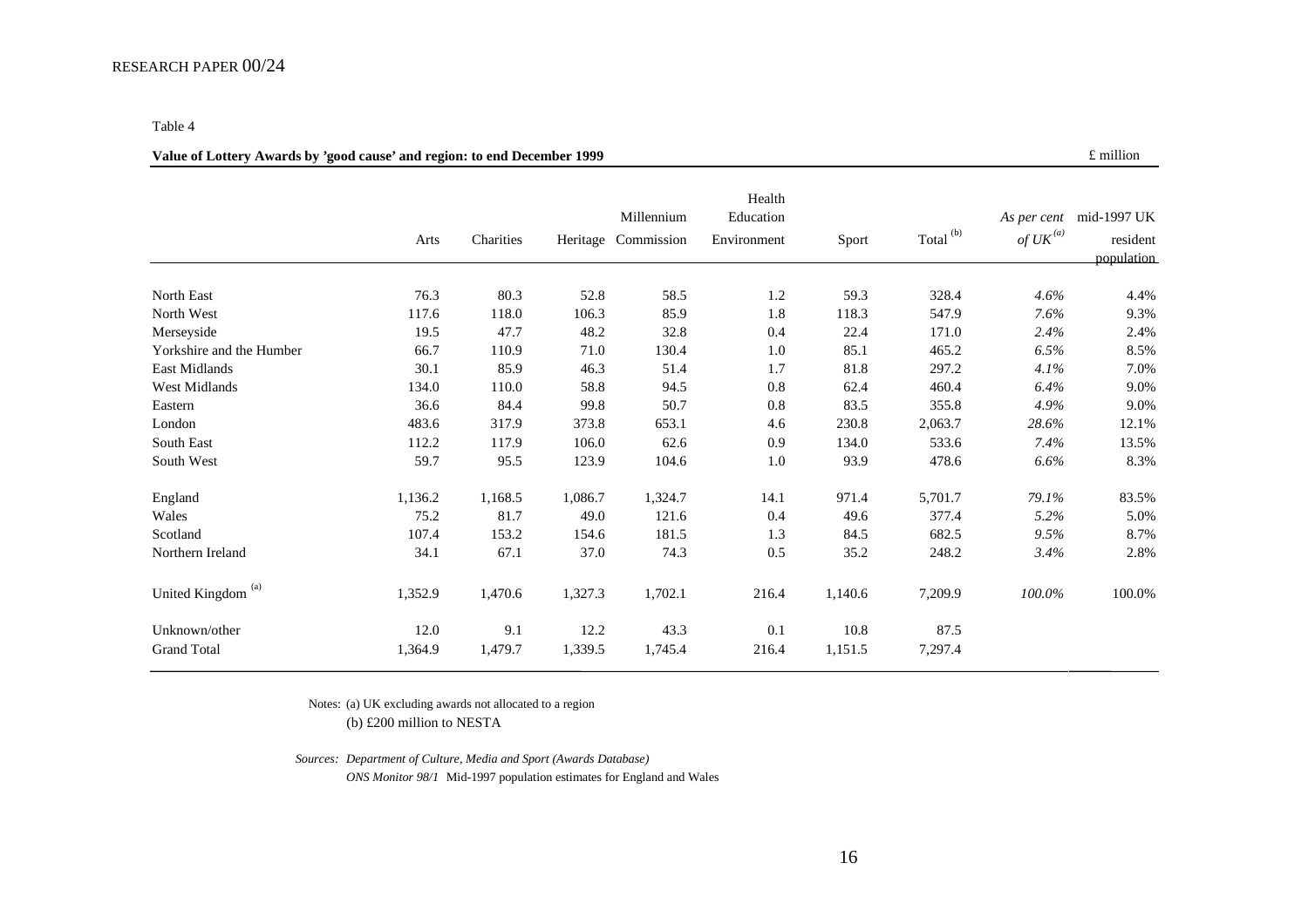|                               |         |           |           | Millennium | Health<br>Education |         | Total <sup>(b)</sup> | As per cent           |
|-------------------------------|---------|-----------|-----------|------------|---------------------|---------|----------------------|-----------------------|
|                               | Arts    | Charities | Heritage  | Commission | Environment         | Sport   |                      | of overall<br>average |
|                               |         |           |           |            |                     |         |                      |                       |
| North East                    | 163,400 | 40,500    | 325,800   | 1,463,100  | 48,500              | 313,800 | 114,600              | 84%                   |
| North West                    | 159,300 | 72,000    | 407,200   | 1,652,900  | 52,900              | 268,900 | 173,100              | 126%                  |
| Merseyside                    | 116,800 | 86,600    | 983,000   | 2,525,100  | 82,400              | 324,500 | 200,300              | 146%                  |
| Yorkshire and the Humber      | 70,500  | 60,200    | 244,000   | 2,898,800  | 19,900              | 235,600 | 131,600              | 96%                   |
| East Midlands                 | 37,500  | 43,000    | 114,900   | 886,700    | 50,000              | 130,100 | 75,700               | 55%                   |
| West Midlands                 | 106,800 | 60,700    | 244,900   | 1,928,200  | 22,000              | 181,800 | 123,300              | 90%                   |
| Eastern                       | 54,600  | 57,300    | 295,300   | 695,100    | 31,000              | 182,300 | 117,100              | 85%                   |
| London                        | 280,500 | 104,200   | 1,032,500 | 8,267,100  | 74,600              | 732,600 | 369,000              | 269%                  |
| <b>South East</b>             | 92,700  | 59,600    | 252,300   | 659,200    | 16,900              | 185,300 | 119,100              | 87%                   |
| South West                    | 58,900  | 28,100    | 294,200   | 1,743,500  | 21,900              | 152,200 | 86,100               | 63%                   |
| England                       | 126,300 | 59,200    | 368,800   | 2,348,800  | 38,100              | 234,400 | 155,200              | 113%                  |
| Wales                         | 47,100  | 34,600    | 169,500   | 2,383,700  | 14,800              | 117,400 | 79,500               | 58%                   |
| Scotland                      | 82,100  | 27,200    | 267,000   | 1,525,200  | 23,700              | 78,100  | 77,800               | 57%                   |
| Northern Ireland              | 69,700  | 57,300    | 200,100   | 1,547,200  | 31,900              | 75,300  | 104,400              | 76%                   |
| United Kingdom <sup>(a)</sup> | 109,200 | 50,900    | 331,800   | 2,176,600  | 459,400             | 186,500 | 137,000              | 100%                  |
| <b>Grand Total</b>            | 109,400 | 50,900    | 332,600   | 2,192,700  | 456,600             | 186,600 | 137,700              | 101%                  |

# **Average value of lottery awards by 'good cause' and region: to end December 1999 (£)**

Notes: (a) UK excluding awards not allocated to a region (b) £200 million to NESTA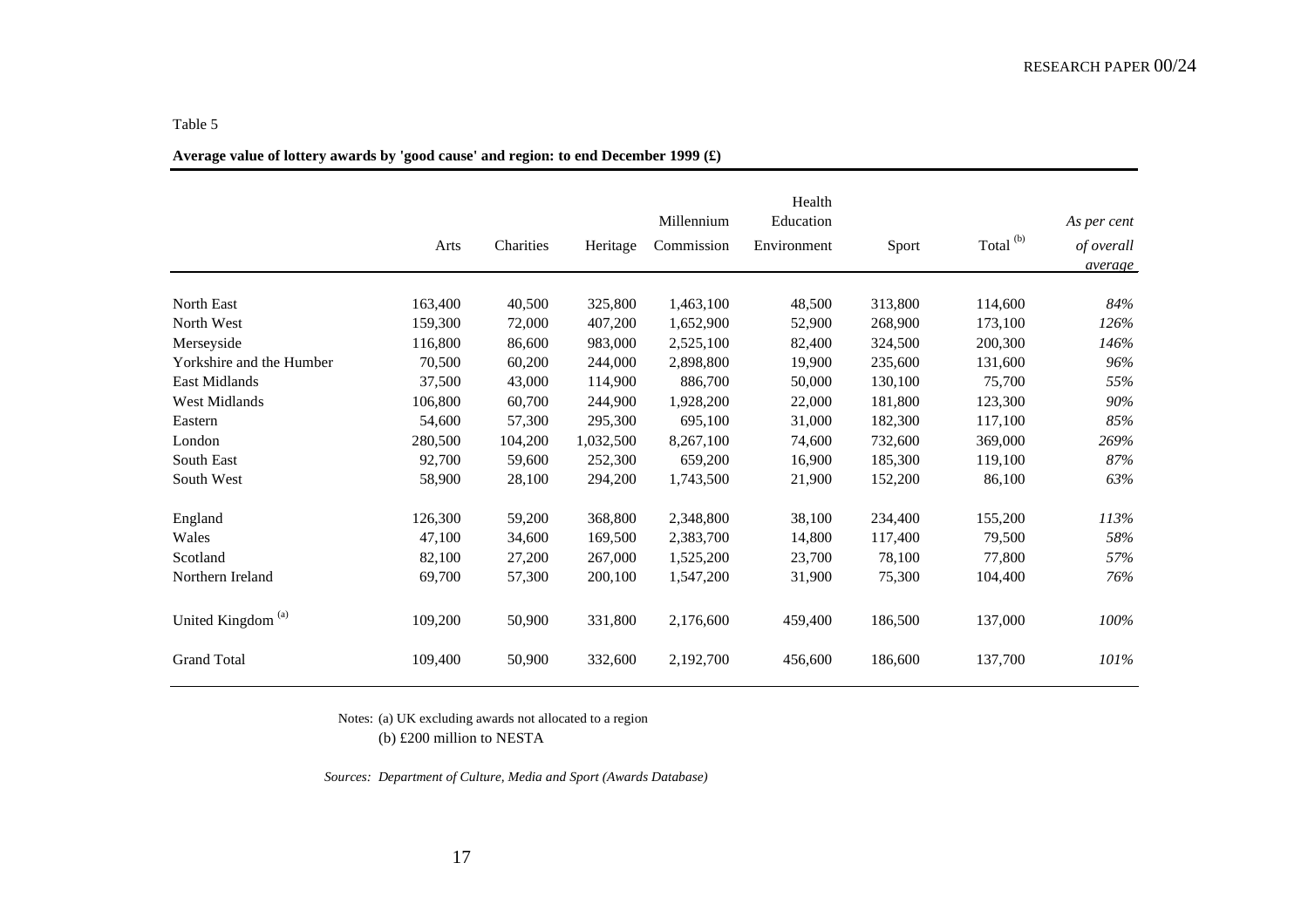#### **Number of lottery awards per million population by 'good cause' and region: to end December 1999**

|                               | Arts | Charities | Heritage | Millennium | Health<br>Education<br>Commission Environment | Sport | Total <sup>(b)</sup> | As per cent<br>of $\mathit{UK}^{(a)}$ |
|-------------------------------|------|-----------|----------|------------|-----------------------------------------------|-------|----------------------|---------------------------------------|
| North East                    | 180  | 765       | 62       | 15         | 9                                             | 73    | 1,105                | 124%                                  |
| North West                    | 135  | 300       | 48       | 10         | 6                                             | 80    | 578                  | 65%                                   |
| Merseyside                    | 118  | 390       | 35       | 9          | 4                                             | 49    | 604                  | 68%                                   |
| Yorkshire and the Humber      | 188  | 366       | 58       | 9          | 10                                            | 72    | 702                  | 79%                                   |
| East Midlands                 | 193  | 481       | 97       | 14         | 8                                             | 151   | 945                  | 106%                                  |
| West Midlands                 | 236  | 341       | 45       | 9          | 7                                             | 64    | 702                  | 79%                                   |
| Eastern                       | 126  | 276       | 63       | 14         | 5                                             | 86    | 570                  | 64%                                   |
| London                        | 242  | 429       | 51       | 11         | 9                                             | 44    | 785                  | 88%                                   |
| South East                    | 152  | 248       | 53       | 12         | $\overline{7}$                                | 91    | 563                  | 63%                                   |
| South West                    | 208  | 697       | 86       | 12         | 10                                            | 127   | 1,139                | 128%                                  |
| England                       | 183  | 400       | 60       | 11         | 8                                             | 84    | 746                  | 84%                                   |
| Wales                         | 546  | 807       | 99       | 17         | 10                                            | 144   | 1,622                | 182%                                  |
| Scotland                      | 255  | 1,098     | 113      | 23         | 11                                            | 211   | 1,711                | 192%                                  |
| Northern Ireland              | 292  | 700       | 110      | 29         | 10                                            | 279   | 1,420                | 159%                                  |
| United Kingdom <sup>(a)</sup> | 210  | 489       | 68       | 13         | 8                                             | 104   | 892                  | 100%                                  |
| <b>Grand Total</b>            | 211  | 492       | 68       | 13         | 8                                             | 105   | 898                  | 101%                                  |

Notes: (a) UK excluding awards not allocated to a region

(b) £200 million to NESTA

*Sources: Department of Culture, Media and Sport (Awards Database) ONS Monitor 98/1* Mid-1997 population estimates for England and Wales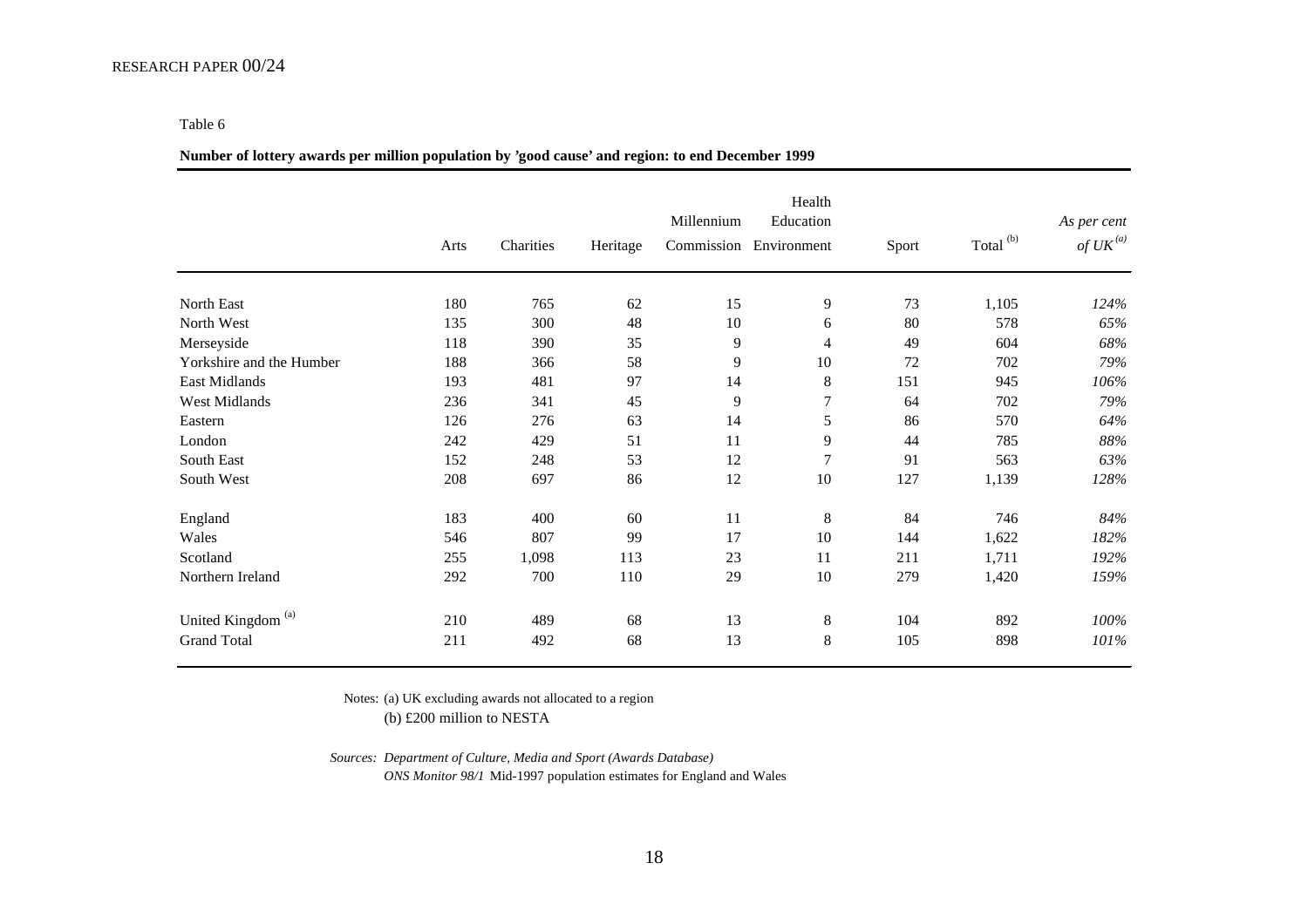| Value of lottery awards per head by 'good cause' and region: to end December 1999 |        |           |          |            |                                               |        |                      |                                       |  |  |
|-----------------------------------------------------------------------------------|--------|-----------|----------|------------|-----------------------------------------------|--------|----------------------|---------------------------------------|--|--|
|                                                                                   | Arts   | Charities | Heritage | Millennium | Health<br>Education<br>Commission Environment | Sport  | Total <sup>(b)</sup> | As per cent<br>of $\mathit{UK}^{(a)}$ |  |  |
| <b>North East</b>                                                                 | £29.40 | £30.90    | £20.30   | £22.60     | £0.40                                         | £22.90 | £126.60              | 104%                                  |  |  |
| North West                                                                        | £21.50 | £21.60    | £19.40   | £15.70     | £0.30                                         | £21.60 | £100.10              | 82%                                   |  |  |
| Merseyside                                                                        | £13.80 | £33.80    | £34.10   | £23.20     | £0.30                                         | £15.80 | £121.00              | 99%                                   |  |  |
| Yorkshire and the Humber                                                          | £13.30 | £22.00    | £14.10   | £25.90     | £0.20                                         | £16.90 | £92.40               | 76%                                   |  |  |
| <b>East Midlands</b>                                                              | £7.20  | £20.70    | £11.10   | £12.40     | £0.40                                         | £19.70 | £71.50               | 59%                                   |  |  |
| <b>West Midlands</b>                                                              | £25.20 | £20.70    | £11.00   | £17.80     | £0.10                                         | £11.70 | £86.50               | 71%                                   |  |  |
| Eastern                                                                           | £6.90  | £15.80    | £18.70   | £9.50      | $\pounds0.20$                                 | £15.60 | £66.70               | 55%                                   |  |  |
| London                                                                            | £67.90 | £44.60    | £52.50   | £91.70     | £0.60                                         | £32.40 | £289.80              | 237%                                  |  |  |
| South East                                                                        | £14.10 | £14.80    | £13.30   | £7.90      | £0.10                                         | £16.80 | £67.00               | 55%                                   |  |  |
| South West                                                                        | £12.20 | £19.60    | £25.40   | £21.50     | £0.20                                         | £19.30 | £98.10               | 80%                                   |  |  |
| England                                                                           | £23.10 | £23.70    | £22.10   | £26.90     | £0.30                                         | £19.70 | £115.70              | 95%                                   |  |  |
| Wales                                                                             | £25.70 | £27.90    | £16.70   | £41.50     | £0.10                                         | £16.90 | £129.00              | 106%                                  |  |  |
| Scotland                                                                          | £21.00 | £29.90    | £30.20   | £35.40     | £0.30                                         | £16.50 | £133.20              | 109%                                  |  |  |
| Northern Ireland                                                                  | £20.40 | £40.10    | £22.10   | £44.30     | £0.30                                         | £21.00 | £148.20              | 121%                                  |  |  |
| United Kingdom <sup>(a)</sup>                                                     | £22.90 | £24.90    | £22.50   | £28.80     | £3.70                                         | £19.30 | £122.20              | 100%                                  |  |  |
| <b>Grand Total</b>                                                                | £23.10 | £25.10    | £22.70   | £29.60     | £3.70                                         | £19.50 | £123.70              | 101%                                  |  |  |

Notes: (a) UK excluding awards not allocated to a region

(b) Including £200 million to NESTA

*Sources: Department of Culture, Media and Sport (Awards Database) ONS Monitor 98/1* Mid-1997 population estimates for England and Wales

#### Table 7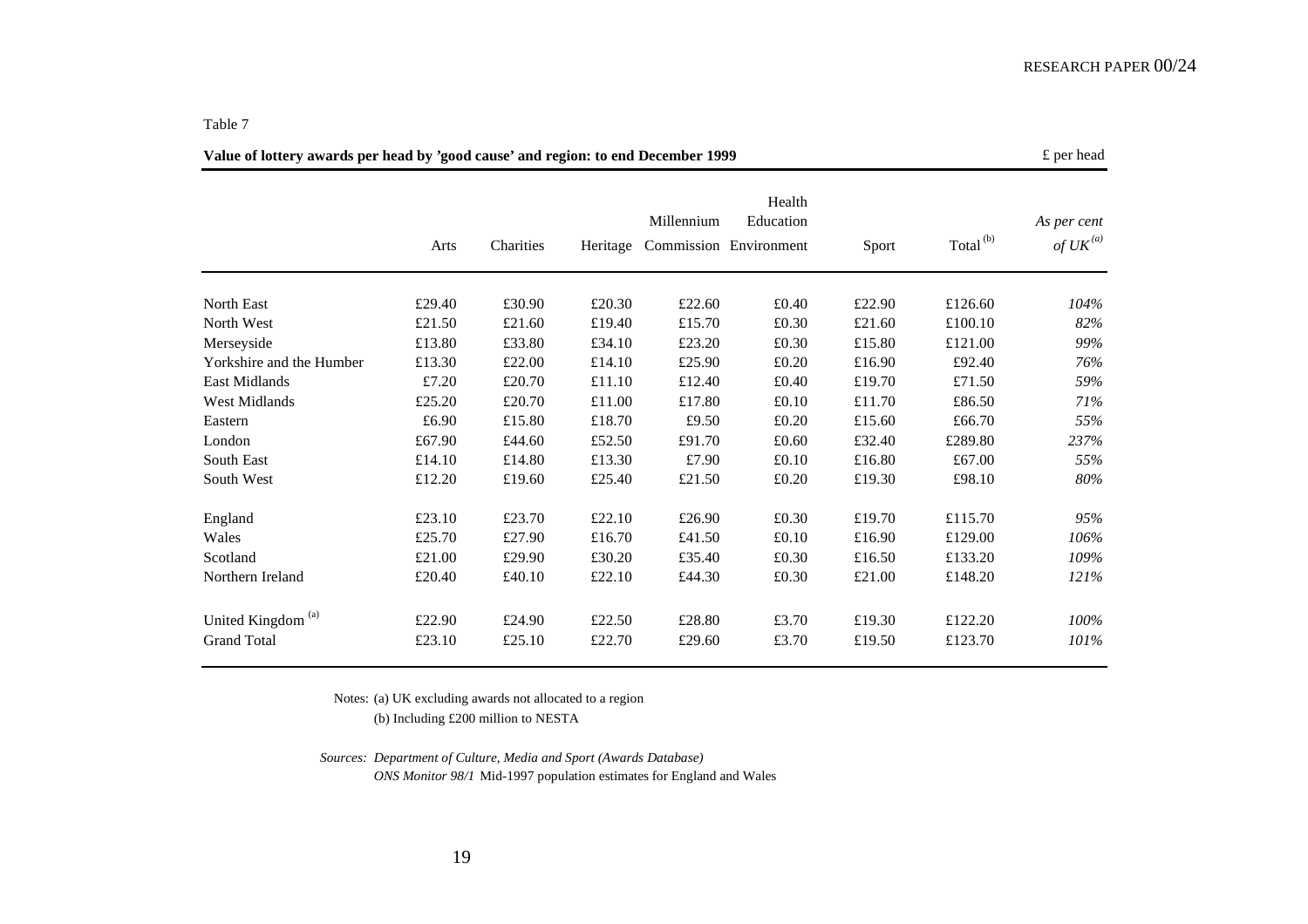#### **Number of lottery awards by year and region: to end December 1999**

|                          | Number |       |        |       |        |        | Per cent of total $^{(a)}$ |        |        |        |
|--------------------------|--------|-------|--------|-------|--------|--------|----------------------------|--------|--------|--------|
|                          | 1995   | 1996  | 1997   | 1998  | 1999   | 1995   | 1996                       | 1997   | 1998   | 1999   |
| North East               | 175    | 277   | 816    | 603   | 995    | 4.1%   | 3.8%                       | 5.8%   | 6.9%   | 5.5%   |
| North West               | 347    | 593   | 757    | 405   | 1,063  | 8.1%   | 8.1%                       | 5.4%   | 4.7%   | 5.8%   |
| Merseyside               | 126    | 171   | 197    | 99    | 261    | 2.9%   | 2.3%                       | 1.4%   | 1.1%   | 1.4%   |
| Yorkshire and the Humber | 324    | 563   | 994    | 407   | 1,247  | 7.5%   | 7.7%                       | 7.0%   | 4.7%   | 6.9%   |
| <b>East Midlands</b>     | 278    | 385   | 782    | 373   | 2,108  | 6.5%   | 5.2%                       | 5.5%   | 4.3%   | 11.6%  |
| <b>West Midlands</b>     | 306    | 559   | 1,245  | 361   | 1,263  | 7.1%   | 7.6%                       | 8.8%   | 4.2%   | 6.9%   |
| Eastern                  | 265    | 429   | 774    | 365   | 1,205  | 6.2%   | 5.8%                       | 5.5%   | 4.2%   | 6.6%   |
| London                   | 536    | 852   | 1,626  | 753   | 1,826  | 12.5%  | 11.6%                      | 11.5%  | 8.7%   | 10.0%  |
| South East               | 446    | 730   | 1,339  | 558   | 1,408  | 10.4%  | 9.9%                       | 9.5%   | 6.4%   | 7.7%   |
| South West               | 321    | 569   | 2,075  | 956   | 1,635  | 7.5%   | 7.7%                       | 14.7%  | 11.0%  | 9.0%   |
| England                  | 3,124  | 5,128 | 10,605 | 4,880 | 13,011 | 72.7%  | 69.7%                      | 75.2%  | 56.1%  | 71.6%  |
| Wales                    | 403    | 829   | 1,065  | 1,165 | 1,286  | 9.4%   | 11.3%                      | 7.5%   | 13.4%  | 7.1%   |
| Scotland                 | 473    | 922   | 2,081  | 2,233 | 3,058  | 11.0%  | 12.5%                      | 14.7%  | 25.7%  | 16.8%  |
| Northern Ireland         | 300    | 477   | 359    | 420   | 822    | 7.0%   | 6.5%                       | 2.5%   | 4.8%   | 4.5%   |
| (a)<br>United Kingdom    | 4,300  | 7,356 | 14,110 | 8,698 | 18,177 | 100.0% | 100.0%                     | 100.0% | 100.0% | 100.0% |
| Unknown/other            | 21     | 49    | 42     | 54    | 186    |        |                            |        |        |        |
| <b>Grand Total</b>       | 4,321  | 7,405 | 14,152 | 8,752 | 18,363 |        |                            |        |        |        |

Notes: (a) UK excluding awards not allocated to a region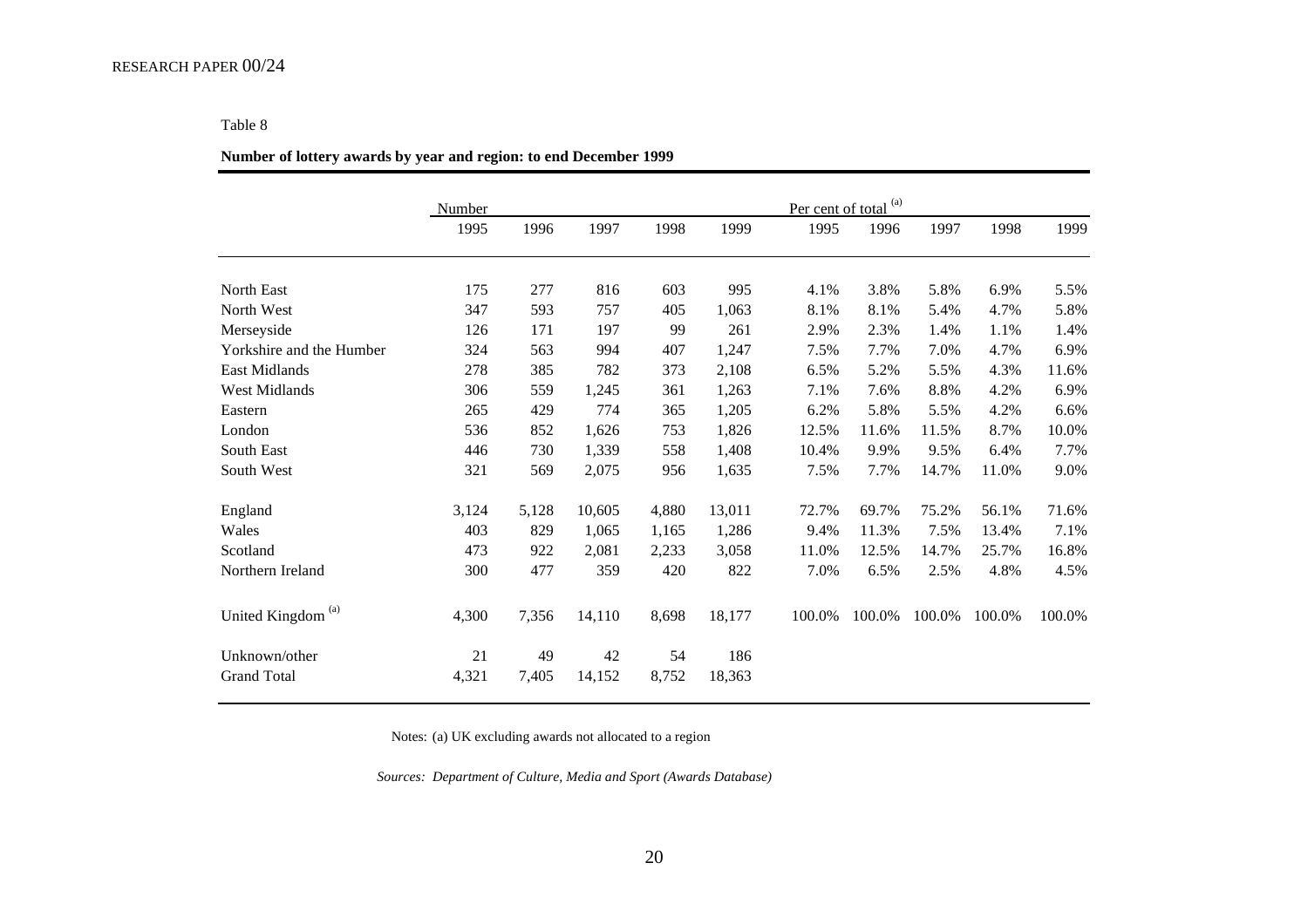21

£ millionPer cent of total<sup>(a)</sup> 1995 1996 1997 1998 1999 1995 1996 1997 1998 19991999 North East 36.5 70.2 126.2 34.8 60.7 3.7% 4.2% 5.2% 3.3% 6.7%6.7% North West 46.7 160.3 183.9 91.6 65.5 4.8% 9.6% 7.6% 8.7% 7.2%Merseyside 13.7 18.8 74.1 43.3 21.2 1.4% 1.1% 3.1% 4.1% 2.3% Yorkshire and the Humber 89.2 103.3 159.3 58.8 54.6 9.1% 6.2% 6.6% 5.6% 6.0% East Midlands 28.6 58.1 110.0 46.0 54.5 2.9% 3.5% 4.6% 4.4% 6.0% West Midlands 59.5 149.4 96.2 81.1 74.2 6.1% 9.0% 4.0% 7.7% 8.2%Eastern 49.0 64.7 124.7 65.6 51.8 5.0% 3.9% 5.2% 6.2% 5.7%London 301.7 459.2 903.2 221.1 178.4 30.9% 27.5% 37.6% 21.0% 19.6%South East 87.9 122.1 121.5 121.9 80.2 9.0% 7.3% 5.1% 11.6% 8.8%South West 91.8 101.0 146.1 73.5 66.1 9.4% 6.1% 6.1% 7.0% 7.3%7.3% England 804.6 1,307.0 2,045.2 837.7 707.3 82.5% 78.4% 85.1% 79.5% 77.8% Wales 43.8 122.7 94.8 49.8 66.3 4.5% 7.4% 3.9% 4.7% 7.3%Scotland 105.1 196.0 180.1 120.9 80.4 10.8% 11.8% 7.5% 11.5% 8.8%8.8% Northern Ireland 22.2 41.3 84.5 45.4 54.8 2.3% 2.5% 3.5% 4.3% 6.0%United Kingdom<sup>(a)</sup> 975.7 1,667.0 2,404.6 1,053.8 908.8 100.0% 100.0% 100.0% 100.0% 100.0% Unknown/other 9.1 49.4 8.2 9.9 10.9 Grand Total 984.8 1,716.4 2,412.8 1,063.7 919.7

Table 9

**Value of lottery awards by year and region: to end December 1999**  $\epsilon$  million

Notes: (a) UK excluding awards not allocated to a region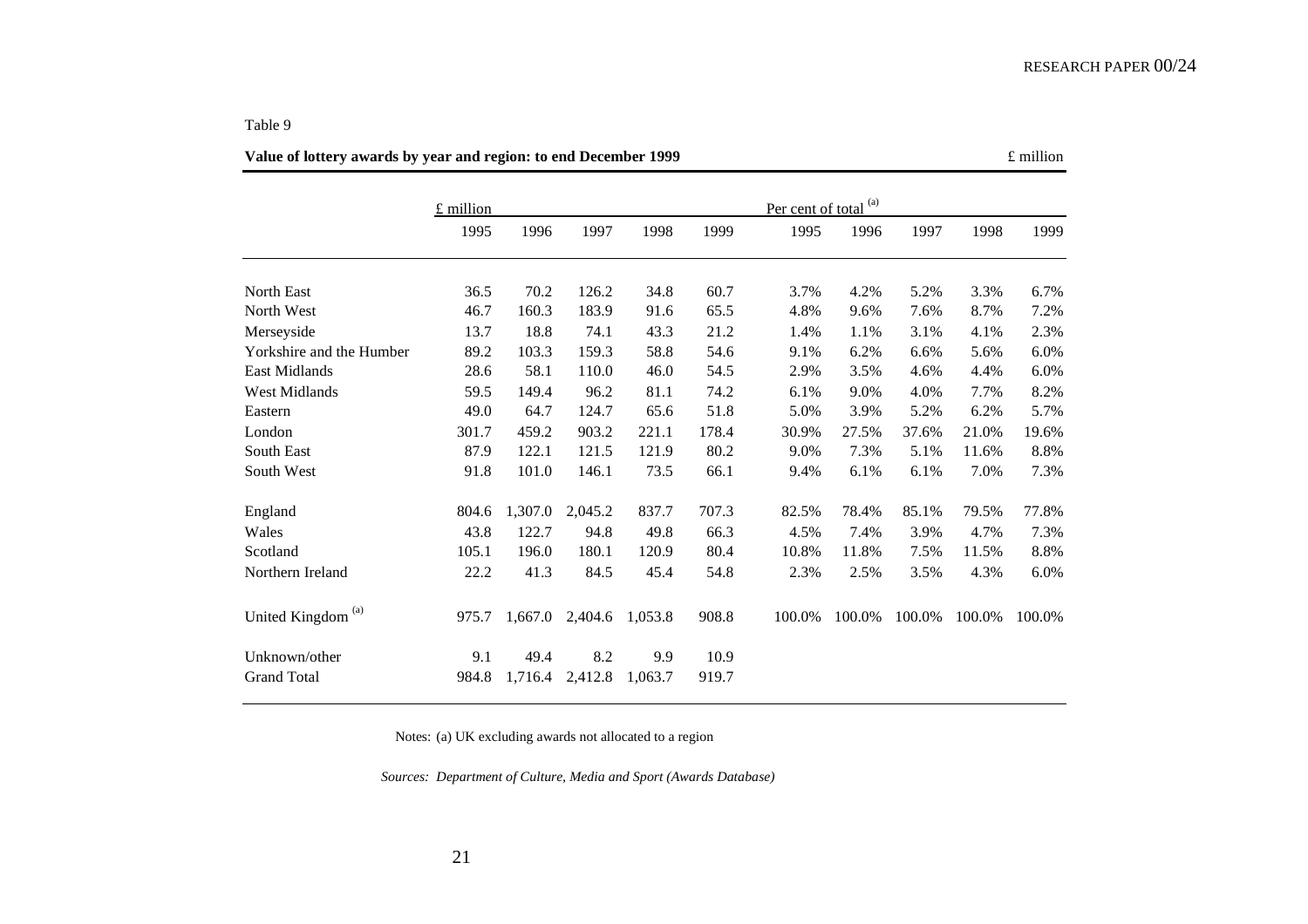#### **Top and bottom 25 constituencies ranked by number and value of awards** Cumulative total to end December 1999

| By number      |                                     |     | By Value       |                                  | £ thousands |
|----------------|-------------------------------------|-----|----------------|----------------------------------|-------------|
| 1              | Cities of London and Westminster    | 434 | $\mathbf{1}$   | Cities of London and Westminster | 886,995     |
| $\overline{c}$ | Holborn and St. Pancras             | 430 | $\overline{2}$ | Holborn and St. Pancras          | 173,505     |
| 3              | Islington South and Finsbury        | 372 | 3              | Birmingham, Ladywood             | 140,570     |
| $\overline{4}$ | Glasgow Kelvin                      | 285 | $\overline{4}$ | Manchester, Central              | 140,482     |
| 5              | Edinburgh Central                   | 279 | 5              | <b>Brent South</b>               | 123,659     |
| 6              | Montgomeryshire                     | 270 | 6              | Glasgow Kelvin                   | 112,773     |
| 7              | Sheffield Central                   | 265 | 7              | Islington South and Finsbury     | 108,948     |
| 8              | Liverpool, Riverside                | 259 | 8              | Liverpool, Riverside             | 107,411     |
| 9              | Galloway & Upper Nithsdale          | 256 | 9              | Kensington and Chelsea           | 77,210      |
| 10             | <b>Belfast West</b>                 | 254 | 10             | Norwich South                    | 70,649      |
| 11             | Ceredigion                          | 253 | 11             | <b>Edinburgh Central</b>         | 68,794      |
| 12             | Manchester, Central                 | 249 | 12             | <b>Bristol West</b>              | 68,273      |
| 13             | Argyll & Bute                       | 243 | 13             | Tyne Bridge                      | 66,295      |
| 14             | Ross, Skye & Inverness West         | 242 | 14             | Sheffield Central                | 65,653      |
| 15             | <b>Belfast South</b>                | 232 | 15             | <b>Belfast North</b>             | 64,063      |
| 16             | <b>Brecon and Radnorshire</b>       | 231 | 16             | Vauxhall                         | 60,867      |
| 17             | Caithness, Sutherland & Easter Ross | 224 | 17             | Cardiff Central                  | 59,777      |
| 18             | Vauxhall                            | 224 | 18             | Don Valley                       | 55,931      |
| 19             | Inverness East, Nairn & Lochaber    | 221 | 19             | Portsmouth South                 | 53,309      |
| 20             | Torridge and West Devon             | 220 | 20             | North Southwark and Bermondsey   | 52,677      |
| 21             | Fermanagh and South Tyrone          | 211 | 21             | Salford                          | 52,666      |
| 22             | Edinburgh North & Leith             | 208 | 22             | Nottingham South                 | 52,242      |
| 23             | Regent's Park and Kensington North  | 203 | 23             | Cardiff South and Penarth        | 50,941      |
| $24 =$         | <b>West Dorset</b>                  | 199 | 24             | Truro and St. Austell            | 50,298      |
| $24 =$         | <b>Belfast North</b>                | 191 | 25             | Edinburgh North & Leith          | 49,705      |
| $631 =$        | Enfield North                       | 23  | 635            | Wirral South                     | 999         |
| $631 =$        | <b>Ilford North</b>                 | 23  | 636            | Rother Valley                    | 991         |
| $637 =$        | Gillingham                          | 22  | 637            | South Staffordshire              | 965         |
| $637 =$        | Carshalton and Wallington           | 22  | 638            | Castle Point                     | 918         |
| $637 =$        | Chatham and Aylesford               | 22  | 639            | Birmingham, Hodge Hill           | 902         |
| $637 =$        | Fareham                             | 22  | 640            | <b>Walsall North</b>             | 899         |
| $637 =$        | Redditch                            | 22  | 641            | Mid Worcestershire               | 809         |
| $637 =$        | Eccles                              | 22  | 642            | Wyre Forest                      | 808         |
| $643 =$        | Upminster                           | 21  | 643            | Rayleigh                         | 805         |
| $643 =$        | Bexleyheath and Crayford            | 21  | 644            | Southend West                    | 804         |
| $645 =$        | Castle Point                        | 20  | 645            | Wentworth                        | 769         |
| $645 =$        | Epsom and Ewell                     | 20  | 646            | Bexleyheath and Crayford         | 743         |
| $645 =$        | Eltham                              | 20  | 647            | Ruislip-Northwood                | 719         |
| $645 =$        | <b>Bromsgrove</b>                   | 20  | 648            | Romford                          | 710         |
| 649            | Romford                             | 19  | 649            | Wirral West                      | 686         |
| $650 =$        | Birmingham, Hodge Hill              | 18  | 650            | Normanton                        | 683         |
| $650 =$        | Doncaster North                     | 18  | 651            | Billericay                       | 666         |
| $650 =$        | Ruislip-Northwood                   | 18  | 652            | Reigate                          | 658         |
| $650 =$        | Luton North                         | 18  | 653            | Denton and Reddish               | 595         |
| $650 =$        | Hornchurch                          | 18  | 654            | Doncaster North                  | 574         |
| $655 =$        | Southend West                       | 15  | 655            | Hornchurch                       | 496         |
| $655 =$        | <b>Brent North</b>                  | 15  | 656            | Morley and Rothwell              | 481         |
| $657 =$        | Uxbridge                            | 14  | 657            | Upminster                        | 467         |
| $657 =$        | Rayleigh                            | 14  | 658            | Birmingham, Hall Green           | 466         |
| 659            | Billericay                          | 12  | 659            | Hayes and Harlington             | 418         |

Notes: (a) Ranked from highest to lowest on basis of number of awards allocated to bodies in the constituency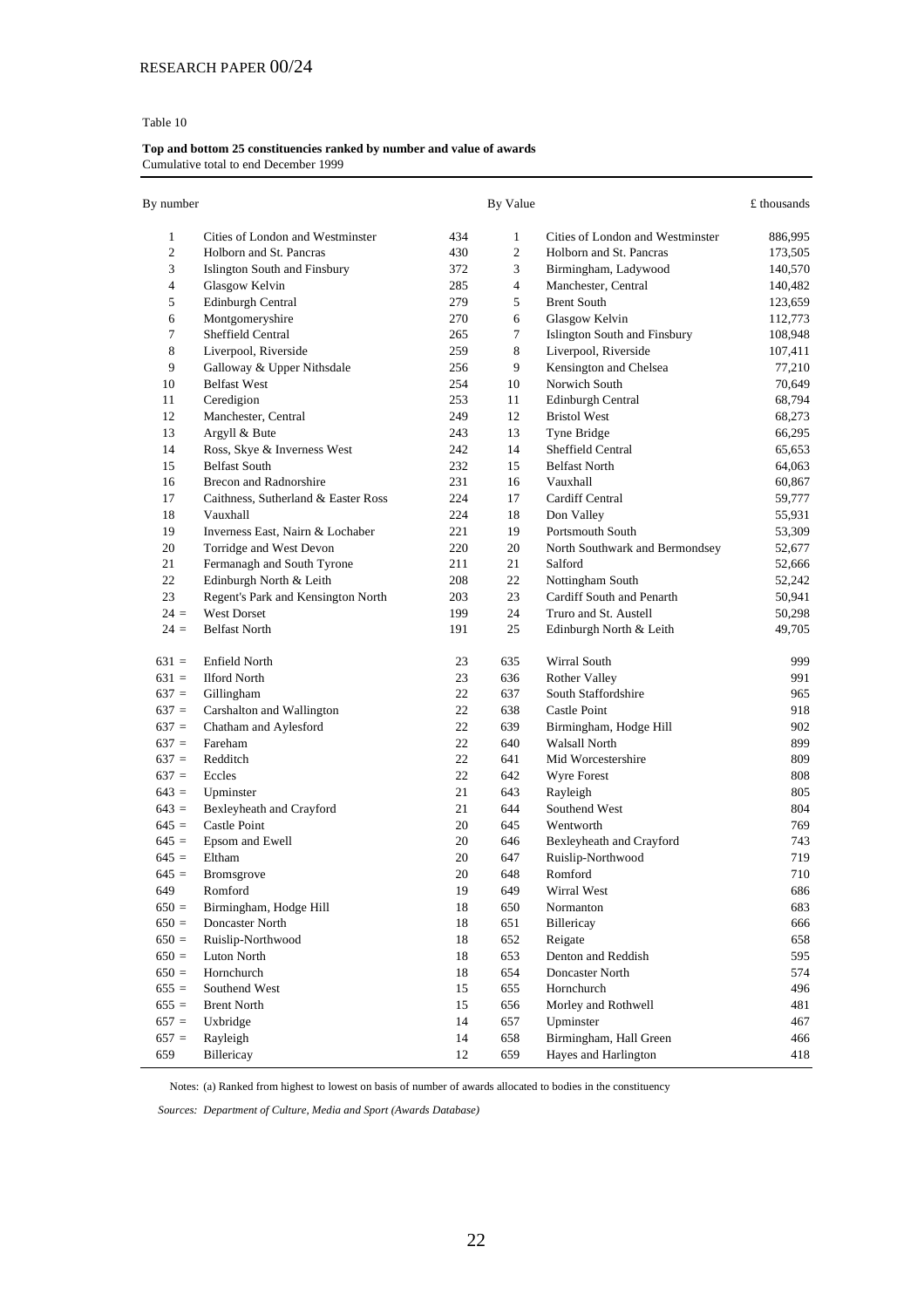| Rank <sup>(a)</sup> |                                        |                | Arts Charities Heritage |                                  | Millennium                    | Health<br>Education<br>Commission Environment | Sport          | Total     |
|---------------------|----------------------------------------|----------------|-------------------------|----------------------------------|-------------------------------|-----------------------------------------------|----------------|-----------|
|                     |                                        |                |                         |                                  |                               |                                               |                |           |
| 481                 | Aberavon                               | 14             | 24                      | 3                                | $\overline{\phantom{a}}$      | $\overline{a}$                                | 3              | 44        |
| 311                 | Aberdeen Central                       | 18             | 42                      | 5                                | $\mathbf{1}$                  | $\overline{\phantom{a}}$                      | $\mathfrak{2}$ | 68        |
| 503                 | Aberdeen North                         | 5              | 27                      | $\mathbf{1}$                     | $\mathbf{1}$                  | 1                                             | 6              | 41        |
| 481<br>108          | Aberdeen South<br>Airdrie & Shotts     | 5<br>9         | 19<br>97                | $\overline{4}$<br>$\overline{4}$ | $\overline{\phantom{a}}$<br>1 | ÷,<br>$\overline{\phantom{a}}$                | 16<br>12       | 44<br>123 |
| 547                 | Aldershot                              | 8              | 12                      | $\overline{c}$                   | $\mathbf{1}$                  | $\overline{a}$                                | 13             | 36        |
| 577                 | Aldridge-Brownhills                    | 11             | 15                      | $\mathbf{1}$                     | ÷,                            | L,                                            | 5              | 32        |
| 620                 | Altrincham and Sale West               | 9              | 9                       | 3                                | 1                             | ÷,                                            | 3              | 25        |
| 263                 | Alyn and Deeside                       | 11             | 50                      | $\overline{4}$                   | ÷,                            | 3                                             | 9              | 77        |
| 200                 | Amber Valley                           | 9              | 54                      | 15                               | 1                             | $\overline{\phantom{a}}$                      | 12             | 91        |
| 76                  | Angus                                  | 20             | 98                      | 10                               | ÷,                            | $\mathfrak{2}$                                | 9              | 139       |
| 13                  | Argyll & Bute                          | 47             | 122                     | 21                               | 9                             | $\overline{c}$                                | 42             | 243       |
| 413                 | <b>Arundel and South Downs</b>         | 17             | 16                      | 9                                | 3                             | $\overline{\phantom{a}}$                      | 7              | 52        |
| 311                 | Ashfield                               | 10             | 46                      | 3                                | $\overline{a}$                | $\mathfrak{2}$                                | $\tau$         | 68        |
| 288                 | Ashford                                | 13             | 32                      | 12                               | $\mathbf{1}$                  | L.                                            | 13             | 71        |
| 512                 | Ashton under Lyne                      | 8              | 23                      | $\overline{4}$                   | $\overline{c}$                | ÷,                                            | 3              | 40        |
| 444                 | Aylesbury                              | 9              | 25                      | 6                                | $\overline{2}$                | ÷                                             | 6              | 48        |
| 189                 | Ayr                                    | 16             | 56                      | 8                                | $\overline{\phantom{a}}$      | $\sim$                                        | 13             | 93        |
| 327                 | Banbury                                | 13             | 29                      | $\tau$                           | $\mathbf{1}$                  | $\mathfrak{2}$                                | 13             | 65        |
| 216                 | Banff & Buchan                         | 9              | 58                      | 3                                | $\overline{2}$                | $\overline{\phantom{a}}$                      | 15             | 87        |
| 577                 | <b>Barking</b>                         | $\overline{7}$ | 22                      | $\overline{a}$                   | ÷,                            | $\overline{\phantom{a}}$                      | 3              | 32        |
| 367                 | <b>Barnsley Central</b>                | 15             | 38                      | $\overline{c}$                   | 1                             | $\mathfrak{2}$                                | $\overline{c}$ | 60        |
| 547                 | <b>Barnsley East and Mexborough</b>    | 3              | 29                      | $\mathbf{1}$                     | ÷,                            | ÷,                                            | 3              | 36        |
| 371                 | <b>Barnsley West and Penistone</b>     | 11             | 32                      | $\overline{7}$                   | 1                             | 2                                             | 6              | 59        |
| 182                 | <b>Barrow and Furness</b>              | 25             | 40                      | 11                               | ÷,                            | $\overline{\phantom{a}}$                      | 18             | 94        |
| 564                 | Basildon                               | 3              | 26                      | $\mathbf{1}$                     | $\mathbf{1}$                  | $\sim$                                        | 3              | 34        |
| 399                 | Basingstoke                            | 16             | 25                      | 3                                | $\mathbf{1}$                  | $\mathfrak{2}$                                | $\tau$         | 54        |
| 227                 | <b>Bassetlaw</b>                       | 13             | 48                      | $\overline{7}$                   | 3                             | 3                                             | 10             | 84        |
| 166                 | Bath                                   | 34             | 40                      | 9                                | 3                             | 3                                             | 10             | 99        |
| 388                 | Batley and Spen                        | 13             | 30                      | 3                                | $\overline{\phantom{a}}$      | $\overline{\phantom{a}}$                      | 10             | 56        |
| 332                 | <b>Battersea</b>                       | 30             | 26                      | 3                                | $\mathbf{1}$                  | $\mathbf{1}$                                  | 3              | 64        |
| 577                 | Beaconsfield                           | 10             | 12                      | $\mathbf{1}$                     | ÷,                            | ÷,                                            | 9              | 32        |
| 421                 | Beckenham                              | 10             | 28                      | 5                                | ÷                             | ÷                                             | 8              | 51        |
| 316                 | Bedford                                | 25             | 30                      | 3                                | $\mathbf{1}$                  | $\mathfrak{2}$                                | 6              | 67        |
| 173                 | <b>Belfast East</b>                    | 26             | 50                      | $\overline{4}$                   | L,                            | L.                                            | 17             | 97        |
| 24                  | <b>Belfast North</b>                   | 36             | 129                     | 7                                | 3                             | ÷,                                            | 16             | 191       |
| 15                  | <b>Belfast South</b>                   | 75             | 121                     | 10                               | $\mathbf{1}$                  | $\overline{\phantom{a}}$                      | 25             | 232       |
| 10                  | <b>Belfast West</b>                    | 67             | 150                     | 13                               | 5                             | 3                                             | 16             | 254       |
| 30                  | Berwick-upon-Tweed                     | 22             | 129                     | 21                               | 5                             | ÷,                                            | 9              | 186       |
| 27                  | Bethnal Green and Bow                  | 57             | 109                     | 10                               | $\overline{2}$                | $\overline{c}$                                | 8              | 188       |
| 305                 | Beverley and Holderness                | 14             | 33                      | 9                                | $\qquad \qquad \blacksquare$  | $\sqrt{2}$                                    | 11             | 69        |
| 463                 | <b>Bexhill and Battle</b>              | 9              | 16                      | $\ensuremath{\mathfrak{Z}}$      | $\mathbf{1}$                  | $\mathbf{2}$                                  | 15             | 46        |
| 642                 | Bexleyheath and Crayford               | $\sqrt{2}$     | 12                      | $\sqrt{2}$                       | $\mathbf{1}$                  | $\overline{a}$                                | $\overline{4}$ | 21        |
| 658                 | Billericay                             | 5              | $\overline{4}$          | $\frac{1}{2}$                    | ÷,                            | $\overline{\phantom{a}}$                      | 3              | $12\,$    |
| 377                 | <b>Birkenhead</b>                      | 5              | 44                      | 3                                | ÷                             | $\overline{a}$                                | 6              | 58        |
| 350                 | Birmingham, Edgbaston                  | 25             | 29                      | $\sqrt{5}$                       | ٠                             | $\overline{\phantom{a}}$                      | 3              | 62        |
| 536                 | Birmingham, Erdington                  | 15             | 19                      | $\mathbf{1}$                     | $\mathbf{1}$                  | $\mathbf{1}$                                  | $\frac{1}{2}$  | $37\,$    |
| 528                 | Birmingham, Hall Green                 | 17             | 16                      | $\blacksquare$                   | $\mathbf{1}$                  | ÷,                                            | 4              | 38        |
| 649                 | Birmingham, Hodge Hill                 | $\mathbf{2}$   | 10                      | $\mathbf{1}$                     | $\mathbf{1}$                  | $\mathbf{1}$                                  | 3              | 18        |
| 29                  | Birmingham, Ladywood                   | 84             | 76                      | 16                               | 3                             | $\mathbf{1}$                                  | 7              | 187       |
| 604                 | Birmingham, Northfield                 | 6              | 21                      | $\overline{\phantom{a}}$         | $\overline{\phantom{a}}$      | $\mathbf{1}$                                  | $\frac{1}{2}$  | 28        |
| 421                 | Birmingham, Perry Barr                 | 14             | 29                      | $\sqrt{2}$                       | $\mathbf{1}$                  | $\overline{\phantom{a}}$                      | 5              | 51        |
| 189                 | Birmingham, Selly Oak                  | 50             | 37                      | $\frac{1}{2}$                    | $\overline{c}$                | $\blacksquare$                                | $\overline{4}$ | 93        |
| 123                 | Birmingham, Sparkbrook and Small Heath | 53             | 58                      | $\mathbf{1}$                     | $\overline{\phantom{a}}$      | $\mathbf{1}$                                  | 3              | 116       |
| 564                 | Birmingham, Yardley                    | 10             | 16                      | $\sqrt{2}$                       | $\overline{\phantom{a}}$      | $\mathbf{1}$                                  | 5              | 34        |
| 123<br>227          | <b>Bishop Auckland</b>                 | 23<br>13       | 75<br>$40\,$            | $\,$ 8 $\,$<br>6                 | $\sqrt{2}$<br>3               | $\overline{\phantom{a}}$                      | 8<br>21        | 116<br>84 |
| 367                 | Blaby<br>Blackburn                     |                | 37                      | 5                                | L.                            | 1                                             |                |           |
|                     |                                        | 11             |                         |                                  |                               | $\mathbf{1}$                                  | 6              | 60        |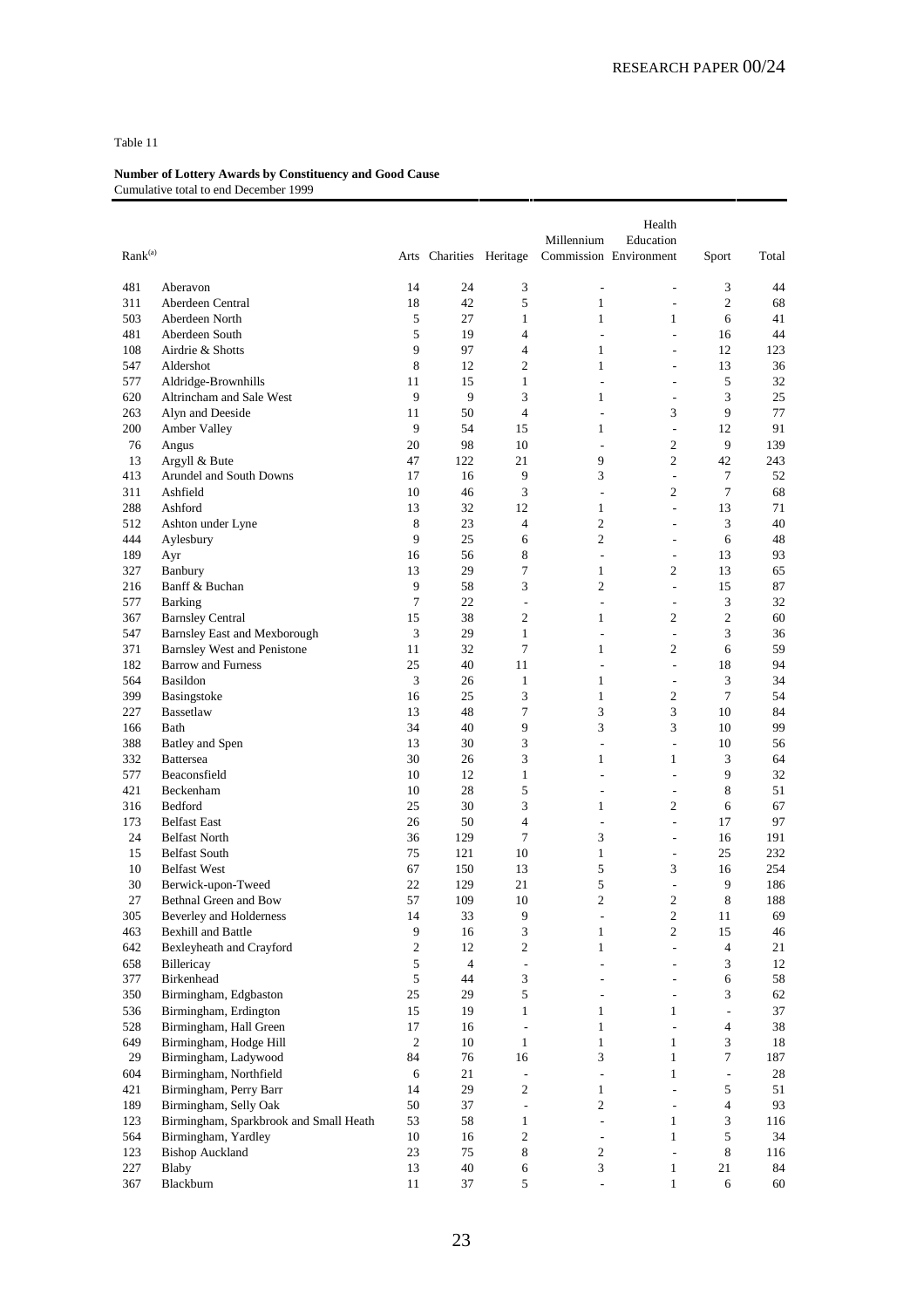| $\text{Rank}^{(\text{a})}$ |                                               |                     | Arts Charities Heritage |                               | Millennium                       | Health<br>Education<br>Commission Environment | Sport           | Total    |
|----------------------------|-----------------------------------------------|---------------------|-------------------------|-------------------------------|----------------------------------|-----------------------------------------------|-----------------|----------|
|                            |                                               |                     |                         |                               |                                  |                                               |                 |          |
| 620                        | Blackpool North and Fleetwood                 | 6                   | 7                       | 3                             | $\mathbf{1}$                     | $\mathbf{1}$                                  | 7               | 25       |
| 586                        | <b>Blackpool South</b>                        | 6                   | 18                      | $\mathbf{1}$                  | ÷,                               | $\mathbf{1}$                                  | 5               | 31       |
| 235                        | <b>Blaenau Gwent</b>                          | 35                  | 39                      | $\overline{c}$                | ÷                                | $\mathbf{1}$                                  | 6               | 83       |
| 377                        | Blaydon                                       | 8                   | 36                      | 5                             | 1                                | $\overline{\phantom{a}}$                      | 8               | 58       |
| 193                        | <b>Blyth Valley</b>                           | 10                  | 71                      | 3                             | 3                                | $\sim$                                        | 5               | 92       |
| 630                        | Bognor Regis and Littlehampton                | $\overline{2}$      | 10                      | $\overline{c}$                | $\overline{a}$                   | $\overline{a}$                                | 9               | 23       |
| 193                        | <b>Bolsover</b>                               | 16                  | 47                      | 12                            | $\overline{c}$                   | $\overline{\phantom{a}}$                      | 15              | 92       |
| 495                        | <b>Bolton North East</b>                      | 15                  | 19                      | 1                             | $\sim$                           | ÷.                                            | $\tau$          | 42       |
| 536                        | <b>Bolton South East</b>                      | 6                   | 22                      | 3                             | $\overline{a}$                   | $\overline{\phantom{a}}$                      | 6               | 37       |
| 586                        | <b>Bolton West</b>                            | 4<br>$\overline{4}$ | 14<br>35                | $\overline{c}$                | $\mathbf{1}$                     | $\overline{c}$<br>$\mathbf{1}$                | 8<br>3          | 31       |
| 489<br>263                 | <b>Bootle</b>                                 | 17                  | 36                      | $\overline{\phantom{a}}$<br>9 | ÷,<br>÷                          | $\overline{\phantom{a}}$                      | 15              | 43<br>77 |
| 275                        | <b>Boston and Skegness</b><br><b>Bosworth</b> | 9                   | 45                      | 3                             | ÷,                               | $\overline{\phantom{a}}$                      | 16              | 73       |
| 495                        | <b>Bournemouth East</b>                       | 17                  | 16                      | $\mathbf{1}$                  | ÷,                               | $\overline{a}$                                | 8               | 42       |
| 536                        | <b>Bournemouth West</b>                       | 11                  | 22                      | 3                             | ÷                                | $\overline{\phantom{a}}$                      | 1               | 37       |
| 444                        | <b>Bracknell</b>                              | 12                  | 21                      | $\overline{c}$                | 1                                | 1                                             | 11              | 48       |
| 454                        | <b>Bradford North</b>                         | 6                   | 37                      | $\overline{\phantom{a}}$      | $\overline{c}$                   | $\overline{\phantom{a}}$                      | $\overline{c}$  | 47       |
| 594                        | <b>Bradford South</b>                         | $\overline{4}$      | 21                      | $\overline{\phantom{a}}$      | $\mathbf{1}$                     | $\overline{a}$                                | $\overline{4}$  | 30       |
| 176                        | <b>Bradford West</b>                          | 29                  | 51                      | 12                            | $\mathbf{1}$                     | $\qquad \qquad \blacksquare$                  | 3               | 96       |
| 547                        | <b>Braintree</b>                              | 9                   | 18                      | 6                             | ÷,                               | ÷.                                            | 3               | 36       |
| 16                         | Brecon and Radnorshire                        | 58                  | 133                     | 23                            | 6                                | $\overline{\phantom{a}}$                      | 11              | 231      |
| 383                        | <b>Brent East</b>                             | 18                  | 35                      | $\mathbf{1}$                  | ÷,                               | $\overline{a}$                                | 3               | 57       |
| 654                        | <b>Brent North</b>                            | $\overline{4}$      | 8                       | $\overline{\phantom{a}}$      | 1                                | $\overline{\phantom{a}}$                      | $\overline{2}$  | 15       |
| 471                        | <b>Brent South</b>                            | 6                   | 34                      | $\overline{\phantom{a}}$      | $\mathbf{1}$                     | 1                                             | 3               | 45       |
| 237                        | Brentford and Isleworth                       | 25                  | 44                      | 6                             | $\mathbf{1}$                     | $\overline{\phantom{a}}$                      | 6               | 82       |
| 503                        | Brentwood and Ongar                           | 11                  | 15                      | 5                             | ÷,                               | $\overline{\phantom{a}}$                      | 10              | 41       |
| 341                        | <b>Bridgend</b>                               | 14                  | 36                      | $\overline{4}$                | ÷                                | ÷                                             | 9               | 63       |
| 88                         | Bridgwater                                    | 18                  | 82                      | 15                            | $\overline{a}$                   | $\sim$                                        | 19              | 134      |
| 249                        | Brigg and Goole                               | 8                   | 52                      | 6                             | 4                                | $\mathbf{1}$                                  | 9               | 80       |
| 393                        | Brighton, Kemptown                            | 24                  | 23                      | 2                             | $\overline{a}$                   | $\mathbf{1}$                                  | 5               | 55       |
| 75                         | Brighton, Pavilion                            | 76                  | 49                      | 9                             | 1                                | $\mathbf{1}$                                  | $\overline{4}$  | 140      |
| 170                        | <b>Bristol East</b>                           | 23                  | 72                      | $\overline{a}$                | ÷,                               | $\overline{a}$                                | 3               | 98       |
| 283                        | <b>Bristol North West</b>                     | 12                  | 45                      | $\overline{c}$                | $\mathbf{1}$                     | 3                                             | 9               | 72       |
| 200                        | <b>Bristol South</b>                          | 34                  | 47                      | $\overline{\phantom{a}}$      | $\mathbf{1}$                     | $\overline{4}$                                | 5               | 91       |
| 37                         | <b>Bristol West</b>                           | 77                  | 83                      | 11                            | $\overline{c}$                   | $\overline{a}$                                | $\overline{7}$  | 180      |
| 536                        | Bromley and Chislehurst                       | 5                   | 20                      | 3                             | $\mathbf{1}$                     | $\overline{c}$                                | 6               | 37       |
| 644                        | Bromsgrove<br><b>Broxbourne</b>               | 16<br>2             | 3<br>13                 | $\overline{\phantom{a}}$      | 1                                | $\sim$                                        | $\sim$<br>12    | 20<br>27 |
| 610<br>421                 | <b>Broxtowe</b>                               | 11                  | 22                      | $\overline{\phantom{a}}$<br>4 | $\overline{a}$<br>$\overline{a}$ | $\overline{\phantom{a}}$<br>$\overline{c}$    | 12              | 51       |
| 244                        | Buckingham                                    | 9                   | 36                      | 10                            | 6                                | 3                                             | 17              | 81       |
| 393                        | <b>Burnley</b>                                | 15                  | $26\,$                  | 5                             | $\overline{a}$                   | $\mathbf{1}$                                  | 8               | 55       |
| 327                        | <b>Burton</b>                                 | 24                  | $30\,$                  | $\mathbf{1}$                  | ÷                                | $\Box$                                        | 10              | 65       |
| 463                        | <b>Bury North</b>                             | 5                   | 27                      | 5                             |                                  | $\mathbf{1}$                                  | 8               | 46       |
| 599                        | <b>Bury South</b>                             | $\overline{4}$      | 14                      | $\sqrt{2}$                    | $\sim$                           | $\overline{\phantom{a}}$                      | 9               | 29       |
| 137                        | Bury St. Edmunds                              | 17                  | 53                      | 13                            | 3                                | $\overline{c}$                                | 23              | 111      |
| 49                         | Caernarfon                                    | 63                  | 78                      | 10                            | $\overline{4}$                   | $\mathcal{L}$                                 | 12              | 167      |
| 237                        | Caerphilly                                    | 17                  | 53                      | $\ensuremath{\mathfrak{Z}}$   | $\overline{c}$                   | $\overline{\phantom{a}}$                      | $7\phantom{.0}$ | 82       |
| 17                         | Caithness, Sutherland & Easter Ross           | 25                  | 137                     | $21\,$                        | 4                                | $\mathbf{1}$                                  | 36              | 224      |
| 275                        | Calder Valley                                 | 25                  | 29                      | 4                             | $\overline{\phantom{a}}$         | 2                                             | 13              | 73       |
| 227                        | Camberwell and Peckham                        | 21                  | 54                      | $\overline{c}$                | $\overline{c}$                   | $\overline{2}$                                | 3               | 84       |
| 121                        | Cambridge                                     | 44                  | 53                      | 12                            | $\mathbf{1}$                     | $\Box$                                        | $\tau$          | 117      |
| 556                        | Cannock Chase                                 | $\boldsymbol{2}$    | 26                      | $\mathbf{1}$                  | $\mathbf{1}$                     | $\mathbf{1}$                                  | $\overline{4}$  | 35       |
| 223                        | Canterbury                                    | 23                  | 45                      | 12                            | $\mathbf{1}$                     | $\blacksquare$                                | 5               | 86       |
| 76                         | Cardiff Central                               | 79                  | 40                      | 16                            | $\mathbf{1}$                     | $\mathbf{1}$                                  | $\sqrt{2}$      | 139      |
| 341                        | <b>Cardiff North</b>                          | 20                  | 38                      | $\mathbf{2}$                  | $\overline{\phantom{a}}$         | $\overline{\phantom{a}}$                      | $\mathfrak{Z}$  | 63       |
| 58                         | Cardiff South and Penarth                     | 72                  | 62                      | 7                             | $\mathfrak{2}$                   | $\mathcal{L}$                                 | 11              | 154      |
| 51                         | Cardiff West                                  | 120                 | 34                      | $\ensuremath{\mathfrak{Z}}$   | $\mathbf{1}$                     | $\overline{\phantom{a}}$                      | $\tau$          | 165      |
| 399                        | Carlisle                                      | 11                  | 27                      | $\sqrt{6}$                    | $\mathbf{1}$                     | $\overline{c}$                                | $\overline{7}$  | 54       |
| 58                         | Carmarthen East and Dinefwr                   | $40\,$              | 83                      | 11                            | $\overline{c}$                   | $\mathbf{1}$                                  | 17              | 154      |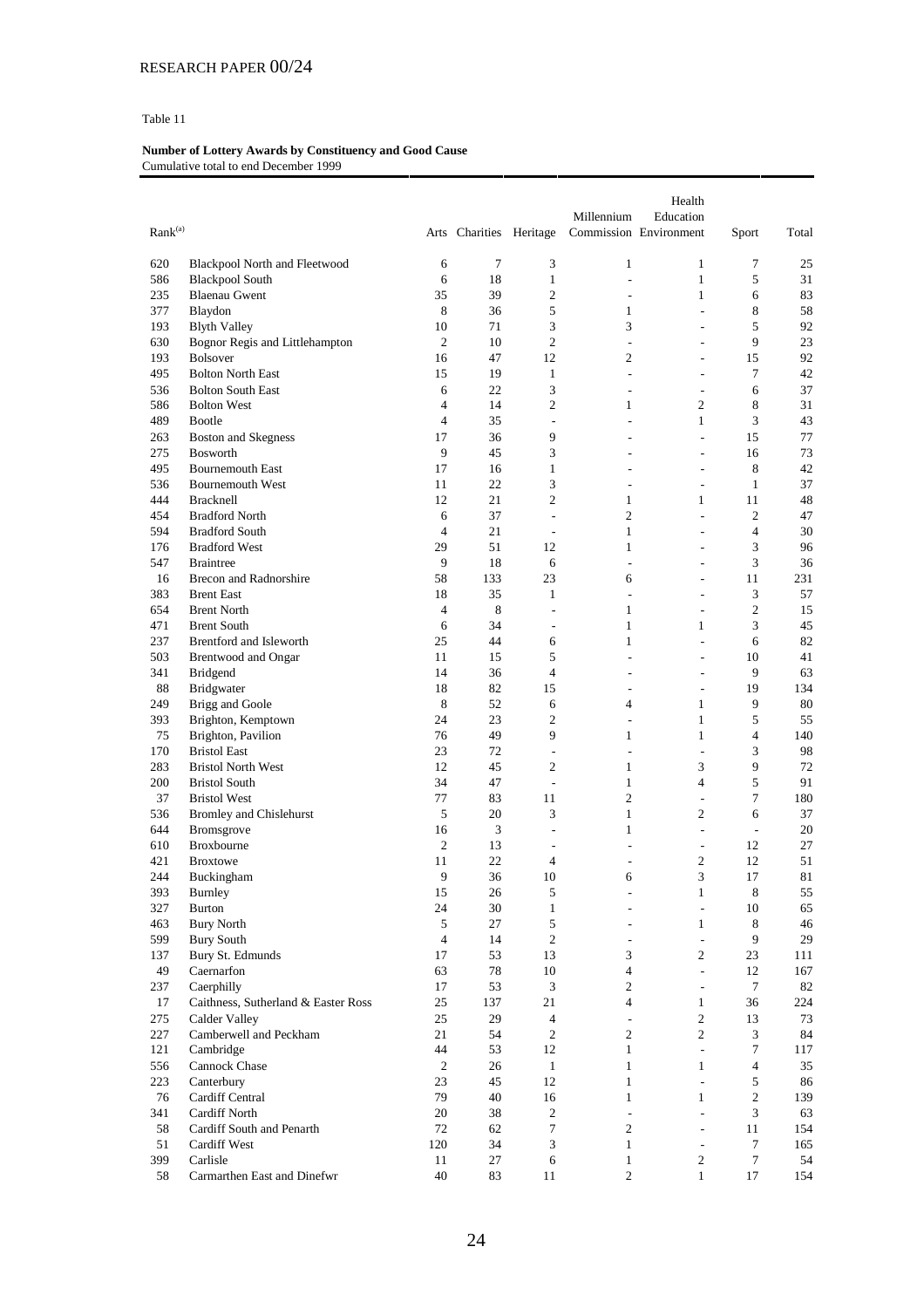| Rank <sup>(a)</sup> |                                            |       |                |                         |                              | Millennium                     | Health<br>Education            |                      |           |
|---------------------|--------------------------------------------|-------|----------------|-------------------------|------------------------------|--------------------------------|--------------------------------|----------------------|-----------|
|                     |                                            |       |                | Arts Charities Heritage |                              |                                | Commission Environment         | Sport                | Total     |
| 47                  | Carmarthen<br>West<br>and<br>Pembrokeshire | South | 45             | 74                      | 19                           | $\overline{4}$                 | $\mathbf{1}$                   | 27                   | 170       |
| 33                  | Carrick, Cumnock & Doon Valley             |       | 18             | 130                     | 6                            | $\mathbf{1}$                   | 1                              | 27                   | 183       |
| 636                 | Carshalton and Wallington                  |       | $\overline{4}$ | 14                      | 1                            | ÷                              | $\overline{\phantom{a}}$       | 3                    | 22        |
| 644                 | Castle Point                               |       | $\mathfrak{2}$ | 13                      | $\mathbf{1}$                 | ÷                              | $\overline{a}$                 | $\overline{4}$       | 20        |
| 258                 | Central Fife                               |       | 6              | 61                      | $\overline{2}$               | 1                              | $\mathbf{1}$                   | 7                    | 78        |
| 249                 | Central Suffolk and North Ipswich          |       | 17             | 35                      | 11                           | 3                              | $\overline{a}$                 | 14                   | 80        |
| 11<br>288           | Ceredigion<br>Charnwood                    |       | 97<br>14       | 113<br>25               | 17<br>10                     | $\mathbf{1}$<br>÷,             | ÷<br>$\overline{a}$            | 25<br>22             | 253<br>71 |
| 636                 | Chatham and Aylesford                      |       | 5              | 10                      | $\mathbf{1}$                 | ÷,                             | $\overline{a}$                 | 6                    | 22        |
| 610                 | Cheadle                                    |       | 7              | 11                      | $\mathfrak{2}$               | ÷,                             | 1                              | 6                    | 27        |
| 298                 | Cheltenham                                 |       | 15             | 46                      | 7                            | ÷                              | $\overline{\phantom{a}}$       | $\overline{c}$       | 70        |
| 481                 | Chesham and Amersham                       |       | 8              | 20                      | 7                            | $\overline{a}$                 | $\mathbf{1}$                   | 8                    | 44        |
| 350                 | Chesterfield                               |       | 13             | 43                      | $\overline{2}$               | $\overline{\phantom{a}}$       | ÷,                             | $\overline{4}$       | 62        |
| 288                 | Chichester                                 |       | 15             | 19                      | 18                           | $\mathfrak{2}$                 | 2                              | 15                   | 71        |
| 627                 | Chingford and Woodford Green               |       | $\overline{7}$ | 10                      | $\mathbf{1}$                 | 1                              | $\frac{1}{2}$                  | 5                    | 24        |
| 570                 | Chipping Barnet                            |       | 12             | 14                      | $\mathbf{1}$                 | ÷,                             | 1                              | 5                    | 33        |
| 429                 | Chorley                                    |       | 9              | 27                      | 8                            | $\mathbf{1}$                   | L.                             | 5                    | 50        |
| 536                 | Christchurch                               |       | 10             | 18                      | $\overline{2}$               | $\overline{\phantom{a}}$       | $\overline{\phantom{0}}$       | 7                    | 37        |
| $\mathbf{1}$        | Cities of London and Westminster           |       | 176            | 179                     | 70                           | 7                              | $\overline{a}$                 | $\mathfrak{2}$       | 434       |
| 327                 | City of Chester                            |       | 27             | 23                      | 6                            | 3                              | $\mathbf{1}$                   | 5                    | 65        |
| 133                 | City of Durham                             |       | 17             | 67                      | 14                           | 8                              | $\overline{a}$                 | 6                    | 112       |
| 178                 | City of York                               |       | 19             | 56                      | 15                           | 1                              | $\overline{\phantom{0}}$       | $\overline{4}$       | 95        |
| 413                 | Cleethorpes                                |       | 5              | 40                      | $\overline{4}$               | $\sim$                         | ÷                              | 3                    | 52        |
| 82                  | Clwyd West                                 |       | 32             | 77                      | 10                           | $\mathbf{1}$                   | 3                              | 14                   | 137       |
| 149                 | Clwyd South                                |       | 27             | 60                      | 7                            | 3                              | $\mathfrak{2}$                 | 6                    | 105       |
| 316                 | Clydebank & Milngavie                      |       | 10             | 42                      | $\mathbf{1}$                 | $\sim$                         | $\overline{c}$                 | 12                   | 67        |
| 39                  | Clydesdale                                 |       | 17             | 132                     | 6                            | 4                              | ÷,                             | 19                   | 178       |
| 97<br>327           | Coatbridge & Chryston                      |       | 5<br>18        | 104<br>38               | 3<br>$\overline{4}$          | $\overline{2}$                 | ÷,<br>1                        | 15<br>$\overline{4}$ | 129       |
| 311                 | Colchester<br>Colne Valley                 |       | 34             | 19                      | 3                            | $\overline{\phantom{a}}$<br>1  | $\mathbf{1}$                   | 10                   | 65<br>68  |
| 528                 | Congleton                                  |       | 12             | 17                      | $\mathbf{1}$                 | $\overline{a}$                 | $\overline{c}$                 | 6                    | 38        |
| 68                  | Conwy                                      |       | 44             | 78                      | 8                            | $\overline{2}$                 | $\overline{4}$                 | 9                    | 145       |
| 244                 | Copeland                                   |       | 16             | 45                      | 5                            | $\overline{4}$                 | ÷,                             | 11                   | 81        |
| 216                 | Corby                                      |       | 17             | 47                      | 12                           | $\overline{a}$                 | $\overline{\phantom{a}}$       | 11                   | 87        |
| 118                 | Cotswold                                   |       | 20             | 65                      | 10                           | $\mathfrak{2}$                 | $\overline{c}$                 | 19                   | 118       |
| 350                 | <b>Coventry North East</b>                 |       | 20             | 33                      | ÷,                           | $\overline{\phantom{a}}$       | $\overline{\phantom{a}}$       | 9                    | 62        |
| 463                 | <b>Coventry North West</b>                 |       | 18             | 23                      | $\qquad \qquad \blacksquare$ | 1                              | $\overline{\phantom{a}}$       | 4                    | 46        |
| 182                 | <b>Coventry South</b>                      |       | 34             | 42                      | 8                            | $\mathbf{1}$                   | 1                              | 8                    | 94        |
| 620                 | Crawley                                    |       | 3              | 19                      | $\mathbf{1}$                 | 1                              | ÷                              | $\mathbf{1}$         | 25        |
| 421                 | Crewe and Nantwich                         |       | 13             | 22                      | 5                            | ÷,                             | $\mathbf{1}$                   | $10\,$               | 51        |
| 521                 | Crosby                                     |       | $\overline{4}$ | 26                      | 4                            | $\overline{\phantom{0}}$       |                                | 5                    | 39        |
| 564                 | Croydon Central                            |       | $\sqrt{6}$     | 19                      | 2                            | $\overline{c}$                 | $\overline{\phantom{0}}$       | 5                    | 34        |
| 454                 | Croydon North                              |       | 11             | 33                      | $\overline{a}$               | $\mathbf{1}$                   | L,                             | $\sqrt{2}$           | 47        |
| 620                 | Croydon South                              |       | $\mathfrak{Z}$ | 16                      | $\mathbf{1}$                 | $\mathbf{1}$                   | ÷.                             | $\overline{4}$       | $25\,$    |
| 267                 | Cumbernauld & Kilsyth                      |       | 13             | 49                      | $\overline{\mathbf{4}}$      | $\overline{\phantom{a}}$       | ÷.                             | 10                   | 76        |
| 73                  | Cunninghame North                          |       | 25             | 78                      | 9                            | $\overline{c}$                 | 1                              | 26                   | 141       |
| 164<br>235          | Cunninghame South                          |       | 11<br>29       | 71<br>45                | $\mathbf{1}$                 | $\mathbf{2}$<br>$\overline{c}$ | $\mathbf{1}$<br>$\overline{a}$ | 14<br>$\overline{4}$ | 100<br>83 |
| 610                 | Cynon Valley<br>Dagenham                   |       | $\mathbf{1}$   | 17                      | 3<br>$\mathbf{1}$            | $\mathbf{2}$                   | $\blacksquare$                 | 6                    | 27        |
| 362                 | Darlington                                 |       | 15             | 35                      | 5                            | $\mathbf{1}$                   | $\overline{2}$                 | 3                    | 61        |
| 503                 | Dartford                                   |       | $\sqrt{5}$     | 28                      | $\overline{\mathbf{4}}$      | $\overline{a}$                 | 1                              | 3                    | 41        |
| 83                  | Daventry                                   |       | 14             | 67                      | 24                           | $\mathbf{1}$                   | ÷,                             | 30                   | 136       |
| 166                 | Delyn                                      |       | $22\,$         | 52                      | 9                            | $\mathbf{1}$                   | $\mathbf{1}$                   | 14                   | 99        |
| 627                 | Denton and Reddish                         |       | $\sqrt{5}$     | 15                      | $\mathbf{1}$                 | $\sim$                         | $\sim$                         | 3                    | 24        |
| 200                 | Derby North                                |       | 26             | 52                      | $\mathbf{2}$                 | $\mathbf{2}$                   | $\mathbf{1}$                   | 8                    | 91        |
| 127                 | Derby South                                |       | $21\,$         | 76                      | $\,8\,$                      | $\mathbf{1}$                   | $\sqrt{2}$                     | $\tau$               | 115       |
| $90\,$              | Devizes                                    |       | 11             | 88                      | 15                           | 2                              | 1                              | 16                   | 133       |
| 564                 | Dewsbury                                   |       | 14             | 10                      | $\overline{c}$               | L.                             | $\overline{2}$                 | 6                    | 34        |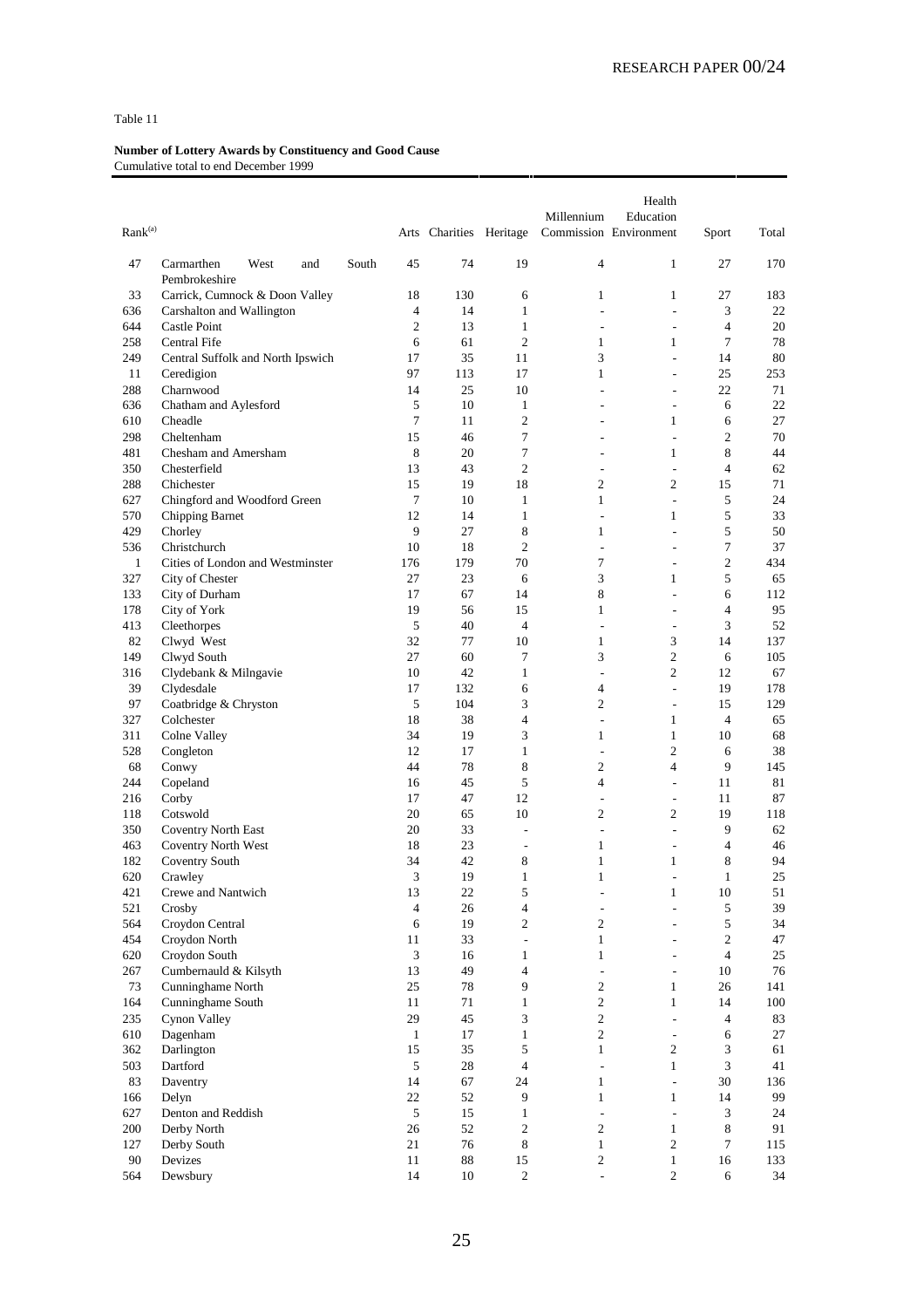| $\text{Rank}^{(\text{a})}$ |                                   |                | Arts Charities Heritage |                          | Millennium               | Health<br>Education<br>Commission Environment | Sport          | Total    |
|----------------------------|-----------------------------------|----------------|-------------------------|--------------------------|--------------------------|-----------------------------------------------|----------------|----------|
|                            |                                   |                |                         |                          |                          |                                               |                |          |
| 604                        | Don Valley                        | 7              | 16                      | $\overline{\phantom{a}}$ | 1                        | $\overline{\phantom{a}}$                      | $\overline{4}$ | 28       |
| 454                        | Doncaster Central                 | 8              | 26                      | 5                        | ÷,                       | $\overline{a}$                                | 8              | 47       |
| 649                        | Doncaster North                   | $\mathbf{1}$   | 15                      | $\mathbf{1}$             | ÷                        | $\overline{\phantom{a}}$                      | $\mathbf{1}$   | 18       |
| 547                        | Dover                             | 8              | 13                      | 6                        | $\overline{c}$           | 1                                             | 6              | 36       |
| 323                        | Dudley North                      | 30             | 25                      | 4                        | ÷,                       | 1                                             | 6              | 66       |
| 269                        | <b>Dudley South</b>               | 44             | 22                      | $\overline{c}$           | ÷,                       | $\mathbf{1}$                                  | 6              | 75       |
| 283                        | Dulwich and West Norwood          | 33             | 32                      | 3                        | $\overline{\phantom{a}}$ | 3                                             | $\mathbf{1}$   | 72       |
| 64                         | Dumbarton                         | 14             | 101                     | 11                       | 3                        | $\overline{c}$                                | 19             | 150      |
| 31                         | Dumfries                          | 25             | 121                     | 9                        | 3                        | $\mathbf{1}$                                  | 25             | 184      |
| 444                        | Dundee East                       | 3              | 34                      | 3                        | $\mathbf{1}$             | $\overline{\phantom{a}}$                      | $\tau$         | 48       |
| 193                        | Dundee West                       | 24             | 51                      | 9                        | $\overline{c}$           | 1                                             | 5              | 92       |
| 116                        | Dunfermline East                  | 16             | 75                      | 5                        | $\overline{4}$           | $\mathbf{1}$                                  | 19             | 120      |
| 157                        | Dunfermline West                  | 18             | 74                      | 4                        | $\mathbf{1}$             | $\overline{\phantom{a}}$                      | 6              | 103      |
| 630                        | <b>Ealing North</b>               | 6              | 12                      | $\overline{\phantom{a}}$ | 1                        | $\overline{a}$                                | $\overline{4}$ | 23       |
| 362                        | Ealing, Acton and Shepherd's Bush | 21             | 34                      | 3                        | ÷                        | $\overline{\phantom{a}}$                      | 3              | 61       |
| 481                        | Ealing, Southall                  | 16             | 22                      | $\overline{c}$           | ÷.                       | 1                                             | 3              | 44       |
| 305                        | Easington                         | 10             | 54                      | 4                        | $\overline{a}$           | $\overline{a}$                                | $\mathbf{1}$   | 69       |
| 350                        | East Antrim                       | 7              | 32                      | 5                        | $\mathbf{1}$             | 1                                             | 16             | 62       |
| 237                        | <b>East Devon</b>                 | 10             | 51                      | 3                        | $\mathbf{1}$             | $\overline{\phantom{a}}$                      | 17             | 82       |
| 383                        | East Ham                          | 11             | 36                      | $\overline{c}$           | $\overline{c}$           | 1                                             | 5              | 57       |
| 316                        | East Hampshire                    | 22             | 26                      | 6                        | $\mathbf{1}$             | $\overline{\phantom{a}}$                      | 12             | 67       |
| 115                        | East Kilbride                     | 9              | 86                      | $\overline{c}$           | ÷,                       | $\overline{c}$                                | 22             | 121      |
| 223                        | East Londonderry                  | 13             | 43                      | $\overline{4}$           | 1                        | $\overline{\phantom{a}}$                      | 25             | 86       |
| 129                        | East Lothian                      | 21             | 67                      | 7                        | ÷,                       | 1                                             | 18             | 114      |
| 570                        | <b>East Surrey</b>                | $\tau$         | 15                      | $\mathbf{1}$             | $\mathbf{1}$             | $\overline{\phantom{a}}$                      | 9              | 33       |
| 556                        | East Worthing and Shoreham        | 6<br>7         | 19                      | $\overline{c}$<br>4      | $\overline{c}$<br>÷,     | $\mathbf{1}$<br>$\overline{a}$                | 5              | 35       |
| 350                        | East Yorkshire                    |                | 37                      |                          |                          |                                               | 14             | 62       |
| 407<br>341                 | Eastbourne                        | 12<br>15       | 25<br>34                | 4<br>3                   | 1<br>$\overline{c}$      | ÷.<br>$\overline{\phantom{a}}$                | 11<br>9        | 53<br>63 |
| 189                        | Eastleigh<br>Eastwood             | 14             | 63                      | 3                        | $\overline{\phantom{a}}$ | $\qquad \qquad \blacksquare$                  | 13             | 93       |
| 636                        | Eccles                            | $\mathfrak{2}$ | 15                      | $\mathbf{1}$             | 2                        |                                               | $\overline{c}$ | 22       |
| 388                        | Eddisbury                         | 9              | 29                      | 5                        | $\overline{c}$           | $\overline{\phantom{a}}$<br>$\overline{c}$    | 9              | 56       |
| 5                          | Edinburgh Central                 | 92             | 127                     | 50                       | $\overline{c}$           | $\mathbf{1}$                                  | $\tau$         | 279      |
| 153                        | Edinburgh East & Musselburgh      | 15             | 69                      | 7                        | $\mathbf{1}$             | $\overline{\phantom{a}}$                      | 12             | 104      |
| 22                         | Edinburgh North & Leith           | 57             | 117                     | 15                       | $\mathbf{1}$             | $\sim$                                        | 13             | 203      |
| 182                        | <b>Edinburgh Pentlands</b>        | 15             | 64                      | $\mathbf{1}$             | $\overline{c}$           | 1                                             | 11             | 94       |
| 249                        | Edinburgh South                   | 11             | 54                      | 3                        | ÷,                       | 2                                             | 10             | 80       |
| 227                        | Edinburgh West                    | 14             | 51                      | 8                        | 1                        | $\overline{\phantom{a}}$                      | 10             | 84       |
| 536                        | Edmonton                          | 7              | 23                      | 3                        | $\overline{a}$           | 1                                             | 3              | 37       |
| 481                        | <b>Ellesmere Port and Neston</b>  | 10             | 25                      | 3                        | ÷                        | $\overline{2}$                                | $\overline{4}$ | 44       |
| 463                        | Elmet                             | 9              | 24                      | 3                        | $\overline{\phantom{a}}$ | $\overline{\phantom{a}}$                      | 10             | 46       |
| 644                        | Eltham                            | 3              | 10                      | 3                        | $\mathbf{1}$             | $\overline{\phantom{a}}$                      | $\mathfrak{Z}$ | 20       |
| 630                        | Enfield North                     | 3              | 9                       | 5                        | ÷,                       | 1                                             | 5              | 23       |
| 616                        | Enfield, Southgate                | 10             | 9                       | $\mathbf{1}$             | $\sim$                   | $\mathcal{L}$                                 | 6              | 26       |
| 586                        | <b>Epping Forest</b>              | $\mathbf{1}$   | 19                      | 5                        | $\mathbf{1}$             | $\overline{\phantom{a}}$                      | 5              | 31       |
| 644                        | Epsom and Ewell                   | 4              | 9                       | $\mathbf{1}$             | $\mathbf{1}$             |                                               | 5              | 20       |
| 288                        | Erewash                           | 6              | 39                      | 9                        | $\mathbf{1}$             | ÷                                             | 16             | 71       |
| 528                        | Erith and Thamesmead              | $\overline{4}$ | 26                      | 3                        | $\mathbf{1}$             | $\overline{\phantom{a}}$                      | $\overline{4}$ | 38       |
| 570                        | Esher and Walton                  | 9              | 10                      | $\overline{\mathcal{L}}$ | $\mathbf{1}$             |                                               | 9              | 33       |
| 90                         | Exeter                            | 39             | 78                      | 11                       | $\mathbf{1}$             | 1                                             | 3              | 133      |
| 207                        | <b>Falkirk East</b>               | 9              | 64                      | 5                        | L.                       | $\overline{\phantom{a}}$                      | 12             | 90       |
| 275                        | <b>Falkirk West</b>               | 5              | 55                      | 3                        | $\mathbf{1}$             | $\overline{c}$                                | $\tau$         | 73       |
| 100                        | Falmouth and Camborne             | 16             | 87                      | 16                       | $\mathbf{1}$             | $\mathbf{1}$                                  | 6              | 127      |
| 636                        | Fareham                           | 4              | 10                      | $\overline{\phantom{a}}$ | $\mathbf{1}$             | $\overline{\phantom{a}}$                      | $\tau$         | 22       |
| 454                        | Faversham and Mid Kent            | 4              | 22                      | 13                       | $\overline{\phantom{a}}$ | $\mathbf{r}$                                  | 8              | 47       |
| 536                        | Feltham and Heston                | 8              | 22                      | $\mathbf{1}$             | $\overline{\phantom{a}}$ | 1                                             | 5              | 37       |
| 21                         | Fermanagh and South Tyrone        | 38             | 84                      | 26                       | 5                        | 5                                             | 50             | 208      |
| 421                        | Finchley and Golders Green        | 19             | 25                      | $\overline{c}$           | $\overline{\phantom{a}}$ | $\overline{\phantom{a}}$                      | 5              | 51       |
| 383                        | Folkestone and Hythe              | 11             | 24                      | 9                        | $\overline{c}$           | $\mathbf{1}$                                  | 10             | 57       |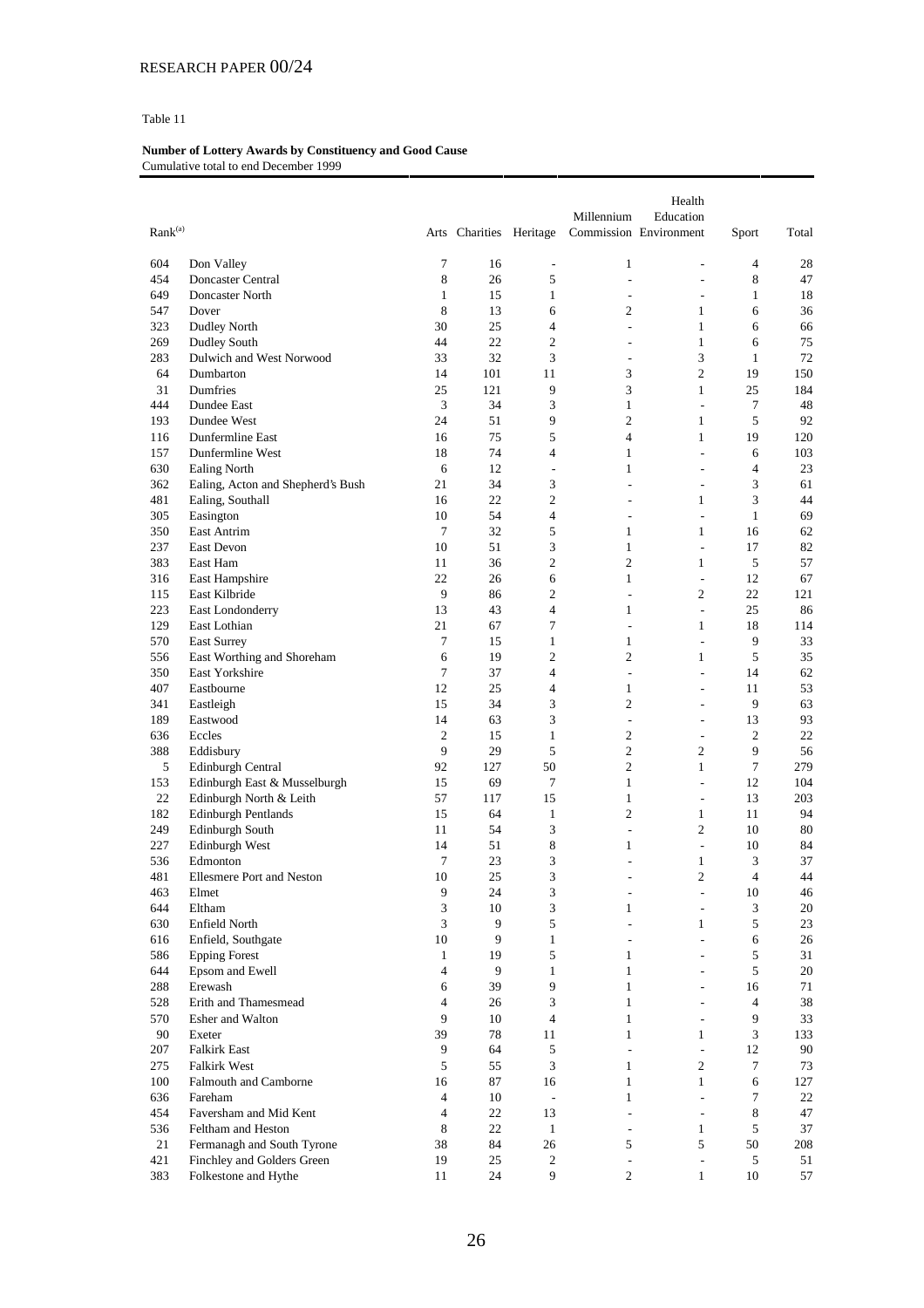| Rank <sup>(a)</sup> |                                               |                          | Arts Charities Heritage |                          | Millennium               | Health<br>Education<br>Commission Environment | Sport                    | Total    |
|---------------------|-----------------------------------------------|--------------------------|-------------------------|--------------------------|--------------------------|-----------------------------------------------|--------------------------|----------|
|                     |                                               |                          |                         |                          |                          |                                               |                          |          |
| 103                 | Forest of Dean                                | 16                       | 87                      | 7                        | $\mathbf{1}$             | $\overline{\phantom{a}}$                      | 15                       | 126      |
| 45                  | Foyle                                         | 39                       | 97                      | 9                        | $\tau$                   | 3                                             | 18                       | 173      |
| 586                 | Fylde                                         | 4                        | 10                      | $\mathbf{1}$             | ÷,                       | $\mathbf{1}$                                  | 15                       | 31       |
| 189                 | Gainsborough                                  | 16                       | 45                      | 15                       | $\mathbf{1}$             | $\mathfrak{2}$                                | 14                       | 93       |
| 9                   | Galloway & Upper Nithsdale                    | 29                       | 175                     | 21                       | 5                        | $\mathbf{1}$                                  | 25                       | 256      |
| 305<br>429          | Gateshead East and Washington West<br>Gedling | 13<br>12                 | 53<br>21                | $\mathbf{1}$<br>3        | $\overline{a}$<br>1      | $\mathbf{1}$<br>÷,                            | $\mathbf{1}$<br>13       | 69<br>50 |
| 636                 | Gillingham                                    | 3                        | 13                      | $\mathbf{1}$             | $\mathbf{1}$             | ÷,                                            | 4                        | 22       |
| 377                 | <b>Glasgow Anniesland</b>                     | 6                        | 40                      | 1                        | ÷,                       | ÷,                                            | 11                       | 58       |
| 388                 | <b>Glasgow Baillieston</b>                    | 7                        | 41                      | $\overline{\phantom{a}}$ | $\overline{\phantom{a}}$ | 1                                             | 7                        | 56       |
| 298                 | <b>Glasgow Cathcart</b>                       | 7                        | 48                      | 5                        | $\mathbf{1}$             | $\overline{2}$                                | 7                        | 70       |
| 106                 | Glasgow Govan                                 | 29                       | 78                      | 8                        | $\overline{\phantom{a}}$ | ÷                                             | 9                        | 124      |
| 4                   | Glasgow Kelvin                                | 130                      | 116                     | 22                       | 6                        | 2                                             | 9                        | 285      |
| 182                 | <b>Glasgow Maryhill</b>                       | 16                       | 69                      | $\overline{c}$           | $\mathbf{1}$             | ÷,                                            | 6                        | 94       |
| 341                 | <b>Glasgow Pollok</b>                         | 3                        | 54                      | $\overline{a}$           |                          | $\overline{c}$                                | $\overline{4}$           | 63       |
| 163                 | Glasgow Rutherglen                            | 5                        | 84                      | $\overline{\phantom{m}}$ |                          | 1                                             | 11                       | 101      |
| 166                 | <b>Glasgow Shettleston</b>                    | 14                       | 62                      | 6                        | ٠                        | ÷.                                            | 17                       | 99       |
| 298                 | Glasgow Springburn                            | 16                       | 48                      | $\overline{c}$           | $\overline{a}$           | ÷,                                            | $\overline{4}$           | 70       |
| 140                 | Gloucester                                    | 12                       | 77                      | 9                        | 1                        | $\mathbf{1}$                                  | 10                       | 110      |
| 112                 | Gordon                                        | 11                       | 73                      | 11                       | 3                        | 3                                             | 21                       | 122      |
| 577                 | Gosport                                       | 10                       | 15                      | 7                        | ÷,                       | ÷,                                            | $\overline{\phantom{a}}$ | 32       |
| 94                  | Gower                                         | 35                       | 72                      | 4                        | 3                        | ÷,                                            | 18                       | 132      |
| 253                 | Grantham and Stamford                         | 13                       | 27                      | 16                       | $\overline{4}$           | $\mathfrak{2}$                                | 17                       | 79       |
| 586                 | Gravesham                                     | 7                        | 16                      | 3                        |                          | ÷,                                            | 5                        | 31       |
| 341                 | Great Grimsby                                 | 10                       | 41                      | 4                        | $\overline{\phantom{a}}$ | $\mathfrak{2}$                                | 6                        | 63       |
| 481                 | Great Yarmouth                                | $\tau$                   | 24                      | 5                        | $\mathfrak{2}$           | ÷,                                            | 6                        | 44       |
| 244                 | Greenock & Inverclyde                         | 11                       | 54                      | 3                        | $\overline{\phantom{a}}$ | $\overline{\phantom{a}}$                      | 13                       | 81       |
| 80                  | Greenwich and Woolwich                        | 43                       | 68                      | 17                       | 2                        | $\mathfrak{2}$                                | 6                        | 138      |
| 393                 | Guildford                                     | 21                       | 18                      | 3                        | $\mathfrak{2}$           | $\overline{\phantom{a}}$                      | 11                       | 55       |
| 131                 | Hackney North and Stoke Newington             | 46                       | 58                      | $\overline{2}$           | $\mathbf{1}$             | $\mathfrak{2}$                                | $\overline{4}$           | 113      |
| 34                  | Hackney South and Shoreditch                  | 73                       | 91                      | 10                       | $\overline{2}$           | $\mathbf{1}$                                  | $\overline{4}$           | 181      |
| 413                 | Halesowen and Rowley Regis                    | 25                       | 16                      | $\mathbf{1}$             | 1                        | J.                                            | 9                        | 52       |
| 283                 | Halifax                                       | 20                       | 29                      | 9                        | L,                       | $\tau$                                        | $\tau$                   | 72       |
| 454<br>444          | Haltemprice and Howden                        | 10                       | 26<br>33                | 4                        | ٠                        | ÷,                                            | $\tau$<br>5              | 47       |
| 288                 | Halton<br>Hamilton North & Bellshill          | 5<br>13                  | 41                      | 5<br>$\tau$              | ٠                        | ÷,<br>÷                                       | 10                       | 48<br>71 |
| 244                 | <b>Hamilton South</b>                         | 7                        | 65                      | 5                        | ÷,                       | ÷,                                            | $\overline{4}$           | 81       |
| 88                  | Hammersmith and Fulham                        | 43                       | 82                      | $\overline{\phantom{a}}$ | $\mathbf{1}$             | $\mathbf{1}$                                  | 7                        | 134      |
| 200                 | Hampstead and Highgate                        | 38                       | 36                      | 10                       | $\overline{c}$           | 1                                             | $\overline{4}$           | 91       |
| 237                 | Harborough                                    | 12                       | 43                      | 7                        | $\overline{c}$           | L,                                            | 18                       | 82       |
| 512                 | Harlow                                        | 6                        | 22                      | 3                        |                          |                                               | $\mathbf{9}$             | $40\,$   |
| 323                 | Harrogate and Knaresborough                   | 19                       | 38                      | $\mathbf{2}$             |                          |                                               | 7                        | 66       |
| 564                 | Harrow East                                   | 6                        | 22                      | $\overline{c}$           | ÷,                       |                                               | $\overline{4}$           | 34       |
| 521                 | Harrow West                                   | 8                        | 20                      | $\overline{c}$           | 1                        | $\overline{c}$                                | 6                        | 39       |
| 123                 | Hartlepool                                    | 14                       | 85                      | 7                        | $\overline{a}$           | $\overline{4}$                                | 6                        | 116      |
| 471                 | Harwich                                       | $\,$ 8 $\,$              | 23                      | 5                        | ٠                        | $\overline{\phantom{a}}$                      | 9                        | 45       |
| 200                 | Hastings and Rye                              | 28                       | 47                      | 9                        |                          | $\mathbf{1}$                                  | 6                        | 91       |
| 536                 | Havant                                        | 10                       | 18                      | 2                        | ٠                        | $\mathbf{1}$                                  | 6                        | 37       |
| 659                 | Hayes and Harlington                          | $\overline{\phantom{a}}$ | 7                       | $\mathbf{1}$             | ٠                        | $\overline{a}$                                | $\mathbf{1}$             | 9        |
| 547                 | Hazel Grove                                   | 10                       | 13                      | $\overline{c}$           | $\mathbf{1}$             | $\frac{1}{2}$                                 | 10                       | 36       |
| 528                 | Hemel Hempstead                               | 6                        | 19                      | 2                        | ÷,                       | $\mathbf{1}$                                  | 10                       | 38       |
| 413                 | Hemsworth                                     | 15                       | 21                      | 5                        | 1                        | $\overline{a}$                                | 10                       | 52       |
| 586                 | Hendon                                        | $\tau$                   | 18                      | 3                        | $\overline{\phantom{a}}$ | $\mathbf{1}$                                  | $\overline{c}$           | 31       |
| 269                 | Henley                                        | 10                       | 28                      | 10                       | $\overline{4}$           | $\overline{c}$                                | 21                       | 75       |
| 133                 | Hereford                                      | 36                       | 58                      | 8                        | 2                        | $\overline{\phantom{a}}$                      | $8\,$                    | 112      |
| 503                 | Hertford and Stortford                        | 6                        | 17                      | $\overline{\mathbf{4}}$  | L.                       | $\frac{1}{2}$                                 | 14                       | 41       |
| 577                 | Hertsmere                                     | 5                        | 15                      | $\mathbf{1}$             | $\sim$                   | $\mathbf{1}$                                  | 10                       | 32       |
| 34<br>444           | Hexham                                        | 25                       | 114                     | 19<br>$\overline{4}$     | 5                        | $\mathbf{1}$                                  | 17                       | 181      |
|                     | Heywood and Middleton                         | $10\,$                   | 26                      |                          | $\overline{c}$           | $\overline{\phantom{a}}$                      | 6                        | 48       |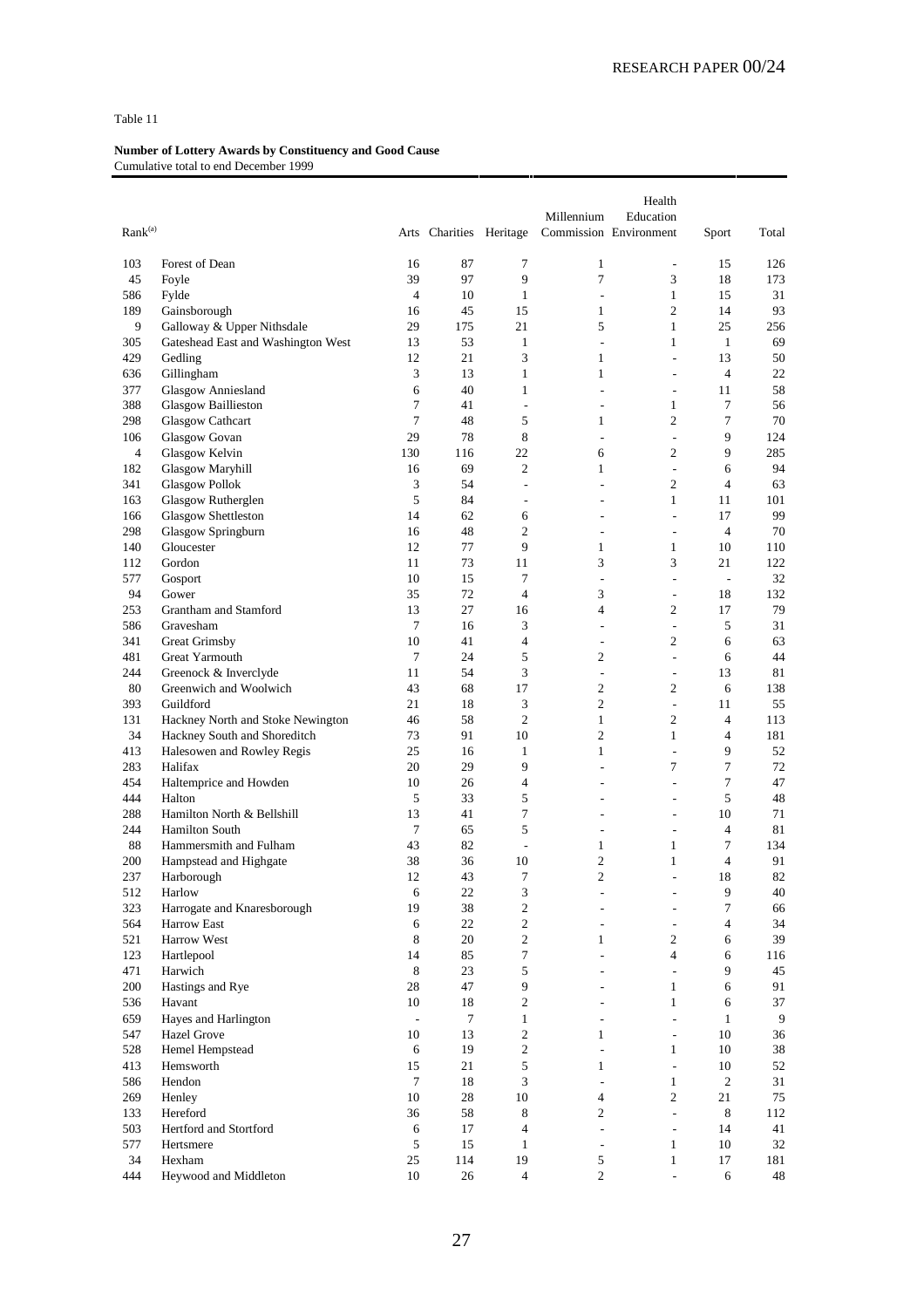| $\text{Rank}^{(\text{a})}$<br>Arts Charities Heritage<br>Commission Environment<br>200<br><b>High Peak</b><br>33<br>27<br>11<br>$\mathbf{1}$<br>19<br>91<br>$\overline{\phantom{a}}$<br>14<br>19<br>$\overline{c}$<br>8<br>489<br>Hitchin and Harpenden<br>$\overline{a}$<br>43<br>$\sim$<br>$\overline{c}$<br>3<br>$\overline{c}$<br>Holborn and St. Pancras<br>167<br>226<br>26<br>6<br>430<br>649<br>$\overline{4}$<br>$\tau$<br>6<br>18<br>Hornchurch<br>$\mathbf{1}$<br>÷,<br>$\overline{\phantom{a}}$<br>36<br>7<br>123<br>Hornsey and Wood Green<br>61<br>6<br>1<br>5<br>116<br>7<br>407<br>Horsham<br>20<br>6<br>20<br>53<br>÷<br>$\overline{\phantom{a}}$<br>$\overline{4}$<br>463<br>5<br>$\mathbf{1}$<br>Houghton and Washington East<br>36<br>46<br>÷<br>$\sim$<br>$\overline{c}$<br>341<br>31<br>25<br>5<br>63<br>Hove<br>L,<br>$\overline{a}$<br>Huddersfield<br>38<br>26<br>5<br>9<br>79<br>253<br>1<br>$\overline{\phantom{a}}$<br>3<br>327<br>14<br>Huntingdon<br>21<br>11<br>1<br>15<br>65<br>503<br>7<br>2<br>5<br>Hyndburn<br>26<br>1<br>41<br>$\sim$<br>$\overline{4}$<br>7<br>23<br>630<br><b>Ilford North</b><br>11<br>1<br>$\overline{\phantom{a}}$<br>L,<br>$\mathfrak{2}$<br>32<br>3<br>3<br>40<br>512<br><b>Ilford South</b><br>$\overline{\phantom{a}}$<br>÷<br>19<br>33<br>10<br>49<br>Inverness East, Nairn & Lochaber<br>122<br>6<br>220<br>$\sim$<br>$\mathfrak{2}$<br>30<br>9<br>$\overline{4}$<br>58<br>377<br>Ipswich<br>13<br>$\overline{\phantom{a}}$<br>$\tau$<br>3<br>Isle of Wight<br>29<br>52<br>$\mathbf{1}$<br>20<br>112<br>133<br>48<br>91<br>3<br>168<br><b>Islington North</b><br>66<br>6<br>1<br>$\mathbf{1}$<br>3<br>7<br>5<br>Islington South and Finsbury<br>94<br>253<br>12<br>1<br>372<br>5<br>311<br>25<br>35<br>3<br>68<br>Islwyn<br>$\overline{\phantom{a}}$<br>$\overline{\phantom{a}}$<br>298<br>9<br>51<br>6<br>4<br>70<br>Jarrow<br>÷,<br>L,<br>25<br>35<br>9<br>8<br>77<br>263<br>Keighley<br>÷<br>$\overline{a}$<br>149<br>Kensington and Chelsea<br>39<br>49<br>15<br>1<br>$\mathbf{1}$<br>105<br>÷.<br>$\overline{c}$<br>15<br>44<br>20<br>87<br>216<br>Kettering<br>6<br>$\sim$<br>Kilmarnock & Loudoun<br>7<br>88<br>$\overline{c}$<br>$\mathbf{1}$<br>15<br>124<br>106<br>11<br>5<br>19<br>7<br>7<br>521<br>Kingston and Surbiton<br>1<br>39<br>$\overline{\phantom{a}}$<br>3<br>23<br>$\overline{c}$<br>$\mathbf{1}$<br>30<br>594<br>Kingston upon Hull East<br>1<br>$\overline{\phantom{a}}$<br>471<br>17<br>25<br>$\mathbf{1}$<br>$\overline{c}$<br>Kingston upon Hull North<br>45<br>÷,<br>$\overline{\phantom{a}}$<br>8<br>$\overline{c}$<br>226<br>20<br>54<br>$\mathbf{1}$<br>Kingston upon Hull West and Hessle<br>85<br>$\overline{a}$<br>31<br>$\mathbf{1}$<br>$\overline{4}$<br>421<br>Kingswood<br>15<br>51<br>÷<br>÷.<br>8<br>8<br>87<br>216<br>Kirkcaldy<br>64<br>1<br>6<br>$\sim$<br>5<br>5<br>Knowsley North and Sefton East<br>27<br>528<br>$\mathbf{1}$<br>38<br>÷<br>÷<br>3<br>5<br>21<br>3<br>32<br>577<br>Knowsley South<br>÷<br>$\qquad \qquad \blacksquare$<br>8<br>68<br>311<br>Lagan Valley<br>16<br>21<br>1<br>22<br>$\sim$<br>8<br>272<br>28<br>3<br>Lancaster and Wyre<br>21<br>14<br>74<br>$\overline{\phantom{a}}$<br>8<br>$\overline{c}$<br>55<br>44<br>$\mathbf{1}$<br>Leeds Central<br>96<br>6<br>157<br>$\overline{c}$<br>24<br>5<br>47<br>454<br>Leeds East<br>15<br>$\mathbf{1}$<br>$\overline{\phantom{a}}$<br>3<br>22<br>$\mathbf{1}$<br>3<br>$\overline{c}$<br>49<br>438<br>Leeds North East<br>18<br>3<br>$\overline{c}$<br>3<br>30<br>6<br>298<br>Leeds North West<br>26<br>70<br>$\mathfrak{2}$<br>3<br>399<br>18<br>27<br>4<br>54<br>Leeds West<br>L,<br>28<br>6<br>50<br>429<br>15<br>1<br>Leicester East<br>Leicester South<br>63<br>52<br>86<br>6<br>151<br>6<br>$\mathbf{1}$<br>$\overline{\phantom{a}}$<br>237<br>52<br>Leicester West<br>17<br>$\mathbf{1}$<br>$\mathbf{1}$<br>11<br>82<br>$\overline{\phantom{a}}$<br>599<br>3<br>$\mathbf{1}$<br>2<br>29<br>Leigh<br>6<br>17<br>$\sim$<br>Leominster<br>38<br>$18\,$<br>72<br>66<br>19<br>142<br>$\mathbf{1}$<br>$\overline{\phantom{a}}$<br>$\overline{c}$<br>149<br>Lewes<br>34<br>43<br>11<br>14<br>105<br>$\mathbf{1}$<br>$\overline{4}$<br>577<br>Lewisham East<br>16<br>32<br>11<br>$\overline{\phantom{a}}$<br>$\overline{\phantom{a}}$<br>$\mathbf{1}$<br>407<br>Lewisham West<br>11<br>29<br>6<br>$\mathbf{1}$<br>53<br>6<br>$\mathbf{r}$<br>39<br>51<br>$\overline{4}$<br>$\overline{c}$<br>157<br>Lewisham, Deptford<br>$\mathbf{1}$<br>6<br>103<br>444<br>9<br>48<br>Leyton and Wanstead<br>12<br>20<br>6<br>$\frac{1}{2}$<br>$\mathbf{1}$<br>$\mathfrak s$<br>$\overline{c}$<br>399<br>Lichfield<br>14<br>25<br>8<br>54<br>$\overline{a}$<br>19<br>38<br>12<br>84<br>227<br>Lincoln<br>$\frac{1}{2}$<br>$\mathbf{1}$<br>14<br>118<br>Linlithgow<br>20<br>74<br>$\sqrt{6}$<br>$\mathbf{1}$<br>17<br>118<br>$\bar{\phantom{a}}$<br>Liverpool, Garston<br>$\overline{c}$<br>$\overline{c}$<br>$\tau$<br>36<br>5<br>52<br>413<br>$\overline{\phantom{a}}$<br>$\,8\,$<br>$88\,$<br>$\sqrt{6}$<br>$\overline{4}$<br>Liverpool, Riverside<br>140<br>20<br>$\mathbf{1}$<br>259<br>471<br>$\overline{2}$<br>Liverpool, Walton<br>$\sqrt{6}$<br>32<br>$\mathbf{1}$<br>3<br>45<br>$\mathbf{1}$<br>Liverpool, Wavertree<br>489<br>5<br>32<br>$\mathbf{1}$<br>$\mathbf{1}$<br>$\overline{4}$<br>43<br>$\overline{\phantom{a}}$<br>Liverpool, West Derby<br>37<br>$\overline{2}$<br>495<br>$\mathbf{1}$<br>$\mathbf{1}$<br>42<br>$\mathbf{1}$<br>$\overline{\phantom{a}}$<br>76<br>$\mathfrak{Z}$<br>121<br>Livingston<br>14<br>$\overline{4}$<br>$\mathbf{1}$<br>19<br>117<br>27<br>50<br>$\mathbf{1}$<br>$\overline{c}$<br>90<br>207<br>Llanelli<br>10<br>$\overline{a}$ |  |  | Millennium | Health<br>Education |       |       |
|------------------------------------------------------------------------------------------------------------------------------------------------------------------------------------------------------------------------------------------------------------------------------------------------------------------------------------------------------------------------------------------------------------------------------------------------------------------------------------------------------------------------------------------------------------------------------------------------------------------------------------------------------------------------------------------------------------------------------------------------------------------------------------------------------------------------------------------------------------------------------------------------------------------------------------------------------------------------------------------------------------------------------------------------------------------------------------------------------------------------------------------------------------------------------------------------------------------------------------------------------------------------------------------------------------------------------------------------------------------------------------------------------------------------------------------------------------------------------------------------------------------------------------------------------------------------------------------------------------------------------------------------------------------------------------------------------------------------------------------------------------------------------------------------------------------------------------------------------------------------------------------------------------------------------------------------------------------------------------------------------------------------------------------------------------------------------------------------------------------------------------------------------------------------------------------------------------------------------------------------------------------------------------------------------------------------------------------------------------------------------------------------------------------------------------------------------------------------------------------------------------------------------------------------------------------------------------------------------------------------------------------------------------------------------------------------------------------------------------------------------------------------------------------------------------------------------------------------------------------------------------------------------------------------------------------------------------------------------------------------------------------------------------------------------------------------------------------------------------------------------------------------------------------------------------------------------------------------------------------------------------------------------------------------------------------------------------------------------------------------------------------------------------------------------------------------------------------------------------------------------------------------------------------------------------------------------------------------------------------------------------------------------------------------------------------------------------------------------------------------------------------------------------------------------------------------------------------------------------------------------------------------------------------------------------------------------------------------------------------------------------------------------------------------------------------------------------------------------------------------------------------------------------------------------------------------------------------------------------------------------------------------------------------------------------------------------------------------------------------------------------------------------------------------------------------------------------------------------------------------------------------------------------------------------------------------------------------------------------------------------------------------------------------------------------------------------------------------------------------------------------------------------------------------------------------------------------------------------------------------------------------------------------------------------------------------------------------------------------------------------------------------------------------------------------------------------------------------------------------------------------------------------------------------------------------------------------------------------------------------------------------------------------------------------------------------------------------------------------------------------------------------------------------------------------------------------------------------------------------------------------------------------------------------------------------------------------------------------------------------------------------------------------------------------------------------------------------------------------------------|--|--|------------|---------------------|-------|-------|
|                                                                                                                                                                                                                                                                                                                                                                                                                                                                                                                                                                                                                                                                                                                                                                                                                                                                                                                                                                                                                                                                                                                                                                                                                                                                                                                                                                                                                                                                                                                                                                                                                                                                                                                                                                                                                                                                                                                                                                                                                                                                                                                                                                                                                                                                                                                                                                                                                                                                                                                                                                                                                                                                                                                                                                                                                                                                                                                                                                                                                                                                                                                                                                                                                                                                                                                                                                                                                                                                                                                                                                                                                                                                                                                                                                                                                                                                                                                                                                                                                                                                                                                                                                                                                                                                                                                                                                                                                                                                                                                                                                                                                                                                                                                                                                                                                                                                                                                                                                                                                                                                                                                                                                                                                                                                                                                                                                                                                                                                                                                                                                                                                                                                                                                                                |  |  |            |                     | Sport | Total |
|                                                                                                                                                                                                                                                                                                                                                                                                                                                                                                                                                                                                                                                                                                                                                                                                                                                                                                                                                                                                                                                                                                                                                                                                                                                                                                                                                                                                                                                                                                                                                                                                                                                                                                                                                                                                                                                                                                                                                                                                                                                                                                                                                                                                                                                                                                                                                                                                                                                                                                                                                                                                                                                                                                                                                                                                                                                                                                                                                                                                                                                                                                                                                                                                                                                                                                                                                                                                                                                                                                                                                                                                                                                                                                                                                                                                                                                                                                                                                                                                                                                                                                                                                                                                                                                                                                                                                                                                                                                                                                                                                                                                                                                                                                                                                                                                                                                                                                                                                                                                                                                                                                                                                                                                                                                                                                                                                                                                                                                                                                                                                                                                                                                                                                                                                |  |  |            |                     |       |       |
|                                                                                                                                                                                                                                                                                                                                                                                                                                                                                                                                                                                                                                                                                                                                                                                                                                                                                                                                                                                                                                                                                                                                                                                                                                                                                                                                                                                                                                                                                                                                                                                                                                                                                                                                                                                                                                                                                                                                                                                                                                                                                                                                                                                                                                                                                                                                                                                                                                                                                                                                                                                                                                                                                                                                                                                                                                                                                                                                                                                                                                                                                                                                                                                                                                                                                                                                                                                                                                                                                                                                                                                                                                                                                                                                                                                                                                                                                                                                                                                                                                                                                                                                                                                                                                                                                                                                                                                                                                                                                                                                                                                                                                                                                                                                                                                                                                                                                                                                                                                                                                                                                                                                                                                                                                                                                                                                                                                                                                                                                                                                                                                                                                                                                                                                                |  |  |            |                     |       |       |
|                                                                                                                                                                                                                                                                                                                                                                                                                                                                                                                                                                                                                                                                                                                                                                                                                                                                                                                                                                                                                                                                                                                                                                                                                                                                                                                                                                                                                                                                                                                                                                                                                                                                                                                                                                                                                                                                                                                                                                                                                                                                                                                                                                                                                                                                                                                                                                                                                                                                                                                                                                                                                                                                                                                                                                                                                                                                                                                                                                                                                                                                                                                                                                                                                                                                                                                                                                                                                                                                                                                                                                                                                                                                                                                                                                                                                                                                                                                                                                                                                                                                                                                                                                                                                                                                                                                                                                                                                                                                                                                                                                                                                                                                                                                                                                                                                                                                                                                                                                                                                                                                                                                                                                                                                                                                                                                                                                                                                                                                                                                                                                                                                                                                                                                                                |  |  |            |                     |       |       |
|                                                                                                                                                                                                                                                                                                                                                                                                                                                                                                                                                                                                                                                                                                                                                                                                                                                                                                                                                                                                                                                                                                                                                                                                                                                                                                                                                                                                                                                                                                                                                                                                                                                                                                                                                                                                                                                                                                                                                                                                                                                                                                                                                                                                                                                                                                                                                                                                                                                                                                                                                                                                                                                                                                                                                                                                                                                                                                                                                                                                                                                                                                                                                                                                                                                                                                                                                                                                                                                                                                                                                                                                                                                                                                                                                                                                                                                                                                                                                                                                                                                                                                                                                                                                                                                                                                                                                                                                                                                                                                                                                                                                                                                                                                                                                                                                                                                                                                                                                                                                                                                                                                                                                                                                                                                                                                                                                                                                                                                                                                                                                                                                                                                                                                                                                |  |  |            |                     |       |       |
|                                                                                                                                                                                                                                                                                                                                                                                                                                                                                                                                                                                                                                                                                                                                                                                                                                                                                                                                                                                                                                                                                                                                                                                                                                                                                                                                                                                                                                                                                                                                                                                                                                                                                                                                                                                                                                                                                                                                                                                                                                                                                                                                                                                                                                                                                                                                                                                                                                                                                                                                                                                                                                                                                                                                                                                                                                                                                                                                                                                                                                                                                                                                                                                                                                                                                                                                                                                                                                                                                                                                                                                                                                                                                                                                                                                                                                                                                                                                                                                                                                                                                                                                                                                                                                                                                                                                                                                                                                                                                                                                                                                                                                                                                                                                                                                                                                                                                                                                                                                                                                                                                                                                                                                                                                                                                                                                                                                                                                                                                                                                                                                                                                                                                                                                                |  |  |            |                     |       |       |
|                                                                                                                                                                                                                                                                                                                                                                                                                                                                                                                                                                                                                                                                                                                                                                                                                                                                                                                                                                                                                                                                                                                                                                                                                                                                                                                                                                                                                                                                                                                                                                                                                                                                                                                                                                                                                                                                                                                                                                                                                                                                                                                                                                                                                                                                                                                                                                                                                                                                                                                                                                                                                                                                                                                                                                                                                                                                                                                                                                                                                                                                                                                                                                                                                                                                                                                                                                                                                                                                                                                                                                                                                                                                                                                                                                                                                                                                                                                                                                                                                                                                                                                                                                                                                                                                                                                                                                                                                                                                                                                                                                                                                                                                                                                                                                                                                                                                                                                                                                                                                                                                                                                                                                                                                                                                                                                                                                                                                                                                                                                                                                                                                                                                                                                                                |  |  |            |                     |       |       |
|                                                                                                                                                                                                                                                                                                                                                                                                                                                                                                                                                                                                                                                                                                                                                                                                                                                                                                                                                                                                                                                                                                                                                                                                                                                                                                                                                                                                                                                                                                                                                                                                                                                                                                                                                                                                                                                                                                                                                                                                                                                                                                                                                                                                                                                                                                                                                                                                                                                                                                                                                                                                                                                                                                                                                                                                                                                                                                                                                                                                                                                                                                                                                                                                                                                                                                                                                                                                                                                                                                                                                                                                                                                                                                                                                                                                                                                                                                                                                                                                                                                                                                                                                                                                                                                                                                                                                                                                                                                                                                                                                                                                                                                                                                                                                                                                                                                                                                                                                                                                                                                                                                                                                                                                                                                                                                                                                                                                                                                                                                                                                                                                                                                                                                                                                |  |  |            |                     |       |       |
|                                                                                                                                                                                                                                                                                                                                                                                                                                                                                                                                                                                                                                                                                                                                                                                                                                                                                                                                                                                                                                                                                                                                                                                                                                                                                                                                                                                                                                                                                                                                                                                                                                                                                                                                                                                                                                                                                                                                                                                                                                                                                                                                                                                                                                                                                                                                                                                                                                                                                                                                                                                                                                                                                                                                                                                                                                                                                                                                                                                                                                                                                                                                                                                                                                                                                                                                                                                                                                                                                                                                                                                                                                                                                                                                                                                                                                                                                                                                                                                                                                                                                                                                                                                                                                                                                                                                                                                                                                                                                                                                                                                                                                                                                                                                                                                                                                                                                                                                                                                                                                                                                                                                                                                                                                                                                                                                                                                                                                                                                                                                                                                                                                                                                                                                                |  |  |            |                     |       |       |
|                                                                                                                                                                                                                                                                                                                                                                                                                                                                                                                                                                                                                                                                                                                                                                                                                                                                                                                                                                                                                                                                                                                                                                                                                                                                                                                                                                                                                                                                                                                                                                                                                                                                                                                                                                                                                                                                                                                                                                                                                                                                                                                                                                                                                                                                                                                                                                                                                                                                                                                                                                                                                                                                                                                                                                                                                                                                                                                                                                                                                                                                                                                                                                                                                                                                                                                                                                                                                                                                                                                                                                                                                                                                                                                                                                                                                                                                                                                                                                                                                                                                                                                                                                                                                                                                                                                                                                                                                                                                                                                                                                                                                                                                                                                                                                                                                                                                                                                                                                                                                                                                                                                                                                                                                                                                                                                                                                                                                                                                                                                                                                                                                                                                                                                                                |  |  |            |                     |       |       |
|                                                                                                                                                                                                                                                                                                                                                                                                                                                                                                                                                                                                                                                                                                                                                                                                                                                                                                                                                                                                                                                                                                                                                                                                                                                                                                                                                                                                                                                                                                                                                                                                                                                                                                                                                                                                                                                                                                                                                                                                                                                                                                                                                                                                                                                                                                                                                                                                                                                                                                                                                                                                                                                                                                                                                                                                                                                                                                                                                                                                                                                                                                                                                                                                                                                                                                                                                                                                                                                                                                                                                                                                                                                                                                                                                                                                                                                                                                                                                                                                                                                                                                                                                                                                                                                                                                                                                                                                                                                                                                                                                                                                                                                                                                                                                                                                                                                                                                                                                                                                                                                                                                                                                                                                                                                                                                                                                                                                                                                                                                                                                                                                                                                                                                                                                |  |  |            |                     |       |       |
|                                                                                                                                                                                                                                                                                                                                                                                                                                                                                                                                                                                                                                                                                                                                                                                                                                                                                                                                                                                                                                                                                                                                                                                                                                                                                                                                                                                                                                                                                                                                                                                                                                                                                                                                                                                                                                                                                                                                                                                                                                                                                                                                                                                                                                                                                                                                                                                                                                                                                                                                                                                                                                                                                                                                                                                                                                                                                                                                                                                                                                                                                                                                                                                                                                                                                                                                                                                                                                                                                                                                                                                                                                                                                                                                                                                                                                                                                                                                                                                                                                                                                                                                                                                                                                                                                                                                                                                                                                                                                                                                                                                                                                                                                                                                                                                                                                                                                                                                                                                                                                                                                                                                                                                                                                                                                                                                                                                                                                                                                                                                                                                                                                                                                                                                                |  |  |            |                     |       |       |
|                                                                                                                                                                                                                                                                                                                                                                                                                                                                                                                                                                                                                                                                                                                                                                                                                                                                                                                                                                                                                                                                                                                                                                                                                                                                                                                                                                                                                                                                                                                                                                                                                                                                                                                                                                                                                                                                                                                                                                                                                                                                                                                                                                                                                                                                                                                                                                                                                                                                                                                                                                                                                                                                                                                                                                                                                                                                                                                                                                                                                                                                                                                                                                                                                                                                                                                                                                                                                                                                                                                                                                                                                                                                                                                                                                                                                                                                                                                                                                                                                                                                                                                                                                                                                                                                                                                                                                                                                                                                                                                                                                                                                                                                                                                                                                                                                                                                                                                                                                                                                                                                                                                                                                                                                                                                                                                                                                                                                                                                                                                                                                                                                                                                                                                                                |  |  |            |                     |       |       |
|                                                                                                                                                                                                                                                                                                                                                                                                                                                                                                                                                                                                                                                                                                                                                                                                                                                                                                                                                                                                                                                                                                                                                                                                                                                                                                                                                                                                                                                                                                                                                                                                                                                                                                                                                                                                                                                                                                                                                                                                                                                                                                                                                                                                                                                                                                                                                                                                                                                                                                                                                                                                                                                                                                                                                                                                                                                                                                                                                                                                                                                                                                                                                                                                                                                                                                                                                                                                                                                                                                                                                                                                                                                                                                                                                                                                                                                                                                                                                                                                                                                                                                                                                                                                                                                                                                                                                                                                                                                                                                                                                                                                                                                                                                                                                                                                                                                                                                                                                                                                                                                                                                                                                                                                                                                                                                                                                                                                                                                                                                                                                                                                                                                                                                                                                |  |  |            |                     |       |       |
|                                                                                                                                                                                                                                                                                                                                                                                                                                                                                                                                                                                                                                                                                                                                                                                                                                                                                                                                                                                                                                                                                                                                                                                                                                                                                                                                                                                                                                                                                                                                                                                                                                                                                                                                                                                                                                                                                                                                                                                                                                                                                                                                                                                                                                                                                                                                                                                                                                                                                                                                                                                                                                                                                                                                                                                                                                                                                                                                                                                                                                                                                                                                                                                                                                                                                                                                                                                                                                                                                                                                                                                                                                                                                                                                                                                                                                                                                                                                                                                                                                                                                                                                                                                                                                                                                                                                                                                                                                                                                                                                                                                                                                                                                                                                                                                                                                                                                                                                                                                                                                                                                                                                                                                                                                                                                                                                                                                                                                                                                                                                                                                                                                                                                                                                                |  |  |            |                     |       |       |
|                                                                                                                                                                                                                                                                                                                                                                                                                                                                                                                                                                                                                                                                                                                                                                                                                                                                                                                                                                                                                                                                                                                                                                                                                                                                                                                                                                                                                                                                                                                                                                                                                                                                                                                                                                                                                                                                                                                                                                                                                                                                                                                                                                                                                                                                                                                                                                                                                                                                                                                                                                                                                                                                                                                                                                                                                                                                                                                                                                                                                                                                                                                                                                                                                                                                                                                                                                                                                                                                                                                                                                                                                                                                                                                                                                                                                                                                                                                                                                                                                                                                                                                                                                                                                                                                                                                                                                                                                                                                                                                                                                                                                                                                                                                                                                                                                                                                                                                                                                                                                                                                                                                                                                                                                                                                                                                                                                                                                                                                                                                                                                                                                                                                                                                                                |  |  |            |                     |       |       |
|                                                                                                                                                                                                                                                                                                                                                                                                                                                                                                                                                                                                                                                                                                                                                                                                                                                                                                                                                                                                                                                                                                                                                                                                                                                                                                                                                                                                                                                                                                                                                                                                                                                                                                                                                                                                                                                                                                                                                                                                                                                                                                                                                                                                                                                                                                                                                                                                                                                                                                                                                                                                                                                                                                                                                                                                                                                                                                                                                                                                                                                                                                                                                                                                                                                                                                                                                                                                                                                                                                                                                                                                                                                                                                                                                                                                                                                                                                                                                                                                                                                                                                                                                                                                                                                                                                                                                                                                                                                                                                                                                                                                                                                                                                                                                                                                                                                                                                                                                                                                                                                                                                                                                                                                                                                                                                                                                                                                                                                                                                                                                                                                                                                                                                                                                |  |  |            |                     |       |       |
|                                                                                                                                                                                                                                                                                                                                                                                                                                                                                                                                                                                                                                                                                                                                                                                                                                                                                                                                                                                                                                                                                                                                                                                                                                                                                                                                                                                                                                                                                                                                                                                                                                                                                                                                                                                                                                                                                                                                                                                                                                                                                                                                                                                                                                                                                                                                                                                                                                                                                                                                                                                                                                                                                                                                                                                                                                                                                                                                                                                                                                                                                                                                                                                                                                                                                                                                                                                                                                                                                                                                                                                                                                                                                                                                                                                                                                                                                                                                                                                                                                                                                                                                                                                                                                                                                                                                                                                                                                                                                                                                                                                                                                                                                                                                                                                                                                                                                                                                                                                                                                                                                                                                                                                                                                                                                                                                                                                                                                                                                                                                                                                                                                                                                                                                                |  |  |            |                     |       |       |
|                                                                                                                                                                                                                                                                                                                                                                                                                                                                                                                                                                                                                                                                                                                                                                                                                                                                                                                                                                                                                                                                                                                                                                                                                                                                                                                                                                                                                                                                                                                                                                                                                                                                                                                                                                                                                                                                                                                                                                                                                                                                                                                                                                                                                                                                                                                                                                                                                                                                                                                                                                                                                                                                                                                                                                                                                                                                                                                                                                                                                                                                                                                                                                                                                                                                                                                                                                                                                                                                                                                                                                                                                                                                                                                                                                                                                                                                                                                                                                                                                                                                                                                                                                                                                                                                                                                                                                                                                                                                                                                                                                                                                                                                                                                                                                                                                                                                                                                                                                                                                                                                                                                                                                                                                                                                                                                                                                                                                                                                                                                                                                                                                                                                                                                                                |  |  |            |                     |       |       |
|                                                                                                                                                                                                                                                                                                                                                                                                                                                                                                                                                                                                                                                                                                                                                                                                                                                                                                                                                                                                                                                                                                                                                                                                                                                                                                                                                                                                                                                                                                                                                                                                                                                                                                                                                                                                                                                                                                                                                                                                                                                                                                                                                                                                                                                                                                                                                                                                                                                                                                                                                                                                                                                                                                                                                                                                                                                                                                                                                                                                                                                                                                                                                                                                                                                                                                                                                                                                                                                                                                                                                                                                                                                                                                                                                                                                                                                                                                                                                                                                                                                                                                                                                                                                                                                                                                                                                                                                                                                                                                                                                                                                                                                                                                                                                                                                                                                                                                                                                                                                                                                                                                                                                                                                                                                                                                                                                                                                                                                                                                                                                                                                                                                                                                                                                |  |  |            |                     |       |       |
|                                                                                                                                                                                                                                                                                                                                                                                                                                                                                                                                                                                                                                                                                                                                                                                                                                                                                                                                                                                                                                                                                                                                                                                                                                                                                                                                                                                                                                                                                                                                                                                                                                                                                                                                                                                                                                                                                                                                                                                                                                                                                                                                                                                                                                                                                                                                                                                                                                                                                                                                                                                                                                                                                                                                                                                                                                                                                                                                                                                                                                                                                                                                                                                                                                                                                                                                                                                                                                                                                                                                                                                                                                                                                                                                                                                                                                                                                                                                                                                                                                                                                                                                                                                                                                                                                                                                                                                                                                                                                                                                                                                                                                                                                                                                                                                                                                                                                                                                                                                                                                                                                                                                                                                                                                                                                                                                                                                                                                                                                                                                                                                                                                                                                                                                                |  |  |            |                     |       |       |
|                                                                                                                                                                                                                                                                                                                                                                                                                                                                                                                                                                                                                                                                                                                                                                                                                                                                                                                                                                                                                                                                                                                                                                                                                                                                                                                                                                                                                                                                                                                                                                                                                                                                                                                                                                                                                                                                                                                                                                                                                                                                                                                                                                                                                                                                                                                                                                                                                                                                                                                                                                                                                                                                                                                                                                                                                                                                                                                                                                                                                                                                                                                                                                                                                                                                                                                                                                                                                                                                                                                                                                                                                                                                                                                                                                                                                                                                                                                                                                                                                                                                                                                                                                                                                                                                                                                                                                                                                                                                                                                                                                                                                                                                                                                                                                                                                                                                                                                                                                                                                                                                                                                                                                                                                                                                                                                                                                                                                                                                                                                                                                                                                                                                                                                                                |  |  |            |                     |       |       |
|                                                                                                                                                                                                                                                                                                                                                                                                                                                                                                                                                                                                                                                                                                                                                                                                                                                                                                                                                                                                                                                                                                                                                                                                                                                                                                                                                                                                                                                                                                                                                                                                                                                                                                                                                                                                                                                                                                                                                                                                                                                                                                                                                                                                                                                                                                                                                                                                                                                                                                                                                                                                                                                                                                                                                                                                                                                                                                                                                                                                                                                                                                                                                                                                                                                                                                                                                                                                                                                                                                                                                                                                                                                                                                                                                                                                                                                                                                                                                                                                                                                                                                                                                                                                                                                                                                                                                                                                                                                                                                                                                                                                                                                                                                                                                                                                                                                                                                                                                                                                                                                                                                                                                                                                                                                                                                                                                                                                                                                                                                                                                                                                                                                                                                                                                |  |  |            |                     |       |       |
|                                                                                                                                                                                                                                                                                                                                                                                                                                                                                                                                                                                                                                                                                                                                                                                                                                                                                                                                                                                                                                                                                                                                                                                                                                                                                                                                                                                                                                                                                                                                                                                                                                                                                                                                                                                                                                                                                                                                                                                                                                                                                                                                                                                                                                                                                                                                                                                                                                                                                                                                                                                                                                                                                                                                                                                                                                                                                                                                                                                                                                                                                                                                                                                                                                                                                                                                                                                                                                                                                                                                                                                                                                                                                                                                                                                                                                                                                                                                                                                                                                                                                                                                                                                                                                                                                                                                                                                                                                                                                                                                                                                                                                                                                                                                                                                                                                                                                                                                                                                                                                                                                                                                                                                                                                                                                                                                                                                                                                                                                                                                                                                                                                                                                                                                                |  |  |            |                     |       |       |
|                                                                                                                                                                                                                                                                                                                                                                                                                                                                                                                                                                                                                                                                                                                                                                                                                                                                                                                                                                                                                                                                                                                                                                                                                                                                                                                                                                                                                                                                                                                                                                                                                                                                                                                                                                                                                                                                                                                                                                                                                                                                                                                                                                                                                                                                                                                                                                                                                                                                                                                                                                                                                                                                                                                                                                                                                                                                                                                                                                                                                                                                                                                                                                                                                                                                                                                                                                                                                                                                                                                                                                                                                                                                                                                                                                                                                                                                                                                                                                                                                                                                                                                                                                                                                                                                                                                                                                                                                                                                                                                                                                                                                                                                                                                                                                                                                                                                                                                                                                                                                                                                                                                                                                                                                                                                                                                                                                                                                                                                                                                                                                                                                                                                                                                                                |  |  |            |                     |       |       |
|                                                                                                                                                                                                                                                                                                                                                                                                                                                                                                                                                                                                                                                                                                                                                                                                                                                                                                                                                                                                                                                                                                                                                                                                                                                                                                                                                                                                                                                                                                                                                                                                                                                                                                                                                                                                                                                                                                                                                                                                                                                                                                                                                                                                                                                                                                                                                                                                                                                                                                                                                                                                                                                                                                                                                                                                                                                                                                                                                                                                                                                                                                                                                                                                                                                                                                                                                                                                                                                                                                                                                                                                                                                                                                                                                                                                                                                                                                                                                                                                                                                                                                                                                                                                                                                                                                                                                                                                                                                                                                                                                                                                                                                                                                                                                                                                                                                                                                                                                                                                                                                                                                                                                                                                                                                                                                                                                                                                                                                                                                                                                                                                                                                                                                                                                |  |  |            |                     |       |       |
|                                                                                                                                                                                                                                                                                                                                                                                                                                                                                                                                                                                                                                                                                                                                                                                                                                                                                                                                                                                                                                                                                                                                                                                                                                                                                                                                                                                                                                                                                                                                                                                                                                                                                                                                                                                                                                                                                                                                                                                                                                                                                                                                                                                                                                                                                                                                                                                                                                                                                                                                                                                                                                                                                                                                                                                                                                                                                                                                                                                                                                                                                                                                                                                                                                                                                                                                                                                                                                                                                                                                                                                                                                                                                                                                                                                                                                                                                                                                                                                                                                                                                                                                                                                                                                                                                                                                                                                                                                                                                                                                                                                                                                                                                                                                                                                                                                                                                                                                                                                                                                                                                                                                                                                                                                                                                                                                                                                                                                                                                                                                                                                                                                                                                                                                                |  |  |            |                     |       |       |
|                                                                                                                                                                                                                                                                                                                                                                                                                                                                                                                                                                                                                                                                                                                                                                                                                                                                                                                                                                                                                                                                                                                                                                                                                                                                                                                                                                                                                                                                                                                                                                                                                                                                                                                                                                                                                                                                                                                                                                                                                                                                                                                                                                                                                                                                                                                                                                                                                                                                                                                                                                                                                                                                                                                                                                                                                                                                                                                                                                                                                                                                                                                                                                                                                                                                                                                                                                                                                                                                                                                                                                                                                                                                                                                                                                                                                                                                                                                                                                                                                                                                                                                                                                                                                                                                                                                                                                                                                                                                                                                                                                                                                                                                                                                                                                                                                                                                                                                                                                                                                                                                                                                                                                                                                                                                                                                                                                                                                                                                                                                                                                                                                                                                                                                                                |  |  |            |                     |       |       |
|                                                                                                                                                                                                                                                                                                                                                                                                                                                                                                                                                                                                                                                                                                                                                                                                                                                                                                                                                                                                                                                                                                                                                                                                                                                                                                                                                                                                                                                                                                                                                                                                                                                                                                                                                                                                                                                                                                                                                                                                                                                                                                                                                                                                                                                                                                                                                                                                                                                                                                                                                                                                                                                                                                                                                                                                                                                                                                                                                                                                                                                                                                                                                                                                                                                                                                                                                                                                                                                                                                                                                                                                                                                                                                                                                                                                                                                                                                                                                                                                                                                                                                                                                                                                                                                                                                                                                                                                                                                                                                                                                                                                                                                                                                                                                                                                                                                                                                                                                                                                                                                                                                                                                                                                                                                                                                                                                                                                                                                                                                                                                                                                                                                                                                                                                |  |  |            |                     |       |       |
|                                                                                                                                                                                                                                                                                                                                                                                                                                                                                                                                                                                                                                                                                                                                                                                                                                                                                                                                                                                                                                                                                                                                                                                                                                                                                                                                                                                                                                                                                                                                                                                                                                                                                                                                                                                                                                                                                                                                                                                                                                                                                                                                                                                                                                                                                                                                                                                                                                                                                                                                                                                                                                                                                                                                                                                                                                                                                                                                                                                                                                                                                                                                                                                                                                                                                                                                                                                                                                                                                                                                                                                                                                                                                                                                                                                                                                                                                                                                                                                                                                                                                                                                                                                                                                                                                                                                                                                                                                                                                                                                                                                                                                                                                                                                                                                                                                                                                                                                                                                                                                                                                                                                                                                                                                                                                                                                                                                                                                                                                                                                                                                                                                                                                                                                                |  |  |            |                     |       |       |
|                                                                                                                                                                                                                                                                                                                                                                                                                                                                                                                                                                                                                                                                                                                                                                                                                                                                                                                                                                                                                                                                                                                                                                                                                                                                                                                                                                                                                                                                                                                                                                                                                                                                                                                                                                                                                                                                                                                                                                                                                                                                                                                                                                                                                                                                                                                                                                                                                                                                                                                                                                                                                                                                                                                                                                                                                                                                                                                                                                                                                                                                                                                                                                                                                                                                                                                                                                                                                                                                                                                                                                                                                                                                                                                                                                                                                                                                                                                                                                                                                                                                                                                                                                                                                                                                                                                                                                                                                                                                                                                                                                                                                                                                                                                                                                                                                                                                                                                                                                                                                                                                                                                                                                                                                                                                                                                                                                                                                                                                                                                                                                                                                                                                                                                                                |  |  |            |                     |       |       |
|                                                                                                                                                                                                                                                                                                                                                                                                                                                                                                                                                                                                                                                                                                                                                                                                                                                                                                                                                                                                                                                                                                                                                                                                                                                                                                                                                                                                                                                                                                                                                                                                                                                                                                                                                                                                                                                                                                                                                                                                                                                                                                                                                                                                                                                                                                                                                                                                                                                                                                                                                                                                                                                                                                                                                                                                                                                                                                                                                                                                                                                                                                                                                                                                                                                                                                                                                                                                                                                                                                                                                                                                                                                                                                                                                                                                                                                                                                                                                                                                                                                                                                                                                                                                                                                                                                                                                                                                                                                                                                                                                                                                                                                                                                                                                                                                                                                                                                                                                                                                                                                                                                                                                                                                                                                                                                                                                                                                                                                                                                                                                                                                                                                                                                                                                |  |  |            |                     |       |       |
|                                                                                                                                                                                                                                                                                                                                                                                                                                                                                                                                                                                                                                                                                                                                                                                                                                                                                                                                                                                                                                                                                                                                                                                                                                                                                                                                                                                                                                                                                                                                                                                                                                                                                                                                                                                                                                                                                                                                                                                                                                                                                                                                                                                                                                                                                                                                                                                                                                                                                                                                                                                                                                                                                                                                                                                                                                                                                                                                                                                                                                                                                                                                                                                                                                                                                                                                                                                                                                                                                                                                                                                                                                                                                                                                                                                                                                                                                                                                                                                                                                                                                                                                                                                                                                                                                                                                                                                                                                                                                                                                                                                                                                                                                                                                                                                                                                                                                                                                                                                                                                                                                                                                                                                                                                                                                                                                                                                                                                                                                                                                                                                                                                                                                                                                                |  |  |            |                     |       |       |
|                                                                                                                                                                                                                                                                                                                                                                                                                                                                                                                                                                                                                                                                                                                                                                                                                                                                                                                                                                                                                                                                                                                                                                                                                                                                                                                                                                                                                                                                                                                                                                                                                                                                                                                                                                                                                                                                                                                                                                                                                                                                                                                                                                                                                                                                                                                                                                                                                                                                                                                                                                                                                                                                                                                                                                                                                                                                                                                                                                                                                                                                                                                                                                                                                                                                                                                                                                                                                                                                                                                                                                                                                                                                                                                                                                                                                                                                                                                                                                                                                                                                                                                                                                                                                                                                                                                                                                                                                                                                                                                                                                                                                                                                                                                                                                                                                                                                                                                                                                                                                                                                                                                                                                                                                                                                                                                                                                                                                                                                                                                                                                                                                                                                                                                                                |  |  |            |                     |       |       |
|                                                                                                                                                                                                                                                                                                                                                                                                                                                                                                                                                                                                                                                                                                                                                                                                                                                                                                                                                                                                                                                                                                                                                                                                                                                                                                                                                                                                                                                                                                                                                                                                                                                                                                                                                                                                                                                                                                                                                                                                                                                                                                                                                                                                                                                                                                                                                                                                                                                                                                                                                                                                                                                                                                                                                                                                                                                                                                                                                                                                                                                                                                                                                                                                                                                                                                                                                                                                                                                                                                                                                                                                                                                                                                                                                                                                                                                                                                                                                                                                                                                                                                                                                                                                                                                                                                                                                                                                                                                                                                                                                                                                                                                                                                                                                                                                                                                                                                                                                                                                                                                                                                                                                                                                                                                                                                                                                                                                                                                                                                                                                                                                                                                                                                                                                |  |  |            |                     |       |       |
|                                                                                                                                                                                                                                                                                                                                                                                                                                                                                                                                                                                                                                                                                                                                                                                                                                                                                                                                                                                                                                                                                                                                                                                                                                                                                                                                                                                                                                                                                                                                                                                                                                                                                                                                                                                                                                                                                                                                                                                                                                                                                                                                                                                                                                                                                                                                                                                                                                                                                                                                                                                                                                                                                                                                                                                                                                                                                                                                                                                                                                                                                                                                                                                                                                                                                                                                                                                                                                                                                                                                                                                                                                                                                                                                                                                                                                                                                                                                                                                                                                                                                                                                                                                                                                                                                                                                                                                                                                                                                                                                                                                                                                                                                                                                                                                                                                                                                                                                                                                                                                                                                                                                                                                                                                                                                                                                                                                                                                                                                                                                                                                                                                                                                                                                                |  |  |            |                     |       |       |
|                                                                                                                                                                                                                                                                                                                                                                                                                                                                                                                                                                                                                                                                                                                                                                                                                                                                                                                                                                                                                                                                                                                                                                                                                                                                                                                                                                                                                                                                                                                                                                                                                                                                                                                                                                                                                                                                                                                                                                                                                                                                                                                                                                                                                                                                                                                                                                                                                                                                                                                                                                                                                                                                                                                                                                                                                                                                                                                                                                                                                                                                                                                                                                                                                                                                                                                                                                                                                                                                                                                                                                                                                                                                                                                                                                                                                                                                                                                                                                                                                                                                                                                                                                                                                                                                                                                                                                                                                                                                                                                                                                                                                                                                                                                                                                                                                                                                                                                                                                                                                                                                                                                                                                                                                                                                                                                                                                                                                                                                                                                                                                                                                                                                                                                                                |  |  |            |                     |       |       |
|                                                                                                                                                                                                                                                                                                                                                                                                                                                                                                                                                                                                                                                                                                                                                                                                                                                                                                                                                                                                                                                                                                                                                                                                                                                                                                                                                                                                                                                                                                                                                                                                                                                                                                                                                                                                                                                                                                                                                                                                                                                                                                                                                                                                                                                                                                                                                                                                                                                                                                                                                                                                                                                                                                                                                                                                                                                                                                                                                                                                                                                                                                                                                                                                                                                                                                                                                                                                                                                                                                                                                                                                                                                                                                                                                                                                                                                                                                                                                                                                                                                                                                                                                                                                                                                                                                                                                                                                                                                                                                                                                                                                                                                                                                                                                                                                                                                                                                                                                                                                                                                                                                                                                                                                                                                                                                                                                                                                                                                                                                                                                                                                                                                                                                                                                |  |  |            |                     |       |       |
|                                                                                                                                                                                                                                                                                                                                                                                                                                                                                                                                                                                                                                                                                                                                                                                                                                                                                                                                                                                                                                                                                                                                                                                                                                                                                                                                                                                                                                                                                                                                                                                                                                                                                                                                                                                                                                                                                                                                                                                                                                                                                                                                                                                                                                                                                                                                                                                                                                                                                                                                                                                                                                                                                                                                                                                                                                                                                                                                                                                                                                                                                                                                                                                                                                                                                                                                                                                                                                                                                                                                                                                                                                                                                                                                                                                                                                                                                                                                                                                                                                                                                                                                                                                                                                                                                                                                                                                                                                                                                                                                                                                                                                                                                                                                                                                                                                                                                                                                                                                                                                                                                                                                                                                                                                                                                                                                                                                                                                                                                                                                                                                                                                                                                                                                                |  |  |            |                     |       |       |
|                                                                                                                                                                                                                                                                                                                                                                                                                                                                                                                                                                                                                                                                                                                                                                                                                                                                                                                                                                                                                                                                                                                                                                                                                                                                                                                                                                                                                                                                                                                                                                                                                                                                                                                                                                                                                                                                                                                                                                                                                                                                                                                                                                                                                                                                                                                                                                                                                                                                                                                                                                                                                                                                                                                                                                                                                                                                                                                                                                                                                                                                                                                                                                                                                                                                                                                                                                                                                                                                                                                                                                                                                                                                                                                                                                                                                                                                                                                                                                                                                                                                                                                                                                                                                                                                                                                                                                                                                                                                                                                                                                                                                                                                                                                                                                                                                                                                                                                                                                                                                                                                                                                                                                                                                                                                                                                                                                                                                                                                                                                                                                                                                                                                                                                                                |  |  |            |                     |       |       |
|                                                                                                                                                                                                                                                                                                                                                                                                                                                                                                                                                                                                                                                                                                                                                                                                                                                                                                                                                                                                                                                                                                                                                                                                                                                                                                                                                                                                                                                                                                                                                                                                                                                                                                                                                                                                                                                                                                                                                                                                                                                                                                                                                                                                                                                                                                                                                                                                                                                                                                                                                                                                                                                                                                                                                                                                                                                                                                                                                                                                                                                                                                                                                                                                                                                                                                                                                                                                                                                                                                                                                                                                                                                                                                                                                                                                                                                                                                                                                                                                                                                                                                                                                                                                                                                                                                                                                                                                                                                                                                                                                                                                                                                                                                                                                                                                                                                                                                                                                                                                                                                                                                                                                                                                                                                                                                                                                                                                                                                                                                                                                                                                                                                                                                                                                |  |  |            |                     |       |       |
|                                                                                                                                                                                                                                                                                                                                                                                                                                                                                                                                                                                                                                                                                                                                                                                                                                                                                                                                                                                                                                                                                                                                                                                                                                                                                                                                                                                                                                                                                                                                                                                                                                                                                                                                                                                                                                                                                                                                                                                                                                                                                                                                                                                                                                                                                                                                                                                                                                                                                                                                                                                                                                                                                                                                                                                                                                                                                                                                                                                                                                                                                                                                                                                                                                                                                                                                                                                                                                                                                                                                                                                                                                                                                                                                                                                                                                                                                                                                                                                                                                                                                                                                                                                                                                                                                                                                                                                                                                                                                                                                                                                                                                                                                                                                                                                                                                                                                                                                                                                                                                                                                                                                                                                                                                                                                                                                                                                                                                                                                                                                                                                                                                                                                                                                                |  |  |            |                     |       |       |
|                                                                                                                                                                                                                                                                                                                                                                                                                                                                                                                                                                                                                                                                                                                                                                                                                                                                                                                                                                                                                                                                                                                                                                                                                                                                                                                                                                                                                                                                                                                                                                                                                                                                                                                                                                                                                                                                                                                                                                                                                                                                                                                                                                                                                                                                                                                                                                                                                                                                                                                                                                                                                                                                                                                                                                                                                                                                                                                                                                                                                                                                                                                                                                                                                                                                                                                                                                                                                                                                                                                                                                                                                                                                                                                                                                                                                                                                                                                                                                                                                                                                                                                                                                                                                                                                                                                                                                                                                                                                                                                                                                                                                                                                                                                                                                                                                                                                                                                                                                                                                                                                                                                                                                                                                                                                                                                                                                                                                                                                                                                                                                                                                                                                                                                                                |  |  |            |                     |       |       |
|                                                                                                                                                                                                                                                                                                                                                                                                                                                                                                                                                                                                                                                                                                                                                                                                                                                                                                                                                                                                                                                                                                                                                                                                                                                                                                                                                                                                                                                                                                                                                                                                                                                                                                                                                                                                                                                                                                                                                                                                                                                                                                                                                                                                                                                                                                                                                                                                                                                                                                                                                                                                                                                                                                                                                                                                                                                                                                                                                                                                                                                                                                                                                                                                                                                                                                                                                                                                                                                                                                                                                                                                                                                                                                                                                                                                                                                                                                                                                                                                                                                                                                                                                                                                                                                                                                                                                                                                                                                                                                                                                                                                                                                                                                                                                                                                                                                                                                                                                                                                                                                                                                                                                                                                                                                                                                                                                                                                                                                                                                                                                                                                                                                                                                                                                |  |  |            |                     |       |       |
|                                                                                                                                                                                                                                                                                                                                                                                                                                                                                                                                                                                                                                                                                                                                                                                                                                                                                                                                                                                                                                                                                                                                                                                                                                                                                                                                                                                                                                                                                                                                                                                                                                                                                                                                                                                                                                                                                                                                                                                                                                                                                                                                                                                                                                                                                                                                                                                                                                                                                                                                                                                                                                                                                                                                                                                                                                                                                                                                                                                                                                                                                                                                                                                                                                                                                                                                                                                                                                                                                                                                                                                                                                                                                                                                                                                                                                                                                                                                                                                                                                                                                                                                                                                                                                                                                                                                                                                                                                                                                                                                                                                                                                                                                                                                                                                                                                                                                                                                                                                                                                                                                                                                                                                                                                                                                                                                                                                                                                                                                                                                                                                                                                                                                                                                                |  |  |            |                     |       |       |
|                                                                                                                                                                                                                                                                                                                                                                                                                                                                                                                                                                                                                                                                                                                                                                                                                                                                                                                                                                                                                                                                                                                                                                                                                                                                                                                                                                                                                                                                                                                                                                                                                                                                                                                                                                                                                                                                                                                                                                                                                                                                                                                                                                                                                                                                                                                                                                                                                                                                                                                                                                                                                                                                                                                                                                                                                                                                                                                                                                                                                                                                                                                                                                                                                                                                                                                                                                                                                                                                                                                                                                                                                                                                                                                                                                                                                                                                                                                                                                                                                                                                                                                                                                                                                                                                                                                                                                                                                                                                                                                                                                                                                                                                                                                                                                                                                                                                                                                                                                                                                                                                                                                                                                                                                                                                                                                                                                                                                                                                                                                                                                                                                                                                                                                                                |  |  |            |                     |       |       |
|                                                                                                                                                                                                                                                                                                                                                                                                                                                                                                                                                                                                                                                                                                                                                                                                                                                                                                                                                                                                                                                                                                                                                                                                                                                                                                                                                                                                                                                                                                                                                                                                                                                                                                                                                                                                                                                                                                                                                                                                                                                                                                                                                                                                                                                                                                                                                                                                                                                                                                                                                                                                                                                                                                                                                                                                                                                                                                                                                                                                                                                                                                                                                                                                                                                                                                                                                                                                                                                                                                                                                                                                                                                                                                                                                                                                                                                                                                                                                                                                                                                                                                                                                                                                                                                                                                                                                                                                                                                                                                                                                                                                                                                                                                                                                                                                                                                                                                                                                                                                                                                                                                                                                                                                                                                                                                                                                                                                                                                                                                                                                                                                                                                                                                                                                |  |  |            |                     |       |       |
|                                                                                                                                                                                                                                                                                                                                                                                                                                                                                                                                                                                                                                                                                                                                                                                                                                                                                                                                                                                                                                                                                                                                                                                                                                                                                                                                                                                                                                                                                                                                                                                                                                                                                                                                                                                                                                                                                                                                                                                                                                                                                                                                                                                                                                                                                                                                                                                                                                                                                                                                                                                                                                                                                                                                                                                                                                                                                                                                                                                                                                                                                                                                                                                                                                                                                                                                                                                                                                                                                                                                                                                                                                                                                                                                                                                                                                                                                                                                                                                                                                                                                                                                                                                                                                                                                                                                                                                                                                                                                                                                                                                                                                                                                                                                                                                                                                                                                                                                                                                                                                                                                                                                                                                                                                                                                                                                                                                                                                                                                                                                                                                                                                                                                                                                                |  |  |            |                     |       |       |
|                                                                                                                                                                                                                                                                                                                                                                                                                                                                                                                                                                                                                                                                                                                                                                                                                                                                                                                                                                                                                                                                                                                                                                                                                                                                                                                                                                                                                                                                                                                                                                                                                                                                                                                                                                                                                                                                                                                                                                                                                                                                                                                                                                                                                                                                                                                                                                                                                                                                                                                                                                                                                                                                                                                                                                                                                                                                                                                                                                                                                                                                                                                                                                                                                                                                                                                                                                                                                                                                                                                                                                                                                                                                                                                                                                                                                                                                                                                                                                                                                                                                                                                                                                                                                                                                                                                                                                                                                                                                                                                                                                                                                                                                                                                                                                                                                                                                                                                                                                                                                                                                                                                                                                                                                                                                                                                                                                                                                                                                                                                                                                                                                                                                                                                                                |  |  |            |                     |       |       |
|                                                                                                                                                                                                                                                                                                                                                                                                                                                                                                                                                                                                                                                                                                                                                                                                                                                                                                                                                                                                                                                                                                                                                                                                                                                                                                                                                                                                                                                                                                                                                                                                                                                                                                                                                                                                                                                                                                                                                                                                                                                                                                                                                                                                                                                                                                                                                                                                                                                                                                                                                                                                                                                                                                                                                                                                                                                                                                                                                                                                                                                                                                                                                                                                                                                                                                                                                                                                                                                                                                                                                                                                                                                                                                                                                                                                                                                                                                                                                                                                                                                                                                                                                                                                                                                                                                                                                                                                                                                                                                                                                                                                                                                                                                                                                                                                                                                                                                                                                                                                                                                                                                                                                                                                                                                                                                                                                                                                                                                                                                                                                                                                                                                                                                                                                |  |  |            |                     |       |       |
|                                                                                                                                                                                                                                                                                                                                                                                                                                                                                                                                                                                                                                                                                                                                                                                                                                                                                                                                                                                                                                                                                                                                                                                                                                                                                                                                                                                                                                                                                                                                                                                                                                                                                                                                                                                                                                                                                                                                                                                                                                                                                                                                                                                                                                                                                                                                                                                                                                                                                                                                                                                                                                                                                                                                                                                                                                                                                                                                                                                                                                                                                                                                                                                                                                                                                                                                                                                                                                                                                                                                                                                                                                                                                                                                                                                                                                                                                                                                                                                                                                                                                                                                                                                                                                                                                                                                                                                                                                                                                                                                                                                                                                                                                                                                                                                                                                                                                                                                                                                                                                                                                                                                                                                                                                                                                                                                                                                                                                                                                                                                                                                                                                                                                                                                                |  |  |            |                     |       |       |
|                                                                                                                                                                                                                                                                                                                                                                                                                                                                                                                                                                                                                                                                                                                                                                                                                                                                                                                                                                                                                                                                                                                                                                                                                                                                                                                                                                                                                                                                                                                                                                                                                                                                                                                                                                                                                                                                                                                                                                                                                                                                                                                                                                                                                                                                                                                                                                                                                                                                                                                                                                                                                                                                                                                                                                                                                                                                                                                                                                                                                                                                                                                                                                                                                                                                                                                                                                                                                                                                                                                                                                                                                                                                                                                                                                                                                                                                                                                                                                                                                                                                                                                                                                                                                                                                                                                                                                                                                                                                                                                                                                                                                                                                                                                                                                                                                                                                                                                                                                                                                                                                                                                                                                                                                                                                                                                                                                                                                                                                                                                                                                                                                                                                                                                                                |  |  |            |                     |       |       |
|                                                                                                                                                                                                                                                                                                                                                                                                                                                                                                                                                                                                                                                                                                                                                                                                                                                                                                                                                                                                                                                                                                                                                                                                                                                                                                                                                                                                                                                                                                                                                                                                                                                                                                                                                                                                                                                                                                                                                                                                                                                                                                                                                                                                                                                                                                                                                                                                                                                                                                                                                                                                                                                                                                                                                                                                                                                                                                                                                                                                                                                                                                                                                                                                                                                                                                                                                                                                                                                                                                                                                                                                                                                                                                                                                                                                                                                                                                                                                                                                                                                                                                                                                                                                                                                                                                                                                                                                                                                                                                                                                                                                                                                                                                                                                                                                                                                                                                                                                                                                                                                                                                                                                                                                                                                                                                                                                                                                                                                                                                                                                                                                                                                                                                                                                |  |  |            |                     |       |       |
|                                                                                                                                                                                                                                                                                                                                                                                                                                                                                                                                                                                                                                                                                                                                                                                                                                                                                                                                                                                                                                                                                                                                                                                                                                                                                                                                                                                                                                                                                                                                                                                                                                                                                                                                                                                                                                                                                                                                                                                                                                                                                                                                                                                                                                                                                                                                                                                                                                                                                                                                                                                                                                                                                                                                                                                                                                                                                                                                                                                                                                                                                                                                                                                                                                                                                                                                                                                                                                                                                                                                                                                                                                                                                                                                                                                                                                                                                                                                                                                                                                                                                                                                                                                                                                                                                                                                                                                                                                                                                                                                                                                                                                                                                                                                                                                                                                                                                                                                                                                                                                                                                                                                                                                                                                                                                                                                                                                                                                                                                                                                                                                                                                                                                                                                                |  |  |            |                     |       |       |
|                                                                                                                                                                                                                                                                                                                                                                                                                                                                                                                                                                                                                                                                                                                                                                                                                                                                                                                                                                                                                                                                                                                                                                                                                                                                                                                                                                                                                                                                                                                                                                                                                                                                                                                                                                                                                                                                                                                                                                                                                                                                                                                                                                                                                                                                                                                                                                                                                                                                                                                                                                                                                                                                                                                                                                                                                                                                                                                                                                                                                                                                                                                                                                                                                                                                                                                                                                                                                                                                                                                                                                                                                                                                                                                                                                                                                                                                                                                                                                                                                                                                                                                                                                                                                                                                                                                                                                                                                                                                                                                                                                                                                                                                                                                                                                                                                                                                                                                                                                                                                                                                                                                                                                                                                                                                                                                                                                                                                                                                                                                                                                                                                                                                                                                                                |  |  |            |                     |       |       |
|                                                                                                                                                                                                                                                                                                                                                                                                                                                                                                                                                                                                                                                                                                                                                                                                                                                                                                                                                                                                                                                                                                                                                                                                                                                                                                                                                                                                                                                                                                                                                                                                                                                                                                                                                                                                                                                                                                                                                                                                                                                                                                                                                                                                                                                                                                                                                                                                                                                                                                                                                                                                                                                                                                                                                                                                                                                                                                                                                                                                                                                                                                                                                                                                                                                                                                                                                                                                                                                                                                                                                                                                                                                                                                                                                                                                                                                                                                                                                                                                                                                                                                                                                                                                                                                                                                                                                                                                                                                                                                                                                                                                                                                                                                                                                                                                                                                                                                                                                                                                                                                                                                                                                                                                                                                                                                                                                                                                                                                                                                                                                                                                                                                                                                                                                |  |  |            |                     |       |       |
|                                                                                                                                                                                                                                                                                                                                                                                                                                                                                                                                                                                                                                                                                                                                                                                                                                                                                                                                                                                                                                                                                                                                                                                                                                                                                                                                                                                                                                                                                                                                                                                                                                                                                                                                                                                                                                                                                                                                                                                                                                                                                                                                                                                                                                                                                                                                                                                                                                                                                                                                                                                                                                                                                                                                                                                                                                                                                                                                                                                                                                                                                                                                                                                                                                                                                                                                                                                                                                                                                                                                                                                                                                                                                                                                                                                                                                                                                                                                                                                                                                                                                                                                                                                                                                                                                                                                                                                                                                                                                                                                                                                                                                                                                                                                                                                                                                                                                                                                                                                                                                                                                                                                                                                                                                                                                                                                                                                                                                                                                                                                                                                                                                                                                                                                                |  |  |            |                     |       |       |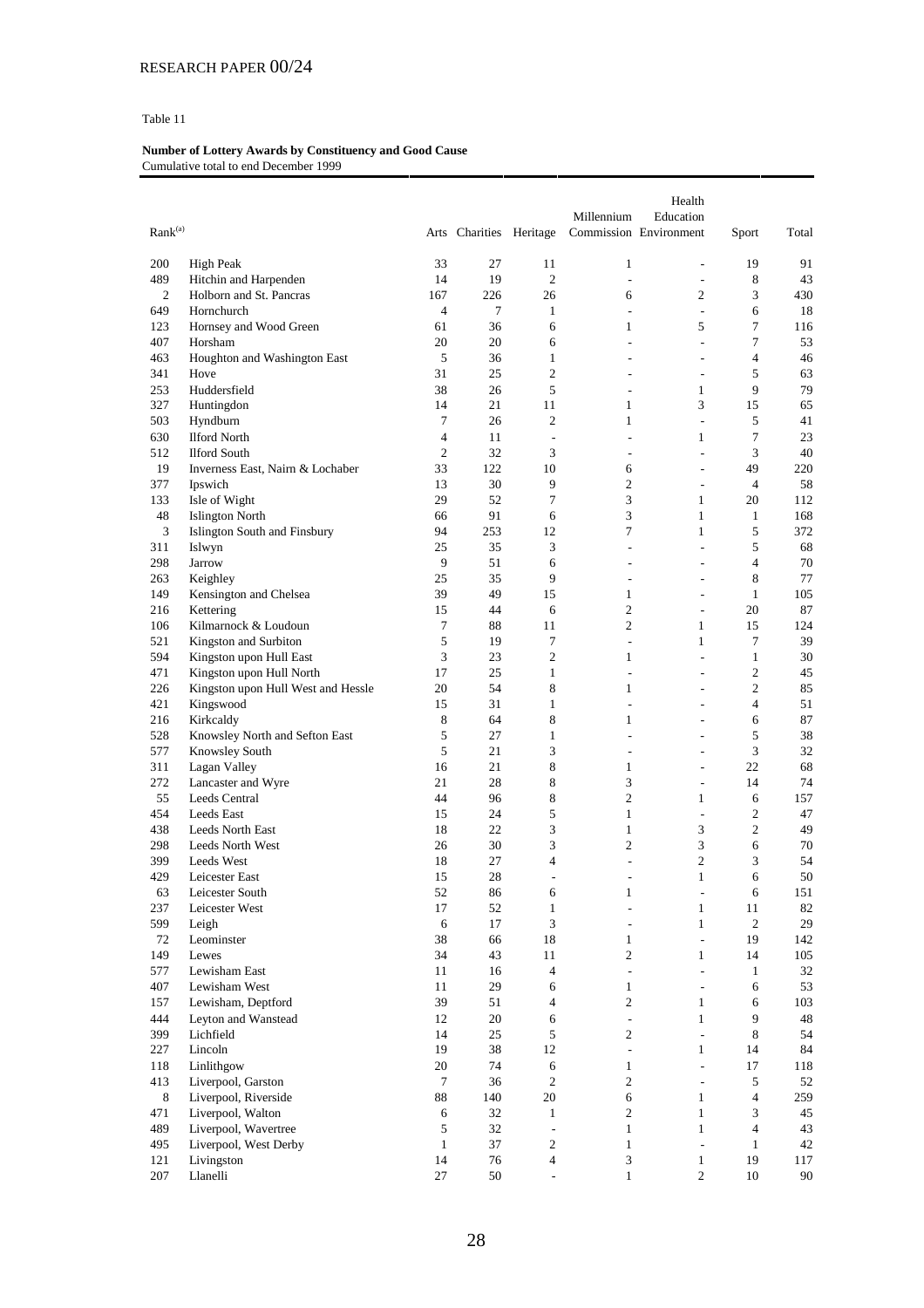| Rank <sup>(a)</sup><br>Arts Charities Heritage<br>Commission Environment<br>Sport                                                       |                                |
|-----------------------------------------------------------------------------------------------------------------------------------------|--------------------------------|
|                                                                                                                                         |                                |
| 30<br>7<br>253<br>Loughborough<br>17<br>$\mathbf{1}$<br>$\overline{\phantom{a}}$                                                        | 24<br>79                       |
| $\overline{c}$<br>$\mathfrak{2}$<br>157<br>Louth and Horncastle<br>14<br>52<br>19<br>$\overline{c}$                                     | 14<br>103                      |
| 43<br>Ludlow<br>63<br>22<br>3<br>66                                                                                                     | 18<br>174                      |
| 649<br>8<br>8<br>$\mathbf{1}$<br>Luton North<br>$\overline{\phantom{a}}$<br>$\overline{\phantom{a}}$<br>9<br>471<br>30<br>3<br>÷,<br>÷. | 1<br>18<br>3<br>45             |
| Luton South<br>$\overline{4}$<br>$\overline{c}$<br>421<br>19<br>Macclesfield<br>18<br>÷,                                                | 8<br>51                        |
| 3<br>471<br>14<br>14<br>$\mathbf{1}$<br>$\mathbf{1}$<br>Maidenhead                                                                      | 12<br>45                       |
| 305<br>Maidstone and The Weald<br>35<br>$\overline{c}$<br>10<br>10<br>$\overline{a}$                                                    | 12<br>69                       |
| 3<br>604<br>Makerfield<br>21<br>1<br>$\overline{\phantom{a}}$<br>÷,                                                                     | 3<br>28                        |
| 371<br>12<br>26<br>8<br>Maldon and East Chelmsford<br>4<br>÷.                                                                           | 9<br>59                        |
| 3<br>547<br>8<br>24<br>Manchester, Blackley<br>$\overline{\phantom{a}}$<br>$\overline{a}$                                               | $\mathbf{1}$<br>36             |
| 97<br>12<br>Manchester, Central<br>23<br>5<br>$\overline{c}$<br>116                                                                     | 6<br>249                       |
| 528<br>Manchester, Gorton<br>21<br>15<br>÷,<br>L.<br>÷                                                                                  | 2<br>38                        |
| 28<br>34<br>$\mathbf{1}$<br>316<br>Manchester, Withington<br>÷,<br>$\overline{a}$                                                       | $\overline{4}$<br>67           |
| 227<br>19<br>42<br>11<br>$\mathbf{1}$<br>$\mathbf{1}$<br>Mansfield                                                                      | 10<br>84                       |
| 399<br>12<br>20<br>Medway<br>18<br>÷,<br>$\overline{a}$                                                                                 | $\overline{4}$<br>54           |
| 51<br>Meirionnydd Nant Conwy<br>63<br>78<br>$\overline{c}$<br>16<br>L.                                                                  | 165<br>6                       |
| 8<br>3<br>547<br>Meriden<br>19<br>$\mathbf{1}$<br>÷,                                                                                    | 5<br>36                        |
| Merthyr Tydfil and Rhymney<br>22<br>176<br>57<br>6<br>$\overline{c}$<br>÷,                                                              | 9<br>96                        |
| Mid Bedfordshire<br>407<br>16<br>21<br>$\overline{c}$<br>$\mathbf{1}$<br>6                                                              | 7<br>53                        |
| 9<br>$\overline{7}$<br>444<br>Mid Dorset and North Poole<br>23<br>L.<br>$\overline{a}$                                                  | 9<br>48                        |
| 3<br>288<br>30<br>10<br>Mid Norfolk<br>17<br>$\overline{a}$                                                                             | 71<br>11                       |
| 503<br>11<br>18<br>$\overline{2}$<br>$\overline{c}$<br>Mid Sussex<br>L,                                                                 | 8<br>41                        |
| Mid Worcestershire<br>15<br>586<br>16<br>$\overline{\phantom{a}}$<br>÷,<br>$\overline{a}$                                               | 31<br>$\overline{\phantom{a}}$ |
| 108<br>Middlesbrough<br>92<br>$\overline{c}$<br>$\mathbf{1}$<br>17<br>6                                                                 | 5<br>123                       |
| 5<br>$\overline{c}$<br>267<br>Middlesbrough South and East Cleveland<br>13<br>46<br>÷,                                                  | 10<br>76                       |
| 10<br>84<br>$\mathbf{1}$<br>118<br>Midlothian<br>16<br>÷,                                                                               | 7<br>118                       |
| 73<br>20<br>59<br>3<br>Mid-Ulster<br>16<br>L,                                                                                           | 43<br>141                      |
| 438<br>Milton Keynes South West<br>13<br>29<br>$\mathbf{1}$<br>÷.<br>L,<br>$\mathbf{1}$<br>24                                           | 49<br>6<br>2<br>32             |
| 577<br>Mitcham and Morden<br>5<br>÷,<br>$\overline{a}$<br>15<br>15<br>$\mathbf{1}$<br>$\overline{c}$                                    | 44<br>11                       |
| 481<br>Mole Valley<br>$\overline{a}$<br>Monmouth<br>38<br>64<br>15<br>$\mathbf{1}$<br>85<br>L,                                          | 17<br>135                      |
| 107<br>9<br>$\mathbf{1}$<br>$\mathbf{1}$<br>6<br>Montgomeryshire<br>133                                                                 | 19<br>270                      |
| 9<br>67<br>18<br>94<br>$\overline{4}$<br>Moray<br>$\overline{a}$                                                                        | 23<br>148                      |
| 393<br>7<br>36<br>$\mathbf{1}$<br>$\mathbf{1}$<br>Morecambe and Lunesdale<br>$\overline{a}$                                             | 10<br>55                       |
| $\overline{c}$<br>599<br>Morley and Rothwell<br>11<br>12<br>$\mathbf{1}$<br>÷,                                                          | 3<br>29                        |
| $\overline{7}$<br>3<br>142<br>Motherwell & Wishaw<br>90<br>1<br>$\overline{a}$                                                          | 8<br>109                       |
| 164<br>Neath<br>37<br>49<br>$\overline{4}$<br>1<br>L,                                                                                   | 9<br>100                       |
| 438<br>5<br>25<br>$\overline{4}$<br>New Forest East<br>L,<br>L,                                                                         | 15<br>49                       |
| 3<br>332<br>23<br>24<br>New Forest West<br>$\overline{a}$                                                                               | 14<br>64                       |
| 178<br>$13\,$<br>$\,2$<br>Newark<br>52<br>11<br>1                                                                                       | 95<br>16                       |
| 29<br>388<br>Newbury<br>12<br>$\mathbf{1}$<br>6<br>÷,                                                                                   | $\,8\,$<br>56                  |
| Newcastle upon Tyne Central<br>56<br>8<br>45<br>102<br>$\mathbf{1}$<br>$\overline{\phantom{a}}$                                         | 6<br>173                       |
| Newcastle upon Tyne East and Wallsend<br>$\overline{2}$<br>193<br>22<br>3<br>61<br>÷                                                    | 92<br>$\overline{4}$           |
| 3<br>332<br>Newcastle upon Tyne North<br>44<br>12<br>$\mathbf{1}$<br>$\overline{\phantom{a}}$                                           | 64<br>4                        |
| $\sqrt{2}$<br>503<br>Newcastle-under-Lyme<br>11<br>20<br>$\mathbf{1}$<br>$\overline{a}$                                                 | 7<br>41                        |
| $\sqrt{2}$<br>512<br>Newport East<br>13<br>20<br>$\overline{\phantom{a}}$<br>$\overline{a}$                                             | 5<br>40                        |
| 27<br>263<br>Newport West<br>26<br>10<br>÷<br>÷                                                                                         | 77<br>14                       |
| 38<br>Newry and Armagh<br>36<br>82<br>16<br>$\overline{\phantom{a}}$<br>÷                                                               | 45<br>179                      |
| 620<br>Normanton<br>11<br>$\,8\,$<br>$\mathbf{1}$<br>$\mathbf{1}$<br>$\overline{\phantom{a}}$                                           | $\overline{4}$<br>25           |
| 147<br>North Antrim<br>18<br>51<br>10<br>3<br>÷.<br>$\mathbf{1}$<br>70<br>North Cornwall<br>20<br>96<br>13<br>÷                         | 106<br>24<br>144<br>14         |
| 41<br>18<br>129<br>10<br>$\mathbf{1}$<br>$\overline{\phantom{a}}$                                                                       | 17<br>175                      |
| North Devon<br>85<br>$\overline{4}$<br>North Dorset<br>28<br>82<br>8<br>$\mathbf{1}$                                                    | 12<br>135                      |
| $20\,$<br>332<br>North Down<br>18<br>7<br>$\mathbf{1}$<br>$\mathbf{1}$                                                                  | 17<br>64                       |
| $\mathbf{1}$<br>3<br>157<br>North Durham<br>11<br>79<br>$\mathbf{1}$                                                                    | 8<br>103                       |
| 9<br>$\overline{4}$<br>350<br>North East Bedfordshire<br>8<br>31<br>$\overline{\phantom{a}}$                                            | 62<br>10                       |
| 27<br>9<br>367<br>North East Cambridgeshire<br>13<br>2<br>$\overline{a}$                                                                | 9<br>60                        |
| 9<br>36<br>8<br>$\mathbf{1}$<br>377<br>North East Derbyshire<br>$\frac{1}{2}$                                                           | $\overline{4}$<br>58           |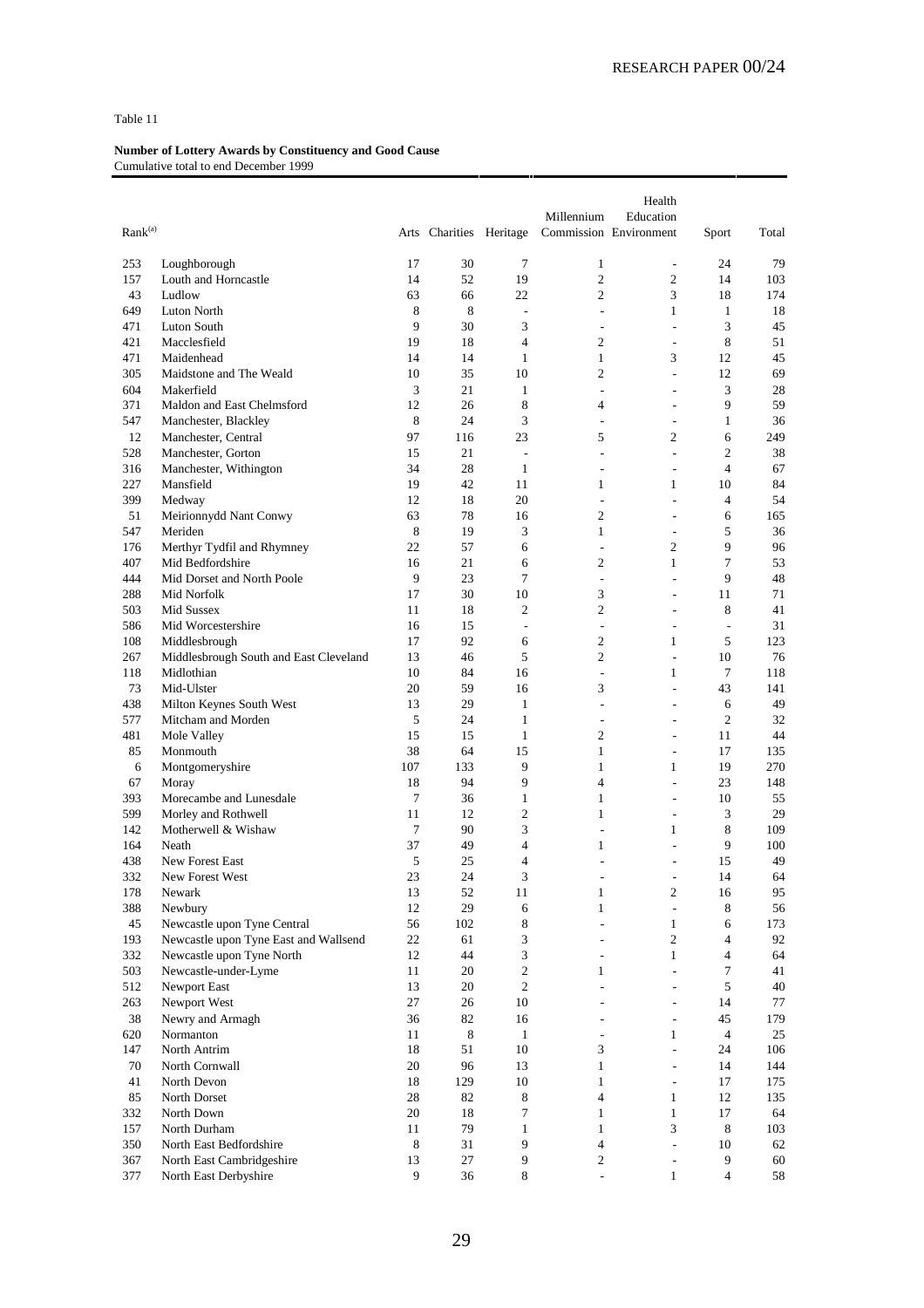| Rank <sup>(a)</sup> |                                |                | Arts Charities Heritage |                               | Millennium                       | Health<br>Education<br>Commission Environment | Sport                            | Total     |
|---------------------|--------------------------------|----------------|-------------------------|-------------------------------|----------------------------------|-----------------------------------------------|----------------------------------|-----------|
|                     |                                |                |                         |                               |                                  |                                               |                                  |           |
| 112                 | North East Fife                | 13             | 71                      | 19                            | $\mathfrak{2}$                   | $\overline{\phantom{a}}$                      | 17                               | 122       |
| 444                 | North East Hampshire           | 7              | 21                      | 7                             | $\mathbf{1}$                     | 2                                             | 10                               | 48        |
| 463                 | North East Hertfordshire       | 3              | 25                      | 7                             | $\overline{c}$                   | $\overline{\phantom{a}}$                      | 9                                | 46        |
| 471                 | North East Milton Keynes       | 14             | 19                      | $\mathbf{1}$                  | $\overline{c}$                   | 1                                             | 8                                | 45        |
| 350                 | North Essex                    | 9              | 36                      | 6                             | 4                                | ÷                                             | 7                                | 62        |
| 258                 | North Norfolk                  | 20             | 33                      | 12                            | $\mathbf{1}$                     | $\overline{\phantom{a}}$                      | 12                               | 78        |
| 170                 | North Shropshire               | 19             | 60                      | 8                             | $\mathbf{1}$                     | $\overline{c}$                                | 8                                | 98        |
| 26                  | North Southwark and Bermondsey | 54             | 116                     | 8<br>$\overline{4}$           | 3                                | 6<br>$\mathbf{1}$                             | $\overline{c}$<br>5              | 189       |
| 503<br>61           | North Swindon<br>North Tayside | 3<br>13        | 28<br>108               | 10                            | $\overline{\phantom{a}}$<br>3    | $\overline{c}$                                | 17                               | 41<br>153 |
| 429                 | North Thanet                   | 8              | 26                      | 7                             | ÷,                               | $\overline{\phantom{a}}$                      | 9                                | 50        |
| 253                 | North Tyneside                 | 9              | 60                      | $\mathbf{1}$                  | ÷                                | 1                                             | 8                                | 79        |
| 283                 | North Warwickshire             | 18             | 41                      | 3                             | 1                                | $\mathbf{1}$                                  | 8                                | 72        |
| 438                 | North West Cambridgeshire      | 9              | 28                      | 5                             | $\mathbf{1}$                     | $\overline{\phantom{a}}$                      | 6                                | 49        |
| 54                  | North West Durham              | 32             | 111                     | 4                             | 3                                | $\overline{a}$                                | 10                               | 160       |
| 332                 | North West Hampshire           | 17             | 28                      | 4                             | 3                                | $\qquad \qquad \blacksquare$                  | 12                               | 64        |
| 173                 | North West Leicestershire      | 9              | 46                      | 19                            | $\overline{c}$                   | $\overline{\phantom{a}}$                      | 21                               | 97        |
| 371                 | North West Norfolk             | 12             | 35                      | 5                             | $\overline{c}$                   | $\sim$                                        | 5                                | 59        |
| 207                 | North Wiltshire                | 12             | 51                      | 9                             | $\overline{a}$                   | $\overline{c}$                                | 16                               | 90        |
| 237                 | Northampton North              | 13             | 44                      | 3                             | 1                                | $\overline{c}$                                | 19                               | 82        |
| 108                 | Northampton South              | 22             | 65                      | 12                            | ÷,                               | $\sim$                                        | 24                               | 123       |
| 258                 | Northavon                      | 16             | 39                      | 5                             | 4                                | $\mathbf{1}$                                  | 13                               | 78        |
| 547                 | Norwich North                  | 14             | 14                      | $\overline{\phantom{a}}$      | $\overline{c}$                   | $\mathbf{1}$                                  | 5                                | 36        |
| 68                  | Norwich South                  | 55             | 74                      | 12                            | $\overline{c}$                   | $\mathbf{1}$                                  | 1                                | 145       |
| 76                  | Nottingham East                | 67             | 59                      | 6                             | $\mathbf{1}$                     | $\overline{c}$                                | $\overline{4}$                   | 139       |
| 512                 | Nottingham North               | $\mathfrak{2}$ | 33                      | ÷,                            | $\mathbf{1}$                     | $\overline{a}$                                | $\overline{4}$                   | 40        |
| 61                  | Nottingham South               | 54             | 77                      | 12                            | $\overline{c}$                   | 1                                             | 7                                | 153       |
| 489<br>66           | Nuneaton<br>Ochil              | 6<br>23        | 29<br>94                | 3<br>14                       | $\overline{c}$<br>$\overline{a}$ | $\overline{\phantom{a}}$<br>3                 | 3<br>15                          | 43<br>149 |
| 377                 | Ogmore                         | 19             | 32                      | $\overline{c}$                | $\mathbf{1}$                     | $\overline{a}$                                | $\overline{4}$                   | 58        |
| 570                 | Old Bexley and Sidcup          | 5              | 18                      | $\mathbf{1}$                  | $\overline{c}$                   | $\overline{a}$                                | $\tau$                           | 33        |
| 471                 | Oldham East and Saddleworth    | 9              | 24                      | $\overline{4}$                | $\mathbf{1}$                     | $\overline{\phantom{a}}$                      | $\overline{7}$                   | 45        |
| 429                 | Oldham West and Royton         | 9              | 33                      | $\overline{4}$                | ÷,                               | $\mathbf{1}$                                  | 3                                | 50        |
| 41                  | Orkney & Shetland              | 27             | 106                     | 21                            | 3                                | $\overline{\phantom{a}}$                      | 18                               | 175       |
| 556                 | Orpington                      | 8              | 13                      | 7                             | $\overline{a}$                   | $\overline{\phantom{a}}$                      | 7                                | 35        |
| 213                 | <b>Oxford East</b>             | 28             | 57                      | $\overline{\phantom{a}}$      | $\overline{a}$                   | 1                                             | 3                                | 89        |
| 149                 | Oxford West and Abingdon       | 37             | 40                      | 10                            | 5                                | 1                                             | 12                               | 105       |
| 388                 | Paisley North                  | 4              | 44                      | 2                             | $\overline{a}$                   | $\overline{a}$                                | 6                                | 56        |
| 249                 | Paisley South                  | 9              | 59                      | 3                             | $\overline{a}$                   | $\overline{\phantom{a}}$                      | 9                                | 80        |
| 570                 | Pendle                         | 6              | 13                      | 5                             |                                  | 1                                             | 8                                | 33        |
| 133                 | Penrith and The Border         | 30             | 48                      | 12                            | $\overline{4}$                   | $\mathbf{1}$                                  | 17                               | 112       |
| $90\,$              | Perth<br>Peterborough          | 10             | 86                      | 12<br>9                       | 5<br>3                           | $\overline{\phantom{a}}$<br>$\mathfrak{2}$    | $20\,$                           | 133       |
| 288<br>258          | Plymouth, Devonport            | 14<br>5        | 35<br>64                | $\mathbf{1}$                  | $\overline{\phantom{a}}$         | $\mathbf{1}$                                  | $\,8\,$<br>$\tau$                | 71<br>78  |
| 153                 | Plymouth, Sutton               | 16             | 71                      | 5                             | $\overline{\phantom{a}}$         | $\bar{\phantom{a}}$                           | 12                               | 104       |
| 594                 | Pontefract and Castleford      | $\overline{7}$ | 12                      | 3                             | 1                                | $\overline{\phantom{a}}$                      | $\tau$                           | 30        |
| 142                 | Pontypridd                     | 30             | 70                      | $\mathbf{1}$                  | $\overline{\phantom{a}}$         | $\mathbf{1}$                                  | $\tau$                           | 109       |
| 512                 | Poole                          | 16             | 19                      | $\mathfrak{2}$                | $\overline{a}$                   | $\mathbf{1}$                                  | $\overline{c}$                   | 40        |
| 178                 | Poplar and Canning Town        | 16             | 61                      | 11                            | $\mathbf{1}$                     | 3                                             | 3                                | 95        |
| 536                 | Portsmouth North               | 7              | 16                      | $\mathbf{1}$                  | $\mathbf{1}$                     | $\mathfrak{Z}$                                | 9                                | 37        |
| 253                 | Portsmouth South               | 27             | 30                      | 11                            | $\mathbf{1}$                     | 6                                             | $\overline{4}$                   | 79        |
| 43                  | Preseli Pembrokeshire          | 53             | 76                      | 15                            | $\mathfrak{2}$                   | $\mathbf{1}$                                  | 27                               | 174       |
| 244                 | Preston                        | 10             | 55                      | 11                            | $\boldsymbol{2}$                 | $\mathcal{L}$                                 | 3                                | 81        |
| 570                 | Pudsey                         | 10             | 12                      | $\overline{\phantom{a}}$      | $\mathbf{1}$                     | $\overline{c}$                                | $\,8\,$                          | 33        |
| 594                 | Putney                         | 12             | 12                      | 3                             | $\overline{\phantom{a}}$         | $\mathbf{1}$                                  | $\sqrt{2}$                       | 30        |
| 656                 | Rayleigh                       | 3              | $\,$ 8 $\,$             | $\overline{c}$                | ÷                                | $\mathcal{L}$                                 | $\mathbf{1}$                     | 14        |
| 178                 | Reading East                   | 33             | 53                      | $\overline{4}$                | $\mathbf{1}$                     | $\overline{\phantom{a}}$                      | $\overline{4}$                   | 95        |
| 564<br>283          | Reading West<br>Redcar         | 9<br>4         | $22\,$<br>$58\,$        | $\overline{\phantom{a}}$<br>2 | ÷,<br>1                          | $\overline{2}$<br>$\blacksquare$              | $\mathbf{1}$<br>$\boldsymbol{7}$ | 34<br>72  |
|                     |                                |                |                         |                               |                                  |                                               |                                  |           |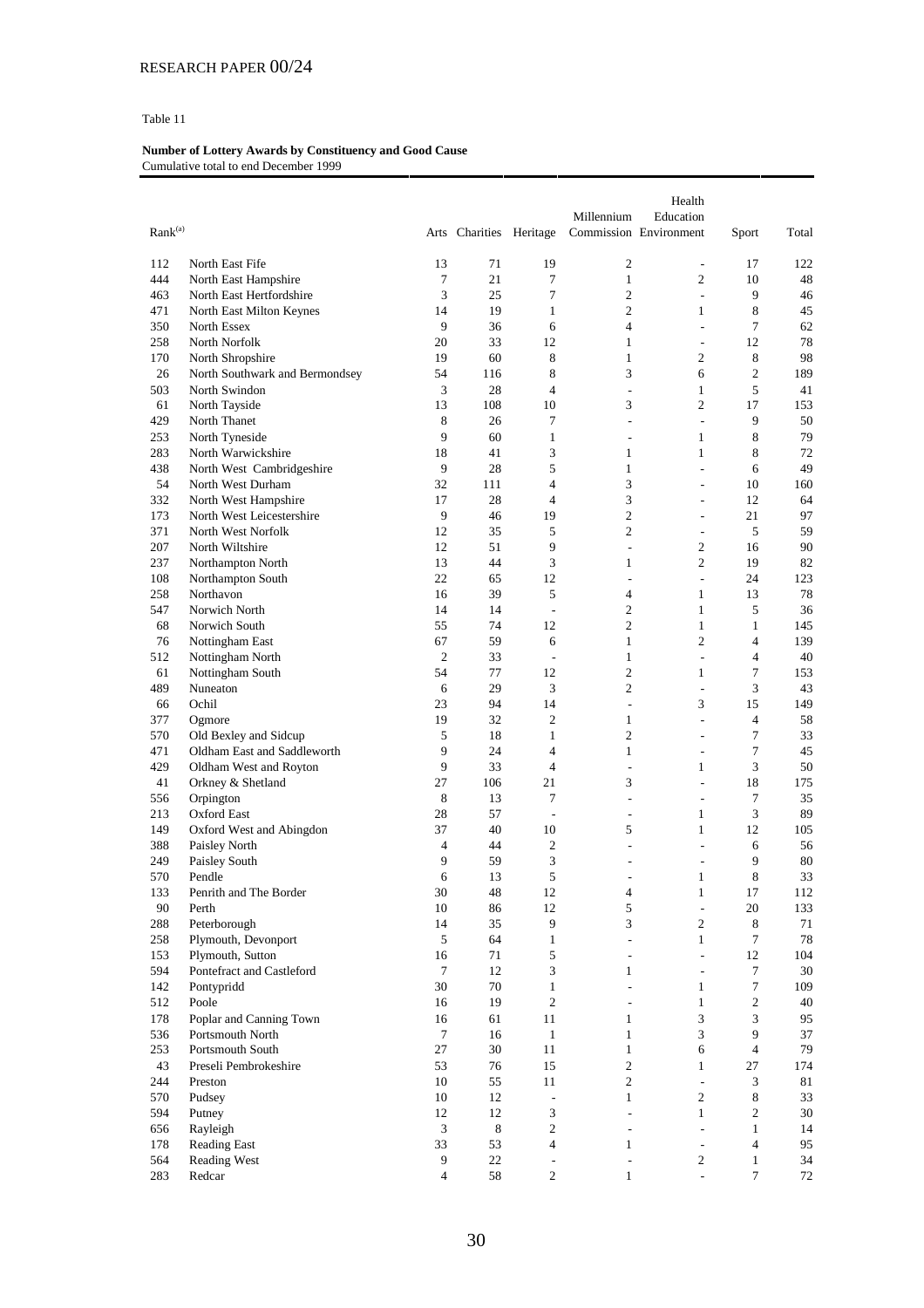| Rank <sup>(a)</sup> |                                             |                |                         |                                          | Millennium                       | Health<br>Education              |                          |           |
|---------------------|---------------------------------------------|----------------|-------------------------|------------------------------------------|----------------------------------|----------------------------------|--------------------------|-----------|
|                     |                                             |                | Arts Charities Heritage |                                          |                                  | Commission Environment           | Sport                    | Total     |
| 636                 | Redditch                                    | 7              | 15                      | $\overline{\phantom{a}}$                 | $\overline{a}$                   | $\overline{\phantom{a}}$         | $\overline{\phantom{a}}$ | 22        |
| 23                  | Regent's Park and Kensington North          | 59             | 125                     | 5                                        | $\mathbf{1}$                     | $\mathbf{1}$                     | 8                        | 199       |
| 620                 | Reigate                                     | 7              | 11                      | $\mathbf{1}$                             | ÷,                               | $\mathbf{1}$                     | 5                        | 25        |
| 99                  | Rhondda                                     | 41             | 75                      | $\overline{4}$                           | 1                                | $\overline{\phantom{a}}$         | 7                        | 128       |
| 413                 | Ribble Valley                               | 6              | 29                      | 3                                        | $\mathbf{1}$                     | $\mathbf{1}$                     | 12                       | 52        |
| 161                 | Richmond (Yorks)                            | 16             | 53                      | 13                                       | $\mathfrak{2}$                   | $\mathbf{2}$                     | 16                       | 102       |
| 272                 | <b>Richmond Park</b>                        | 16             | 37                      | $\tau$                                   | 3                                | $\mathbf{2}$                     | 9                        | 74        |
| 223                 | Rochdale                                    | 15             | 43                      | 8                                        | ÷,                               | 3                                | 17                       | 86        |
| 604                 | Rochford and Southend East                  | 8              | 13                      | $\overline{2}$                           | ÷                                | $\overline{\phantom{a}}$         | 5                        | 28        |
| 648                 | Romford                                     | 3              | 14<br>23                | $\overline{\phantom{a}}$<br>$\mathbf{1}$ | $\overline{a}$<br>$\overline{2}$ | ٠                                | $\mathfrak{2}$           | 19        |
| 471<br>14           | Romsey<br>Ross, Skye & Inverness West       | 16<br>32       | 143                     | 18                                       | 6                                | $\overline{a}$<br>$\overline{4}$ | 3<br>39                  | 45<br>242 |
| 489                 | Rossendale and Darwen                       | 13             | 15                      | 5                                        | ÷,                               | $\mathbf{1}$                     | 9                        | 43        |
| 407                 | Rother Valley                               | 10             | 35                      | $\overline{c}$                           | 1                                | $\overline{\phantom{a}}$         | 5                        | 53        |
| 288                 | Rotherham                                   | 14             | 40                      | 10                                       | $\mathbf{1}$                     | $\mathbf{1}$                     | 5                        | 71        |
| 97                  | Roxburgh & Berwickshire                     | 9              | 79                      | 13                                       | 3                                | $\overline{\phantom{a}}$         | 25                       | 129       |
| 362                 | Rugby and Kenilworth                        | 9              | 37                      | 3                                        | $\overline{c}$                   | $\mathfrak{2}$                   | 8                        | 61        |
| 649                 | Ruislip-Northwood                           | 6              | 6                       | $\mathbf{1}$                             | $\overline{\phantom{a}}$         | $\overline{a}$                   | 5                        | 18        |
| 604                 | Runnymede and Weybridge                     | 9              | 8                       | 6                                        | $\mathbf{1}$                     | ÷,                               | $\overline{4}$           | 28        |
| 131                 | Rushcliffe                                  | 25             | 42                      | 10                                       | 7                                | ÷.                               | 29                       | 113       |
| 100                 | Rutland and Melton                          | 17             | 67                      | 16                                       | $\mathfrak{2}$                   | $\overline{a}$                   | 25                       | 127       |
| 193                 | Ryedale                                     | 23             | 43                      | 14                                       | ÷,                               | ٠                                | 12                       | 92        |
| 371                 | Saffron Walden                              | 6              | 28                      | 9                                        | $\overline{4}$                   | $\overline{a}$                   | 12                       | 59        |
| 332                 | Salford                                     | 13             | 40                      | $\overline{4}$                           | $\mathbf{1}$                     | $\mathbf{1}$                     | 5                        | 64        |
| 127                 | Salisbury                                   | 37             | 55                      | $\tau$                                   | 3                                | $\mathfrak{2}$                   | 11                       | 115       |
| 170                 | Scarborough and Whitby                      | 16             | 51                      | 14                                       | $\mathfrak{2}$                   | $\overline{\phantom{a}}$         | 15                       | 98        |
| 512                 | Scunthorpe                                  | 7              | 27                      | 1                                        | ÷,                               | $\mathbf{1}$                     | $\overline{4}$           | 40        |
| 216                 | Sedgefield                                  | 8              | 64                      | 5                                        | 1                                | 1                                | 8                        | 87        |
| 383                 | Selby                                       | 6              | 31                      | 6                                        | ÷,                               | $\overline{a}$                   | 14                       | 57        |
| 495                 | Sevenoaks                                   | 10             | 24                      | $\overline{4}$                           | $\mathbf{1}$                     | $\overline{a}$                   | 3                        | 42        |
| 7<br>610            | Sheffield Central<br>Sheffield, Attercliffe | 122<br>4       | 128<br>18               | 5<br>1                                   | 5<br>÷.                          | $\mathbf{1}$<br>$\overline{c}$   | 4<br>$\mathfrak{2}$      | 265<br>27 |
| 512                 | Sheffield, Brightside                       | 5              | 31                      | ÷,                                       | ٠                                | $\overline{\phantom{a}}$         | $\overline{4}$           | 40        |
| 350                 | Sheffield, Hallam                           | 26             | 27                      | 3                                        | $\overline{a}$                   | $\overline{\phantom{a}}$         | 6                        | 62        |
| 362                 | Sheffield, Heeley                           | 21             | 29                      | $\overline{4}$                           |                                  | 3                                | $\overline{4}$           | 61        |
| 399                 | Sheffield, Hillsborough                     | 15             | 29                      | 6                                        | ÷                                | 3                                | 1                        | 54        |
| 182                 | Sherwood                                    | 15             | 55                      | $\tau$                                   | 2                                | $\mathbf{1}$                     | 14                       | 94        |
| 547                 | Shipley                                     | 8              | 23                      | $\overline{4}$                           |                                  | ÷,                               | 1                        | 36        |
| 95                  | Shrewsbury and Atcham                       | 48             | 61                      | 10                                       | 1                                | 3                                | 8                        | 131       |
| 604                 | Sittingbourne and Sheppey                   | 3              | 17                      | $\mathbf{1}$                             |                                  | $\overline{\phantom{a}}$         | 7                        | 28        |
| 129                 | Skipton and Ripon                           | 37             | $41\,$                  | 19                                       | 3                                | $\overline{\phantom{a}}$         | $14\,$                   | 114       |
| 182                 | Sleaford and North Hykeham                  | 19             | 40                      | 17                                       | $\mathfrak{2}$                   | 3                                | 13                       | 94        |
| 421                 | Slough                                      | 19             | 28                      | $\overline{\phantom{a}}$                 | $\mathbf{1}$                     | $\mathbf{1}$                     | $\mathfrak{2}$           | 51        |
| 429                 | Solihull                                    | 15             | 27                      | $\mathbf{1}$                             | $\overline{\phantom{a}}$         | ÷,                               | $\tau$                   | $50\,$    |
| 103                 | Somerton and Frome                          | 24             | 71                      | 16                                       | $\mathbf{1}$                     | ٠                                | 14                       | 126       |
| 275                 | South Antrim                                | $\overline{9}$ | 34                      | 9                                        | 3                                | $\overline{\phantom{a}}$         | 18                       | 73        |
| 227                 | South Cambridgeshire                        | 23<br>12       | 28<br>31                | 14<br>$\tau$                             | 4<br>$\mathbf{1}$                | $\sqrt{2}$<br>$\overline{a}$     | 13                       | 84        |
| 316<br>144          | South Derbyshire<br>South Dorset            | 15             | 61                      | 10                                       | $\overline{\phantom{a}}$         | $\overline{\phantom{a}}$         | 16<br>21                 | 67<br>107 |
| 144                 | South Down                                  | 12             | 39                      | 15                                       | 5                                | $\mathbf{1}$                     | 35                       | 107       |
| 214                 | South East Cambridgeshire                   | 21             | 39                      | 8                                        | 3                                | $\mathbf{1}$                     | 16                       | 88        |
| 57                  | South East Cornwall                         | 18             | 107                     | 14                                       | $\overline{c}$                   | $\overline{a}$                   | 14                       | 155       |
| 316                 | South Holland and The Deepings              | 13             | 32                      | $6\,$                                    | $\mathbf{1}$                     | $\overline{\phantom{a}}$         | 15                       | 67        |
| 166                 | South Norfolk                               | 21             | 55                      | 5                                        | $\overline{4}$                   | $\overline{a}$                   | 14                       | 99        |
| 512                 | South Ribble                                | 5              | 21                      | $\mathfrak{2}$                           | 2                                | $\overline{\phantom{a}}$         | 10                       | 40        |
| 371                 | South Shields                               | 6              | 46                      | 3                                        | $\mathbf{1}$                     | $\overline{a}$                   | 3                        | 59        |
| 521                 | South Staffordshire                         | 10             | 20                      | $\sqrt{2}$                               | $\mathbf{1}$                     | ٠                                | 6                        | 39        |
| 227                 | South Suffolk                               | 13             | 35                      | 18                                       | $\mathbf{2}$                     |                                  | 16                       | 84        |
| 207                 | South Swindon                               | 17             | 60                      | 5                                        | $\mathbf{1}$                     | 3                                | $\overline{4}$           | 90        |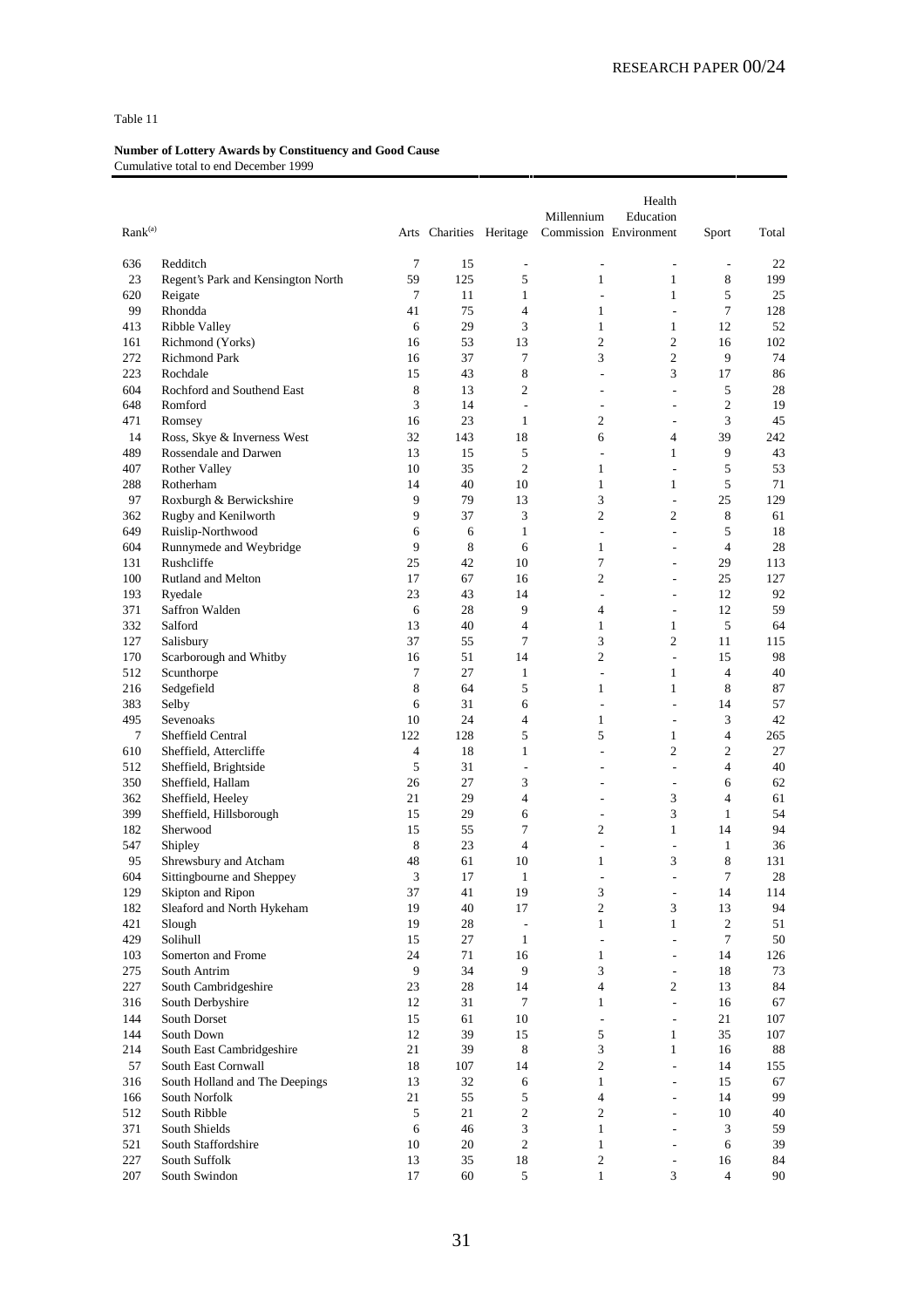|                            |                                    |                      |                         |                          | Millennium                   | Health<br>Education            |                          |          |
|----------------------------|------------------------------------|----------------------|-------------------------|--------------------------|------------------------------|--------------------------------|--------------------------|----------|
| $\text{Rank}^{(\text{a})}$ |                                    |                      | Arts Charities Heritage |                          |                              | Commission Environment         | Sport                    | Total    |
| 383                        | South Thanet                       | 15                   | 19                      | 12                       | $\mathbf{1}$                 | $\overline{\phantom{a}}$       | 10                       | 57       |
| 489                        | South West Bedfordshire            | 12                   | 16                      | 5                        | $\mathbf{1}$                 | $\overline{\phantom{a}}$       | 9                        | 43       |
| 193                        | South West Devon                   | 6                    | 72                      | 3                        | $\mathbf{1}$                 | 1                              | 9                        | 92       |
| 454                        | South West Hertfordshire           | 8                    | 20                      | 5                        | $\overline{c}$               | $\overline{\phantom{a}}$       | 12                       | 47       |
| 305                        | South West Norfolk                 | 8                    | 39                      | 15                       | ÷,                           | $\sim$                         | 7                        | 69       |
| 275                        | South West Surrey                  | 24                   | 21                      | $\overline{7}$           | $\overline{c}$               | $\overline{\phantom{a}}$       | 19                       | 73       |
| 275                        | Southampton, Itchen                | 24                   | 37                      | 7                        | $\overline{\phantom{a}}$     | 3                              | $\overline{c}$           | 73       |
| 495                        | Southampton, Test                  | 15                   | 19                      | $\mathbf{1}$             | 2                            | $\mathbf{1}$                   | $\overline{4}$           | 42       |
| 654                        | Southend West                      | 5                    | 8                       | $\overline{\phantom{a}}$ | ÷,                           | $\overline{\phantom{a}}$       | $\overline{c}$           | 15       |
| 586                        | Southport                          | 4                    | 15                      | 5                        | ÷,                           | $\overline{\phantom{a}}$       | 7                        | 31       |
| 616                        | Spelthorne                         | 4                    | 17                      | $\mathbf{1}$             | $\overline{a}$               | $\overline{\phantom{a}}$       | $\overline{4}$           | 26       |
| 556                        | St. Albans                         | 9                    | 15                      | $\overline{4}$           | 1                            | 1                              | 5                        | 35       |
| 521                        | St. Helens North                   | 12                   | 22                      | $\overline{a}$           | $\mathbf{1}$                 | $\overline{\phantom{a}}$       | $\overline{4}$           | 39       |
| 481                        | St. Helens South                   | 6                    | 27                      | 4                        | ÷,                           | $\mathbf{1}$                   | 6                        | 44       |
| 40                         | St. Ives                           | 27                   | 105                     | 15                       | ÷,                           | $\mathbf{1}$                   | 29                       | 177      |
| 258                        | Stafford                           | 5                    | 56                      | 12                       | ÷                            | $\mathbf{1}$                   | $\overline{4}$<br>9      | 78       |
| 454                        | <b>Staffordshire Moorlands</b>     | 6                    | 24                      | 7                        | 1                            | $\overline{a}$                 |                          | 47       |
| 495                        | Stalybridge and Hyde               | 14<br>8              | 16<br>13                | 4<br>$\mathbf{1}$        | $\mathbf{1}$<br>$\mathbf{1}$ | $\overline{a}$                 | 7<br>$\overline{4}$      | 42<br>27 |
| 610<br>58                  | Stevenage                          | 29                   | 91                      | 8                        | 3                            | $\overline{\phantom{a}}$<br>1  | 22                       | 154      |
| 429                        | Stirling                           | 5                    | 27                      | 8                        | $\mathbf{1}$                 | $\mathbf{1}$                   | 8                        | 50       |
| 463                        | Stockport<br><b>Stockton North</b> | 8                    | 35                      | $\frac{1}{2}$            | ÷,                           | $\overline{\phantom{a}}$       | 3                        | 46       |
| 399                        | <b>Stockton South</b>              | 5                    | 37                      | $\overline{c}$           | $\overline{\phantom{a}}$     | 3                              | $\overline{7}$           | 54       |
| 288                        | Stoke-on-Trent Central             | 12                   | 46                      | 6                        | $\overline{c}$               | $\mathbf{1}$                   | $\overline{4}$           | 71       |
| 556                        | Stoke-on-Trent North               | 4                    | 15                      | 7                        | $\mathbf{1}$                 | $\mathbf{1}$                   | $\overline{7}$           | 35       |
| 627                        | Stoke-on-Trent South               | $\overline{c}$       | 12                      | 4                        | ÷,                           | $\overline{a}$                 | 6                        | 24       |
| 362                        | Stone                              | 5                    | 33                      | 11                       | 1                            | 1                              | 10                       | 61       |
| 332                        | Stourbridge                        | 42                   | 17                      | $\overline{c}$           | $\overline{\phantom{a}}$     | $\mathbf{1}$                   | $\overline{c}$           | 64       |
| 288                        | Strangford                         | 23                   | 23                      | 5                        | $\overline{c}$               | $\mathbf{1}$                   | 17                       | 71       |
| 117                        | Stratford-on-Avon                  | 39                   | 51                      | 8                        | $\mathbf{1}$                 | 3                              | 17                       | 119      |
| 100                        | Strathkelvin & Bearsden            | 7                    | 101                     | $\mathbf{1}$             | $\mathfrak{2}$               | $\mathbf{1}$                   | 15                       | 127      |
| 269                        | Streatham                          | 31                   | 36                      | 3                        | $\mathbf{1}$                 | $\mathbf{1}$                   | 3                        | 75       |
| 495                        | Stretford and Urmston              | 9                    | 31                      | $\overline{\phantom{a}}$ | ÷,                           | $\overline{a}$                 | $\overline{c}$           | 42       |
| 95                         | Stroud                             | 32                   | 70                      | 10                       | 3                            | $\mathbf{1}$                   | 15                       | 131      |
| 153                        | <b>Suffolk Coastal</b>             | 28                   | 40                      | 15                       | L.                           | $\mathbf{1}$                   | 20                       | 104      |
| 350                        | Sunderland North                   | 12                   | 43                      | 4                        | ÷,                           | $\overline{\phantom{a}}$       | 3                        | 62       |
| 454                        | Sunderland South                   | 4                    | 32                      | 3                        | ÷                            | 1                              | $\overline{7}$           | 47       |
| 616                        | Surrey Heath                       | 8                    | 11                      | $\mathbf{1}$             |                              | $\overline{\phantom{a}}$       | 6                        | 26       |
| 594                        | Sutton and Cheam                   | 4                    | 21                      | $\mathbf{1}$             | ٠                            | $\overline{a}$                 | $\overline{4}$           | 30       |
| 528                        | <b>Sutton Coldfield</b>            | 12                   | 13                      | $\overline{c}$           | ÷                            | $\overline{a}$                 | 11                       | 38       |
| 341                        | Swansea East                       | $27\,$               | 31                      | $\mathbf{1}$             | $\overline{\phantom{a}}$     | $\overline{\phantom{a}}$       | $\overline{4}$           | 63       |
| 90                         | Swansea West                       | 43                   | 68                      | 4                        | $\overline{c}$               | $\mathbf{1}$                   | 15                       | 133      |
| 556                        | Tamworth                           | 11                   | 17                      | 2                        | $\overline{\phantom{a}}$     | $\overline{\phantom{a}}$       | 5                        | 35       |
| 444                        | Tatton                             | 13                   | 20                      | $\boldsymbol{7}$         | $\mathbf{1}$                 | $\mathbf{r}$                   | $\tau$                   | 48       |
| 76                         | Taunton                            | 24                   | 77                      | 17                       | $\overline{\phantom{a}}$     | 1                              | 20                       | 139      |
| 50                         | Teignbridge                        | 37                   | 103                     | 5                        | 1                            | $\overline{\phantom{a}}$       | 20                       | 166      |
| 216                        | Telford                            | 30                   | 39                      | 8                        | $\mathbf{1}$                 | $\sim$                         | 9                        | 87       |
| 350                        | Tewkesbury                         | 3                    | 48                      | 5                        | $\mathbf{1}$                 | $\mathbf{r}$                   | $\sqrt{5}$               | 62       |
| 272                        | The Wrekin                         | 23                   | 33                      | $\overline{\mathcal{L}}$ | 5                            | $\mathbf{1}$                   | 8                        | 74       |
| 599                        | Thurrock                           | $\mathfrak{Z}$<br>22 | 18                      | $\overline{4}$           | $\overline{\phantom{a}}$     | $\mathbf{1}$<br>$\mathbb{Z}^2$ | 3                        | 29       |
| 51                         | Tiverton and Honiton               |                      | 119                     | 8<br>9                   | $\overline{c}$               |                                | 14                       | 165      |
| 429<br>305                 | Tonbridge and Malling<br>Tooting   | $\,8\,$<br>21        | 24<br>40                | $\overline{\phantom{a}}$ | $\sqrt{2}$<br>$\mathfrak{2}$ | $\overline{\phantom{a}}$<br>2  | $\tau$<br>$\overline{4}$ | 50<br>69 |
| 413                        | Torbay                             | $\mathfrak{Z}$       | 39                      | 3                        | $\overline{\phantom{a}}$     | $\overline{\phantom{a}}$       | $\tau$                   | 52       |
| 200                        | Torfaen                            | $25\,$               | 52                      | 6                        | $\overline{\phantom{a}}$     | $\mathbf{1}$                   | $\overline{7}$           | 91       |
| 20                         | Torridge and West Devon            | 35                   | 127                     | 20                       | 5                            | $\overline{c}$                 | 22                       | 211      |
| 31                         | Totnes                             | 38                   | 111                     | 13                       | $\mathbf{1}$                 | $\overline{a}$                 | 21                       | 184      |
| 214                        | Tottenham                          | 21                   | 57                      | 4                        | $\mathbf{1}$                 | $\overline{\phantom{a}}$       | 5                        | 88       |
| 27                         | Truro and St. Austell              | 32                   | 113                     | 9                        | $\overline{4}$               | 5                              | 25                       | 188      |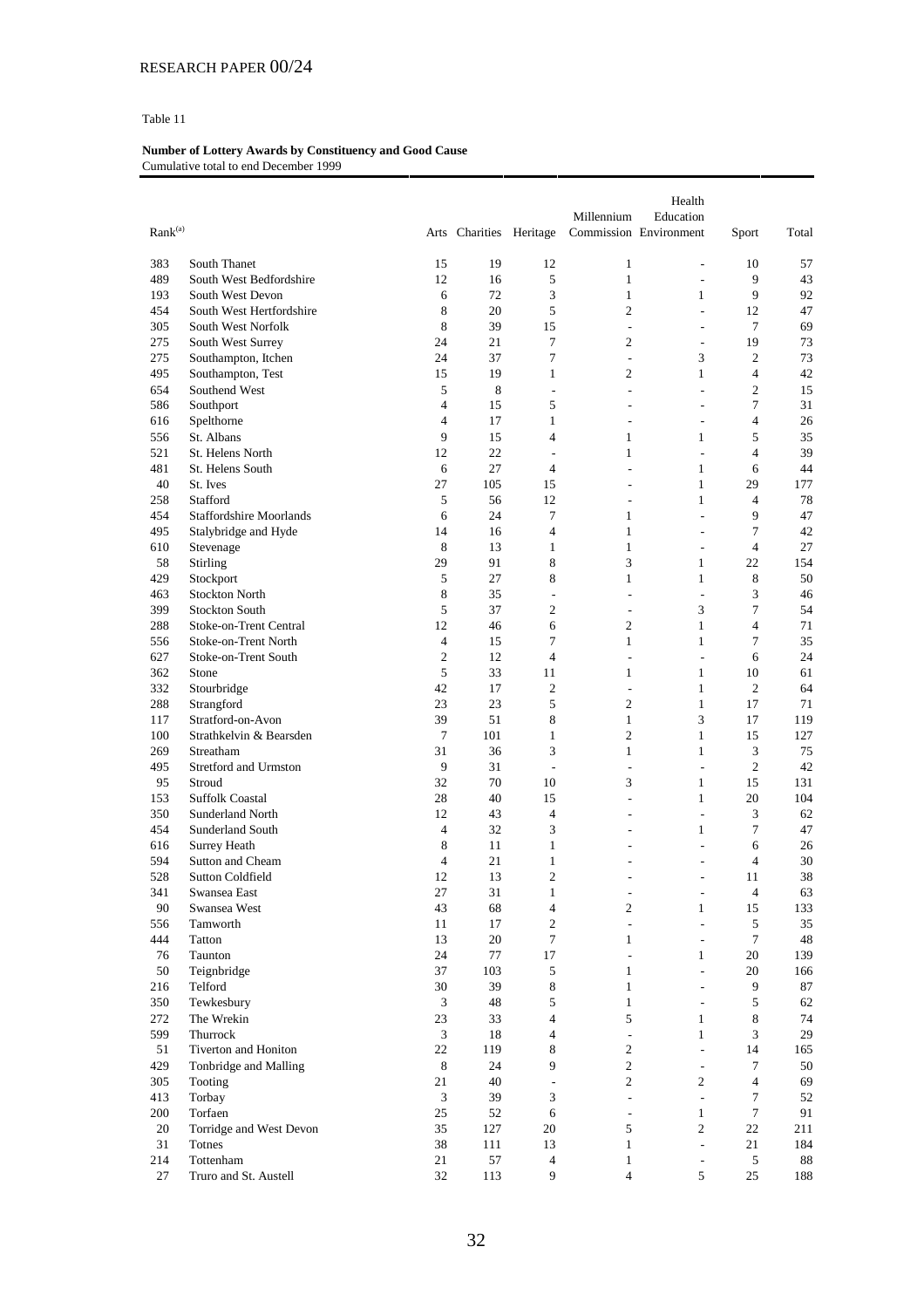| Rank <sup>(a)</sup> |                                               |                  | Arts Charities Heritage |                                  | Millennium                     | Health<br>Education<br>Commission Environment        | Sport                       | Total     |
|---------------------|-----------------------------------------------|------------------|-------------------------|----------------------------------|--------------------------------|------------------------------------------------------|-----------------------------|-----------|
|                     |                                               |                  |                         |                                  |                                |                                                      |                             |           |
| 341                 | Tunbridge Wells                               | 23               | 23                      | 5                                | $\mathbf{1}$                   | $\overline{\phantom{a}}$                             | 11                          | 63        |
| 83<br>503           | Tweeddale, Ettrick & Lauderdale<br>Twickenham | 29<br>13         | 75<br>16                | 13<br>6                          | $\mathbf{1}$<br>÷,             | $\overline{a}$<br>$\overline{a}$                     | 18<br>6                     | 136<br>41 |
| 34                  | Tyne Bridge                                   | 47               | 117                     | 9                                | 3                              | $\overline{\phantom{a}}$                             | 5                           | 181       |
| 161                 | Tynemouth                                     | 20               | 64                      | 5                                | ÷,                             | $\mathbf{1}$                                         | 12                          | 102       |
| 642                 | Upminster                                     | $\blacksquare$   | 13                      | $\mathbf{1}$                     | $\overline{a}$                 | $\mathbf{1}$                                         | 6                           | 21        |
| 140                 | <b>Upper Bann</b>                             | 17               | 59                      | $\overline{4}$                   | 3                              | $\overline{a}$                                       | 27                          | 110       |
| 656                 | Uxbridge                                      | $\mathfrak{2}$   | 10                      | $\overline{\phantom{a}}$         | $\mathbf{1}$                   | $\overline{\phantom{a}}$                             | $\mathbf{1}$                | 14        |
| 207                 | Vale of Clwyd                                 | 28               | 53                      | 3                                | $\overline{\phantom{a}}$       | 1                                                    | 5                           | 90        |
| 153                 | Vale of Glamorgan                             | 30               | 41                      | 12                               | $\overline{c}$                 | $\overline{\phantom{a}}$                             | 19                          | 104       |
| 216                 | Vale of York                                  | 15               | 31                      | 18                               | $\overline{c}$                 | $\overline{a}$                                       | 21                          | 87        |
| 18                  | Vauxhall                                      | 73               | 134                     | 11                               | $\mathbf{1}$                   | $\mathfrak{2}$                                       | ÷,                          | 221       |
| 275                 | Wakefield                                     | 24               | 27                      | 11                               | $\overline{c}$                 | $\overline{2}$                                       | 7                           | 73        |
| 536                 | Wallasey                                      | 5                | 25                      | $\overline{4}$                   | $\overline{\phantom{a}}$       | $\overline{\phantom{a}}$                             | 3                           | 37        |
| 521                 | Walsall North                                 | 17               | 21                      | $\mathbf{1}$                     | ÷,                             | $\overline{\phantom{a}}$                             | $\frac{1}{2}$               | 39        |
| 323                 | Walsall South                                 | 21               | 32                      | $\overline{4}$                   | 1                              | 1                                                    | 7                           | 66        |
| 444<br>137          | Walthamstow<br>Wansbeck                       | 13<br>11         | 26<br>87                | $\overline{c}$<br>$\overline{4}$ | $\overline{c}$<br>$\mathbf{1}$ | $\overline{\phantom{a}}$<br>$\mathbf{1}$             | 5<br>$\tau$                 | 48<br>111 |
| 147                 | Wansdyke                                      | 20               | 53                      | 5                                | 3                              | 3                                                    | 22                          | 106       |
| 341                 | Wantage                                       | 20               | 25                      | 6                                | $\mathfrak{2}$                 | $\overline{\phantom{a}}$                             | 10                          | 63        |
| 463                 | Warley                                        | 15               | 25                      | $\overline{2}$                   | $\mathbf{1}$                   | $\overline{\phantom{a}}$                             | 3                           | 46        |
| 438                 | Warrington North                              | 6                | 34                      | $\mathbf{1}$                     | L,                             | 1                                                    | 7                           | 49        |
| 413                 | <b>Warrington South</b>                       | 9                | 26                      | $\mathbf{1}$                     | 1                              | $\overline{a}$                                       | 15                          | 52        |
| 112                 | Warwick and Leamington                        | 41               | 61                      | $\tau$                           | $\overline{\phantom{a}}$       | 1                                                    | 12                          | 122       |
| 521                 | Watford                                       | 8                | 21                      | $\overline{c}$                   | $\overline{a}$                 | $\overline{\phantom{a}}$                             | 8                           | 39        |
| 350                 | Waveney                                       | 11               | 33                      | $\tau$                           | $\overline{c}$                 | $\overline{\phantom{a}}$                             | 9                           | 62        |
| 275                 | Wealden                                       | 17               | 26                      | 6                                | $\overline{c}$                 | $\mathbf{1}$                                         | 21                          | 73        |
| 350                 | Weaver Vale                                   | 12               | 40                      | $\overline{4}$                   | $\overline{\phantom{a}}$       | $\mathbf{1}$                                         | 5                           | 62        |
| 323                 | Wellingborough                                | 15               | 36                      | 6                                | ÷,                             | $\overline{\phantom{a}}$                             | 9                           | 66        |
| 144                 | Wells                                         | 20               | 56                      | 13                               | $\mathbf{1}$                   | $\mathbf{1}$                                         | 16                          | 107       |
| 577                 | Welwyn Hatfield                               | 6                | 19                      | $\mathbf{1}$                     | ÷,                             | $\overline{a}$                                       | 6                           | 32        |
| 556<br>80           | Wentworth<br>West Aberdeenshire & Kincardine  | 8<br>18          | 22<br>80                | 1<br>9                           | 1<br>$\overline{c}$            | $\sim$<br>$\mathbf{1}$                               | 3<br>28                     | 35<br>138 |
| 438                 | West Bromwich East                            | 11               | 32                      | $\overline{c}$                   | ÷,                             | $\mathfrak{2}$                                       | $\mathfrak{2}$              | 49        |
| 367                 | West Bromwich West                            | 19               | 33                      | 3                                | ÷,                             | $\overline{\phantom{a}}$                             | 5                           | 60        |
| 393                 | West Chelmsford                               | 9                | 35                      | 5                                | ÷                              | $\mathfrak{2}$                                       | $\overline{4}$              | 55        |
| 71                  | West Derbyshire                               | 36               | 62                      | 23                               | 5                              | $\overline{\phantom{a}}$                             | 17                          | 143       |
| 24                  | <b>West Dorset</b>                            | 30               | 122                     | 24                               | L,                             | $\mathbf{1}$                                         | 14                          | 191       |
| 207                 | West Ham                                      | 16               | 63                      | 3                                | 1                              | $\mathfrak{2}$                                       | 5                           | 90        |
| 429                 | West Lancashire                               | 10               | 33                      | $\overline{\phantom{a}}$         | $\overline{a}$                 | ÷,                                                   | $\overline{7}$              | 50        |
| 173                 | West Renfrewshire                             | $12\,$           | 63                      | 4                                | $\mathfrak{Z}$                 | $\overline{\phantom{a}}$                             | $15\,$                      | 97        |
| 332                 | West Suffolk                                  | $\,8\,$          | $30\,$                  | 12                               | $\overline{c}$                 | $\mathfrak{2}$                                       | 10                          | 64        |
| 56                  | West Tyrone                                   | 17               | 80                      | 17                               | $\overline{4}$                 | $\sqrt{2}$                                           | 36                          | 156       |
| 536                 | West Worcestershire                           | 25               | 12                      | $\overline{\phantom{a}}$         | $\sim$                         | $\overline{\phantom{a}}$                             | $\mathcal{L}_{\mathcal{A}}$ | 37        |
| 193                 | Westbury                                      | 10               | 57                      | 10                               | ٠                              | $\mathbf{1}$                                         | 14                          | 92        |
| 64                  | <b>Western Isles</b>                          | 28<br>30         | 86                      | 17                               | $\mathbf{1}$<br>$\overline{c}$ | $\sqrt{2}$                                           | 16                          | 150       |
| 108                 | Westmorland and Lonsdale                      | 5                | 59                      | 19<br>10                         | $\mathbf{1}$                   | $\overline{\phantom{a}}$<br>$\overline{\phantom{a}}$ | 13                          | 123<br>67 |
| 316<br>407          | Weston-Super-Mare<br>Wigan                    | $\sqrt{6}$       | 43<br>36                | $\sqrt{2}$                       | $\sim$                         | $\overline{a}$                                       | 8<br>9                      | 53        |
| 495                 | Wimbledon                                     | 19               | 14                      | $\tau$                           | $\mathbf{1}$                   | $\overline{a}$                                       | $\mathbf{1}$                | 42        |
| 103                 | Winchester                                    | 38               | 46                      | 14                               | 6                              | $\overline{\phantom{a}}$                             | 22                          | 126       |
| 528                 | Windsor                                       | $\boldsymbol{7}$ | 19                      | 3                                | $\overline{a}$                 | $\mathbf{1}$                                         | $\,8\,$                     | 38        |
| 620                 | Wirral South                                  | 5                | 17                      | $\overline{a}$                   | $\overline{\phantom{a}}$       | ÷,                                                   | 3                           | 25        |
| 610                 | Wirral West                                   | 5                | 15                      | $\overline{\phantom{a}}$         |                                | $\overline{a}$                                       | $\tau$                      | $27\,$    |
| 237                 | Witney                                        | $20\,$           | 31                      | 10                               |                                | $\mathfrak{2}$                                       | 19                          | 82        |
| 393                 | Woking                                        | 12               | 22                      | $\overline{4}$                   | ÷.                             | L.                                                   | 17                          | 55        |
| 570                 | Wokingham                                     | $\tau$           | 17                      | $\mathfrak{Z}$                   | ٠                              | $\overline{a}$                                       | 6                           | 33        |
| 616                 | Wolverhampton North East                      | $\overline{4}$   | 19                      | $\mathbf{1}$                     | 2                              |                                                      | $\overline{\phantom{a}}$    | 26        |
| 471                 | Wolverhampton South East                      | $\tau$           | 30                      | $\overline{c}$                   | $\frac{1}{2}$                  | $\frac{1}{2}$                                        | 6                           | 45        |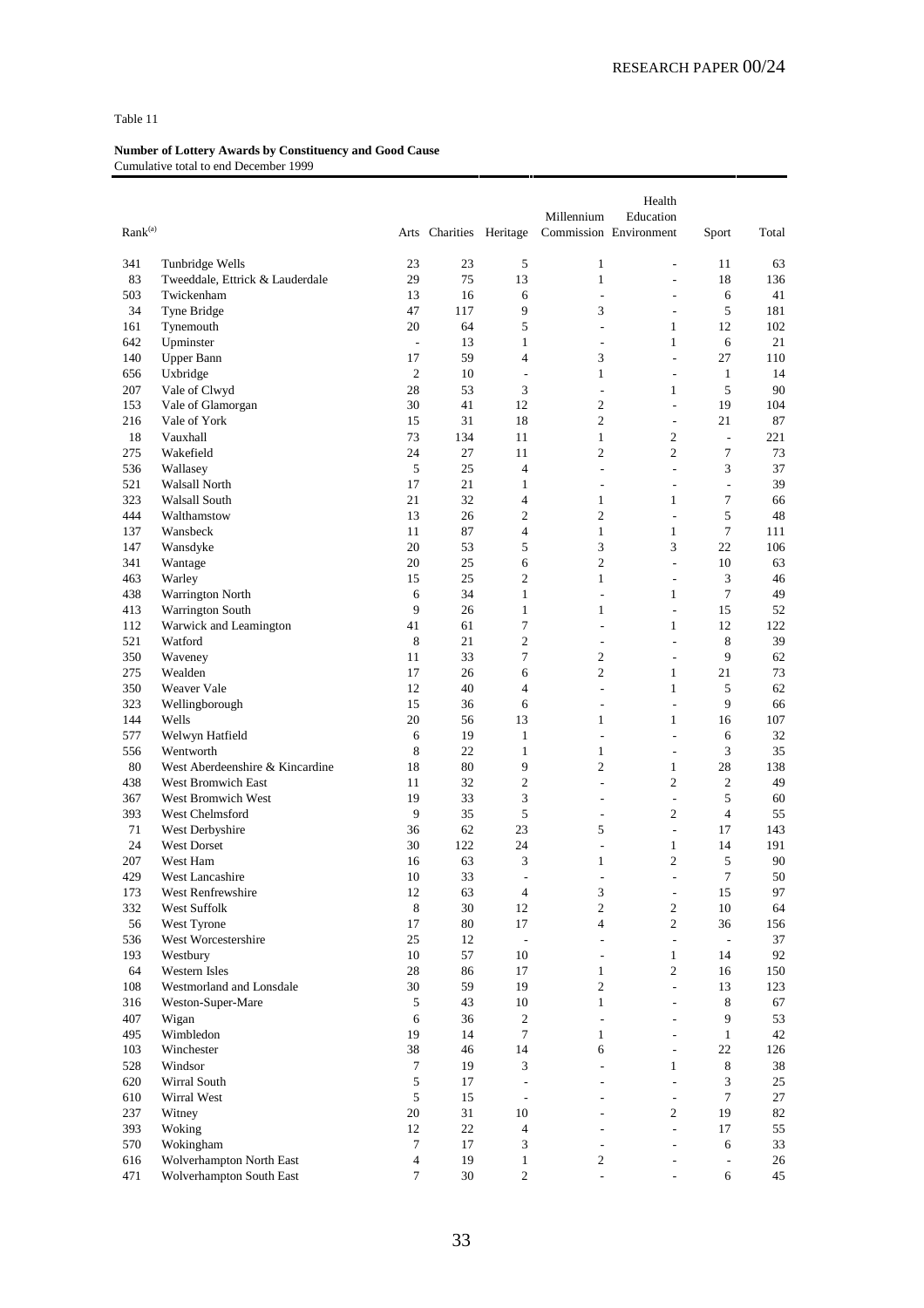#### **Number of Lottery Awards by Constituency and Good Cause** Cumulative total to end December 1999

| Rank <sup>(a)</sup> |                           | Arts | Charities | Heritage | Millennium     | Health<br>Education<br>Commission Environment | Sport                    | Total |
|---------------------|---------------------------|------|-----------|----------|----------------|-----------------------------------------------|--------------------------|-------|
| 137                 | Wolverhampton South West  | 38   | 51        | 11       | $\overline{c}$ | 1                                             | 8                        | 111   |
| 332                 | Woodspring                | 8    | 34        | 7        | $\overline{c}$ | 1                                             | 12                       | 64    |
| 371                 | Worcester                 | 33   | 26        | ٠        |                |                                               | $\overline{\phantom{a}}$ | 59    |
| 298                 | Workington                | 12   | 36        | 6        | $\overline{c}$ |                                               | 14                       | 70    |
| 630                 | Worsley                   | 5    | 11        | 4        |                |                                               | 3                        | 23    |
| 599                 | Worthing West             | 5    | 14        | 3        |                |                                               | 7                        | 29    |
| 298                 | Wrexham                   | 21   | 37        | 4        |                | 1                                             | 7                        | 70    |
| 399                 | Wycombe                   | 15   | 27        | Ι.       | 2              | 2                                             | 7                        | 54    |
| 630                 | Wyre Forest               | 15   | 8         | ۰        |                |                                               | $\overline{\phantom{a}}$ | 23    |
| 556                 | Wythenshawe and Sale East | 8    | 21        | 1        |                | $\overline{\phantom{a}}$                      | 5                        | 35    |
| 182                 | Yeovil                    | 15   | 58        | 6        | 2              | 1                                             | 12                       | 94    |
| 85                  | Ynys Mon                  | 43   | 71        | 7        | $\overline{2}$ | $\overline{\phantom{a}}$                      | 12                       | 135   |
|                     | Constituency average      | 19   | 44        | 6        | 1              | 1                                             | 9                        | 80    |

Note (a) Ranked from highest to lowest on basis of number of awards allocated to bodies in the constituency

(b) £200 million to NESTA

*Sources Department of Culture, Media and Sport (Awards Database)*

*:*

s: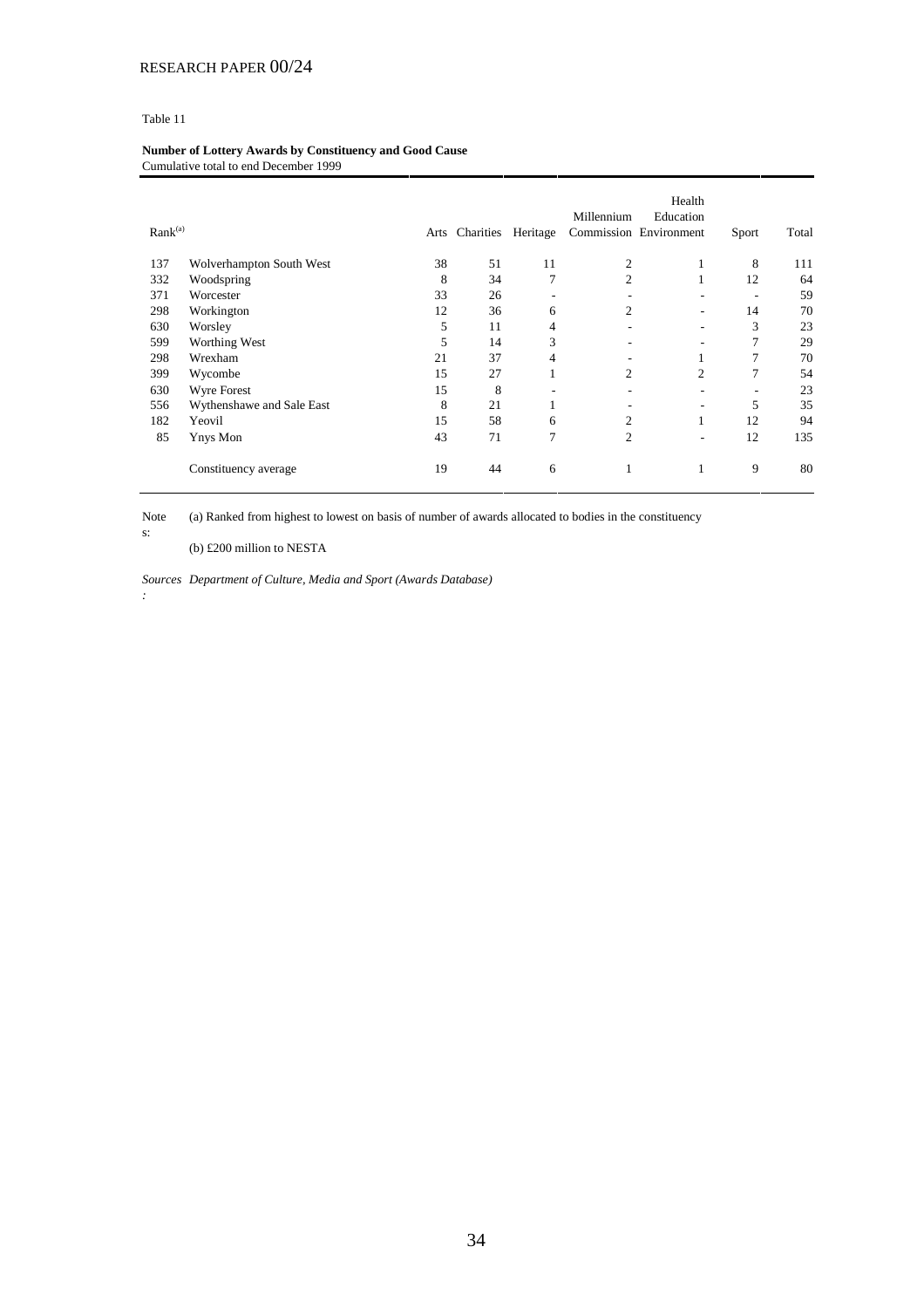| Rank <sup>(a)</sup> |                                     |       | Arts         | Charities    |                          | Millennium<br>Heritage Commission | Health<br>Education<br>Environment | Sport                    | Total            |
|---------------------|-------------------------------------|-------|--------------|--------------|--------------------------|-----------------------------------|------------------------------------|--------------------------|------------------|
| 474                 | Aberavon                            |       | 504          | 1,276        | 360                      | $\overline{\phantom{a}}$          | $\overline{\phantom{a}}$           | 703                      | 2,844            |
| 278                 | Aberdeen Central                    |       | 1,249        | 3,935        | 347                      | $\overline{4}$                    | ÷,                                 | 7                        | 5,543            |
| 527                 | Aberdeen North                      |       | 87           | 294          | 59                       | 4                                 | 8                                  | 1,757                    | 2,209            |
| 556                 | Aberdeen South                      |       | 44           | 85           | 513                      | L,                                | $\overline{a}$                     | 1,260                    | 1,902            |
| 578                 | Airdrie & Shotts                    |       | 60           | 1,388        | 26                       | $\overline{2}$                    | $\frac{1}{2}$                      | 176                      | 1,651            |
| 450                 | Aldershot                           |       | 38           | 573          | 783                      | 174                               | $\overline{\phantom{a}}$           | 1,537                    | 3,105            |
| 633                 | Aldridge-Brownhills                 |       | 116          | 799          | 51                       | L,                                | ÷,                                 | 34                       | 1,000            |
| 602                 | Altrincham and Sale West            |       | 711          | 373          | 258                      | 5                                 | $\overline{a}$                     | 46                       | 1,393            |
| 532                 | Alyn and Deeside                    |       | 168          | 853          | 252                      | $\overline{a}$                    | 23                                 | 873                      | 2,168            |
| 426                 | Amber Valley                        |       | 151          | 2,015        | 1,010                    | 1                                 | $\overline{\phantom{a}}$           | 168                      | 3,343            |
| 475                 | Angus                               |       | 480          | 2,097        | 112                      | $\overline{a}$                    | 30                                 | 105                      | 2,823            |
| 227                 | Argyll & Bute                       |       | 407          | 1,964        | 1,777                    | 14                                | 16                                 | 2,402                    | 6,581            |
| 401                 | Arundel and South Downs             |       | 376          | 781          | 968                      | 11                                | $\overline{\phantom{a}}$           | 1,435                    | 3,572            |
| 550                 | Ashfield                            |       | 112          | 1,656        | 38                       | L,                                | 129                                | 20                       | 1,956            |
| 254                 | Ashford                             |       | 215          | 1,250        | 1,125                    | 975                               | $\frac{1}{2}$                      | 2,327                    | 5,893            |
| 56                  | Ashton under Lyne                   |       | 125          | 2,766        | 2,047                    | 14,853                            | ÷,                                 | 104                      | 19,896           |
| 449                 | Aylesbury                           |       | 60           | 1,167        | 365                      | 173                               | $\overline{a}$                     | 1,343                    | 3,108            |
| 428                 | Ayr                                 |       | 732          | 1,546        | 336                      | $\frac{1}{2}$                     | $\frac{1}{2}$                      | 717                      | 3,330            |
| 262                 | Banbury                             |       | 143          | 1,676        | 3,066                    | 137                               | 19                                 | 718                      | 5,759            |
| 582                 | Banff & Buchan                      |       | 102          | 519          | 90                       | 5                                 | ÷,                                 | 883                      | 1,599            |
| 199                 | Barking                             |       | 4,107        | 897          | $\overline{a}$           | $\overline{a}$                    | $\overline{\phantom{a}}$           | 2,140                    | 7,144            |
| 170                 | <b>Barnsley Central</b>             |       | 401          | 2,553        | 241                      | 5.330                             | 40                                 | 24                       | 8,590            |
| 621                 | <b>Barnsley East and Mexborough</b> |       | 8            | 916          | 122                      | L,                                | $\overline{\phantom{a}}$           | 84                       | 1,130            |
| 460                 | Barnsley West and Penistone         |       | 240          | 1,820        | 482                      | 5                                 | 19                                 | 422                      | 2,987            |
| 152                 | <b>Barrow and Furness</b>           |       | 2,690        | 2,968        | 2,135                    | $\overline{a}$                    | $\overline{\phantom{a}}$           | 1,687                    | 9,480            |
| 599                 | Basildon                            |       | 14           | 889          | 136                      | 329                               | ÷,                                 | 86                       | 1,454            |
| 476                 | Basingstoke                         |       | 1,039        | 805          | 398                      | 139                               | 33                                 | 406                      | 2,821            |
| 349                 | Bassetlaw                           |       | 180          | 2,062        | 44                       | 1,779                             | 124                                | 152                      | 4,341            |
| 73                  | Bath                                |       | 1,706        | 2,507        | 1,402                    | 7,775<br>L,                       | 55                                 | 3,119                    | 16,564           |
| 446<br>88           | Batley and Spen                     |       | 382<br>1,719 | 2,033        | 26                       |                                   | $\overline{\phantom{a}}$<br>32     | 687                      | 3,128            |
| 127                 | <b>Battersea</b><br>Beaconsfield    |       | 7,744        | 1,679<br>924 | 7,339<br>792             | 896<br>L,                         | $\frac{1}{2}$                      | 2,439<br>1,619           | 14,105<br>11,079 |
| 131                 | Beckenham                           |       | 817          | 3,382        | 2,770                    | L,                                | $\overline{a}$                     | 3,933                    | 10,902           |
| 197                 | Bedford                             |       | 487          | 2,959        | 262                      | 2,436                             | 18                                 | 1,124                    | 7,286            |
| 162                 | <b>Belfast East</b>                 |       | 645          | 2,734        | 2,518                    |                                   | ÷,                                 | 3,083                    | 8,980            |
| 15                  | <b>Belfast North</b>                |       | 1,555        | 12,036       | 2,759                    | 46,797                            | ÷,                                 | 916                      | 64,063           |
| 55                  | <b>Belfast South</b>                |       | 4,041        | 11,620       | 2,364                    | 634                               | $\overline{\phantom{a}}$           | 1,907                    | 20,566           |
| 41                  | <b>Belfast West</b>                 |       | 3,650        | 10,152       | 7,737                    | 4,967                             | 63                                 | 1,330                    | 27,900           |
| 186                 | Berwick-upon-Tweed                  |       | 464          | 3,627        | 1,839                    | 12                                | $\frac{1}{2}$                      | 1,977                    | 7,918            |
| 35                  | Bethnal Green and Bow               |       | 6,129        | 14,995       | 7,783                    | 350                               | 26                                 | 2,516                    | 31,799           |
| 362                 | Beverley and Holderness             |       | 1,096        | 1,388        | 277                      | -                                 | 21                                 | 1,401                    | 4,182            |
| 563                 | <b>Bexhill and Battle</b>           |       | 260          | 928          | 186                      | 5                                 | $22\,$                             | 444                      | 1,844            |
| 645                 | Bexleyheath and Crayford            |       | 194          | 397          | 81                       | 3                                 | $\frac{1}{2}$                      | 68                       | 743              |
| 650                 | Billericay                          |       | 216          | 425          | $\frac{1}{2}$            | L                                 | $\frac{1}{2}$                      | 25                       | 666              |
| 223                 | Birkenhead                          |       | 23           | 5,494        | 377                      | $\frac{1}{2}$                     | $\overline{\phantom{a}}$           | 873                      | 6,767            |
| 216                 | Birmingham, Edgbaston               |       | 761          | 1,739        | 2,542                    | $\overline{\phantom{a}}$          | $\frac{1}{2}$                      | 1,900                    | 6,942            |
| 627                 | Birmingham, Erdington               |       | 298          | 482          | 50                       | 197                               | 10                                 | $\overline{\phantom{a}}$ | 1,037            |
| 657                 | Birmingham, Hall Green              |       | 132          | 250          | $\blacksquare$           | $\mathbf{2}$                      | $\overline{\phantom{a}}$           | 82                       | 466              |
| 638                 | Birmingham, Hodge Hill              |       | 5            | 79           | 20                       | $\overline{2}$                    | $\overline{c}$                     | 793                      | 902              |
| 3                   | Birmingham, Ladywood                |       | 47,799       | 12,161       | 4,591                    | 73,500                            | 9                                  | 2,510                    | 140,570          |
| 631                 | Birmingham, Northfield              |       | 25           | 976          |                          | ÷                                 | $\tau$                             | $\blacksquare$           | 1,008            |
| 333                 | Birmingham, Perry Barr              |       | 232          | 2,739        | 151                      | $\sqrt{5}$                        | $\overline{a}$                     | 1,469                    | 4,595            |
| 343                 | Birmingham, Selly Oak               |       | 1,267        | 2,669        | $\overline{\phantom{a}}$ | 399                               | $\overline{\phantom{a}}$           | 114                      | 4,448            |
| 159                 | Birmingham,<br>Sparkbrook<br>and    | Small | 795          | 4,247        | 2,250                    | L                                 | 6                                  | 1,804                    | 9,102            |
|                     | Heath                               |       |              |              |                          |                                   |                                    |                          |                  |
| 510                 | Birmingham, Yardley                 |       | 131          | 961          | 1,250                    | $\blacksquare$                    | 13                                 | 26                       | 2,381            |
| 256                 | <b>Bishop Auckland</b>              |       | 521          | 2,718        | 544                      | $\tau$                            | $\overline{\phantom{a}}$           | 2,046                    | 5,835            |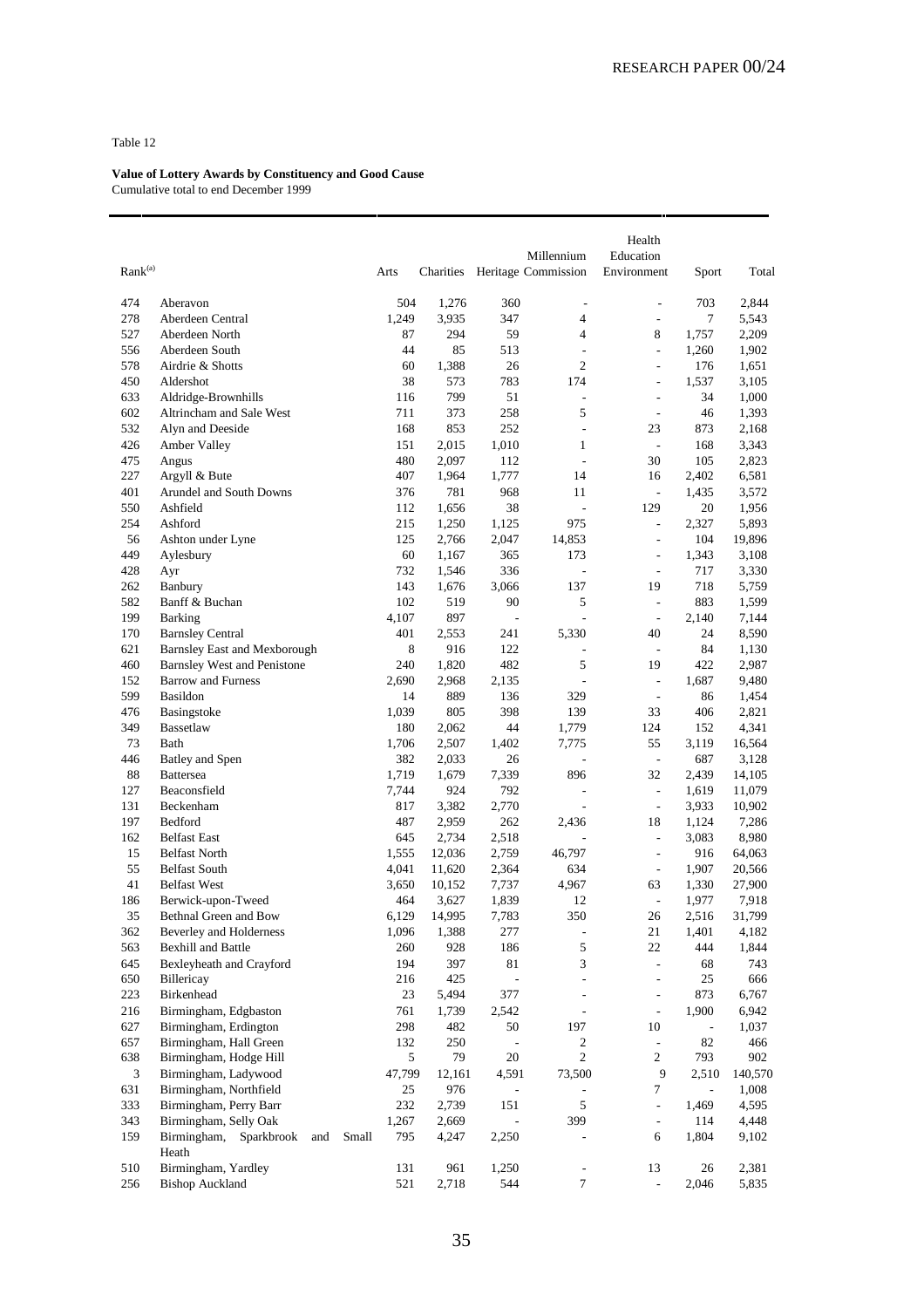| Rank <sup>(a)</sup> |                                     | Arts     | Charities  |                                                          | Millennium<br>Heritage Commission | Health<br>Education<br>Environment | Sport                   | Total          |
|---------------------|-------------------------------------|----------|------------|----------------------------------------------------------|-----------------------------------|------------------------------------|-------------------------|----------------|
| 603                 | Blaby                               | 227      | 631        | 51                                                       | 9                                 | $\overline{4}$                     | 457                     | 1,377          |
| 270                 | Blackburn                           | 258      | 3,600      | 198                                                      | $\overline{a}$                    | 1,000                              | 579                     | 5,636          |
| 615                 | Blackpool North and Fleetwood       | 24       | 490        | 47                                                       | $\overline{4}$                    | 14                                 | 623                     | 1,201          |
| 330                 | <b>Blackpool South</b>              | 789      | 2,547      | 98                                                       | $\overline{a}$                    | 10                                 | 1,184                   | 4,627          |
| 505                 | <b>Blaenau Gwent</b>                | 1,053    | 1,096      | 95                                                       | L.                                | 28                                 | 181                     | 2,453          |
| 468                 | Blaydon                             | 57       | 596        | 660                                                      | 499                               | $\overline{\phantom{a}}$           | 1,070                   | 2,881          |
| 471                 | <b>Blyth Valley</b>                 | 986      | 1,648      | 34                                                       | 12                                | $\frac{1}{2}$                      | 191                     | 2,870          |
| 319                 | Bognor Regis and Littlehampton      | 10       | 769        | 511                                                      | ÷,                                | $\overline{a}$                     | 3,548                   | 4,837          |
| 367                 | <b>Bolsover</b>                     | 222      | 629        | 2,864                                                    | 8                                 | $\frac{1}{2}$                      | 393                     | 4,116          |
| 149                 | <b>Bolton North East</b>            | 2,281    | 1,572      | 1,020                                                    | ÷,                                | $\overline{a}$                     | 4,726                   | 9,599          |
| 561                 | <b>Bolton South East</b>            | 56       | 1,162      | 275                                                      | $\overline{a}$                    | $\frac{1}{2}$                      | 361                     | 1,855          |
| 81                  | <b>Bolton West</b>                  | 10       | 657        | 219                                                      | 404                               | 12                                 | 14,067                  | 15,369         |
| 497                 | <b>Bootle</b>                       | 16       | 2,464      | ÷,                                                       | L,                                | 16                                 | 62                      | 2,558          |
| 357                 | <b>Boston and Skegness</b>          | 269      | 1,436      | 1,939                                                    | L,                                | $\overline{a}$                     | 611                     | 4,255          |
| 506                 | Bosworth                            | 50       | 1,786      | 48                                                       | ÷                                 | $\overline{\phantom{a}}$           | 562                     | 2,445          |
| 445                 | <b>Bournemouth East</b>             | 261      | 546        | 103                                                      | ÷.                                | $\overline{\phantom{a}}$           | 2,224                   | 3,134          |
| 392                 | <b>Bournemouth West</b>             | 300      | 1,235      | 2,150                                                    | $\overline{a}$                    | $\overline{a}$                     | 12                      | 3,696          |
| 294                 | <b>Bracknell</b>                    | 3,199    | 1,240      | 112                                                      | 5                                 | 5                                  | 683                     | 5,243          |
| 207                 | <b>Bradford North</b>               | 439      | 3,109      | $\overline{\phantom{a}}$                                 | 3,458                             | $\frac{1}{2}$                      | 9                       | 7,016          |
| 517                 | <b>Bradford South</b>               | 16       | 2,220      | $\overline{a}$                                           | 5                                 | $\overline{a}$                     | 74                      | 2,315          |
| 47                  | <b>Bradford West</b>                | 6,790    | 5,675      | 10,770                                                   | 5                                 | $\overline{a}$                     | 713                     | 23,953         |
| 598                 | <b>Braintree</b>                    | 60       | 832        | 319                                                      | $\overline{a}$                    | $\overline{a}$                     | 254                     | 1,464          |
| 155                 | Brecon and Radnorshire              | 3,700    | 3,573      | 1,748                                                    | 11                                | $\overline{a}$                     | 354                     | 9,386          |
| 250                 | <b>Brent East</b>                   | 3,026    | 2,900      | 10                                                       | $\overline{a}$                    | $\overline{a}$                     | 17                      | 5,952          |
| 659                 | <b>Brent North</b>                  | 21       | 247        | $\overline{a}$                                           | 3                                 | $\overline{a}$                     | 27                      | 298            |
| 5                   | <b>Brent South</b>                  | 1,045    | 2,559      | $\frac{1}{2}$                                            | $\overline{2}$                    | 9                                  | 120,043                 | 123,659        |
| 154                 | Brentford and Isleworth             | 2,477    | 3,927      | 2,383                                                    | 5                                 | $\frac{1}{2}$                      | 650                     | 9,442          |
| 555                 | Brentwood and Ongar                 | 305      | 915        | 70                                                       | ÷,                                | $\frac{1}{2}$                      | 625                     | 1,916          |
| 435                 | <b>Bridgend</b>                     | 440      | 1,439      | 678                                                      | ÷,                                | $\overline{a}$                     | 664                     | 3,222          |
| 383                 | Bridgwater                          | 197      | 1,088      | 1,425                                                    | ÷,                                | $\overline{\phantom{a}}$           | 1,098                   | 3,807          |
| 323                 | Brigg and Goole                     | 69       | 1,918      | 887                                                      | 467                               | 10                                 | 1,465                   | 4,816          |
| 69                  | Brighton, Kemptown                  | 15,284   | 1,299      | 65                                                       | ÷,                                | $\overline{4}$                     | 599                     | 17,251         |
| 66                  | Brighton, Pavilion                  | 3,202    | 3,559      | 10,755                                                   | 5                                 | 13                                 | 24                      | 17,557         |
| 213                 | <b>Bristol East</b>                 | 542      | 5,800      | $\overline{\phantom{a}}$                                 | $\overline{\phantom{a}}$          | $\overline{\phantom{a}}$           | 614                     | 6,955          |
| 179                 | <b>Bristol North West</b>           | 106      | 1,234      | 3,538                                                    | 5                                 | 50                                 | 3,306                   | 8,239          |
| 353                 | <b>Bristol South</b>                | 501      | 2,895      |                                                          | 3                                 | 48                                 | 839                     | 4,285          |
| 12                  | <b>Bristol West</b>                 | 10,103   | 6,696      | 5,409                                                    | 43,503                            | $\overline{\phantom{a}}$<br>34     | 2,562<br>914            | 68,273         |
| 496                 | <b>Bromley and Chislehurst</b>      | 199      | 1,394      | 29                                                       | $\overline{4}$                    |                                    |                         | 2,573          |
| 395<br>248          | Bromsgrove<br>Broxbourne            | 129<br>7 | 201<br>874 | $\qquad \qquad \blacksquare$<br>$\overline{\phantom{a}}$ | 3,308<br>÷,                       | $\overline{a}$<br>$\overline{a}$   | $\overline{a}$<br>5,095 | 3,638<br>5,976 |
| 617                 | <b>Broxtowe</b>                     | 41       | 613        | $\bf 88$                                                 | $\overline{\phantom{a}}$          | 32                                 | 409                     | 1,184          |
| 166                 | Buckingham                          | 92       | 1,376      | 6,400                                                    | 139                               | 27                                 | 767                     | 8,801          |
| 305                 | Burnley                             | 374      | 1,322      | 1,292                                                    | ÷,                                | 38                                 | 2,038                   | 5,065          |
| 535                 | <b>Burton</b>                       | 586      | 1,304      | 45                                                       | $\overline{\phantom{a}}$          | $\overline{\phantom{a}}$           | 188                     | 2,122          |
| 234                 | <b>Bury North</b>                   | 2,336    | 2,197      | 1,164                                                    | $\overline{\phantom{a}}$          | 29                                 | 688                     | 6,413          |
| 570                 | <b>Bury South</b>                   | 79       | 512        | 310                                                      | $\overline{\phantom{a}}$          | $\overline{\phantom{a}}$           | 840                     | 1,740          |
| 112                 | Bury St. Edmunds                    | 577      | 2,614      | 1,870                                                    | 5,156                             | 17                                 | 1,803                   | 12,037         |
| $78\,$              | Caernarfon                          | 2,739    | 3,112      | 3,398                                                    | 4,310                             | $\overline{\phantom{a}}$           | 2,224                   | 15,783         |
| 297                 | Caerphilly                          | 195      | 2,305      | 142                                                      | 1,374                             | $\overline{\phantom{a}}$           | 1,174                   | 5,190          |
| 275                 | Caithness, Sutherland & Easter Ross | 932      | 2,212      | 1,793                                                    | 15                                | 8                                  | 636                     | 5,595          |
| 175                 | Calder Valley                       | 929      | 1,545      | 418                                                      | $\frac{1}{2}$                     | 20                                 | 5,559                   | 8,471          |
| 59                  | Camberwell and Peckham              | 511      | 6,060      | 993                                                      | 7,058                             | 53                                 | 4,709                   | 19,384         |
| $28\,$              | Cambridge                           | 9,263    | 5,693      | 18,374                                                   | 331                               | $\overline{\phantom{a}}$           | 8,231                   | 41,891         |
| 605                 | Cannock Chase                       | 53       | 724        | 522                                                      | 2                                 | 11                                 | 21                      | 1,334          |
| 106                 | Canterbury                          | 344      | 2,744      | 5,578                                                    | 5                                 | $\overline{\phantom{a}}$           | 3,812                   | 12,481         |
| 17                  | Cardiff Central                     | 8,346    | 2,496      | 2,898                                                    | 46,000                            | 19                                 | 18                      | 59,777         |
| 412                 | Cardiff North                       | 844      | 2,446      | 100                                                      |                                   | $\overline{\phantom{a}}$           | 58                      | 3,448          |
| 23                  | Cardiff South and Penarth           | 11,890   | 4,340      | 5,586                                                    | 27,365                            | $\overline{\phantom{a}}$           | 1,760                   | 50,941         |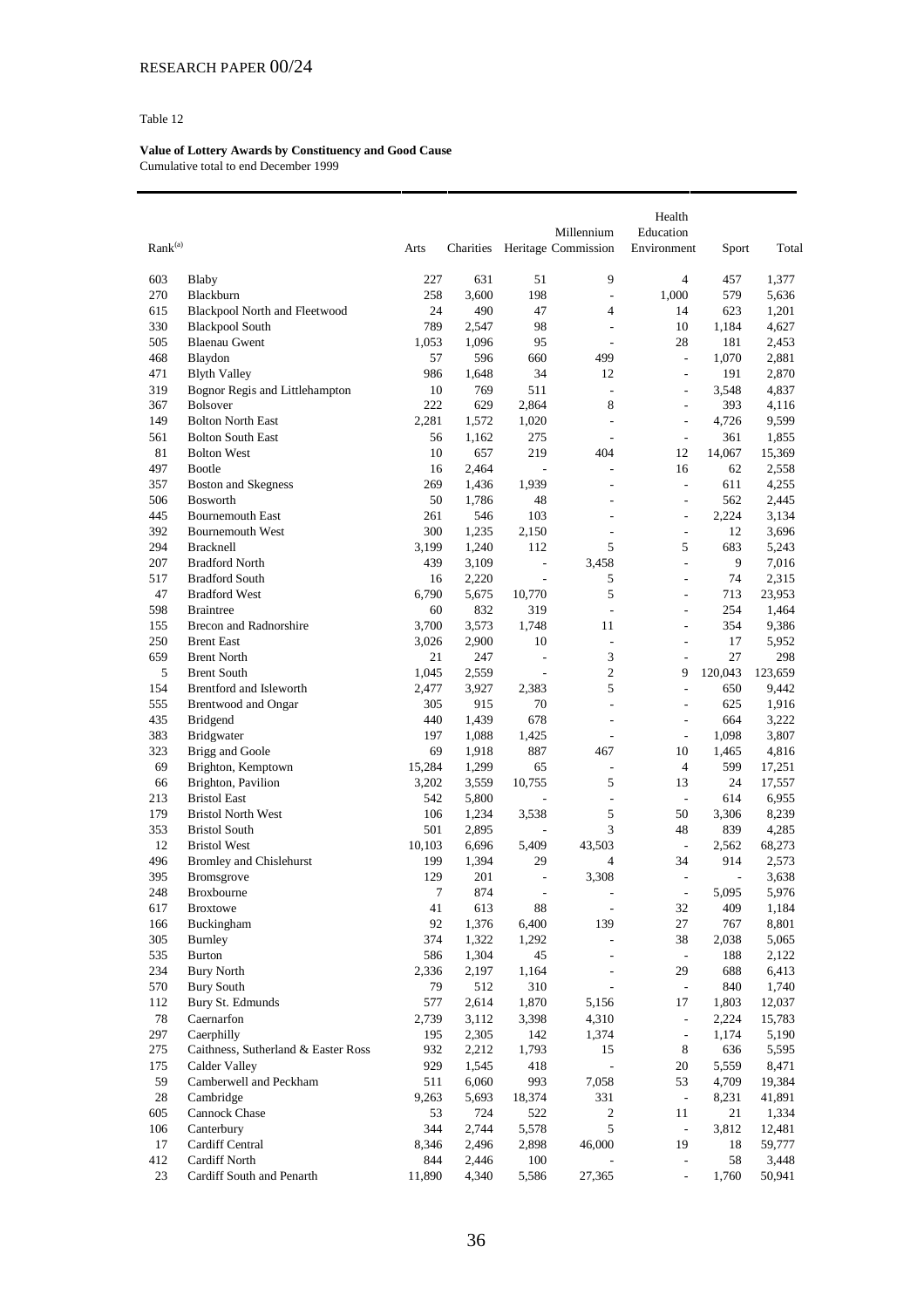| Rank <sup>(a)</sup> |                                            |       | Arts         | Charities      |                          | Millennium<br>Heritage Commission                    | Health<br>Education<br>Environment | Sport            | Total            |
|---------------------|--------------------------------------------|-------|--------------|----------------|--------------------------|------------------------------------------------------|------------------------------------|------------------|------------------|
| 63                  | Cardiff West                               |       | 6,422        | 2,070          | 210                      | 5                                                    | $\overline{a}$                     | 10,018           | 18,724           |
| 140                 | Carlisle                                   |       | 639          | 2,561          | 2,358                    | 3,182                                                | 80                                 | 1,376            | 10,197           |
| 42                  | Carmarthen East and Dinefwr                |       | 682          | 1,898          | 1,165                    | 21,701                                               | 8                                  | 892              | 26,346           |
| 184                 | Carmarthen<br>West<br>and<br>Pembrokeshire | South | 942          | 3,003          | 2,165                    | 140                                                  | $\overline{4}$                     | 1,703            | 7,958            |
| 409                 | Carrick, Cumnock & Doon Valley             |       | 98           | 1,112          | 1,842                    | $\overline{c}$                                       | 21                                 | 405              | 3,479            |
| 601                 | Carshalton and Wallington                  |       | 19           | 394            | 5                        | $\overline{\phantom{a}}$                             | $\overline{\phantom{a}}$           | 1,017            | 1,435            |
| 637                 | <b>Castle Point</b>                        |       | 50           | 534            | 15                       | L.                                                   | $\overline{\phantom{a}}$           | 319              | 918              |
| 521                 | Central Fife                               |       | 25           | 402            | 9                        | 1,793                                                | 19                                 | 17               | 2,266            |
| 264                 | Central Suffolk and North Ipswich          |       | 1,063        | 2,087          | 1,909                    | 8                                                    | ÷,                                 | 672              | 5,739            |
| 95                  | Ceredigion                                 |       | 4,449        | 3,975          | 3,529                    | $\mathbf{1}$                                         | $\overline{a}$                     | 1,430            | 13,383           |
| 628                 | Charnwood                                  |       | 175          | 274            | 172                      | ÷,                                                   | $\frac{1}{2}$                      | 402              | 1,023            |
| 501                 | Chatham and Aylesford                      |       | 23           | 388            | 183                      | $\overline{\phantom{a}}$                             | $\overline{a}$                     | 1,921            | 2,515            |
| 567                 | Cheadle                                    |       | 176          | 1,098          | 42                       | ÷,                                                   | 4                                  | 459              | 1,780            |
| 269<br>396          | Cheltenham<br>Chesham and Amersham         |       | 1,367<br>36  | 1,784          | 2,439<br>616             | $\overline{\phantom{a}}$<br>$\overline{\phantom{a}}$ | $\overline{a}$<br>7                | 71<br>714        | 5,662            |
| 452                 | Chesterfield                               |       | 153          | 2,264<br>2,794 | 125                      | $\overline{a}$                                       | ÷,                                 | 9                | 3,637<br>3,082   |
| 296                 | Chichester                                 |       | 286          | 1,062          | 2,750                    | $\overline{c}$                                       | 41                                 | 1,075            | 5,216            |
| 608                 | Chingford and Woodford Green               |       | 306          | 247            | 5                        | $\overline{4}$                                       | $\overline{a}$                     | 737              | 1,298            |
| 467                 | Chipping Barnet                            |       | 244          | 814            | 1,645                    | $\overline{\phantom{a}}$                             | 12                                 | 170              | 2,885            |
| 572                 | Chorley                                    |       | 37           | 864            | 669                      | 3                                                    | ÷,                                 | 150              | 1,723            |
| 381                 | Christchurch                               |       | 405          | 398            | 2,670                    | ÷,                                                   | $\overline{a}$                     | 339              | 3,812            |
| $\mathbf{1}$        | Cities of London and Westminster           |       | 191,951      | 27,416         | 152,175                  | 515,426                                              | $\overline{a}$                     | 27               | 886,995          |
| 361                 | City of Chester                            |       | 630          | 1,773          | 971                      | 9                                                    | 8                                  | 793              | 4,184            |
| 49                  | City of Durham                             |       | 368          | 2,863          | 1,709                    | 17,116                                               | $\frac{1}{2}$                      | 599              | 22,655           |
| 65                  | City of York                               |       | 4,263        | 5,239          | 5,979                    | 2,112                                                | $\overline{a}$                     | 142              | 17,735           |
| 616                 | Cleethorpes                                |       | 334          | 518            | 145                      | $\overline{\phantom{a}}$                             | $\overline{a}$                     | 198              | 1,195            |
| 307                 | Clwyd West                                 |       | 616          | 1,713          | 1,273                    | $\overline{4}$                                       | 23                                 | 1,414            | 5,043            |
| 255                 | Clwyd South                                |       | 2,872        | 1,082          | 1,330                    | 8                                                    | 49                                 | 495              | 5,835            |
| 597                 | Clydebank & Milngavie                      |       | 53           | 723            | 3                        | L.                                                   | 59                                 | 633              | 1,470            |
| 176                 | Clydesdale                                 |       | 83           | 1,854          | 4,559                    | 14                                                   | $\overline{\phantom{a}}$           | 1,906            | 8,416            |
| 583                 | Coatbridge & Chryston                      |       | 321          | 1,153          | 35                       | 7                                                    | $\overline{a}$                     | 65               | 1,580            |
| 272                 | Colchester                                 |       | 1,276        | 3,355          | 423                      | $\overline{\phantom{a}}$                             | 9                                  | 556              | 5,619            |
| 415                 | Colne Valley                               |       | 359          | 446            | 65                       | $\overline{c}$                                       | 38                                 | 2,485            | 3,395            |
| 568                 | Congleton                                  |       | 289          | 684            | 14                       | $\overline{a}$                                       | 40                                 | 743              | 1,770            |
| 76<br>86            | Conwy<br>Copeland                          |       | 1,105<br>594 | 3,751<br>2,790 | 4,137<br>582             | 5,658<br>9,360                                       | 44<br>$\overline{\phantom{a}}$     | 1,319<br>1,305   | 16,014<br>14,630 |
| 334                 | Corby                                      |       | 377          | 1,097          | 489                      | $\overline{a}$                                       | $\overline{\phantom{a}}$           | 2,608            | 4,572            |
| 84                  | Cotswold                                   |       | 345          | 2,892          | 977                      | 10,101                                               | 5                                  | 573              | 14,893           |
| 253                 | <b>Coventry North East</b>                 |       | 331          | 3,048          | ÷,                       | $\overline{a}$                                       | $\overline{a}$                     | 2,515            | 5,894            |
| 524                 | Coventry North West                        |       | 818          | 1,297          | $\overline{\phantom{a}}$ | 5                                                    | $\overline{\phantom{a}}$           | 135              | 2,255            |
| 52                  | <b>Coventry South</b>                      |       | 4,789        | 4,208          | 1,766                    | 10,280                                               | 16                                 | 657              | 21,716           |
| 614                 | Crawley                                    |       | 15           | 1,076          | 129                      | 4                                                    | $\overline{\phantom{a}}$           | $\mathbf{1}$     | 1,224            |
| 398                 | Crewe and Nantwich                         |       | 275          | 1,339          | 231                      | $\blacksquare$                                       | $\overline{4}$                     | 1,775            | 3,625            |
| 560                 | Crosby                                     |       | 93           | 1,344          | 328                      | $\overline{\phantom{a}}$                             | ÷,                                 | 99               | 1,865            |
| 384                 | Croydon Central                            |       | 68           | 998            | 280                      | 2,082                                                | $\overline{a}$                     | 370              | 3,799            |
| 273                 | Croydon North                              |       | 49           | 3,339          | $\overline{\phantom{a}}$ | 2,215                                                | $\overline{a}$                     | $\boldsymbol{7}$ | 5,610            |
| 629                 | Croydon South                              |       | 15           | 639            | 29                       | 4                                                    | $\overline{a}$                     | 328              | 1,014            |
| 513                 | Cumbernauld & Kilsyth                      |       | 262          | 970            | 913                      | $\Box$                                               | $\frac{1}{2}$                      | 230              | 2,376            |
| 389                 | Cunninghame North                          |       | 882          | 1,256          | 277                      | $\overline{4}$                                       | 14                                 | 1,301            | 3,735            |
| 231                 | Cunninghame South                          |       | 178          | 773            | 10                       | 5,341                                                | 14                                 | 149              | 6,465            |
| 311                 | Cynon Valley                               |       | 2,502        | 1,443          | 409                      | $\overline{c}$                                       | $\overline{\phantom{a}}$           | 637              | 4,993            |
| 610                 | Dagenham                                   |       | 5            | 588            | $\mathfrak{2}$           | 363                                                  | $\overline{\phantom{a}}$           | 333              | 1,290            |
| 342                 | Darlington                                 |       | 768          | 1,113          | 484                      | 434                                                  | 40                                 | 1,638            | 4,476            |
| 360                 | Dartford                                   |       | 1,813        | 1,775          | 311                      | $\overline{\phantom{a}}$                             | 84                                 | 254              | 4,237            |
| 263<br>302          | Daventry                                   |       | 48<br>1,109  | 1,067          | 1,987                    | 551                                                  | $\overline{\phantom{a}}$<br>3      | 2,093            | 5,745            |
| 652                 | Delyn<br>Denton and Reddish                |       | 24           | 986<br>521     | 1,183<br>$\mathbf{1}$    | 3<br>$\blacksquare$                                  | $\overline{a}$                     | 1,844<br>49      | 5,127<br>595     |
|                     |                                            |       |              |                |                          |                                                      |                                    |                  |                  |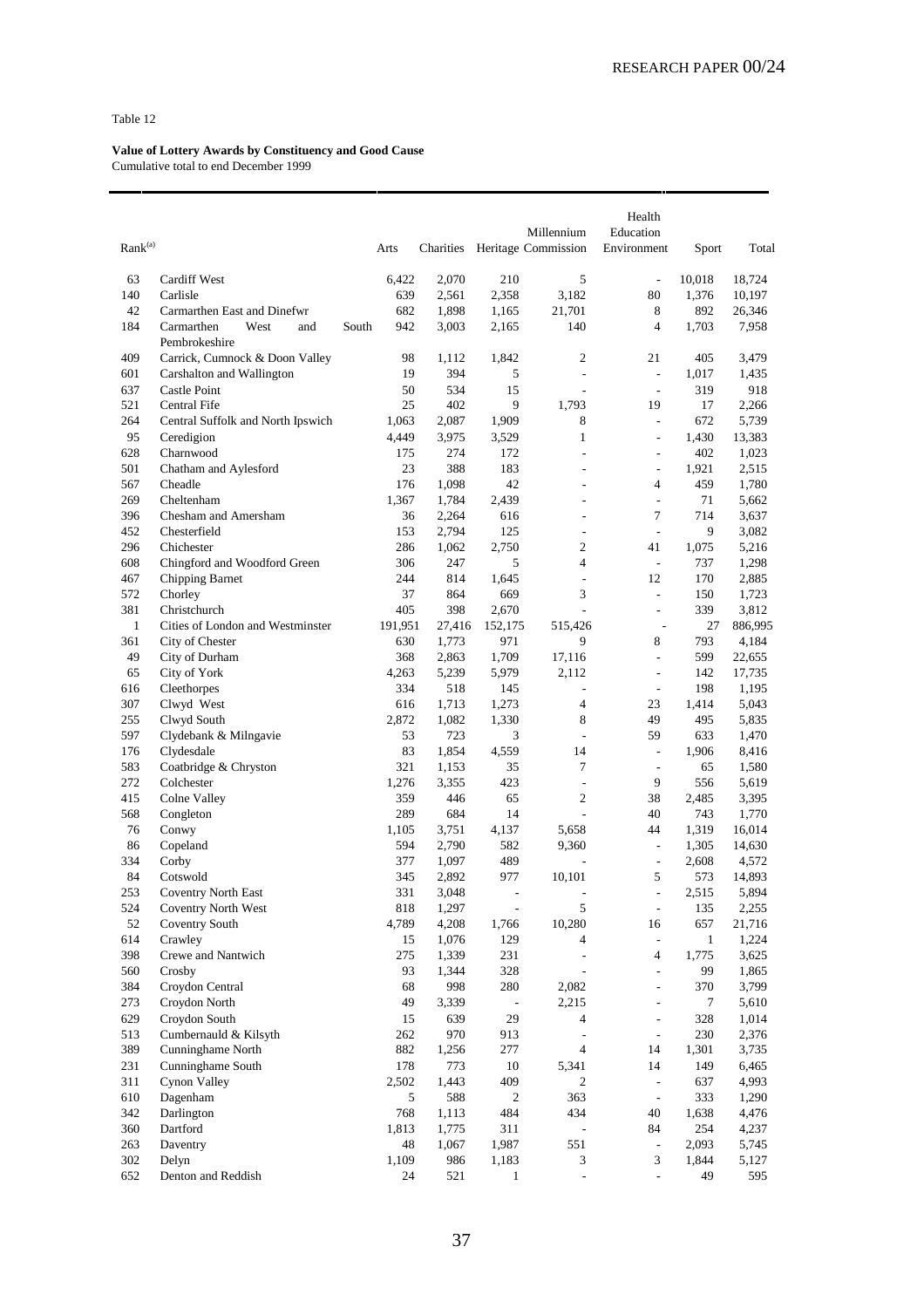| Rank <sup>(a)</sup> |                                   | Arts       | Charities      |                          | Millennium<br>Heritage Commission | Health<br>Education<br>Environment | Sport          | Total          |
|---------------------|-----------------------------------|------------|----------------|--------------------------|-----------------------------------|------------------------------------|----------------|----------------|
| 283                 | Derby North                       | 1,942      | 2,892          | 16                       | 3                                 | 23                                 | 524            | 5,401          |
| 226                 | Derby South                       | 756        | 4,823          | 527                      | $\overline{4}$                    | 22                                 | 481            | 6,613          |
| 36                  | Devizes                           | 228        | 2,145          | 26,494                   | 6                                 | 10                                 | 1,810          | 30,692         |
| 516                 | Dewsbury                          | 266        | 543            | 310                      | $\overline{a}$                    | 30                                 | 1,176          | 2,325          |
| 18                  | Don Valley                        | 141        | 223            | $\overline{\phantom{a}}$ | 50,000                            | $\frac{1}{2}$                      | 5,567          | 55,931         |
| 195                 | Doncaster Central                 | 1,245      | 2,531          | 833                      | $\overline{a}$                    | $\overline{\phantom{a}}$           | 2,767          | 7,376          |
| 653                 | Doncaster North                   | 1          | 508            | 24                       | ÷,                                | $\overline{a}$                     | 41             | 574            |
| 411                 | Dover                             | 78         | 1,098          | 1,265                    | 7                                 | 7                                  | 1,011          | 3,467          |
| 121                 | <b>Dudley North</b>               | 3,204      | 2,102          | 4,364                    | ÷,                                | 13                                 | 1,736          | 11,420         |
| 544                 | <b>Dudley South</b>               | 570        | 750            | 37                       | $\overline{\phantom{a}}$          | 32                                 | 639            | 2,027          |
| 198                 | Dulwich and West Norwood          | 417        | 1,458          | 5,073                    | $\overline{a}$                    | 217                                | 36             | 7,201          |
| 336                 | Dumbarton                         | 153        | 1,302          | 1,900                    | 308                               | 33                                 | 860            | 4,556          |
| 233                 | Dumfries                          | 1,328      | 2,906          | 401                      | 5                                 | 22                                 | 1,767          | 6,430          |
| 483                 | Dundee East                       | 10         | 586            | 430                      | $\overline{c}$                    | $\overline{\phantom{a}}$           | 1,695          | 2,723          |
| 58                  | Dundee West                       | 11,054     | 2,721          | 1,931                    | 1,635                             | 27                                 | 2,059          | 19,427         |
| 604                 | Dunfermline East                  | 233        | 575            | 59                       | 11                                | 10                                 | 479            | 1,369          |
| 498                 | Dunfermline West                  | 158        | 1,751          | 341                      | $\mathbf{1}$                      | $\overline{a}$                     | 292            | 2,542          |
| 625                 | <b>Ealing North</b>               | 23         | 565            | $\overline{\phantom{a}}$ | 425                               | $\frac{1}{2}$                      | 64             | 1,076          |
| 161                 | Ealing, Acton and Shepherd's Bush | 2,254      | 2,919          | 2,902                    | ÷,                                | $\frac{1}{2}$                      | 983            | 9,057          |
| 247                 | Ealing, Southall                  | 773        | 2,421          | 350                      | $\overline{a}$                    | 79                                 | 2,357          | 5,980          |
| 493                 | Easington                         | 302        | 2,055          | 128                      | ÷,                                | $\overline{\phantom{a}}$           | 109            | 2,595          |
| 240                 | East Antrim                       | 178        | 685            | 2,699                    | 1,500                             | 48                                 | 1,127          | 6,238          |
| 490                 | East Devon                        | 44         | 504            | 49                       | 4                                 | $\overline{\phantom{a}}$           | 2,033          | 2,634          |
| 27                  | East Ham                          | 13,791     | 2,848          | 35                       | 9                                 | 17                                 | 25,758         | 42,457         |
| 432                 | East Hampshire                    | 1,460      | 669            | 262                      | $\overline{2}$                    | $\overline{\phantom{a}}$           | 842            | 3,235          |
| 268                 | East Kilbride                     | 22         | 448            | 3,818                    | $\frac{1}{2}$                     | 54                                 | 1,342          | 5,684          |
| 354                 | East Londonderry                  | 353        | 1,784          | 670                      | $\overline{4}$                    | $\overline{\phantom{a}}$           | 1,462          | 4,273          |
| 400                 | East Lothian                      | 299        | 1,389          | 391                      | $\frac{1}{2}$                     | 5                                  | 1,509          | 3,593          |
| 326                 | <b>East Surrey</b>                | 2,037      | 634            | 17                       | 5                                 | $\overline{\phantom{a}}$           | 2,039          | 4,732          |
| 472                 | East Worthing and Shoreham        | 663        | 1,351          | 258                      | 10                                | 129                                | 452            | 2,862          |
| 438                 | East Yorkshire                    | 595        | 1,406          | 119                      | $\frac{1}{2}$                     | $\overline{\phantom{a}}$           | 1,067          | 3,187          |
| 369                 | Eastbourne                        | 60         | 1,241          | 498                      | 1                                 | $\frac{1}{2}$                      | 2,280          | 4,079          |
| 103                 | Eastleigh                         | 3,180      | 1,496          | 426                      | 9                                 | $\overline{a}$                     | 7,467          | 12,578         |
| 538                 | Eastwood                          | 55         | 900            | 6                        | $\frac{1}{2}$                     | $\frac{1}{2}$                      | 1,148          | 2,108          |
| 70                  | Eccles                            | 3          | 1,078          | 67                       | 15,651                            | $\overline{\phantom{a}}$           | 143            | 16,941         |
| 429                 | Eddisbury                         | 204        | 1,669          | 825                      | 8                                 | 44                                 | 554            | 3,304          |
| 11                  | <b>Edinburgh Central</b>          | 12,869     | 14,751         | 23,224                   | 15,678                            | 5                                  | 2,267          | 68,794         |
| 71                  | Edinburgh East & Musselburgh      | 1,340      | 5,511          | 8,285                    | 1                                 | $\overline{\phantom{a}}$           | 1,797          | 16,934         |
| 25<br>217           | Edinburgh North & Leith           | 9,512      | 11,097         | 21,097                   | 7,474                             | $\overline{\phantom{a}}$           | 525            | 49,705         |
|                     | Edinburgh Pentlands               | 961        | 1,835          | 41                       | 3,501                             | 13                                 | 577            | 6,928          |
| 359<br>345          | Edinburgh South<br>Edinburgh West | 138<br>100 | 1,803<br>2,713 | 461<br>289               | $\overline{\phantom{a}}$<br>5     | 158                                | 1,679<br>1,297 | 4,238<br>4,404 |
| 280                 | Edmonton                          | 174        | 1,079          | 4,152                    | $\overline{a}$                    | $\overline{\phantom{a}}$<br>35     | 58             | 5,497          |
| 417                 | Ellesmere Port and Neston         | 542        | 1,801          | 462                      | $\frac{1}{2}$                     | 25                                 | 549            | 3,380          |
| 595                 | Elmet                             | 136        | 576            | 105                      | $\overline{\phantom{a}}$          | $\bar{\phantom{a}}$                | 673            | 1,490          |
| 259                 | Eltham                            | 12         | 526            | 2,558                    | 5                                 | $\overline{\phantom{a}}$           | 2,689          | 5,789          |
| 522                 | Enfield North                     | 34         | 1,041          | 489                      | $\frac{1}{2}$                     | 8                                  | 688            | 2,260          |
| 282                 | Enfield, Southgate                | 4,826      | 511            | 5                        | $\frac{1}{2}$                     | $\overline{a}$                     | 68             | 5,409          |
| 141                 | <b>Epping Forest</b>              | 67         | 698            | 6,528                    | $\mathbf{1}$                      | $\overline{\phantom{a}}$           | 2,855          | 10,148         |
| 579                 | Epsom and Ewell                   | 13         | 906            | 85                       | $\overline{4}$                    | $\overline{\phantom{a}}$           | 635            | 1,643          |
| 584                 | Erewash                           | 74         | 549            | 500                      | $\mathfrak s$                     | $\overline{a}$                     | 446            | 1,573          |
| 439                 | Erith and Thamesmead              | 35         | 1,551          | $90\,$                   | 5                                 | $\frac{1}{2}$                      | 1,501          | 3,182          |
| 393                 | Esher and Walton                  | 122        | 633            | 2,351                    | 3                                 | $\overline{\phantom{a}}$           | 569            | 3,679          |
| 119                 | Exeter                            | 3,895      | 4,481          | 2,779                    | 168                               | 235                                | 40             | 11,597         |
| 525                 | <b>Falkirk East</b>               | 110        | 1,096          | 460                      | ÷,                                | $\overline{\phantom{a}}$           | 548            | 2,214          |
| 488                 | Falkirk West                      | 309        | 1,704          | 281                      | $\overline{c}$                    | 39                                 | 331            | 2,665          |
| 87                  | Falmouth and Camborne             | 248        | 1,402          | 12,305                   | 2                                 | 4                                  | 533            | 14,495         |
| 539                 | Fareham                           | 16         | 209            |                          | 641                               | $\overline{\phantom{a}}$           | 1,232          | 2,098          |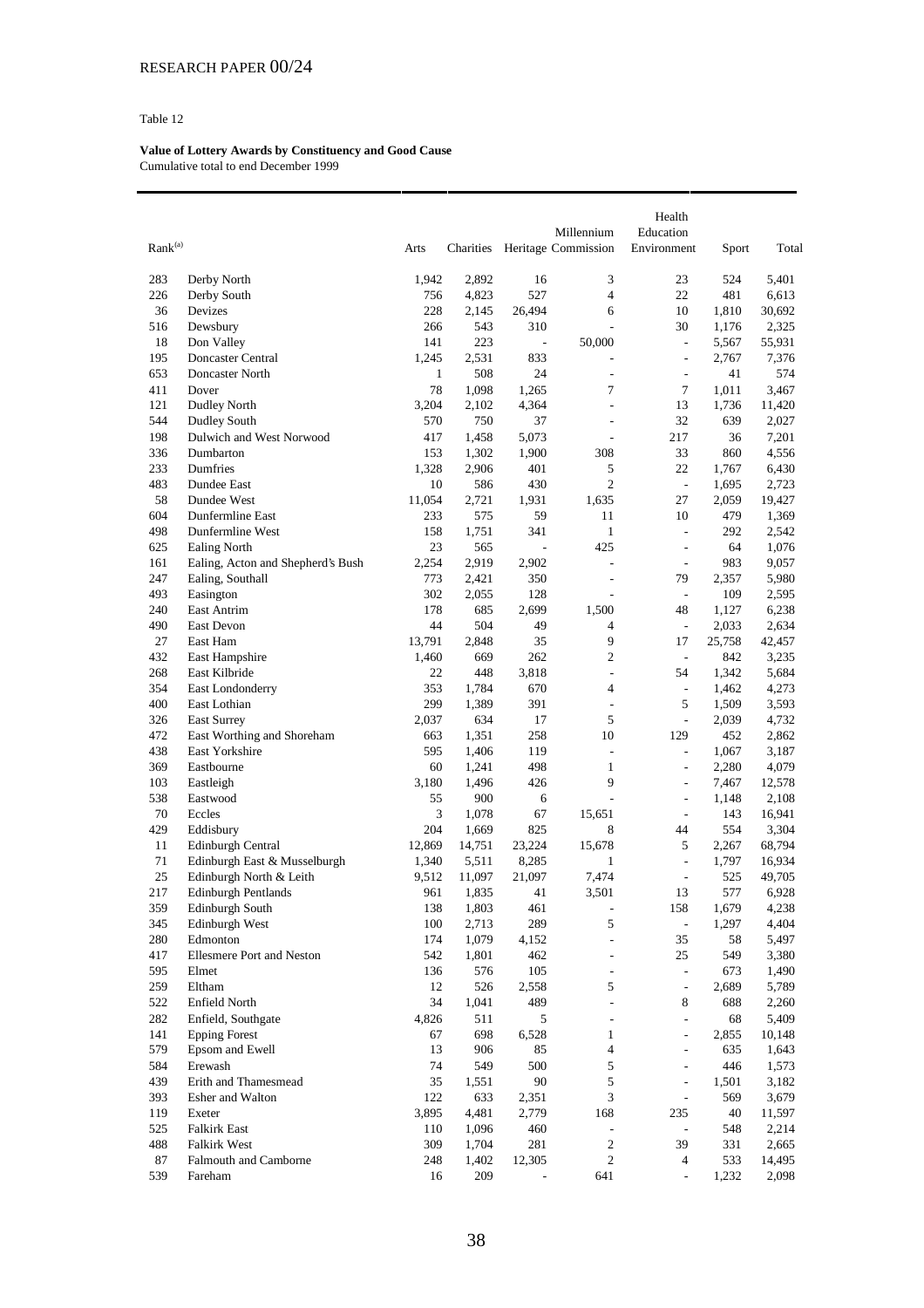|                     |                                    |               |           |                          |                              | Health                   |                |         |
|---------------------|------------------------------------|---------------|-----------|--------------------------|------------------------------|--------------------------|----------------|---------|
|                     |                                    |               |           |                          | Millennium                   | Education                |                |         |
| Rank <sup>(a)</sup> |                                    | Arts          | Charities |                          | Heritage Commission          | Environment              | Sport          | Total   |
|                     |                                    | 12            | 1,086     |                          |                              |                          |                |         |
| 335                 | Faversham and Mid Kent             |               |           | 3,067                    | $\overline{a}$<br>L,         | ÷,                       | 398            | 4,564   |
| 447                 | Feltham and Heston                 | 104           | 2,091     | 6                        |                              | 36                       | 887            | 3,124   |
| 111                 | Fermanagh and South Tyrone         | 1,758         | 3,375     | 2,767                    | 1,475                        | 188                      | 2,603          | 12,166  |
| 478                 | Finchley and Golders Green         | 118           | 2,191     | 11                       |                              | $\overline{\phantom{a}}$ | 476            | 2,795   |
| 433                 | Folkestone and Hythe               | 417           | 1,300     | 860                      | 212                          | 39                       | 401            | 3,228   |
| 293                 | Forest of Dean                     | 163           | 1,446     | 382                      | 2                            | $\Box$                   | 3,250          | 5,244   |
| 61                  | Foyle                              | 5,546         | 6,430     | 1,425                    | 4,802                        | 128                      | 882            | 19,213  |
| 114                 | Fylde                              | 40            | 1,051     | 5                        | $\overline{a}$               | 45                       | 10,864         | 12,004  |
| 542                 | Gainsborough                       | 109           | 1,294     | 397                      | 5                            | 17                       | 232            | 2,054   |
| 317                 | Galloway & Upper Nithsdale         | 784           | 2,161     | 331                      | 555                          | 33                       | 1,016          | 4,878   |
| 30                  | Gateshead East and Washington West | 38,227        | 850       | 83                       | L.                           | 37                       | 5              | 39,202  |
| 609                 | Gedling                            | 172           | 459       | 74                       | $\overline{c}$               | $\frac{1}{2}$            | 589            | 1,296   |
| 565                 | Gillingham                         | 14            | 713       | 21                       | 1                            | $\overline{\phantom{a}}$ | 1,084          | 1,832   |
| 363                 | Glasgow Anniesland                 | 602           | 397       | 27                       | $\overline{a}$               | $\frac{1}{2}$            | 3,136          | 4,162   |
| 562                 | <b>Glasgow Baillieston</b>         | 147           | 1,021     | $\overline{\phantom{a}}$ | ÷,                           | 6                        | 676            | 1,851   |
| 38                  | Glasgow Cathcart                   | 77            | 1,358     | 261                      | 23,000                       | 23                       | 4,785          | 29,505  |
| 189                 | Glasgow Govan                      | 4,071         | 1,696     | 1,047                    |                              | $\overline{\phantom{a}}$ | 947            | 7,761   |
| 6                   | Glasgow Kelvin                     | 32,674        | 13,219    | 20,641                   | 43,912                       | 117                      | 2,210          | 112,773 |
| 31                  | Glasgow Maryhill                   | 2,050         | 2,971     | 757                      | 32,214                       | $\overline{\phantom{a}}$ | 955            | 38,947  |
| 514                 | <b>Glasgow Pollok</b>              | 14            | 364       | $\overline{\phantom{a}}$ | L                            | 65                       | 1,915          | 2,358   |
| 575                 | Glasgow Rutherglen                 | 24            | 1,002     | $\overline{\phantom{a}}$ | $\overline{a}$               | 37                       | 637            | 1,699   |
| 82                  | <b>Glasgow Shettleston</b>         | 1,434         | 3,538     | 4,126                    | ÷,                           | $\overline{\phantom{a}}$ | 6,207          | 15,305  |
| 504                 | Glasgow Springburn                 | 696           | 839       | 881                      | ÷,                           | ÷,                       | 66             | 2,482   |
| 60                  | Gloucester                         | 827           | 4,059     | 2,779                    | 5                            | 9                        | 11,622         | 19,302  |
| 348                 | Gordon                             | 79            | 1,415     | 41                       | 335                          | 61                       | 2,412          | 4,343   |
| 589                 | Gosport                            | 107           | 569       | 873                      | L,                           | $\overline{a}$           | $\overline{a}$ | 1,550   |
| 469                 | Gower                              | 623           | 896       | 595                      | 7                            | $\overline{\phantom{a}}$ | 759            | 2,881   |
| 83                  | Grantham and Stamford              | 85            | 792       | 200                      | 10,640                       | 13                       | 3,510          | 15,239  |
| 558                 | Gravesham                          | 52            | 658       | 665                      | L,                           | $\overline{\phantom{a}}$ | 525            | 1,899   |
| 470                 | Great Grimsby                      | 70            | 2,186     | 362                      | L,                           | 24                       | 232            | 2,873   |
| 461                 | Great Yarmouth                     | 531           | 1,771     | 338                      | 7                            | $\Box$                   | 326            | 2,973   |
| 456                 | Greenock & Inverclyde              | 45            | 2,453     | 55                       | ÷,                           | $\overline{\phantom{a}}$ | 482            | 3,035   |
| 39                  | Greenwich and Woolwich             | 2,547         | 4,828     | 21,536                   | 6                            | 29                       | 368            | 29,314  |
| 338                 | Guildford                          | 1,592         | 1,098     | 345                      | 9                            | $\overline{\phantom{a}}$ | 1,498          | 4,543   |
| 74                  | Hackney North and Stoke Newington  | 365           | 2,908     | 40                       | 5                            | 95                       | 13,035         | 16,448  |
| 34                  | Hackney South and Shoreditch       | 14,634        | 9,708     | 7.078                    | 1.181                        | 34                       | 3,139          | 35,774  |
| 448                 | Halesowen and Rowley Regis         | 101           | 233       | 2,151                    | 5                            | $\overline{\phantom{a}}$ | 629            | 3,119   |
| 172                 | Halifax                            | 788           | 2,280     | 4,871                    | L,                           | 95                       | 498            | 8,531   |
| 581                 | Haltemprice and Howden             | 112           | 620       | 468                      | L,                           | ÷,                       | 407            | 1,606   |
| 321                 | Halton                             | 18            | 1,955     | 290                      | $\overline{a}$               | $\overline{\phantom{a}}$ | 2,572          | 4,835   |
| 281                 | Hamilton North & Bellshill         | 614           | 370       | 2,800                    | -                            | ÷                        | 1,667          | 5,450   |
| 594                 | Hamilton South                     | 415           | 1,051     | 11                       | $\overline{a}$               | $\Box$                   | 14             | 1,490   |
| 57                  | Hammersmith and Fulham             | 5,259         | 10,183    | $\overline{a}$           | 1,889                        | 46                       | 2,206          | 19,583  |
| 113                 | Hampstead and Highgate             | 7,120         | 2,209     | 2,633                    | 10                           | 11                       | 46             | 12,029  |
| 371                 | Harborough                         | 261           | 1,197     | 568                      | 944                          | $\overline{\phantom{a}}$ | 1,096          | 4,065   |
| 494                 | Harlow                             | 23            | 1,088     | 571                      | $\overline{a}$               | $\frac{1}{2}$            | 912            | 2,594   |
| 324                 | Harrogate and Knaresborough        | 203           | 1,761     | 170                      | $\overline{a}$               | $\overline{\phantom{a}}$ | 2,680          | 4,813   |
| 230                 | Harrow East                        | 665           | 1,176     | 16                       | $\qquad \qquad \blacksquare$ | $\overline{\phantom{a}}$ | 4,657          | 6,514   |
| 531                 | Harrow West                        | 172           | 914       | 1,020                    | 4                            | 14                       | 49             | 2,172   |
| 110                 | Hartlepool                         | 650           | 3,289     | 6,589                    | $\overline{a}$               | 51                       | 1,660          | 12,238  |
| 485                 | Harwich                            | 197           | 1,537     | 507                      | L,                           | $\sim$                   | 435            | 2,676   |
| 96                  | Hastings and Rye                   |               | 3,497     |                          | ÷,                           | 28                       |                | 13,296  |
|                     |                                    | 1,632         |           | 4,201                    |                              |                          | 3,938          |         |
| 347                 | Havant                             | 429           | 1,365     | 1,834                    | ÷,                           | $\overline{c}$           | 729            | 4,360   |
| 658                 | Hayes and Harlington               | $\frac{1}{2}$ | 327       | 31                       | ÷,                           | ÷,                       | 60             | 418     |
| 512                 | Hazel Grove                        | 260           | 997       | 16                       | 4                            | $\frac{1}{2}$            | 1,099          | 2,377   |
| 243                 | Hemel Hempstead                    | 57            | 1,016     | 73                       | ÷,                           | 6                        | 4,965          | 6,116   |
| 288                 | Hemsworth                          | 206           | 1,490     | 346                      | 4                            | $\overline{\phantom{a}}$ | 3,284          | 5,331   |
| 559                 | Hendon                             | 33            | 1,066     | 527                      | $\overline{a}$               | 18                       | 237            | 1,881   |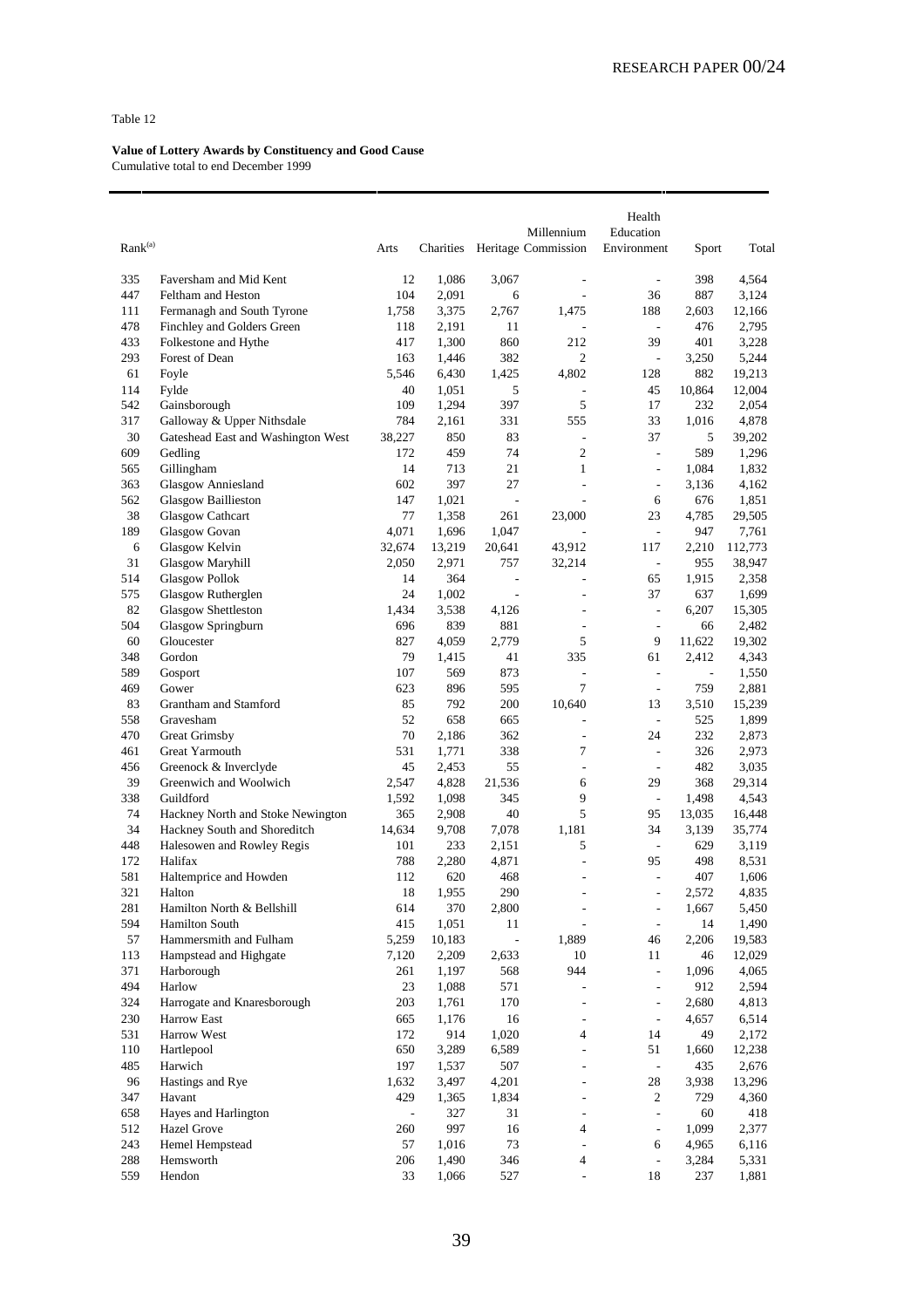| Rank <sup>(a)</sup> |                                    | Arts         | Charities      |                          | Millennium<br>Heritage Commission                    | Health<br>Education<br>Environment | Sport        | Total          |
|---------------------|------------------------------------|--------------|----------------|--------------------------|------------------------------------------------------|------------------------------------|--------------|----------------|
| 441                 | Henley                             | 46           | 1,106          | 712                      | 10                                                   | 8                                  | 1,290        | 3,173          |
| 145                 | Hereford                           | 3,470        | 4,220          | 1,895                    | 8                                                    | $\overline{a}$                     | 303          | 9,896          |
| 536                 | Hertford and Stortford             | 88           | 976            | 69                       | $\overline{\phantom{a}}$                             | $\frac{1}{2}$                      | 979          | 2,113          |
| 132                 | Hertsmere                          | 136          | 1,144          | 159                      | $\overline{\phantom{a}}$                             | 16                                 | 9,434        | 10,890         |
| 183                 | Hexham                             | 1,078        | 3,653          | 2,345                    | 219                                                  | 20                                 | 655          | 7,971          |
| 85                  | Heywood and Middleton              | 141          | 1,389          | 1,044                    | 11,928                                               | $\blacksquare$                     | 190          | 14,692         |
| 177                 | High Peak                          | 619          | 968            | 4,519                    | 2                                                    | $\frac{1}{2}$                      | 2,288        | 8,396          |
| 279                 | Hitchin and Harpenden              | 1,453        | 1,903          | $\mathfrak{2}$           | ÷,                                                   | $\frac{1}{2}$                      | 2,172        | 5,529          |
| $\mathfrak{2}$      | Holborn and St. Pancras            | 60,287       | 37,524         | 30,453                   | 45,055                                               | 93                                 | 93           | 173,505        |
| 654                 | Hornchurch                         | 29           | 332            | $\mathbf{1}$             | $\overline{\phantom{a}}$                             | $\blacksquare$                     | 133          | 496            |
| 239                 | Hornsey and Wood Green             | 878          | 3,590          | 501                      | $\overline{c}$                                       | 162                                | 1,110        | 6,244          |
| 553                 | Horsham                            | 230          | 877            | 506                      | $\overline{\phantom{a}}$                             | $\overline{\phantom{a}}$           | 313          | 1,925          |
| 586                 | Houghton and Washington East       | 98           | 1,246          | 115                      | $\overline{a}$                                       | L,                                 | 96           | 1,555          |
| 182<br>80           | Hove                               | 4,507        | 2,155          | 62                       | $\overline{\phantom{a}}$                             | $\overline{\phantom{a}}$           | 1,283        | 8,007          |
| 427                 | Huddersfield                       | 5,526<br>143 | 1,565<br>697   | 547<br>883               | $\overline{\phantom{a}}$<br>321                      | 35<br>213                          | 8,048        | 15,721         |
| 434                 | Huntingdon<br>Hyndburn             | 62           | 1,632          | 41                       | 1,382                                                | $\overline{\phantom{a}}$           | 1,085<br>111 | 3,341<br>3,227 |
| 313                 | <b>Ilford North</b>                | 18           | 2,193          | $\overline{\phantom{a}}$ | $\overline{\phantom{a}}$                             | $\overline{4}$                     | 2,775        | 4,989          |
| 546                 | <b>Ilford South</b>                | 8            | 1,718          | 234                      | $\overline{a}$                                       | $\overline{a}$                     | 52           | 2,012          |
| 26                  | Inverness East, Nairn & Lochaber   | 2,184        | 3,236          | 1,138                    | 41,166                                               | $\overline{a}$                     | 1,912        | 49,635         |
| 267                 | Ipswich                            | 784          | 3,176          | 507                      | 372                                                  | $\overline{\phantom{a}}$           | 890          | 5,727          |
| 124                 | Isle of Wight                      | 2,467        | 2,418          | 209                      | 2,174                                                | 42                                 | 3,971        | 11,281         |
| 68                  | <b>Islington North</b>             | 4,964        | 10,248         | 1,363                    | 630                                                  | 34                                 | 124          | 17,363         |
| 7                   | Islington South and Finsbury       | 47,167       | 39,013         | 6,743                    | 11,220                                               | 48                                 | 4,757        | 108,948        |
| 540                 | Islwyn                             | 591          | 687            | 215                      | ÷,                                                   | $\frac{1}{2}$                      | 588          | 2,080          |
| 355                 | Jarrow                             | 202          | 729            | 3,225                    | $\sim$                                               | L,                                 | 110          | 4,267          |
| 225                 | Keighley                           | 1,030        | 3,267          | 725                      | ÷                                                    | $\overline{a}$                     | 1,674        | 6,696          |
| 9                   | Kensington and Chelsea             | 21,231       | 4,550          | 47,381                   | 4,033                                                | $\overline{a}$                     | 15           | 77,210         |
| 332                 | Kettering                          | 1,368        | 1,510          | 111                      | 7                                                    | $\blacksquare$                     | 1,602        | 4,598          |
| 465                 | Kilmarnock & Loudoun               | 101          | 791            | 1,941                    | 9                                                    | 35                                 | 47           | 2,924          |
| 551                 | Kingston and Surbiton              | 40           | 1,346          | 200                      | $\overline{\phantom{a}}$                             | 34                                 | 336          | 1,955          |
| 632                 | Kingston upon Hull East            | 110          | 880            | 13                       | 3                                                    | $\overline{a}$                     | 3            | 1,007          |
| 541                 | Kingston upon Hull North           | 70           | 1,828          | 12                       | $\overline{a}$                                       | $\overline{a}$                     | 150          | 2,059          |
| 40                  | Kingston upon Hull West and Hessle | 745          | 5,441          | 4,336                    | 18,476                                               | $\overline{a}$                     | 69           | 29,067         |
| 593                 | Kingswood                          | 360          | 937            | 140                      | ÷,                                                   | $\overline{a}$                     | 64           | 1,501          |
| 444                 | Kirkcaldy                          | 71           | 1,752          | 1,031                    | $\mathbf{1}$                                         | L,                                 | 295          | 3,150          |
| 528                 | Knowsley North and Sefton East     | 407          | 1,502          | 53                       | $\overline{\phantom{a}}$                             | $\overline{a}$                     | 239          | 2,201          |
| 585                 | Knowsley South                     | 29           | 1,428          | 79                       | $\overline{\phantom{a}}$                             | L,                                 | 36           | 1,572          |
| 318                 | Lagan Valley                       | 1,680        | 580            | 395                      | 5                                                    | $\overline{a}$                     | 2,207        | 4,867          |
| 116                 | Lancaster and Wyre                 | 1,879        | 1,970          | 3,604                    | 2,368                                                | $\overline{a}$                     | 1,989        | 11,809         |
| 44                  | Leeds Central                      | 6,729        | 9,082          | 3,539                    | 5,425                                                | 150                                | 920          | 25,845         |
| 436                 | Leeds East                         | 266          | 1,127          | 1,774                    | 5                                                    | $\overline{\phantom{a}}$           | 40           | 3,210          |
| 203                 | Leeds North East                   | 3,261        | 3,394          | 304                      | $\sqrt{5}$                                           | 79                                 | 16           | 7,059          |
| 301                 | Leeds North West                   | 188          | 1,773          | 129                      | 178                                                  | 47                                 | 2,823        | 5,138          |
| 350<br>571          | Leeds West<br>Leicester East       | 443<br>61    | 1,173<br>1,266 | 1,936<br>$\blacksquare$  | $\overline{\phantom{a}}$<br>$\overline{\phantom{a}}$ | 32<br>10                           | 714<br>391   | 4,298<br>1,728 |
| 32                  | Leicester South                    | 2,167        | 9,208          | 217                      | 23,250                                               | $\overline{\phantom{a}}$           | 2,714        | 37,555         |
| 385                 | Leicester West                     | 711          | 2,858          | 97                       | $\overline{\phantom{a}}$                             | 9                                  | 90           | 3,764          |
| 591                 | Leigh                              | 66           | 894            | 299                      | $\blacksquare$                                       | 11                                 | 240          | 1,510          |
| 150                 | Leominster                         | 1,289        | 2,996          | 1,018                    | $\overline{c}$                                       | $\Box$                             | 4,249        | 9,554          |
| 232                 | Lewes                              | 546          | 1,992          | 1,725                    | 5                                                    | 15                                 | 2,176        | 6,460          |
| 457                 | Lewisham East                      | 47           | 1,134          | 1,111                    | $\Box$                                               | $\overline{\phantom{a}}$           | 726          | 3,017          |
| 75                  | Lewisham West                      | 133          | 1,480          | 10,980                   | $\mathbf{2}$                                         | $\overline{\phantom{a}}$           | 3,812        | 16,408         |
| 168                 | Lewisham, Deptford                 | 1,823        | 4,287          | 2,282                    | $\tau$                                               | 15                                 | 332          | 8,745          |
| 328                 | Leyton and Wanstead                | 137          | 2,241          | 910                      | $\overline{\phantom{a}}$                             | 16                                 | 1,340        | 4,645          |
| 308                 | Lichfield                          | 147          | 1,634          | 695                      | $\tau$                                               | $\overline{\phantom{a}}$           | 2,541        | 5,024          |
| 222                 | Lincoln                            | 310          | 3,284          | 2,694                    | $\Box$                                               | 12                                 | 504          | 6,805          |
| 509                 | Linlithgow                         | 245          | 1,140          | 523                      | $\mathbf{1}$                                         | $\overline{\phantom{a}}$           | 481          | 2,389          |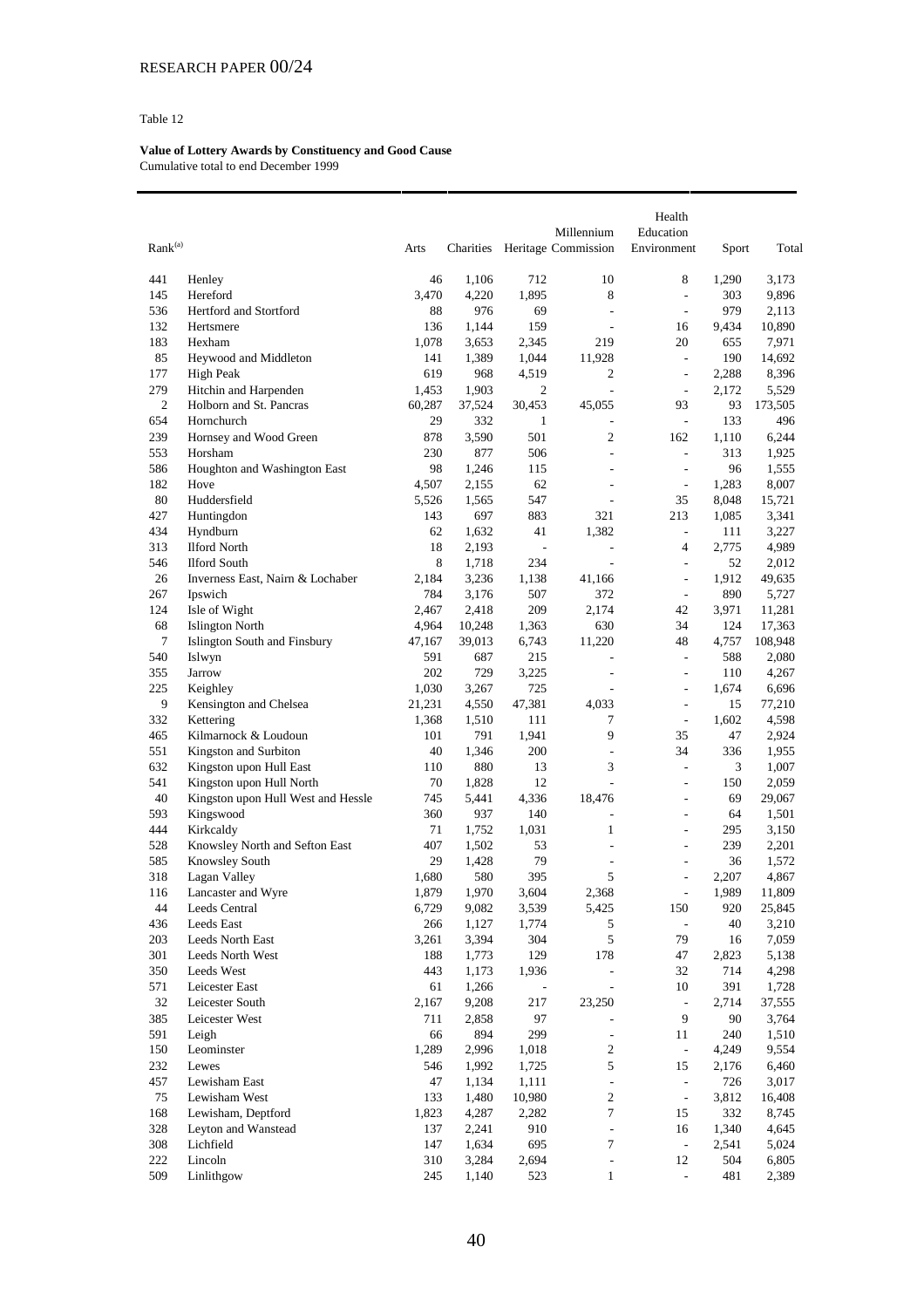| Rank <sup>(a)</sup> |                                                                      | Arts           | Charities       |                          | Millennium<br>Heritage Commission | Health<br>Education<br>Environment | Sport                    | Total            |
|---------------------|----------------------------------------------------------------------|----------------|-----------------|--------------------------|-----------------------------------|------------------------------------|--------------------------|------------------|
|                     |                                                                      |                |                 |                          |                                   |                                    |                          |                  |
| 158<br>8            | Liverpool, Garston<br>Liverpool, Riverside                           | 537<br>17,143  | 2,769<br>16,759 | 118<br>34,346            | 777<br>31,682                     | ÷,<br>200                          | 5,055<br>7,282           | 9,257<br>107,411 |
| 299                 | Liverpool, Walton                                                    | 28             | 3,039           | 267                      | 9                                 | 14                                 | 1,804                    | 5,161            |
| 320                 | Liverpool, Wavertree                                                 | 130            | 2,956           | $\overline{\phantom{a}}$ | $\overline{c}$                    | 48                                 | 1,701                    | 4,837            |
| 228                 | Liverpool, West Derby                                                | $\overline{2}$ | 4,148           | 185                      | 352                               | $\frac{1}{2}$                      | 1,839                    | 6,527            |
| 407                 | Livingston                                                           | 240            | 1,078           | 579                      | 351                               | 122                                | 1,131                    | 3,500            |
| 72                  | Llanelli                                                             | 402            | 2,125           | $\overline{\phantom{a}}$ | 13,750                            | 20                                 | 576                      | 16,873           |
| 102                 | Loughborough                                                         | 739            | 1,130           | 121                      | 5                                 | $\overline{\phantom{a}}$           | 10,615                   | 12,611           |
| 292                 | Louth and Horncastle                                                 | 216            | 1,254           | 2,237                    | 10                                | 22                                 | 1,515                    | 5,254            |
| 146                 | Ludlow                                                               | 1,807          | 2,187           | 3,381                    | 5                                 | 77                                 | 2,325                    | 9,782            |
| 373                 | Luton North                                                          | 3,526          | 383             | $\overline{\phantom{a}}$ | ÷,                                | $\mathbf{1}$                       | 26                       | 3,937            |
| 405                 | Luton South                                                          | 282            | 2,543           | 495                      | L,                                | $\frac{1}{2}$                      | 204                      | 3,524            |
| 418                 | Macclesfield                                                         | 354            | 1,199           | 744                      | 152                               | ÷,                                 | 926                      | 3,375            |
| 163                 | Maidenhead                                                           | 5,908          | 841             | 27                       | 5                                 | 13                                 | 2,166                    | 8,960            |
| 134                 | Maidstone and The Weald                                              | 318            | 1,810           | 1,107                    | 4,118                             | $\overline{\phantom{a}}$           | 3,275                    | 10,628           |
| 606                 | Makerfield                                                           | 139            | 1,137           | $\mathbf{1}$             |                                   | ÷,                                 | 44                       | 1,320            |
| 479                 | Maldon and East Chelmsford                                           | 128            | 1,000           | 1,067                    | 242                               | ÷,                                 | 316                      | 2,753            |
| 219                 | Manchester, Blackley                                                 | 202            | 2,925           | 3,536                    | $\overline{a}$                    | $\overline{\phantom{a}}$           | 196                      | 6,859            |
| $\overline{4}$      | Manchester, Central                                                  | 36,445         | 15,036          | 39,931                   | 22,011                            | 191                                | 26,869                   | 140,482          |
| 356                 | Manchester, Gorton                                                   | 73             | 1,986           | ÷,                       | L,                                | ÷,                                 | 2,204                    | 4,263            |
| 316                 | Manchester, Withington                                               | 241            | 2,580           | 1,108                    | ÷,                                | $\overline{\phantom{a}}$           | 983                      | 4,911            |
| 180                 | Mansfield                                                            | 2,195          | 2,931           | 1,934                    | 5                                 | 10                                 | 1,126                    | 8,201            |
| 171                 | Medway                                                               | 537            | 1,252           | 5,708                    | ÷,                                | ÷,                                 | 1,049                    | 8,546            |
| 209                 | Meirionnydd Nant Conwy                                               | 1,465          | 1,460           | 3,188                    | 393                               | ÷,                                 | 496                      | 7,002            |
| 622<br>431          | Meriden<br>Merthyr Tydfil and Rhymney                                | 199<br>450     | 720<br>1,967    | 46<br>483                | 5<br>÷,                           | $\overline{a}$<br>69               | 146<br>293               | 1,116<br>3,263   |
| 574                 | Mid Bedfordshire                                                     | 166            | 946             | 317                      | 6                                 | 5                                  | 262                      | 1,701            |
| 298                 | Mid Dorset and North Poole                                           | 126            | 259             | 1,352                    | $\overline{a}$                    | $\frac{1}{2}$                      | 3,426                    | 5,164            |
| 462                 | Mid Norfolk                                                          | 238            | 675             | 1,526                    | 8                                 | ÷,                                 | 487                      | 2,935            |
| 437                 | Mid Sussex                                                           | 733            | 1,291           | 263                      | 257                               | L,                                 | 665                      | 3,209            |
| 640                 | Mid Worcestershire                                                   | 272            | 537             | ÷,                       | $\overline{a}$                    | $\overline{a}$                     | $\overline{\phantom{a}}$ | 809              |
| 104                 | Middlesbrough                                                        | 276            | 7,682           | 1,650                    | 863                               | 33                                 | 2,021                    | 12,525           |
| 237                 | Middlesbrough South and East Cleveland                               | 203            | 1,096           | 1,224                    | 7                                 | $\frac{1}{2}$                      | 3,772                    | 6,301            |
| 188                 | Midlothian                                                           | 128            | 2,256           | 5,326                    | $\frac{1}{2}$                     | 5                                  | 141                      | 7,856            |
| 90                  | Mid-Ulster                                                           | 1,322          | 1,592           | 2,791                    | 5,235                             | $\overline{a}$                     | 2,957                    | 13,897           |
| 43                  | Milton Keynes South West                                             | 23,339         | 1,903           | 72                       | L,                                | ÷,                                 | 3,753                    | 26,067           |
| 552                 | Mitcham and Morden                                                   | 24             | 1,831           | 83                       | $\qquad \qquad \blacksquare$      | ÷                                  | 7                        | 1,945            |
| 364                 | Mole Valley                                                          | 2,310          | 388             | $\mathbf{1}$             | 2                                 | $\overline{\phantom{a}}$           | 1,454                    | 4,154            |
| 372                 | Monmouth                                                             | 578            | 883             | 1,539                    | 5                                 | ÷,                                 | 976                      | 3,981            |
| 167                 | Montgomeryshire                                                      | 2,050          | 4,319           | 1,324                    | $\mathbf{1}$                      | 10                                 | 1,055                    | 8,758            |
| 377                 | Moray                                                                | 144            | 2,166           | 583                      | 11                                | $\overline{\phantom{0}}$           | 995                      | 3,899            |
| 286                 | Morecambe and Lunesdale                                              | 1,104          | 822             | 23                       | $\overline{\mathbf{c}}$           | $\overline{\phantom{a}}$           | 3,409                    | 5,360            |
| 655                 | Morley and Rothwell                                                  | 123            | 251             | 48                       | 5                                 | ÷,                                 | 55                       | 481              |
| 459                 | Motherwell & Wishaw                                                  | 185            | 1,350           | $\overline{c}$           | $\frac{1}{2}$                     | 25                                 | 1,441                    | 3,004            |
| 466                 | Neath                                                                | 932            | 1,224           | 282                      | 5                                 | $\frac{1}{2}$                      | 482                      | 2,924            |
| 391                 | New Forest East                                                      | 20             | 1,129           | 306                      | $\frac{1}{2}$                     | $\overline{\phantom{a}}$           | 2,269                    | 3,724            |
| 346                 | New Forest West                                                      | 2,521          | 601             | 275                      | $\overline{\phantom{0}}$          | $\overline{a}$                     | 978                      | 4,375            |
| 260                 | Newark                                                               | 82             | 1,961           | 3,389                    | $\overline{4}$                    | 21                                 | 329                      | 5,785            |
| 486<br>62           | Newbury                                                              | 190            | 1,014           | 717                      | 4<br>$\overline{a}$               | $\Box$<br>12                       | 748                      | 2,672            |
| 101                 | Newcastle upon Tyne Central<br>Newcastle upon Tyne East and Wallsend | 5,011<br>574   | 6,225<br>2,227  | 1,233<br>6,133           | L,                                | 56                                 | 6,723<br>3,881           | 19,204<br>12,870 |
| 480                 | Newcastle upon Tyne North                                            | 56             | 1,233           | 1,199                    | L,                                | 2                                  | 255                      | 2,746            |
| 543                 | Newcastle-under-Lyme                                                 | 547            | 905             | 65                       | 3                                 | $\frac{1}{2}$                      | 524                      | 2,044            |
| 592                 | Newport East                                                         | 263            | 705             | $\mathfrak{Z}$           | $\overline{a}$                    | $\overline{\phantom{a}}$           | 532                      | 1,503            |
| 123                 | Newport West                                                         | 7,491          | 1,677           | 1,564                    | L,                                | $\overline{a}$                     | 660                      | 11,392           |
| 91                  | Newry and Armagh                                                     | 4,528          | 3,109           | 2,711                    | L,                                | $\frac{1}{2}$                      | 3,277                    | 13,626           |
| 649                 | Normanton                                                            | 156            | 304             | 5                        |                                   | 22                                 | 197                      | 683              |
| 122                 | North Antrim                                                         | 2,325          | 1,251           | 1,056                    | 4,996                             | $\overline{\phantom{a}}$           | 1,771                    | 11,399           |
|                     |                                                                      |                |                 |                          |                                   |                                    |                          |                  |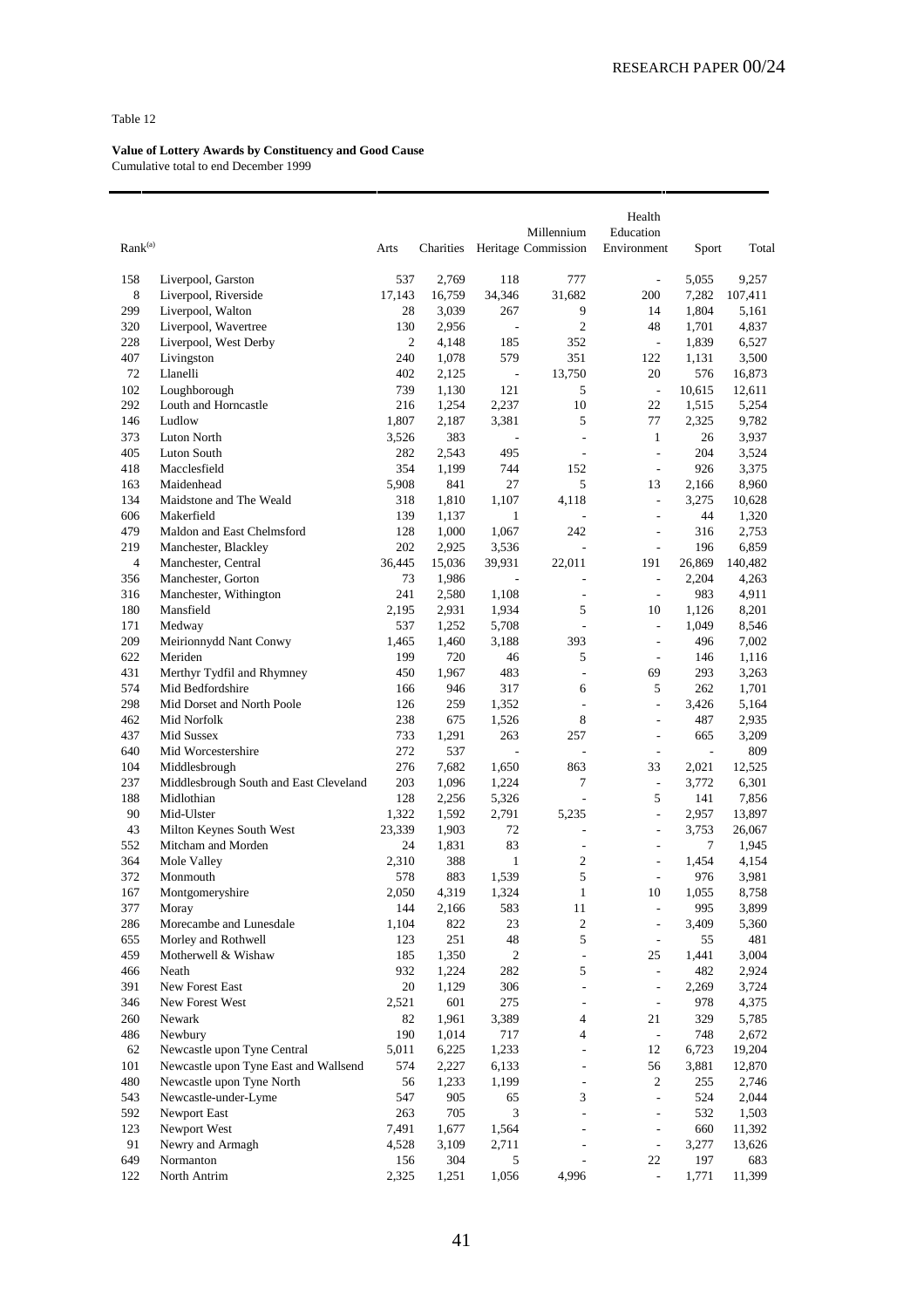|                     |                                                    |        |              |               |                          | Health                       |                |                |
|---------------------|----------------------------------------------------|--------|--------------|---------------|--------------------------|------------------------------|----------------|----------------|
|                     |                                                    |        |              |               | Millennium               | Education                    |                |                |
| Rank <sup>(a)</sup> |                                                    | Arts   | Charities    |               | Heritage Commission      | Environment                  | Sport          | Total          |
| 252                 | North Cornwall                                     | 199    | 1,483        | 3,168         | $\mathfrak{2}$           | $\frac{1}{2}$                | 1,053          | 5,905          |
| 192                 | North Devon                                        | 3,562  | 2,285        | 443           | $\mathfrak{2}$           | $\overline{\phantom{a}}$     | 1,290          | 7,582          |
| 402                 | North Dorset                                       | 255    | 1,514        | 1,151         | 13                       | 6                            | 622            | 3,561          |
| 304                 | North Down                                         | 365    | 2,299        | 787           | $\overline{4}$           | 11                           | 1,602          | 5,068          |
| 424                 | North Durham                                       | 294    | 2,255        | 8             | $\overline{4}$           | 80                           | 708            | 3,349          |
| 291                 | North East Bedfordshire                            | 38     | 1,372        | 3,474         | 8                        | $\overline{\phantom{a}}$     | 375            | 5,267          |
| 499                 |                                                    | 268    | 1,030        | 341           | 204                      | $\frac{1}{2}$                | 691            | 2,535          |
| 379                 | North East Cambridgeshire<br>North East Derbyshire | 118    |              | 180           | ÷,                       | 5                            | 2,287          | 3,840          |
| 173                 | North East Fife                                    | 3,839  | 1,251<br>891 |               | 6                        | $\overline{\phantom{a}}$     |                |                |
| 477                 | North East Hampshire                               | 29     | 877          | 1,436<br>888  | 5                        | 11                           | 2,353<br>1,009 | 8,525<br>2,819 |
| 327                 | North East Hertfordshire                           | 37     | 1,052        | 568           | 5                        | $\overline{\phantom{a}}$     | 2,987          | 4,649          |
| 344                 |                                                    | 2,866  | 488          | 3             | 835                      | 22                           | 196            |                |
| 337                 | North East Milton Keynes<br>North Essex            | 108    |              |               | 445                      | $\overline{\phantom{a}}$     | 468            | 4,411          |
| 464                 | North Norfolk                                      | 563    | 1,199        | 2,325         | $\mathbf{1}$             | $\overline{a}$               | 188            | 4,546<br>2,930 |
| 202                 |                                                    | 753    | 1,061        | 1,118         | 163                      | 50                           |                | 7,072          |
| 20                  | North Shropshire<br>North Southwark and Bermondsey |        | 2,442        | 1,583         | 5,150                    | 941                          | 2,082          |                |
|                     |                                                    | 15,780 | 13,551       | 17,249        | ÷,                       |                              | 6              | 52,677         |
| 99                  | North Swindon                                      | 20     | 1,777        | 11,225        |                          | 8                            | 132            | 13,163         |
| 92                  | North Tayside                                      | 2,290  | 1,330        | 9,435         | 11                       | 35                           | 496            | 13,598         |
| 358                 | North Thanet                                       | 669    | 1,423        | 1,969         | ÷,                       | $\overline{\phantom{a}}$     | 178            | 4,239          |
| 142                 | North Tyneside                                     | 187    | 2,323        | 66            | $\overline{a}$           | 33                           | 7,435          | 10,045         |
| 482                 | North Warwickshire                                 | 143    | 2,187        | 216           | $\overline{4}$           | $\overline{2}$               | 175            | 2,728          |
| 537                 | North West Cambridgeshire                          | 173    | 1,244        | 285           | 3                        | $\overline{a}$               | 406            | 2,111          |
| 378                 | North West Durham                                  | 961    | 2,231        | 60            | 5                        | $\overline{a}$               | 614            | 3,871          |
| 374                 | North West Hampshire                               | 149    | 958          | 230           | 11                       | $\overline{\phantom{a}}$     | 2,582          | 3,930          |
| 153                 | North West Leicestershire                          | 180    | 705          | 983           | 6,232                    | $\frac{1}{2}$                | 1,365          | 9,465          |
| 191                 | North West Norfolk                                 | 2,311  | 2,210        | 647           | 2,062                    | $\frac{1}{2}$                | 428            | 7,658          |
| 277                 | North Wiltshire                                    | 208    | 1,015        | 1,304         | ÷,                       | 26                           | 2,999          | 5,552          |
| 399                 | Northampton North                                  | 71     | 937          | 8             | 1                        | 58                           | 2,529          | 3,605          |
| 160                 | Northampton South                                  | 2,506  | 3,825        | 145           | $\overline{a}$           | $\frac{1}{2}$                | 2,625          | 9,100          |
| 519                 | Northavon                                          | 122    | 769          | 86            | 17                       | $\overline{4}$               | 1,292          | 2,290          |
| 503                 | Norwich North                                      | 1,737  | 636          | $\frac{1}{2}$ | 6                        | 8                            | 108            | 2,495          |
| 10                  | Norwich South                                      | 2,456  | 6,479        | 15,894        | 31,219                   | 43                           | 14,559         | 70,649         |
| 178                 | Nottingham East                                    | 787    | 5,917        | 1,476         | $\overline{4}$           | 53                           | 151            | 8,388          |
| 580                 | Nottingham North                                   | 9      | 1,350        |               | 244                      | $\overline{\phantom{a}}$     | 18             | 1,621          |
| 22                  | Nottingham South                                   | 7,820  | 6,647        | 14,052        | 9                        | 1,050                        | 22,663         | 52,242         |
| 491                 | Nuneaton                                           | 116    | 1,400        | 1,067         | 6                        | $\qquad \qquad \blacksquare$ | 28             | 2,617          |
| 242                 | Ochil                                              | 261    | 2,235        | 355           | ÷,                       | 69                           | 3,216          | 6,136          |
| 508                 | Ogmore                                             | 235    | 1,555        | 203           | $\overline{4}$           | $\overline{a}$               | 394            | 2,390          |
| 607                 | Old Bexley and Sidcup                              | 104    | 809          | 17            | $\tau$                   | $\overline{a}$               | 373            | 1,310          |
| 484                 | Oldham East and Saddleworth                        | 185    | 1,671        | 235           | 3                        | $\overline{a}$               | 602            | 2,696          |
| 375                 | Oldham West and Royton                             | 141    | 2,954        | 504           | $\overline{a}$           | 9                            | 309            | 3,917          |
| 165                 | Orkney & Shetland                                  | 1,025  | 2,256        | 822           | 3,710                    | $\overline{a}$               | 1,014          | 8,828          |
| 421                 | Orpington                                          | 68     | 375          | 1,833         | $\overline{\phantom{a}}$ | $\overline{\phantom{a}}$     | 1,087          | 3,364          |
| 257                 | Oxford East                                        | 1,012  | 4,619        |               | $\frac{1}{2}$            | 5                            | 160            | 5,796          |
| 50                  | Oxford West and Abingdon                           | 3,538  | 5,843        | 4,608         | 4,756                    | 5                            | 3,349          | 22,099         |
| 547                 | Paisley North                                      | 315    | 1,550        | 5             | $\frac{1}{2}$            | $\overline{\phantom{a}}$     | 121            | 1,991          |
| 430                 | Paisley South                                      | 231    | 1,168        | 1,854         | $\overline{\phantom{a}}$ | $\overline{\phantom{a}}$     | 18             | 3,272          |
| 422                 | Pendle                                             | 469    | 1,380        | 383           | $\overline{\phantom{a}}$ | 27                           | 1,098          | 3,357          |
| 174                 | Penrith and The Border                             | 506    | 2,855        | 2,764         | 240                      | 3                            | 2,117          | 8,487          |
| 284                 | Perth                                              | 403    | 2,344        | 1,191         | 20                       | $\frac{1}{2}$                | 1,432          | 5,390          |
| 100                 | Peterborough                                       | 394    | 3,809        | 2,382         | 6,059                    | 63                           | 229            | 12,936         |
| 388                 | Plymouth, Devonport                                | 1,315  | 1,264        | 328           | $\overline{a}$           | 7                            | 824            | 3,738          |
| 138                 | Plymouth, Sutton                                   | 1,709  | 3,386        | 4,734         | $\overline{\phantom{a}}$ | $\blacksquare$               | 428            | 10,257         |
| 382                 | Pontefract and Castleford                          | 360    | 1,071        | 351           | 5                        | $\Box$                       | 2,021          | 3,809          |
| 442                 | Pontypridd                                         | 419    | 2,199        | 37            | $\frac{1}{2}$            | 76                           | 441            | 3,172          |
| 200                 | Poole                                              | 6,241  | 755          | 29            | $\overline{\phantom{a}}$ | 17                           | 81             | 7,124          |
| 33                  | Poplar and Canning Town                            | 2,568  | 6,326        | 14,007        | 12,322                   | 2,063                        | 169            | 37,455         |
| 276                 | Portsmouth North                                   | 377    | 646          | 306           | 3                        | 71                           | 4,154          | 5,556          |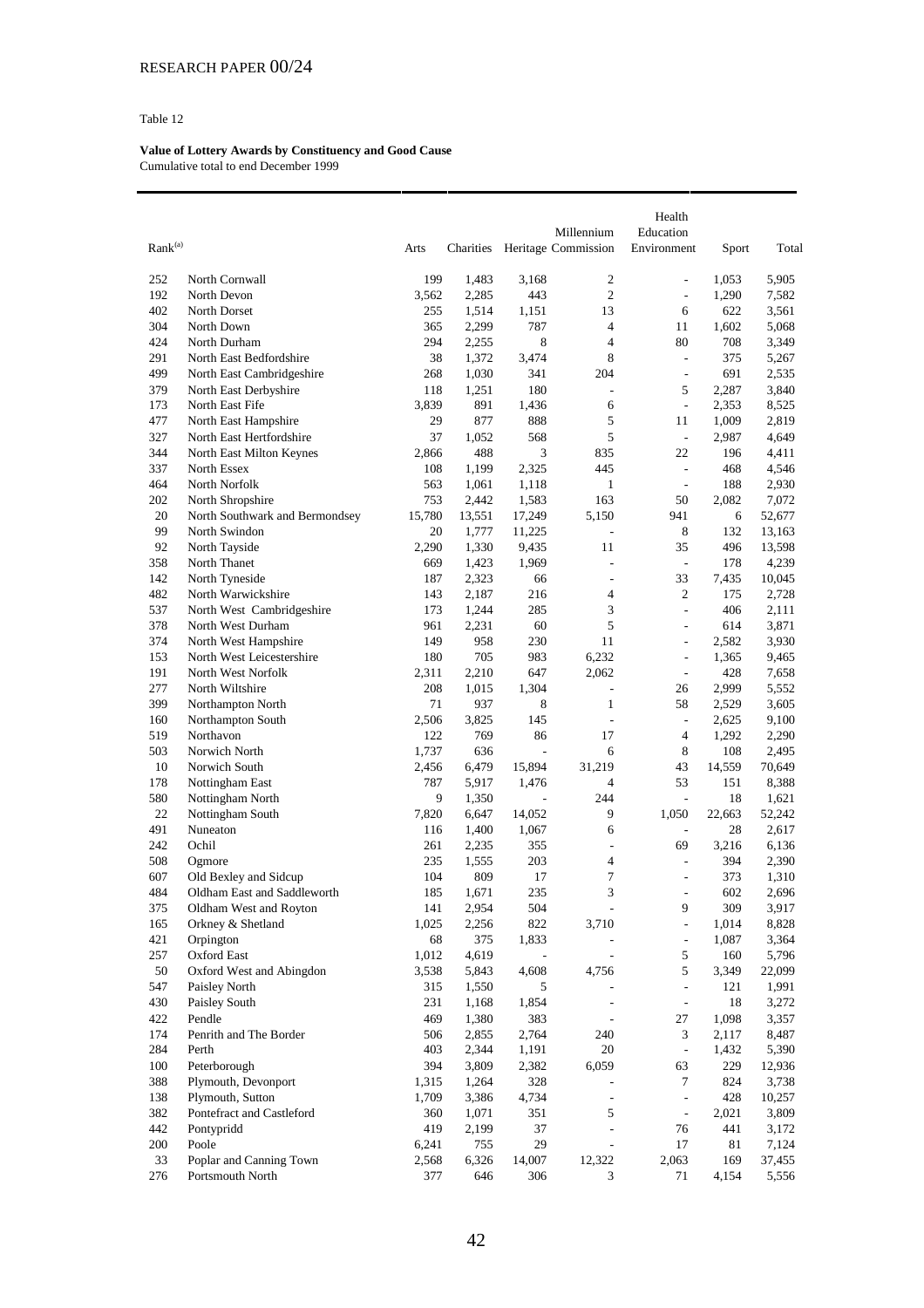| Rank <sup>(a)</sup> |                                    | Arts            | Charities      |                          | Millennium<br>Heritage Commission | Health<br>Education<br>Environment | Sport                    | Total           |
|---------------------|------------------------------------|-----------------|----------------|--------------------------|-----------------------------------|------------------------------------|--------------------------|-----------------|
| 19                  | Portsmouth South                   | 204             | 2,661          | 4,071                    | 38,000                            | 101                                | 8,272                    | 53,309          |
| 220                 | Preseli Pembrokeshire              | 1,360           | 1,153          | 1,721                    | 4                                 | 13                                 | 2,581                    | 6,832           |
| 54                  | Preston                            | 4.132           | 4,652          | 9,995                    | 1,644                             | $\overline{\phantom{a}}$           | 372                      | 20,794          |
| 125                 | Pudsey                             | 38              | 407            | $\overline{a}$           | 3                                 | 27                                 | 10,799                   | 11,275          |
| 419                 | Putney                             | 585             | 1,738          | 270                      | ÷,                                | 12                                 | 767                      | 3,371           |
| 642                 | Rayleigh                           | 43              | 369            | 339                      | L,                                | $\overline{\phantom{a}}$           | 54                       | 805             |
| 117                 | <b>Reading East</b>                | 331             | 6,105          | 3,978                    | 588                               | $\overline{a}$                     | 802                      | 11,805          |
| 626                 | <b>Reading West</b>                | 134             | 930            |                          | L,                                | 8                                  | $\overline{2}$           | 1,075           |
| 185                 | Redcar                             | 61              | 1,800          | 91                       | $\overline{2}$                    | $\frac{1}{2}$                      | 6,004                    | 7,957           |
| 613                 | Redditch                           | 21              | 1,224          | $\overline{\phantom{a}}$ | $\overline{a}$                    | $\overline{\phantom{a}}$           | $\overline{\phantom{a}}$ | 1,245           |
| 37                  | Regent's Park and Kensington North | 13,260          | 12,086         | 1,621                    | 2,200                             | 17                                 | 1,437                    | 30,622          |
| 651                 | Reigate                            | 33              | 514            | 22                       | $\overline{a}$                    | 2                                  | 87                       | 658             |
| 285                 | Rhondda                            | 1,677           | 2,157          | 138                      | 3                                 | $\frac{1}{2}$                      | 1,412                    | 5,387           |
| 489                 | Ribble Valley                      | 91              | 1,928          | 199                      | $\mathbf{1}$                      | 20                                 | 400                      | 2,639           |
| 218                 | Richmond (Yorks)                   | 268             | 3,158          | 2,038                    | 228                               | 17                                 | 1,167                    | 6,876           |
| 29                  | <b>Richmond Park</b>               | 834             | 2,837          | 5,264                    | 30,073                            | 30                                 | 1,630                    | 40,668          |
| 238                 | Rochdale                           | 675             | 2,981          | 278                      |                                   | 96                                 | 2,245                    | 6,275           |
| 420                 | Rochford and Southend East         | 994             | 1,412          | 150                      | $\overline{a}$                    | $\overline{\phantom{a}}$           | 809                      | 3,365           |
| 647                 | Romford                            | 41              | 555            | $\overline{a}$           | L,                                | $\overline{a}$                     | 114                      | 710             |
| 526                 | Romsey                             | 529             | 937            | 12                       | 211                               | ÷,                                 | 522                      | 2,211           |
| 135                 | Ross, Skye & Inverness West        | 1,827           | 3,841          | 2,705                    | 134                               | 68                                 | 2,007                    | 10,582          |
| 500                 | Rossendale and Darwen              | 523             | 920            | 566                      | $\overline{a}$                    | 35                                 | 481                      | 2,525           |
| 635                 | <b>Rother Valley</b>               | 139             | 442            | 7                        | $\overline{c}$                    | $\overline{\phantom{a}}$           | 401                      | 991             |
| 51                  | Rotherham                          | 154             | 1,681          | 753                      | 18,600                            | 56                                 | 546                      | 21,789          |
| 453                 | Roxburgh & Berwickshire            | 69              | 1,959          | 103                      | 5                                 | $\frac{1}{2}$                      | 924                      | 3,060           |
| 194                 | Rugby and Kenilworth               | 140             | 3,773          | 82                       | 2,505                             | 25                                 | 863                      | 7,387           |
| 646                 | Ruislip-Northwood                  | 23              | 419            | 3                        | ÷,                                | ÷,                                 | 274                      | 719             |
| 271                 | Runnymede and Weybridge            | 2,294           | 354            | 1,764                    | 155                               | $\frac{1}{2}$                      | 1,053                    | 5,620           |
| 77                  | Rushcliffe                         | 683             | 1,001          | 178                      | 5,340                             | ÷                                  | 8,794                    | 15,996          |
| 492                 |                                    | 714             | 868            | 195                      | 3                                 | L,                                 | 829                      |                 |
| 258                 | Rutland and Melton<br>Ryedale      | 616             | 1,661          | 1,129                    | $\frac{1}{2}$                     | $\frac{1}{2}$                      | 2,385                    | 2,610<br>5,790  |
| 416                 | Saffron Walden                     | 22              | 1,613          | 1,003                    | 13                                | $\overline{a}$                     | 739                      | 3,389           |
| 21                  |                                    |                 |                |                          | $\overline{4}$                    |                                    |                          |                 |
| 315                 | Salford                            | 41,624<br>2,606 | 2,230<br>1,294 | 8,016<br>261             | 11                                | 7<br>23                            | 784<br>728               | 52,666<br>4,922 |
| 147                 | Salisbury                          |                 |                |                          | 6                                 | $\overline{\phantom{a}}$           |                          |                 |
|                     | Scarborough and Whitby             | 2,446           | 2,795          | 3,386                    |                                   |                                    | 1,076                    | 9,709           |
| 502                 | Scunthorpe                         | 1,182           | 928            | 43                       | $\overline{a}$                    | 30                                 | 322                      | 2,505           |
| 290                 | Sedgefield                         | 1,859           | 1,561          | 70                       | 1                                 | 174                                | 1,640                    | 5,305           |
| 387                 | Selby                              | 69              | 2,254          | 543                      | ÷,                                | $\overline{a}$                     | 884                      | 3,750           |
| 545                 | Sevenoaks                          | 161             | 1,409          | 411                      | 3                                 | ÷,                                 | 34                       | 2,018           |
| 14                  | Sheffield Central                  | 19,504          | 10,760         | 1,216                    | 20,924                            | 31                                 | 13,219                   | 65,653          |
| 590                 | Sheffield, Attercliffe             | 62              | 625            | 227                      |                                   | 17                                 | 605                      | 1,537           |
| 530                 | Sheffield, Brightside              | 21              | 1,299          |                          |                                   | $\frac{1}{2}$                      | 865                      | 2,186           |
| 520                 | Sheffield, Hallam                  | 130             | 1,400          | $\tau$                   | ÷,                                | $\overline{\phantom{a}}$           | 732                      | 2,269           |
| 143                 | Sheffield, Heeley                  | 85              | 1,349          | 8,385                    | $\overline{a}$                    | 45                                 | 136                      | 9,999           |
| 554                 | Sheffield, Hillsborough            | 137             | 893            | 718                      | $\overline{a}$                    | 52                                 | 119                      | 1,918           |
| 403                 | Sherwood                           | 403             | 2,087          | 787                      | 8                                 | 13                                 | 244                      | 3,542           |
| 557                 | Shipley                            | 52              | 1,524          | 319                      | L                                 | $\overline{\phantom{a}}$           | $\overline{\mathcal{A}}$ | 1,900           |
| 144                 | Shrewsbury and Atcham              | 651             | 5,167          | 2,569                    | 946                               | 147                                | 429                      | 9,910           |
| 611                 | Sittingbourne and Sheppey          | 34              | 472            | $\overline{4}$           | ÷,                                | $\blacksquare$                     | 777                      | 1,287           |
| 109                 | Skipton and Ripon                  | 825             | 1,595          | 4,592                    | 4,465                             | $\Box$                             | 876                      | 12,353          |
| 394                 | Sleaford and North Hykeham         | 320             | 1,019          | 234                      | 1,586                             | 24                                 | 496                      | 3,678           |
| 408                 | Slough                             | 121             | 3,001          |                          | 5                                 | 8                                  | 349                      | 3,484           |
| 548                 | Solihull                           | 560             | 663            | 17                       | $\overline{\phantom{a}}$          | $\frac{1}{2}$                      | 729                      | 1,970           |
| 148                 | Somerton and Frome                 | 231             | 2,008          | 4,449                    | $\mathbf{1}$                      | $\overline{\phantom{a}}$           | 2,946                    | 9,635           |
| 515                 | South Antrim                       | 165             | 790            | 378                      | 9                                 | ÷,                                 | 991                      | 2,333           |
| 118                 | South Cambridgeshire               | 197             | 1,512          | 8,377                    | 169                               | 6                                  | 1,443                    | 11,704          |
| 534                 | South Derbyshire                   | 125             | 784            | 254                      | 2                                 | ÷,                                 | 971                      | 2,136           |
| 511                 | South Dorset                       | 113             | 757            | 684                      | $\frac{1}{2}$                     |                                    | 824                      | 2,378           |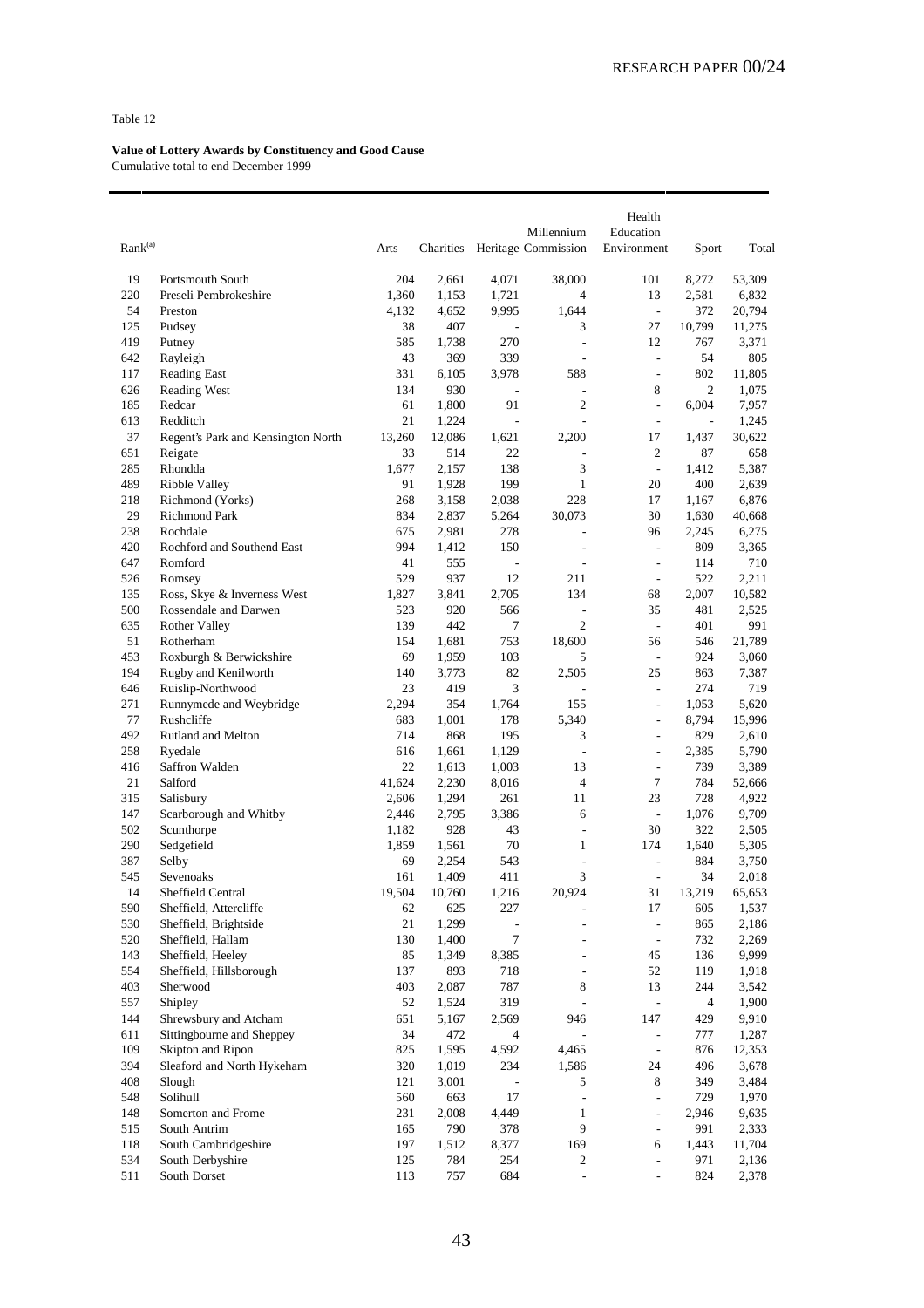|                     |                                             |              |              |                          | Millennium          | Health<br>Education            |              |                |
|---------------------|---------------------------------------------|--------------|--------------|--------------------------|---------------------|--------------------------------|--------------|----------------|
| Rank <sup>(a)</sup> |                                             | Arts         | Charities    |                          | Heritage Commission | Environment                    | Sport        | Total          |
| 137                 | South Down                                  | 281          | 1,163        | 3,314                    | 2,734               | 33                             | 2,741        | 10,267         |
| 310                 | South East Cambridgeshire                   | 191          | 2,011        | 832                      | 342                 | 73                             | 1,556        | 5,006          |
| 196                 | South East Cornwall                         | 430          | 2,155        | 1,041                    | 715                 | $\overline{\phantom{a}}$       | 2,975        | 7,316          |
| 413                 | South Holland and The Deepings              | 2,060        | 840          | 106                      | $\overline{4}$      | $\overline{a}$                 | 417          | 3,428          |
| 341                 | South Norfolk                               | 219          | 809          | 285                      | 404                 | $\frac{1}{2}$                  | 2,772        | 4,490          |
| 245                 | South Ribble                                | 237          | 1,331        | 13                       | 2,701               | $\qquad \qquad \blacksquare$   | 1,795        | 6,077          |
| 370                 | South Shields                               | 182          | 2,301        | 1,029                    | 500                 | $\overline{a}$                 | 59           | 4,071          |
| 636                 | South Staffordshire                         | 34           | 313          | 108                      | 1                   | $\overline{a}$                 | 509          | 965            |
| 397                 | South Suffolk                               | 210          | 861          | 1,144                    | $\overline{4}$      | $\frac{1}{2}$                  | 1,413        | 3,631          |
| 303                 | South Swindon                               | 658          | 2,768        | 1,182                    | $\overline{4}$      | 84                             | 392          | 5,087          |
| 329                 | South Thanet                                | 169          | 518          | 1,421                    | $\overline{4}$      | $\overline{\phantom{a}}$       | 2,519        | 4,631          |
| 618<br>295          | South West Bedfordshire<br>South West Devon | 53<br>33     | 485          | 244<br>354               | $\mathbf{1}$<br>5   | $\overline{\phantom{a}}$<br>21 | 373<br>3,306 | 1,157<br>5,237 |
| 67                  | South West Hertfordshire                    | 32           | 1,517<br>833 | 14,166                   | 10                  | $\overline{\phantom{0}}$       | 2,381        | 17,422         |
| 473                 | South West Norfolk                          | 411          | 550          | 1,055                    | $\frac{1}{2}$       | $\overline{\phantom{a}}$       | 836          | 2,852          |
| 266                 | South West Surrey                           | 654          | 1,474        | 534                      | 330                 | $\frac{1}{2}$                  | 2,738        | 5,730          |
| 139                 | Southampton, Itchen                         | 745          | 2,477        | 3,769                    | $\overline{a}$      | 20                             | 3,233        | 10,244         |
| 126                 | Southampton, Test                           | 1,490        | 1,402        | 3                        | 7                   | 31                             | 8,204        | 11,138         |
| 643                 | Southend West                               | 22           | 774          | $\overline{\phantom{a}}$ | L.                  | $\overline{\phantom{a}}$       | 8            | 804            |
| 331                 | Southport                                   | 15           | 610          | 3,509                    | $\overline{a}$      | $\overline{a}$                 | 483          | 4,617          |
| 529                 | Spelthorne                                  | 19           | 697          | $\mathbf{1}$             | $\overline{a}$      | $\overline{\phantom{a}}$       | 1,483        | 2,201          |
| 414                 | St. Albans                                  | 59           | 1,244        | 1,225                    | $\overline{c}$      | 10                             | 886          | 3,426          |
| 507                 | St. Helens North                            | 178          | 832          | ÷                        | $\overline{4}$      | $\overline{\phantom{a}}$       | 1,393        | 2,407          |
| 108                 | St. Helens South                            | 747          | 1,462        | 8,773                    | $\overline{a}$      | 134                            | 1,283        | 12,400         |
| 130                 | St. Ives                                    | 1,986        | 1,826        | 2,854                    | ÷,                  | 59                             | 4,251        | 10,976         |
| 458                 | Stafford                                    | 46           | 2,275        | 439                      | $\frac{1}{2}$       | 26                             | 223          | 3,009          |
| 495                 | <b>Staffordshire Moorlands</b>              | 81           | 948          | 259                      | 5                   | $\overline{a}$                 | 1,280        | 2,574          |
| 564                 | Stalybridge and Hyde                        | 334          | 932          | 60                       | 5                   | $\overline{\phantom{a}}$       | 508          | 1,839          |
| 612                 | Stevenage                                   | 110          | 793          | 11                       | $\overline{c}$      | $\overline{\phantom{a}}$       | 369          | 1,283          |
| 107                 | Stirling                                    | 3,470        | 3,147        | 4,265                    | 10                  | 33                             | 1,552        | 12,478         |
| 241                 | Stockport                                   | 84           | 1,623        | 3,620                    | 5                   | 8                              | 850          | 6,191          |
| 157                 | <b>Stockton North</b>                       | 6,348        | 1,509        | $\overline{a}$           | ÷,                  | $\overline{\phantom{a}}$       | 1,433        | 9,291          |
| 265                 | <b>Stockton South</b>                       | 445          | 1,262        | 104                      | ÷,                  | 268                            | 3,657        | 5,735          |
| 53                  | Stoke-on-Trent Central                      | 16,295       | 4,092        | 689                      | 6                   | 25                             | 287          | 21,393         |
| 190                 | Stoke-on-Trent North                        | 798          | 617          | 3,253                    | 1,599               | 49                             | 1,367        | 7,683          |
| 164                 | Stoke-on-Trent South                        | 9            | 667          | 1,105                    |                     | $\overline{\phantom{a}}$       | 7,161        | 8,942          |
| 390                 | Stone                                       | 20           | 1,232<br>404 | 1,905                    | 221<br>÷,           | 7<br>21                        | 347          | 3,733          |
| 596                 | Stourbridge<br>Strangford                   | 199          |              | 758                      |                     | $\mathfrak{2}$                 | 94           | 1,475          |
| 463<br>380          | Stratford-on-Avon                           | 327<br>1,514 | 893<br>959   | 311<br>278               | 6<br>5              | 96                             | 1,395<br>975 | 2,933<br>3,826 |
| 549                 | Strathkelvin & Bearsden                     | 25           | 1,578        | 2                        | 9                   | 11                             | 332          | 1,957          |
| 128                 | Streatham                                   | 292          | 2,593        | 759                      | 6,827               | 25                             | 571          | 11,067         |
| 249                 | Stretford and Urmston                       | 2,107        | 3,263        |                          |                     | $\overline{\phantom{a}}$       | 604          | 5,973          |
| 151                 | Stroud                                      | 595          | 1,183        | 3,369                    | 3,062               | $\tau$                         | 1,293        | 9,509          |
| 115                 | <b>Suffolk Coastal</b>                      | 3,884        | 1,511        | 5,180                    | $\frac{1}{2}$       | 6                              | 1,309        | 11,891         |
| 79                  | Sunderland North                            | 7,378        | 3,927        | 3,368                    | L.                  | $\overline{\phantom{a}}$       | 1,060        | 15,733         |
| 64                  | Sunderland South                            | 52           | 2,138        | 9,964                    | ÷,                  | 24                             | 5,734        | 17,912         |
| 410                 | Surrey Heath                                | 883          | 586          | 8                        | $\overline{a}$      | $\frac{1}{2}$                  | 2,000        | 3,477          |
| 487                 | Sutton and Cheam                            | 19           | 1,633        | $\overline{4}$           | $\overline{a}$      | $\overline{\phantom{a}}$       | 1,015        | 2,671          |
| 523                 | <b>Sutton Coldfield</b>                     | 172          | 600          | 8                        | ÷,                  | $\blacksquare$                 | 1,479        | 2,258          |
| 587                 | Swansea East                                | 450          | 597          | 63                       | ÷,                  | $\blacksquare$                 | 444          | 1,554          |
| 169                 | Swansea West                                | 1,108        | 4,847        | 571                      | 665                 | 8                              | 1,403        | 8,602          |
| 588                 | Tamworth                                    | 88           | 832          | 41                       | $\blacksquare$      | $\blacksquare$                 | 591          | 1,552          |
| 235                 | Tatton                                      | 111          | 463          | 5,371                    | $\overline{4}$      | $\blacksquare$                 | 395          | 6,344          |
| 129                 | Taunton                                     | 3,534        | 1,470        | 1,929                    | $\frac{1}{2}$       | 88                             | 3,999        | 11,020         |
| 481                 | Teignbridge                                 | 498          | 1,505        | 109                      | 5                   | $\overline{a}$                 | 619          | 2,736          |
| 156                 | Telford                                     | 575          | 2,498        | 4,656                    | $\mathfrak s$       | $\overline{\phantom{a}}$       | 1,599        | 9,333          |
| 576                 | Tewkesbury                                  | 36           | 386          | 248                      | $\overline{2}$      | $\frac{1}{2}$                  | 1,018        | 1,690          |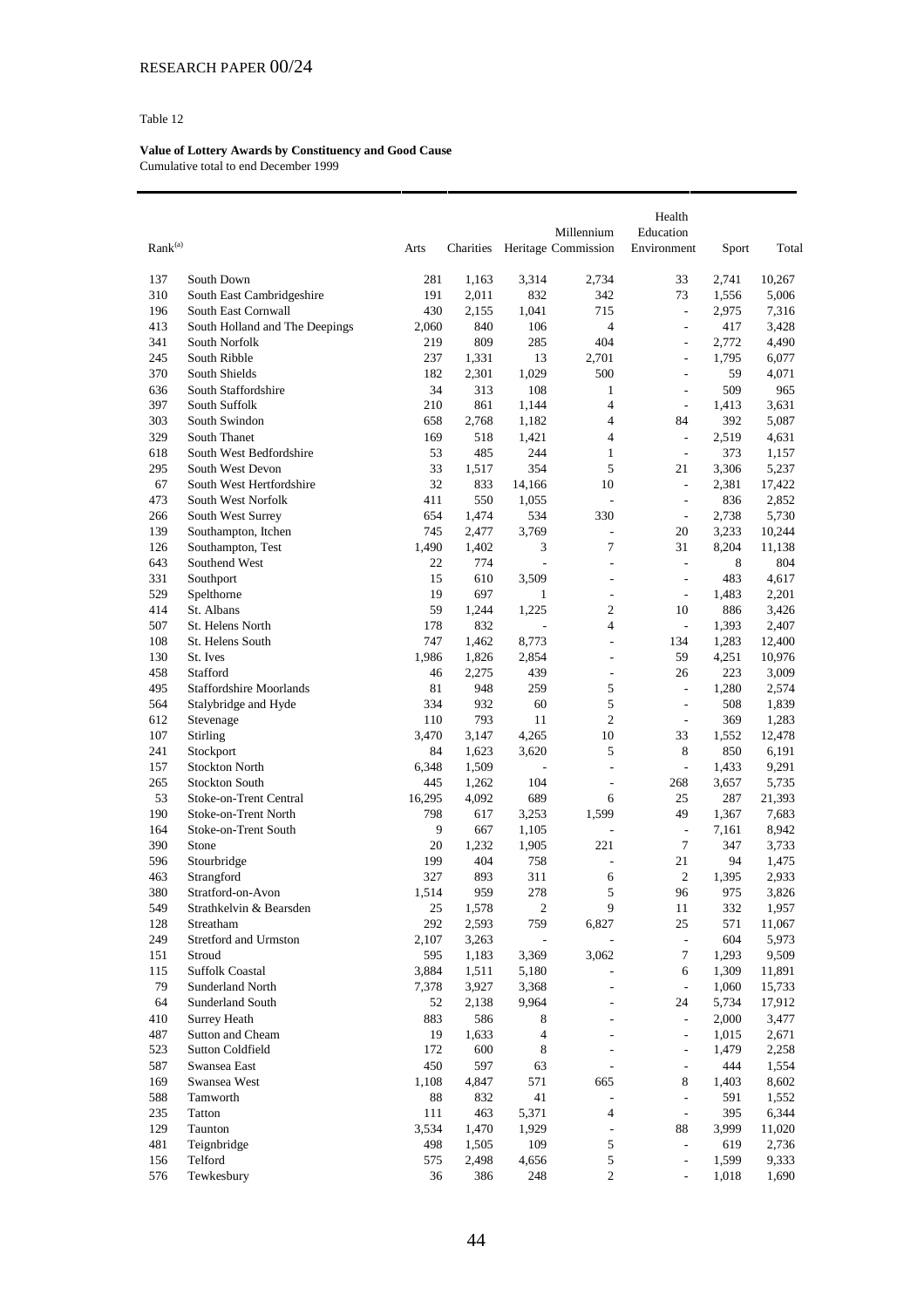| Rank <sup>(a)</sup> |                                              | Arts                     | Charities    |                          | Millennium<br>Heritage Commission | Health<br>Education<br>Environment | Sport                    | Total           |
|---------------------|----------------------------------------------|--------------------------|--------------|--------------------------|-----------------------------------|------------------------------------|--------------------------|-----------------|
| 309                 | The Wrekin                                   | 1,049                    | 1,593        | 1,645                    | 17                                | 55                                 | 652                      | 5,011           |
| 630                 | Thurrock                                     | 10                       | 811          | 98                       | Ĭ,                                | 61                                 | 30                       | 1,009           |
| 287                 | <b>Tiverton and Honiton</b>                  | 339                      | 1,755        | 712                      | 4                                 | $\overline{\phantom{a}}$           | 2,533                    | 5,343           |
| 366                 | Tonbridge and Malling                        | 163                      | 1,726        | 1,815                    | $\overline{4}$                    | ÷,                                 | 416                      | 4,125           |
| 210                 | Tooting                                      | 1,108                    | 3,162        | $\overline{\phantom{a}}$ | 2,289                             | 49                                 | 391                      | 7,000           |
| 619                 | Torbay                                       | 23                       | 463          | 551                      | L,                                | $\overline{\phantom{a}}$           | 116                      | 1,153           |
| 244                 | Torfaen                                      | 601                      | 1,526        | 616                      | ÷,                                | 8                                  | 3,349                    | 6,099           |
| 94                  | Torridge and West Devon                      | 1,307                    | 3,248        | 3,120                    | 7                                 | 56                                 | 5,682                    | 13,421          |
| 181                 | Totnes                                       | 2,057                    | 1,721        | 1,179                    | $\mathbf{1}$                      | $\frac{1}{2}$                      | 3,135                    | 8,092           |
| 221                 | Tottenham                                    | 642                      | 5,041        | 727                      | $\overline{4}$                    | $\overline{\phantom{a}}$           | 401                      | 6,814           |
| 24                  | Truro and St. Austell                        | 3,263                    | 3,601        | 1,731                    | 39,154                            | 102                                | 2,448                    | 50,298          |
| 289                 | Tunbridge Wells                              | 769                      | 1,485        | 1,395                    | 242                               | $\frac{1}{2}$                      | 1,425                    | 5,316           |
| 365                 | Tweeddale, Ettrick & Lauderdale              | 232                      | 1,202        | 2,218                    | 4                                 | $\overline{a}$                     | 470                      | 4,126           |
| 351                 | Twickenham                                   | 2,334                    | 639          | 1,052                    | L                                 | L,                                 | 261                      | 4,286           |
| 13                  | Tyne Bridge                                  | 9,020                    | 9,761        | 7,984                    | 38,841                            | $\overline{\phantom{a}}$           | 688                      | 66,295          |
| 193                 | Tynemouth                                    | 352                      | 3,198        | 634                      | L,                                | $\overline{4}$                     | 3,242                    | 7,430           |
| 656                 | Upminster                                    | $\overline{\phantom{a}}$ | 310          | $\overline{c}$           | L                                 | 20                                 | 136                      | 467             |
| 214                 | Upper Bann                                   | 1,212                    | 2,820        | 23                       | 740                               | $\frac{1}{2}$                      | 2,155                    | 6,950           |
| 573                 | Uxbridge                                     | 7                        | 1,697        | $\overline{\phantom{a}}$ | 5<br>÷,                           | $\frac{1}{2}$<br>7                 | $\overline{4}$           | 1,713           |
| 322<br>211          | Vale of Clwyd                                | 1,435<br>829             | 3,079<br>886 | 230                      | 149                               | $\frac{1}{2}$                      | 82                       | 4,833<br>6,984  |
| 376                 | Vale of Glamorgan<br>Vale of York            | 157                      | 710          | 3,772<br>1,288           | 187                               | $\overline{\phantom{a}}$           | 1,349<br>1,572           | 3,913           |
| 16                  | Vauxhall                                     | 40,010                   | 17,920       | 2,606                    | 265                               | 67                                 | $\overline{\phantom{a}}$ | 60,867          |
| 120                 | Wakefield                                    | 2,713                    | 2,226        | 5,602                    | 7                                 | 41                                 | 842                      | 11,432          |
| 569                 | Wallasey                                     | 22                       | 1,545        | 134                      | $\overline{a}$                    | $\frac{1}{2}$                      | 65                       | 1,766           |
| 639                 | Walsall North                                | 73                       | 800          | 26                       | $\overline{a}$                    | $\overline{\phantom{a}}$           | $\overline{\phantom{a}}$ | 899             |
| 46                  | Walsall South                                | 15,887                   | 1,600        | 1,568                    | 5                                 | 25                                 | 5,210                    | 24,295          |
| 236                 | Walthamstow                                  | 182                      | 1,834        | 323                      | 10                                | $\overline{\phantom{a}}$           | 3,976                    | 6,325           |
| 368                 | Wansbeck                                     | 170                      | 3,149        | 201                      | 3                                 | 329                                | 236                      | 4,087           |
| 312                 | Wansdyke                                     | 1,460                    | 1,439        | 1,312                    | 10                                | 27                                 | 743                      | 4,991           |
| 204                 | Wantage                                      | 468                      | 1,464        | 599                      | 3,049                             | $\overline{\phantom{a}}$           | 1,476                    | 7,057           |
| 454                 | Warley                                       | 190                      | 1,512        | 54                       | 1,245                             | $\overline{\phantom{a}}$           | 39                       | 3,040           |
| 404                 | Warrington North                             | 56                       | 1,272        | 100                      | $\overline{a}$                    | 25                                 | 2,080                    | 3,533           |
| 306                 | <b>Warrington South</b>                      | 2,501                    | 830          | 197                      | 5                                 | $\overline{\phantom{a}}$           | 1,522                    | 5,055           |
| 105                 | Warwick and Leamington                       | 2,770                    | 4,154        | 3,466                    | $\overline{a}$                    | 13                                 | 2,111                    | 12,514          |
| 339                 | Watford                                      | 140                      | 2,272        | 48                       | $\overline{a}$                    | ÷,                                 | 2,053                    | 4,513           |
| 406                 | Waveney                                      | 121                      | 1,670        | 434                      | 3                                 | $\overline{\phantom{a}}$           | 1,281                    | 3,509           |
| 386                 | Wealden                                      | 497                      | 1,110        | 426                      | 5                                 | 76                                 | 1,650                    | 3,763           |
| 440                 | Weaver Vale                                  | 116                      | 2,399        | 104                      | ÷,                                | 12                                 | 548                      | 3,179           |
| 533                 | Wellingborough                               | 122                      | 1,671        | 52                       | L,                                | ÷,                                 | 317                      | 2,161           |
| 187                 | Wells                                        | 1,053                    | 1,427        | 1,781                    | 5                                 | 6                                  | 3,643                    | 7,915           |
| 600                 | Welwyn Hatfield                              | 59                       | 1,121        | 144                      | ÷                                 | $\overline{\phantom{a}}$           | 111                      | 1,435           |
| 644<br>98           | Wentworth<br>West Aberdeenshire & Kincardine | 48                       | 571<br>817   | 24<br>10,840             | $\mathbf{1}$<br>3                 | $\overline{\phantom{a}}$<br>12     | 125                      | 769             |
| 261                 | <b>West Bromwich East</b>                    | 655                      | 2,214        |                          | L                                 | 23                                 | 843<br>22                | 13,170<br>5,775 |
| 215                 | West Bromwich West                           | 3,445<br>78              | 2,279        | 71<br>1,122              | L,                                | $\overline{\phantom{a}}$           | 3,469                    | 6,948           |
| 455                 | West Chelmsford                              | 355                      | 2,288        | 121                      | L,                                | 193                                | 82                       | 3,039           |
| 205                 | West Derbyshire                              | 321                      | 2,580        | 1,210                    | 765                               | $\overline{\phantom{a}}$           | 2,178                    | 7,054           |
| 206                 | West Dorset                                  | 709                      | 2,333        | 2,540                    | ÷,                                | 35                                 | 1,409                    | 7,026           |
| 133                 | West Ham                                     | 397                      | 6,480        | 101                      | 1,038                             | 115                                | 2,715                    | 10,846          |
| 423                 | West Lancashire                              | 113                      | 1,156        | $\overline{\phantom{a}}$ | $\overline{a}$                    | $\overline{\phantom{a}}$           | 2,084                    | 3,354           |
| 340                 | West Renfrewshire                            | 97                       | 2,808        | 37                       | $\tau$                            | $\frac{1}{2}$                      | 1,555                    | 4,505           |
| 425                 | West Suffolk                                 | 199                      | 620          | 1,505                    | 567                               | 58                                 | 397                      | 3,346           |
| 93                  | West Tyrone                                  | 4,170                    | 3,831        | 2,315                    | 361                               | 69                                 | 2,745                    | 13,491          |
| 251                 | West Worcestershire                          | 5,212                    | 703          | $\overline{\phantom{a}}$ | $\overline{a}$                    | $\overline{\phantom{a}}$           | $\overline{\phantom{a}}$ | 5,915           |
| 246                 | Westbury                                     | 2,635                    | 2,277        | 880                      | $\overline{a}$                    | 16                                 | 241                      | 6,049           |
| 224                 | Western Isles                                | 926                      | 3,069        | 1,072                    | 203                               | 15                                 | 1,440                    | 6,724           |
| 89                  | Westmorland and Lonsdale                     | 4,284                    | 3,539        | 5,221                    | 8                                 | $\overline{\phantom{a}}$           | 877                      | 13,929          |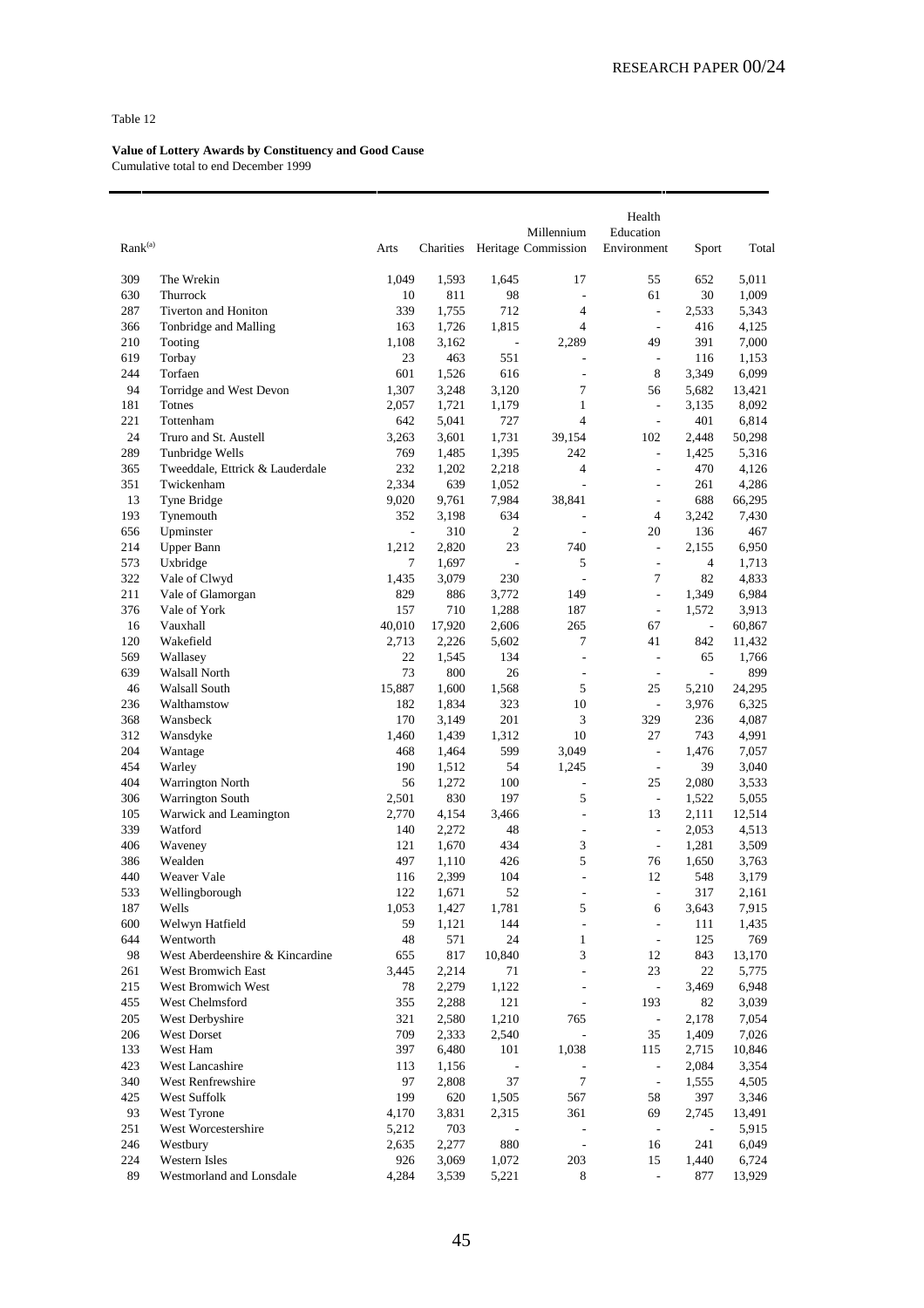**Value of Lottery Awards by Constituency and Good Cause** Cumulative total to end December 1999

| Rank <sup>(a)</sup> |                           | Arts   | Charities |                          | Millennium<br>Heritage Commission | Health<br>Education<br>Environment | Sport                    | Total  |
|---------------------|---------------------------|--------|-----------|--------------------------|-----------------------------------|------------------------------------|--------------------------|--------|
| 352                 | Weston-Super-Mare         | 84     | 2,052     | 872                      | $\overline{4}$                    | $\overline{\phantom{a}}$           | 1,274                    | 4,286  |
| 97                  | Wigan                     | 64     | 3,849     | 361                      | $\overline{a}$                    | ÷,                                 | 8,954                    | 13,228 |
| 314                 | Wimbledon                 | 2,315  | 1.037     | 1.605                    | 5                                 | ÷,                                 | 25                       | 4,986  |
| 48                  | Winchester                | 4,646  | 2,956     | 7,302                    | 5,145                             | $\overline{\phantom{a}}$           | 2,760                    | 22,808 |
| 229                 | Windsor                   | 1,106  | 937       | 243                      | ٠                                 | 5                                  | 4,235                    | 6,525  |
| 634                 | Wirral South              | 106    | 889       |                          |                                   | $\overline{a}$                     | $\overline{4}$           | 999    |
| 648                 | Wirral West               | 21     | 491       | $\overline{\phantom{a}}$ | ٠                                 | $\overline{\phantom{a}}$           | 174                      | 686    |
| 212                 | Witney                    | 869    | 2,297     | 2,299                    |                                   | 26                                 | 1,484                    | 6,976  |
| 208                 | Woking                    | 141    | 1,139     | 3.484                    | L,                                | $\blacksquare$                     | 2,240                    | 7,004  |
| 624                 | Wokingham                 | 74     | 605       | 145                      | $\overline{a}$                    | $\overline{\phantom{a}}$           | 257                      | 1,082  |
| 620                 | Wolverhampton North East  | 17     | 1,055     | 51                       | 10                                | ÷,                                 | $\overline{\phantom{a}}$ | 1,133  |
| 577                 | Wolverhampton South East  | 147    | 1,132     | 234                      | $\overline{a}$                    | $\overline{\phantom{a}}$           | 144                      | 1,656  |
| 45                  | Wolverhampton South West  | 11,702 | 3,832     | 4,624                    | 7                                 | 9                                  | 5.165                    | 25,338 |
| 325                 | Woodspring                | 125    | 780       | 1,601                    | 7                                 | 6                                  | 2,220                    | 4,739  |
| 443                 | Worcester                 | 1.149  | 2,008     | $\overline{\phantom{a}}$ | $\overline{\phantom{a}}$          | $\overline{\phantom{a}}$           | $\sim$                   | 3,157  |
| 136                 | Workington                | 4,850  | 2,068     | 595                      | 3                                 | $\overline{\phantom{a}}$           | 2,767                    | 10,284 |
| 518                 | Worsley                   | 33     | 564       | 1.646                    | $\overline{a}$                    | $\overline{\phantom{a}}$           | 59                       | 2,302  |
| 623                 | Worthing West             | 74     | 613       | 95                       | ٠                                 | ÷,                                 | 321                      | 1,104  |
| 201                 | Wrexham                   | 527    | 2,616     | 803                      | $\overline{\phantom{a}}$          | 3                                  | 3.164                    | 7,113  |
| 451                 | Wycombe                   | 206    | 2,190     | 346                      | 10                                | 19                                 | 316                      | 3,085  |
| 641                 | Wyre Forest               | 175    | 633       | $\overline{\phantom{a}}$ | $\overline{\phantom{a}}$          | $\overline{\phantom{a}}$           | $\overline{\phantom{a}}$ | 808    |
| 566                 | Wythenshawe and Sale East | 123    | 1,254     | 130                      | $\overline{\phantom{a}}$          | $\overline{\phantom{a}}$           | 313                      | 1,820  |
| 274                 | Yeovil                    | 513    | 981       | 2,235                    | 7                                 | 17                                 | 1,855                    | 5,607  |
| 300                 | <b>Ynys</b> Mon           | 1,101  | 2,303     | 973                      | 3                                 | L,                                 | 759                      | 5,138  |
|                     |                           |        |           |                          |                                   |                                    | 4,627                    | 10,637 |
|                     | Constituency average      | 2,054  | 2,232     | 2,014                    | 2,582                             | 25                                 | 1,730                    | 10,637 |

Note s: (a) Ranked from highest to lowest on basis of number of awards allocated to bodies in the constituency

(b) £200 million to NESTA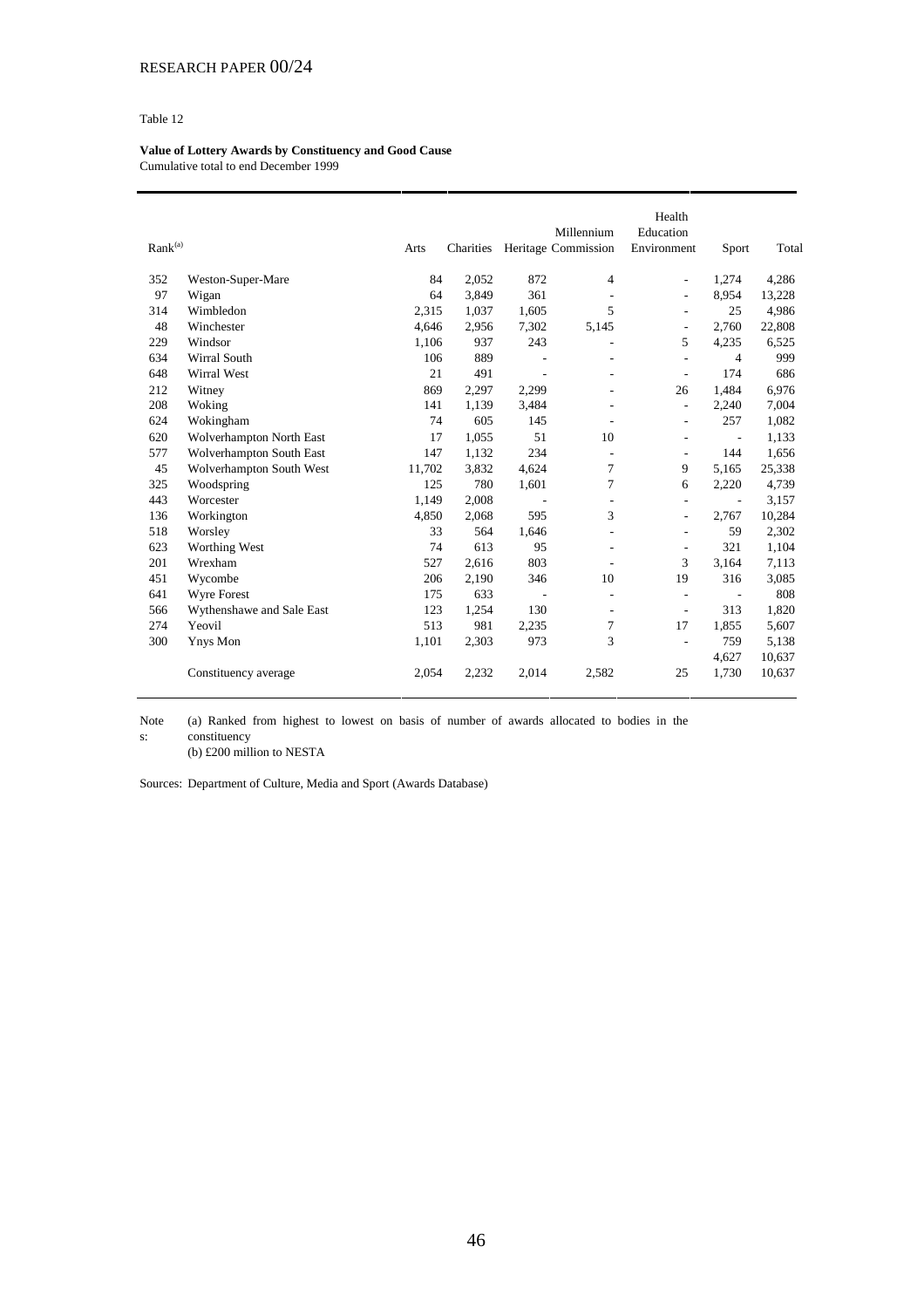# **III Ticket sales**

Chart 1 shows National Lottery ticket sales from each week from the first draw on 19 November 1994 to the week ending 13 November 1999.

# **Saturday draw**

- Excluding rollover weeks, sales for the Saturday draw averaged around £60 million for the first few months. This rose to an average of around £70 million by the end of 1995. The average remained between £68 million and £70 million for the whole of 1996.
- Following the introduction of the Wednesday draw in February 1997, sales dropped back to an average of around £60 million per week and average around £55 million per week for 1999.

## **Wednesday draw**

• Sales for the Wednesday draws currently average around £27 million per week and have been around this level since its introduction.

## **Scratchcards**

• Scratchcard sales averaged around  $\text{\pounds}40$  million per week for the first few weeks after their introduction in March 1995. Sales declined steadily to around £20 million per week by March 1996 and average around £11½ million for 1999.

## **Total sales**

- Overall sales, including scratchcards, were around £87 million per week prior to the introduction of the Wednesday draw. They rose to an average of around £103 million in 1997 but have fallen to around £95 million for 1999.
- Total sales over Camelot's seven-year licence period were originally projected at around £32 billion. In all but the last financial year of its operation, lottery ticket sales have exceeded the projection. (Table 1).

|         | <b>Gross Sales</b> |           | Lottery Duty $@12\%$ |                      | <b>Ticket Sales Payment</b> |          |                      |          |
|---------|--------------------|-----------|----------------------|----------------------|-----------------------------|----------|----------------------|----------|
|         | Forecast           | Actual    | Forecast             | Actual               | Forecast                    |          | Actual               |          |
|         |                    |           |                      |                      | $£$ million                 | Per cent | £ million            | Per cent |
| 1994/95 | 850                | 1,191     | 102                  | 143                  | 220                         | 25.9%    | 317                  | 26.6%    |
| 1995/96 | 2.950              | 5,217     | 354                  | 626                  | 719                         | 24.4%    | 1.416                | 27.1%    |
| 1996/97 | 4.160              | 4.723     | 499                  | 567                  | 1.099                       | 26.4%    | 1.273                | 26.9%    |
| 1997/98 | 5,075              | 5,514     | 609                  | 662                  | 1,432                       | 28.2%    | 1,567                | 28.4%    |
| 1998/99 | 5,212              | 5,207     | 625                  | 625                  | 1.497                       | 28.7%    | 1,487                | 28.6%    |
| 1999/00 | 5,350              | $\ddotsc$ | 642                  |                      | 1,522                       | 28.5%    |                      |          |
| 2000/01 | 5,485              |           | 658                  | $\ddotsc$            | 1,565                       | 28.5%    | $\ddot{\phantom{0}}$ |          |
| 2001/02 | 2.810              |           | 337                  | $\ddot{\phantom{a}}$ | 806                         | 28.7%    | $\ddot{\phantom{0}}$ |          |
| Total   | 31,892             |           | 3,827                |                      | 8,860                       | 27.8%    |                      |          |

**Actual and Forecast Ticket Sales**

*Sources: Payments to the National Lottery Distribution Fund, National Audit Office, HC 678 1995-96 Camelot Annual Report and Accounts*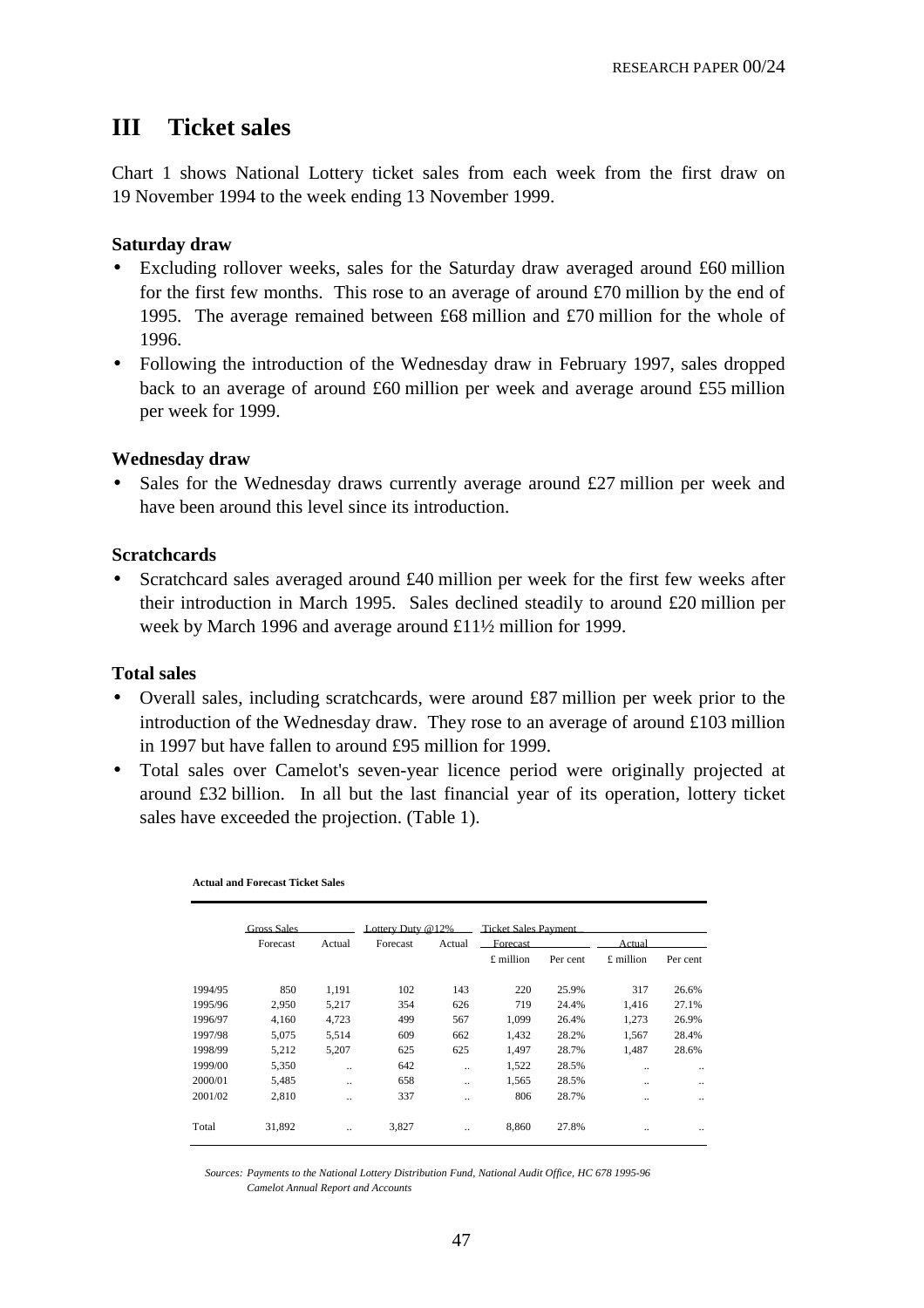

# **Weekly Ticket Sales**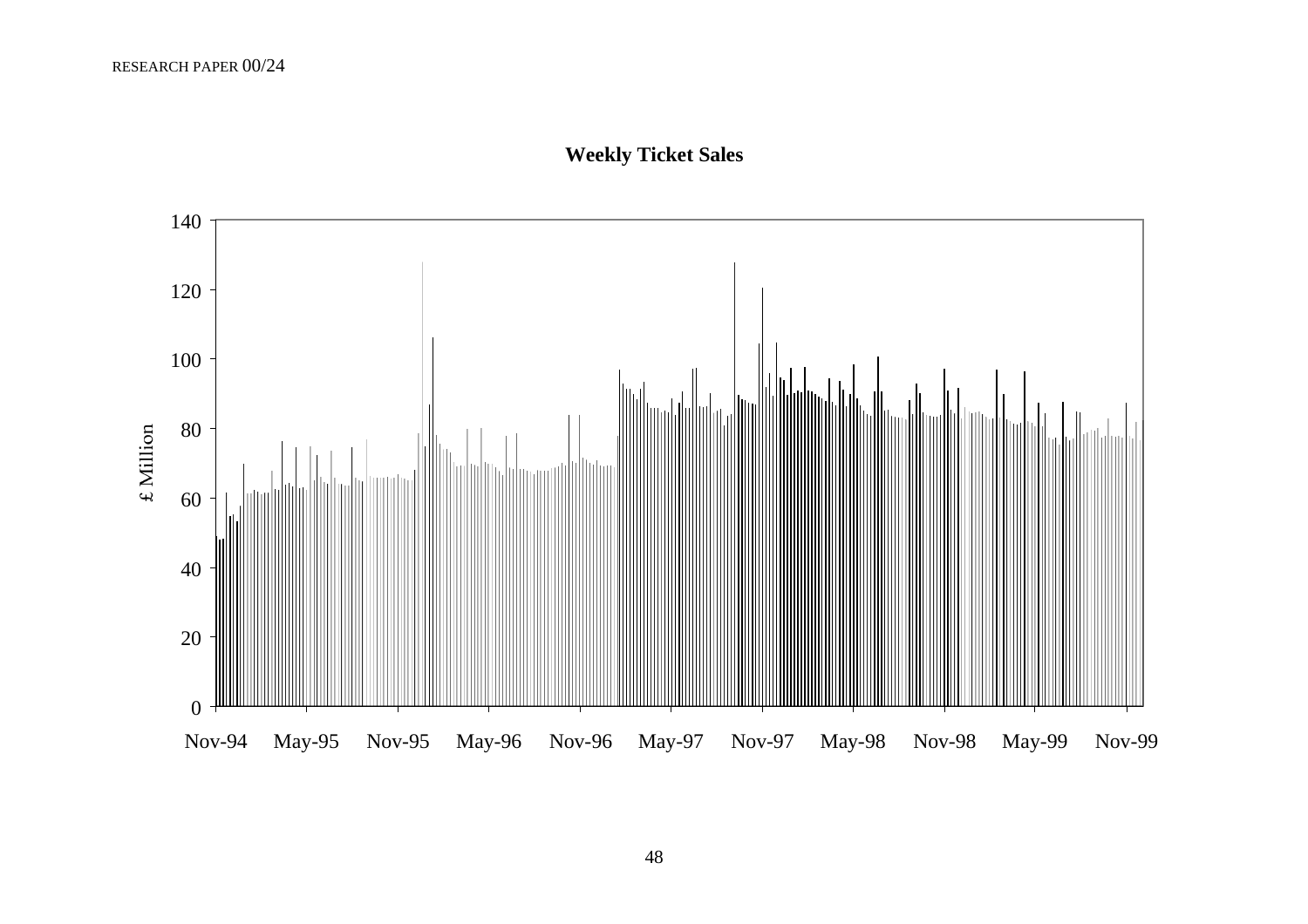# **Ticket Sales by Constituency**

A profile of ticket sales by constituency was published in response to a written question to the Secretary of State for Culture, Media and Sport.<sup>20</sup> The figures show the value of tickets bought at outlets in each constituency. The table is shown on the following pages. It shows the constituencies in alphabetical order and:

- the amount spent per elector in the constituency and the constituency's rank from highest to lowest.
- The total spent on ticket sales in each constituency.
- The amount received in lottery awards for every £1 spent in the constituency.

Since the lottery started, the average constituency spend on tickets has been £38 million. Just under 250 of the 659 constituencies have spent £30-39 million and about two thirds of constituencies have spent between £20 and 59 million.

The most spent on lottery tickets was in the constituency of Cities of London and Westminster, at £190 million. In the Western Isles £10 million has been spent on tickets. The number and size of ticket outlets, the population and the number of visitors to the constituency have a major impact on ticket sales. These figures should not be used as an indicator of residents' tendency to gamble.

There is no link between constituency ticket sales and the decision to distribute awards, so caution should be taken when comparing the two figures. However, the constituencies with the highest and lowest ratios of award value to lottery spending are highlighted and shown overleaf. (Data for all the other constituencies are shown in the subsequent table.) The ratio used is:

- the value of awards so far received by the constituency; as a percentage of
- the total value of tickets sold in the constituency.

So far, and on average, 24 pence of the £1 ticket money is spent on good causes in each constituency. But, residents in Hayes and Harlington receive little (locally) in reward for local lottery spending (less than 1p for every £1 spent), unlike the constituency of London and Westminster, which benefits most advantageously (£4.70 for every £1 spent).

The constituencies that benefit the most from the lottery awards, relative to spending on lottery tickets, are the city-centre constituencies where national or regional projects are undertaken for the good of all citizens and not just the local residents. London, Glasgow, Birmingham, Liverpool, Bristol, Cardiff, Belfast, Sheffield and Edinburgh all feature in the top twenty-five constituencies in Table 14 (follows). The 25 constituencies that receive least awards locally in return for local ticket sales are suburban or semi-rural

<sup>&</sup>lt;sup>20</sup> HC Deb 343 c301w (27 January 2000)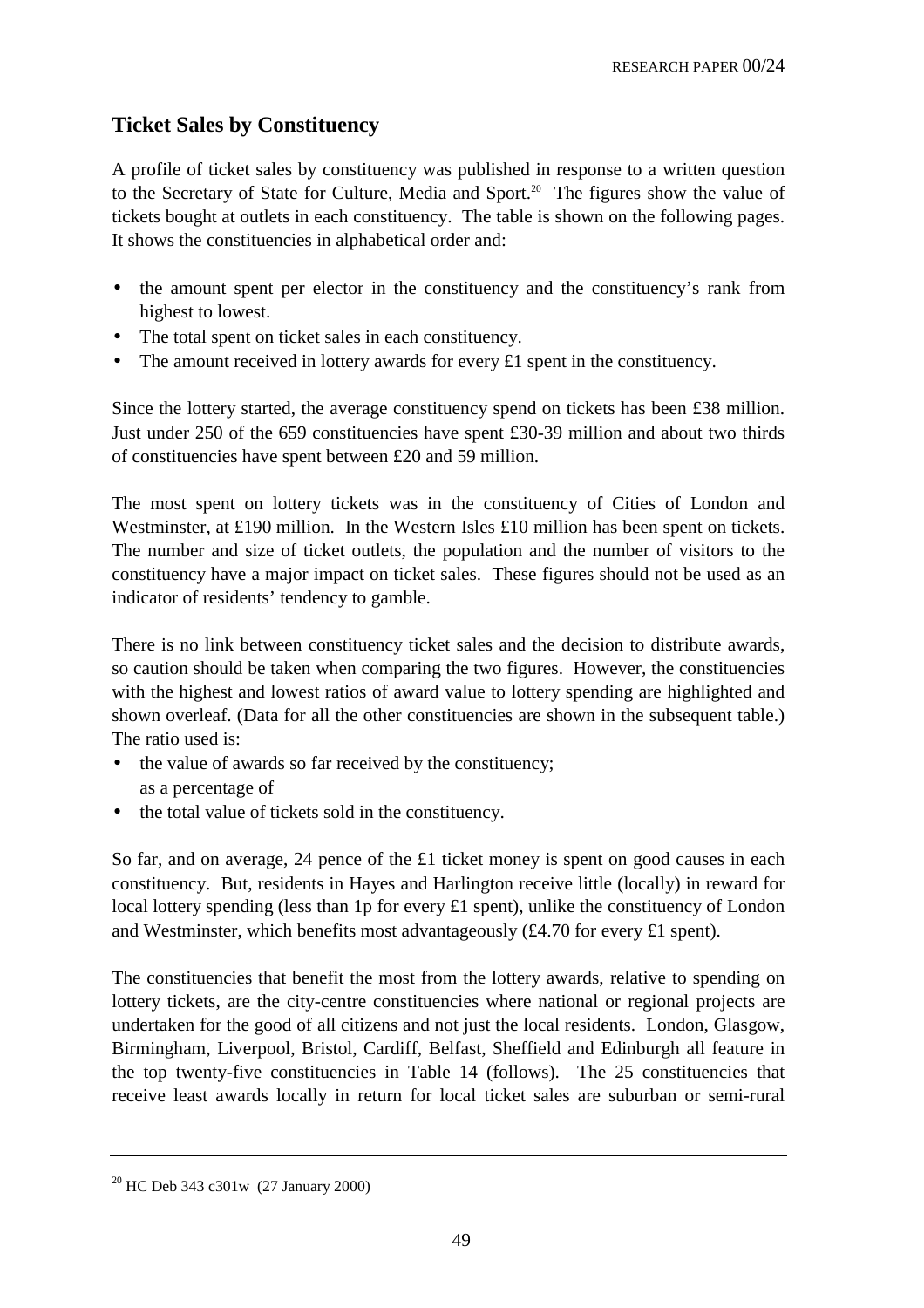commuter districts such as Hayes and Harlington, Birmingham Hall Green, Ealing North, Reigate, Romford and Billericay.

Next, the table below compares awards by region. As can be seen, urban constituencies have received, on average, awards to a value of £16.1 million. Rural constituencies have received an average of £5.9 million. Greater London constituencies have received the highest value of awards and constituencies outside London, in the South East, the lowest value.

| Region                   | <b>Value of Awards</b><br>$(E$ million) | Number of<br>Awards | $(E$ million) | Tickets sold Pence in the pound<br>to good causes <sup>(a)</sup> |
|--------------------------|-----------------------------------------|---------------------|---------------|------------------------------------------------------------------|
| Urban <sup>(b)</sup>     | 16.1                                    | 72                  | 43.0          | 37                                                               |
| Rural <sup>(b)</sup>     | 5.8                                     | 84                  | 34.4          | 17                                                               |
| Greater London           | 27.9                                    | 76                  | 45.9          | 61                                                               |
| Northern Ireland         | 13.8                                    | 132                 | 35.0          | 39                                                               |
| Scotland                 | 9.5                                     | 122                 | 28.9          | 33                                                               |
| Wales                    | 9.4                                     | 119                 | 32.9          | 29                                                               |
| Merseyside               | 10.7                                    | 53                  | 39.9          | 27                                                               |
| North East               | 11.0                                    | 96                  | 42.7          | 26                                                               |
| South West               | 9.4                                     | 109                 | 37.2          | 25                                                               |
| North West               | 9.1                                     | 53                  | 38.3          | 24                                                               |
| Yorkshire and Humberside | 8.3                                     | 63                  | 38.8          | 21                                                               |
| <b>West Midlands</b>     | 7.8                                     | 63                  | 39.4          | 20                                                               |
| <b>East Midlands</b>     | 6.8                                     | 89                  | 39.3          | 17                                                               |
| South East               | 6.4                                     | 54                  | 38.9          | 17                                                               |
| Eastern                  | 6.4                                     | 54                  | 40.3          | 16                                                               |

**Table 13: Average Constituency Lottery Awards and Ticket Sales by Region**

Notes: Awards to the end of December 1999, sales to 13 November 1999 (a) Weighted average of constituency values (b) Excludes Northern Ireland. All borough constituencies are defined as 'urban' and all county constituencies as 'rural'

*Sources: HC Deb 343 c301w (27 January 2000)* 

*Department of Culture, Media and Sport (Awards Database)*

Finally, the table below shows the ratio of local ticket sales to awards received, by the party of the current MP. Northern Irish parties and Plaid Cymru party constituencies seem to benefit most (over 35p received in awards for every ticket sold locally). Scottish Nationalist or Conservative Party constituencies benefit least.

| Party with majority    | Lottery Awards for every £1 spent on the lottery |
|------------------------|--------------------------------------------------|
| <b>SNP</b>             | 17p                                              |
| Conservative           | 18p                                              |
| Labour                 | 25p                                              |
| Liberal Democrat       | 32p                                              |
| <b>Ulster Unionist</b> | 35p                                              |
| Plaid Cymru            | 39p                                              |
| <b>SDLP</b>            | 39p                                              |
| Sinn Fein              | 40p                                              |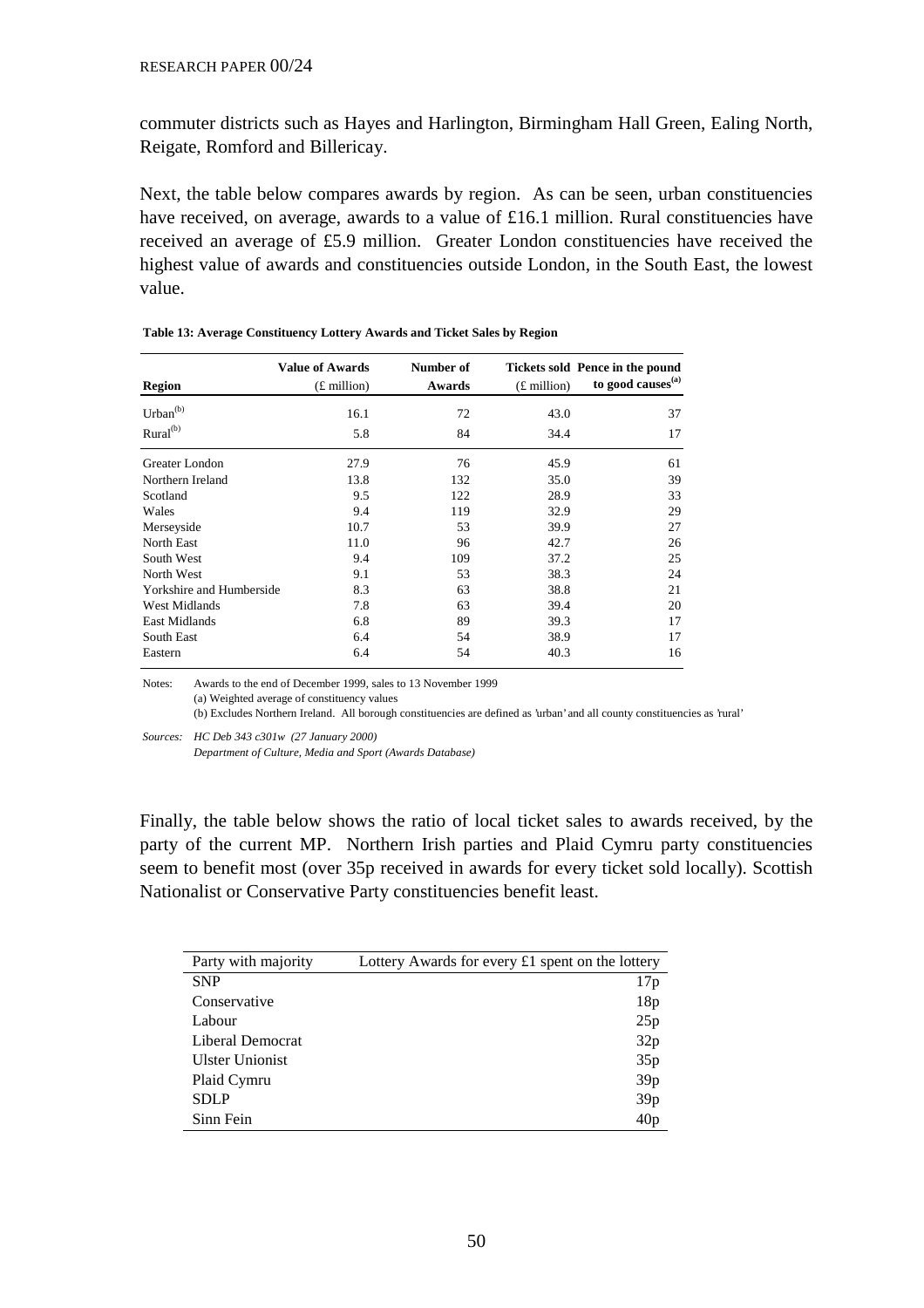| Top 25 constituencies              | pence | <b>Bottom 25 constituencies</b> | pence          |
|------------------------------------|-------|---------------------------------|----------------|
| Cities of London and Westminster   | 470   | Birmingham, Hall Green          | 2              |
| Holborn and St. Pancras            | 264   | South West Bedfordshire         | $\overline{2}$ |
| <b>Brent South</b>                 | 231   | Ruislip-Northwood               | $\overline{2}$ |
| Glasgow Kelvin                     | 222   | Worthing West                   | $\overline{c}$ |
| Birmingham, Ladywood               | 219   | Castle Point                    | $\overline{c}$ |
| <b>Edinburgh Central</b>           | 208   | Newport East                    | $\overline{2}$ |
| Manchester, Central                | 204   | Torbay                          | $\overline{c}$ |
| Don Valley                         | 197   | Blackpool North and Fleetwood   | $\overline{2}$ |
| Islington South and Finsbury       | 195   | <b>Wirral West</b>              | $\overline{c}$ |
| Liverpool, Riverside               | 187   | Birmingham, Erdington           | $\overline{c}$ |
| <b>Bristol West</b>                | 162   | Normanton                       | $\overline{2}$ |
| Salford                            | 151   | <b>Ealing North</b>             | $\overline{c}$ |
| Kensington and Chelsea             | 146   | Wyre Forest                     | $\overline{c}$ |
| Gateshead East and Washington West | 146   | Doncaster North                 | $\overline{2}$ |
| Cardiff Central                    | 135   | Reigate                         | $\overline{c}$ |
| <b>Belfast North</b>               | 133   | Romford                         | $\overline{c}$ |
| Carmarthen East and Dinefwr        | 131   | <b>Thurrock</b>                 | $\overline{2}$ |
| Norwich South                      | 130   | Denton and Reddish              | 1              |
| <b>Richmond Park</b>               | 129   | Bexleyheath and Crayford        | 1              |
| <b>Glasgow Cathcart</b>            | 129   | Billericay                      | 1              |
| <b>Glasgow Maryhill</b>            | 129   | Upminster                       | 1              |
| Cardiff South and Penarth          | 121   | Morley and Rothwell             |                |
| Cambridge                          | 119   | Hornchurch                      |                |
| <b>Sheffield Central</b>           | 117   | <b>Brent North</b>              |                |
| Edinburgh North & Leith            | 117   | <b>Haves and Harlington</b>     |                |

**Table 14: Constituencies with the highest and lowest value of awards relative to ticket sales**

*Source: HC Deb 343 c301w (27 January 2000) Department of Culture, Media and Sport (Awards Database)*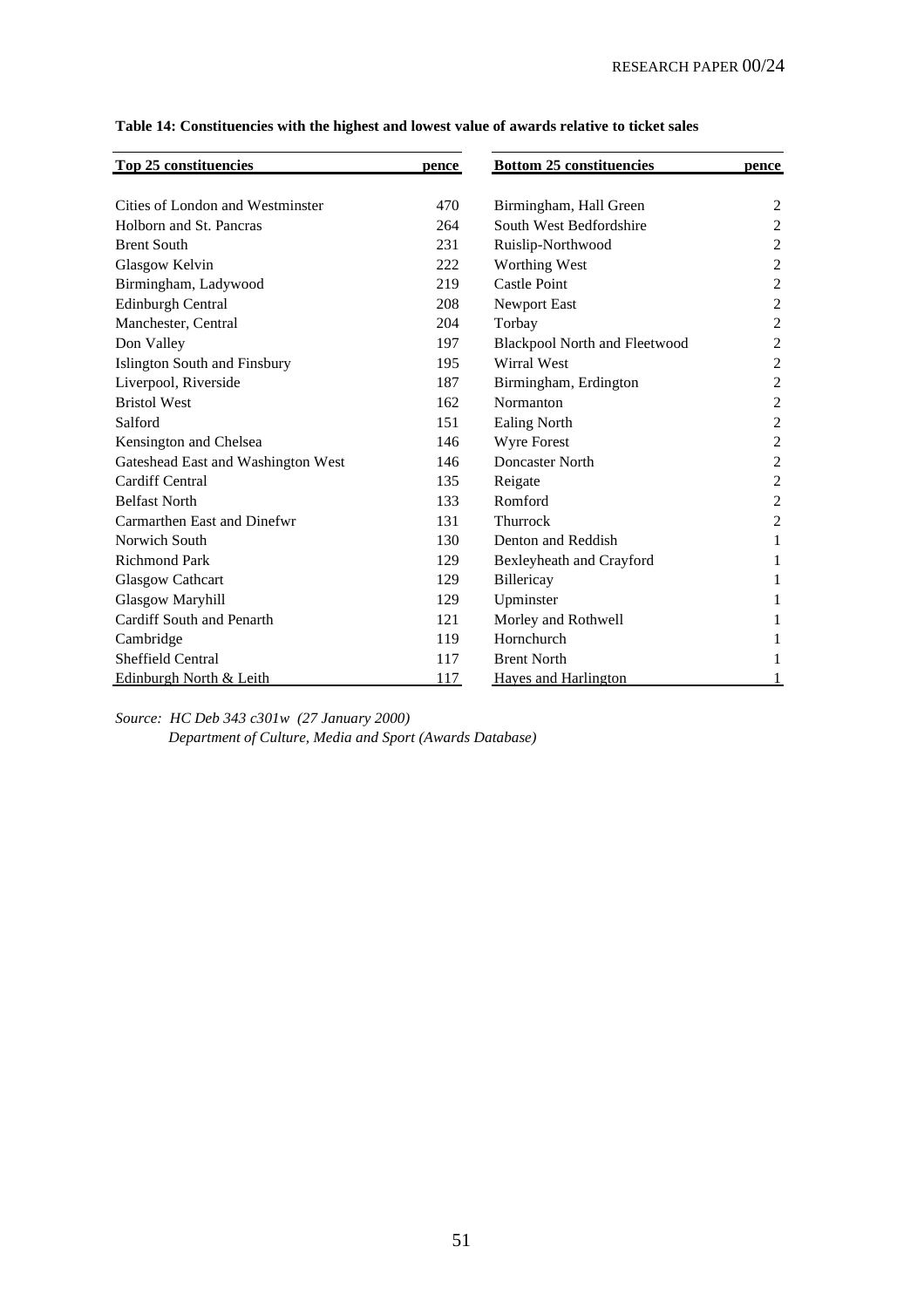#### **Lottery Ticket Sales by constituency** Cumulative total to 13 November 1999

|                     |                                     | Lottery spending<br>£ per head of the | Total<br>Spending | Pence in the pound<br>to good causes |
|---------------------|-------------------------------------|---------------------------------------|-------------------|--------------------------------------|
| Rank <sup>(a)</sup> |                                     | adult population                      | £ thousands       | in the constituency                  |
| 332                 | Aberavon                            | 547                                   | 27,437            | 10                                   |
| 117                 | Aberdeen Central                    | 692                                   | 36,188            | 15                                   |
| 388                 | Aberdeen North                      | 522                                   | 28,494            | 8                                    |
| 434                 | Aberdeen South                      | 498                                   | 30,044            | 6                                    |
| 310                 | Airdrie and Shotts                  | 560                                   | 33,029            | 5                                    |
| 263                 | Aldershot                           | 586                                   | 46,426            | $\tau$                               |
| 499                 | Aldridge Brownhills                 | 455                                   | 28,516            | $\overline{4}$                       |
| 572                 | Altrincham and Sale West            | 406                                   | 29,003            | 5                                    |
| 477                 | Alyn and Deeside                    | 467                                   | 27,923            | $\,8\,$                              |
| 496                 | Amber Valley                        | 456                                   | 33,260            | 10                                   |
| 409                 | Angus                               | 509                                   | 30,823            | 9                                    |
| 395                 | Argyll and Bute                     | 517                                   | 25,834            | 25                                   |
| 646                 | Arundel and South Downs             | 321                                   | 22,391            | 16                                   |
| 278                 | Ashfield                            | 577                                   | 42,155            | $\sqrt{5}$                           |
| 274                 | Ashford                             | 579                                   | 43,827            | 13                                   |
| 171                 | Ashton under Lyne                   | 648                                   | 46,906            | 42                                   |
| 296                 | Aylesbury                           | 569                                   | 45,665            | 7                                    |
| 162                 | Ayr                                 | 655                                   | 37,272            | 9                                    |
| 196                 | Banbury                             | 631                                   | 51,174            | 11                                   |
| 303                 | Banff and Buchan                    | 565                                   | 32,845            | $\sqrt{5}$                           |
| 88                  | <b>Barking</b>                      | 720                                   | 39,693            | 18                                   |
| 53                  | <b>Barnsley Central</b>             | 786                                   | 47,978            | 18                                   |
| 411                 | <b>Barnsley East and Mexborough</b> | 508                                   | 34,283            | 3                                    |
| 444                 | <b>Barnsley West and Penistone</b>  | 492                                   | 32,242            | 9                                    |
| 391                 | <b>Barrow and Furness</b>           | 521                                   | 34,737            | 27                                   |
| 61                  | <b>Basildon</b>                     | 771                                   | 57,667            | 3                                    |
| 183                 | Basingstoke                         | 638                                   | 49,704            | 6                                    |
| 317                 | Bassetlaw                           | 556                                   | 38,198            | 11                                   |
| 494                 | Bath                                | 458                                   | 32,970            | 50                                   |
| 433                 | Batley and Spen                     | 499                                   | 32,437            | 10                                   |
| 27                  | <b>Battersea</b>                    | 869                                   | 58,134            | 24                                   |
| 457                 | Beaconsfield                        | 486                                   | 33,661            | 33                                   |
| 284                 | Beckenham                           | 573                                   | 41,745            | 26                                   |
| 73                  | Bedford                             | 744                                   | 50,645            | 14                                   |
| 311                 | <b>Belfast East</b>                 | 560                                   | 33,809            | 27                                   |
| 66                  | <b>Belfast North</b>                | 761                                   | 48,286            | 133                                  |
| 209                 | <b>Belfast South</b>                | 622                                   | 38,158            | 54                                   |
| 247                 | <b>Belfast West</b>                 | 594                                   | 36,478            | 76                                   |
| 383                 | Berwick-upon-Tweed                  | 523                                   | 30,019            | $26\,$                               |
| 154                 | Bethnal Green and Bow               | 661                                   | 48,908            | 65                                   |
| 345                 | <b>Beverley and Holderness</b>      | 541                                   | 40,094            | 10                                   |
| 562                 | <b>Bexhill and Battle</b>           | 409                                   | 27,394            | 7                                    |
| 38                  | Bexleyheath and Crayford            | 831                                   | 53,076            | $\mathbf{1}$                         |
| 212                 | Billericay                          | 620                                   | 48,540            | 1                                    |
| 218                 | Birkenhead                          | 617                                   | 37,037            | 18                                   |
| 586                 | Birmingham, Edgbaston               | 396                                   | 27,672            | 25                                   |
|                     |                                     |                                       |                   |                                      |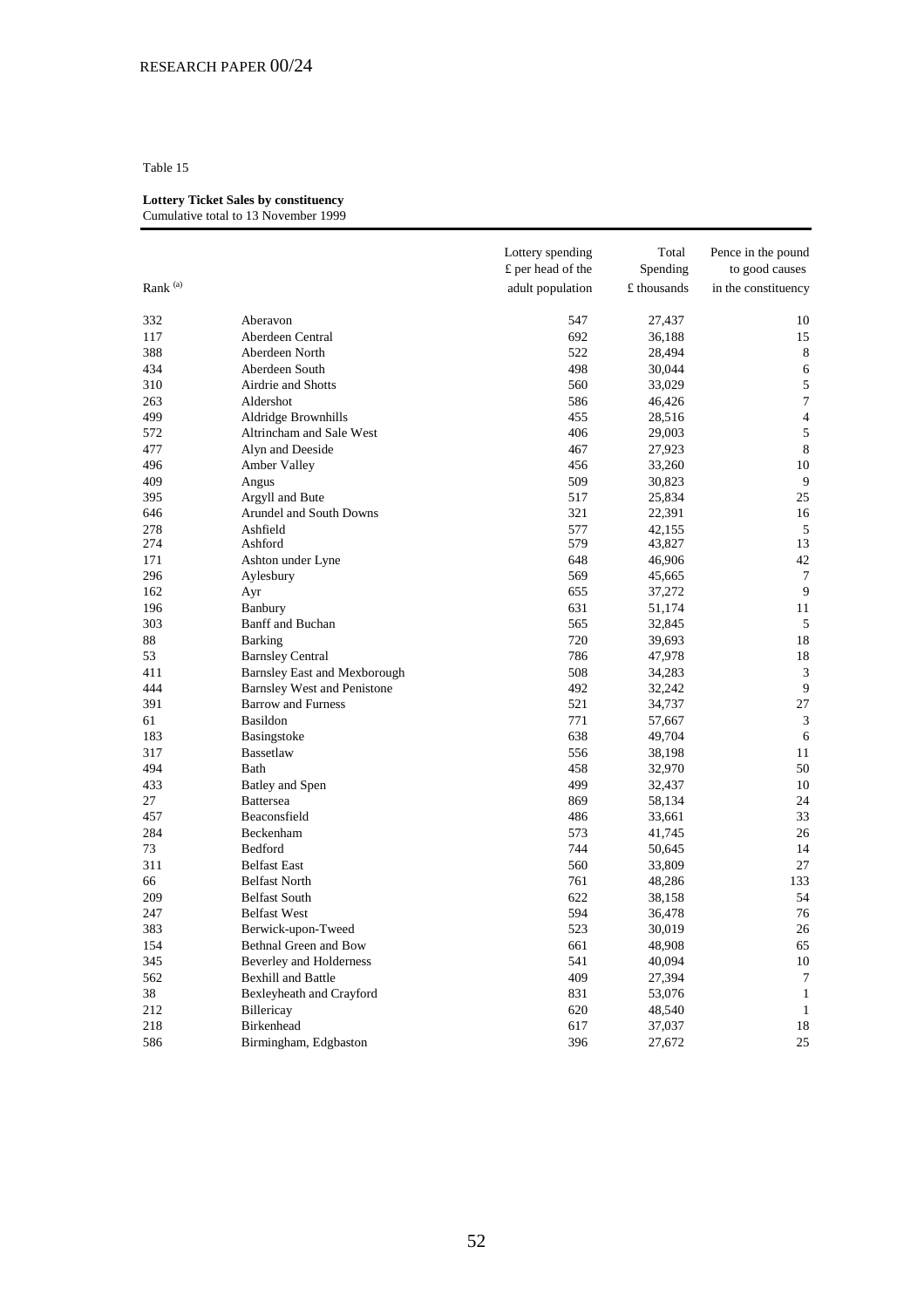#### **Lottery Ticket Sales by constituency**

|               |                                        | Lottery spending  | Total       | Pence in the pound  |
|---------------|----------------------------------------|-------------------|-------------|---------------------|
|               |                                        | £ per head of the | Spending    | to good causes      |
| Rank $^{(a)}$ |                                        | adult population  | £ thousands | in the constituency |
| 90            | Birmingham, Erdington                  | 719               | 48,019      | 2                   |
| 639           | Birmingham, Hall Green                 | 336               | 19,775      | $\sqrt{2}$          |
| 486           | Birmingham, Hodge Hill                 | 461               | 25,768      | 3                   |
| 16            | Birmingham, Ladywood                   | 904               | 64,176      | 219                 |
| 533           | Birmingham, Northfield                 | 428               | 24,266      | 4                   |
| 121           | Birmingham, Perry Barr                 | 687               | 49,371      | 9                   |
| 111           | Birmingham, Selly Oak                  | 696               | 50,234      | 9                   |
| 197           | Birmingham, Sparkbrook and Small Heath | 630               | 46,929      | 19                  |
| 39            | Birmingham, Yardley                    | 830               | 44,192      | $\sqrt{5}$          |
| 178           | <b>Bishop Auckland</b>                 | 642               | 43,361      | 13                  |
| 517           | Blaby                                  | 439               | 32,033      | 4                   |
| 105           | Blackburn                              | 703               | 52,029      | 11                  |
| 84            | Blackpool North and Fleetwood          | 724               | 54,527      | $\overline{2}$      |
| 50            | <b>Blackpool South</b>                 | 797               | 60,229      | $8\phantom{1}$      |
| 234           | <b>Blaenau Gwent</b>                   | 600               | 32,615      | 8                   |
| 563           | Blaydon                                | 409               | 26,637      | 11                  |
| 356           | <b>Blyth Valley</b>                    | 535               | 33,628      | 9                   |
| 259           | Bognor Regis and Littlehampton         | 588               | 39,314      | 12                  |
| 591           | <b>Bolsover</b>                        | 391               | 26,408      | 16                  |
| 98            | <b>Bolton North East</b>               | 707               | 48,764      | 20                  |
| 285           | <b>Bolton South East</b>               | 573               | 38,767      | 5                   |
| 615           | <b>Bolton West</b>                     | 375               | 24,457      | 63                  |
| 116           | Bootle                                 | 693               | 39,667      | 6                   |
| 78            | Boston and Skegness                    | 732               | 50,387      | 8                   |
| 468           | <b>Bosworth</b>                        | 477               | 33,275      | 7                   |
| 580           | <b>Bournemouth East</b>                | 400               | 24,813      | 13                  |
| 58            | <b>Bournemouth West</b>                | 779               | 48,534      | 8                   |
| 478           | <b>Bracknell</b>                       | 467               | 37,976      | 14                  |
| 389           | <b>Bradford North</b>                  | 522               | 35,195      | 20                  |
| 293           | <b>Bradford South</b>                  | 570               | 39,171      | 6                   |
| 93            | <b>Bradford West</b>                   | 711               | 51,575      | 46                  |
| 492           | <b>Braintree</b>                       | 458               | 34,862      | $\overline{4}$      |
| 508           | <b>Brecon and Radnorshire</b>          | 449               | 23,804      | 39                  |
| 95            | <b>Brent East</b>                      | 710               | 39,965      | 15                  |
| 376           | <b>Brent North</b>                     | 526               | 29,090      | 1                   |
| 11            | <b>Brent South</b>                     | 1,004             | 53,475      | 231                 |
| 129           | Brentford and Isleworth                | 679               | 55,951      | 17                  |
| 441           | <b>Brentwood and Ongar</b>             | 495               | 32,402      | 6                   |
| 41            | <b>Bridgend</b>                        | 830               | 50,311      | 6                   |
| 456           | <b>Bridgwater</b>                      | 486               | 35,910      | 11                  |
| 168           | Brigg and Goole                        | 650               | 41,940      | 11                  |
| 491           | Brighton, Kemptown                     | 460               | 30,860      | 56                  |
| 204           | Brighton, Pavilion                     | 627               | 43,032      | 41                  |
| 30            | <b>Bristol East</b>                    | 857               | 60,182      | 12                  |
| 438           | <b>Bristol North West</b>              | 497               | 38,241      | 22                  |
| 163           | <b>Bristol South</b>                   | 655               | 47,929      | 9                   |
| 437           | <b>Bristol West</b>                    | 497               | 42,148      | 162                 |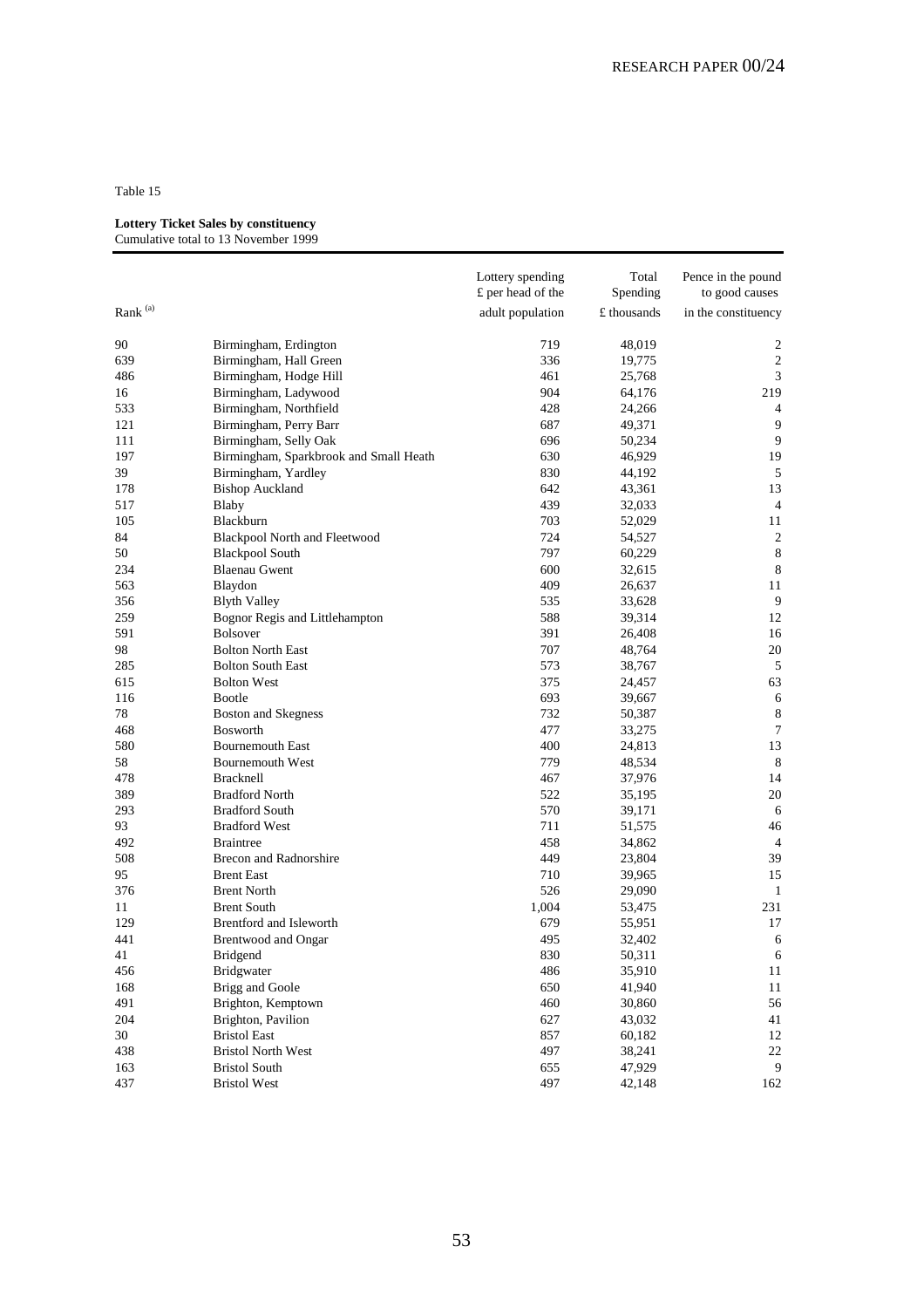# **Lottery Ticket Sales by constituency**

| Cumulative total to 13 November 1999 |  |
|--------------------------------------|--|
|--------------------------------------|--|

|                     |                                         | Lottery spending<br>£ per head of the | Total<br>Spending | Pence in the pound<br>to good causes |
|---------------------|-----------------------------------------|---------------------------------------|-------------------|--------------------------------------|
| Rank <sup>(a)</sup> |                                         | adult population                      | £ thousands       | in the constituency                  |
| 31                  | <b>Bromley and Chislehurst</b>          | 850                                   | 60,606            | 4                                    |
| 371                 | Bromsgrove                              | 528                                   | 36,227            | 10                                   |
| 57                  | Broxbourne                              | 779                                   | 52,915            | 11                                   |
| 367                 | <b>Broxtowe</b>                         | 529                                   | 39,449            | 3                                    |
| 659                 | Buckingham                              | 172                                   | 11,132            | 79                                   |
| 152                 | <b>Burnley</b>                          | 662                                   | 45,286            | 11                                   |
| 298                 | <b>Burton</b>                           | 567                                   | 42,330            | 5                                    |
| 216                 | <b>Bury North</b>                       | 619                                   | 44,187            | 15                                   |
| 465                 | <b>Bury South</b>                       | 481                                   | 32,400            | 5                                    |
| 336                 | <b>Bury St Edmunds</b>                  | 544                                   | 41,006            | 29                                   |
| 169                 | Caernarfon                              | 650                                   | 30,919            | 51                                   |
| 631                 | Caerphilly                              | 353                                   | 23,527            | 22                                   |
| 355                 | Caithness, Sutherland and Easter Ross   | 536                                   | 22,465            | 25                                   |
| 555                 | Calder Valley                           | 414                                   | 31,387            | 27                                   |
| 19                  | Camberwell and Peckham                  | 898                                   | 45,298            | 43                                   |
| 440                 | Cambridge                               | 496                                   | 35,344            | 119                                  |
| 159                 | Cannock Chase                           | 658                                   | 48,333            | 3                                    |
| 340                 | Canterbury                              | 542                                   | 40,383            | 31                                   |
| 60                  | Cardiff Central                         | 772                                   | 44,292            | 135                                  |
| 489                 | <b>Cardiff North</b>                    | 460                                   | 28,334            | 12                                   |
| 122                 | Cardiff South and Penarth               | 687                                   | 42,182            | 121                                  |
| 316                 | <b>Cardiff West</b>                     | 558                                   | 32,297            | 58                                   |
| 62                  | Carlisle                                | 771                                   | 46,264            | 22                                   |
| 619                 | Carmarthen East and Dinefwr             | 372                                   | 20,091            | 131                                  |
| 86                  | Carmarthen West and South Pembrokeshire | 721                                   | 40,451            | 20                                   |
| 647                 | Carrick, Cumnock and Doon Valley        | 318                                   | 21,116            | 16                                   |
| 525                 | Carshalton and Wallington               | 435                                   | 29,405            | 5                                    |
| 266                 | Castle Point                            | 585                                   | 39,922            | $\overline{c}$                       |
| 313                 | Central Fife                            | 559                                   | 33,292            | 7                                    |
| 414                 | Central Suffolk and North Ipswich       | 507                                   | 36,700            | 16                                   |
| 460                 | Ceredigion                              | 485                                   | 26,863            | 50                                   |
| 490                 | Charnwood                               | 460                                   | 34,273            | 3                                    |
| 377                 | Chatham and Aylesford                   | 526                                   | 36,797            | 7                                    |
| 558                 | Cheadle                                 | 411                                   | 28,102            | 6                                    |
| 131                 | Cheltenham                              | 678                                   | 46,198            | 12                                   |
| 543                 | Chesham and Amersham                    | 422                                   | 29,544            | 12                                   |
| 221                 | Chesterfield                            | 615                                   | 45,090            | 7                                    |
| 423                 | Chichester                              | 502                                   | 38,588            | 14                                   |
| 110                 | Chingford and Woodford Green            | 697                                   | 44,465            | 3                                    |
| 571                 | Chipping Barnet                         | 406                                   | 27,524            | 10                                   |
| 516                 | Chorley                                 | 439                                   | 33,597            | 5                                    |
| 573                 | Christchurch                            | 406                                   | 29,835            | 13                                   |
| $\mathbf{1}$        | Cities of London and Westminster        | 2,762                                 | 188,854           | 470                                  |
| 123                 | City of Chester                         | 686                                   | 48,317            | 9                                    |
| 364                 | City of Durham                          | 531                                   | 37,048            | 61                                   |
| 42                  | City of York                            | 822                                   | 66,210            | 27                                   |
| 242                 | Cleethorpes                             | 596                                   | 41,130            | 3                                    |
|                     |                                         |                                       |                   |                                      |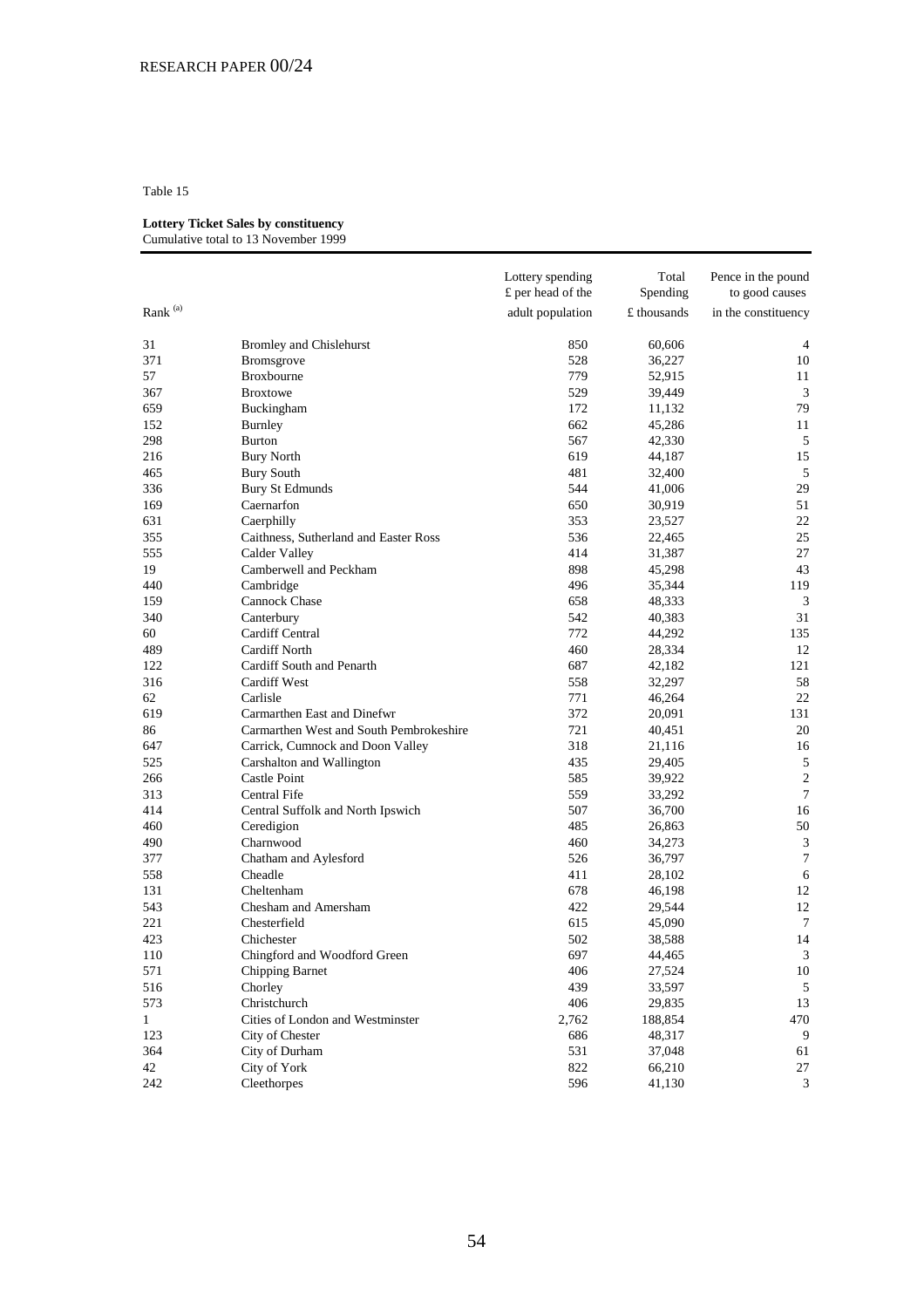#### **Lottery Ticket Sales by constituency**

|                     |                            | Lottery spending<br>£ per head of the | Total<br>Spending | Pence in the pound<br>to good causes |
|---------------------|----------------------------|---------------------------------------|-------------------|--------------------------------------|
| Rank <sup>(a)</sup> |                            | adult population                      | £ thousands       | in the constituency                  |
| 462                 | Clwyd South                | 483                                   | 26,184            | 19                                   |
| 503                 | Clwyd West                 | 450                                   | 24,451            | 24                                   |
| 467                 | Clydebank and Milngavie    | 478                                   | 25,327            | 6                                    |
| 493                 | Clydesdale                 | 458                                   | 29,684            | 28                                   |
| 570                 | Coatbridge and Chryston    | 406                                   | 21,391            | 7                                    |
| 158                 | Colchester                 | 659                                   | 50,499            | 11                                   |
| 658                 | Colne Valley               | 201                                   | 15,131            | 22                                   |
| 560                 | Congleton                  | 410                                   | 29,212            | 6                                    |
| 96                  | Conwy                      | 709                                   | 39,345            | 41                                   |
| 297                 | Copeland                   | 567                                   | 30,790            | 48                                   |
| 469                 | Corby                      | 477                                   | 34,010            | 13                                   |
| 487                 | Cotswold                   | 461                                   | 31,794            | 47                                   |
| 338                 | <b>Coventry North East</b> | 543                                   | 39,902            | 15                                   |
| 351                 | Coventry North West        | 537                                   | 40,918            | 6                                    |
| 36                  | Coventry South             | 833                                   | 59,900            | 36                                   |
| 128                 | Crawley                    | 680                                   | 49,000            | $\overline{2}$                       |
| 215                 | Crewe and Nantwich         | 619                                   | 43,339            | $\,8\,$                              |
| 384                 | Crosby                     | 523                                   | 30,089            | 6                                    |
| 71                  | Croydon Central            | 747                                   | 59,261            | 6                                    |
| 155                 | Croydon North              | 661                                   | 50,887            | 11                                   |
| 401                 | Croydon South              | 513                                   | 38,217            | 3                                    |
| 520                 | Cumbernauld and Kilsyth    | 437                                   | 21,812            | 11                                   |
| 512                 | Cunninghame North          | 441                                   | 24,870            | 15                                   |
| 418                 | Cunninghame South          | 505                                   | 25,767            | 25                                   |
| 339                 | Cynon Valley               | 543                                   | 26,038            | 19                                   |
| 63                  | Dagenham                   | 768                                   | 45,853            | 3                                    |
| 151                 | Darlington                 | 663                                   | 43,334            | 10                                   |
| 25                  | Dartford                   | 873                                   | 62,297            | 7                                    |
| 624                 | Daventry                   | 365                                   | 30,809            | 19                                   |
| 306                 | Delyn                      | 562                                   | 30,628            | 17                                   |
| 255                 | Denton and Reddish         | 589                                   | 40,836            | -1                                   |
| 246                 | Derby North                | 594                                   | 45,700            | 12                                   |
| 4                   | Derby South                | 1,135                                 | 87,801            | 8                                    |
| 495                 | Devizes                    | 457                                   | 37,784            | 81                                   |
| 341                 | Dewsbury                   | 542                                   | 34,206            | 7                                    |
| 542                 | Don Valley                 | 423                                   | 28,325            | 197                                  |
| 9                   | Doncaster Central          | 1,041                                 | 70,769            | 10                                   |
| 428                 | Doncaster North            | 501                                   | 31,691            | 2                                    |
| 261                 | Dover                      | 586                                   | 40,556            | 9                                    |
| 99                  | Dudley North               | 706                                   | 49,344            | 23                                   |
| 374                 | Dudley South               | 527                                   | 35,355            | 6                                    |
| 396                 | Dulwich and West Norwood   | 516                                   | 35,325            | 20                                   |
| 365                 | Dumbarton                  | 530                                   | 30,044            | 15                                   |
| 245                 | Dumfries                   | 594                                   | 37,856            | 17                                   |
| 195                 | Dundee East                | 632                                   | 36,368            | 7                                    |
| 236                 | Dundee West                | 599                                   | 33,514            | 58                                   |
| 650                 | Dunfermline East           | 306                                   | 16,118            | 8                                    |
|                     |                            |                                       |                   |                                      |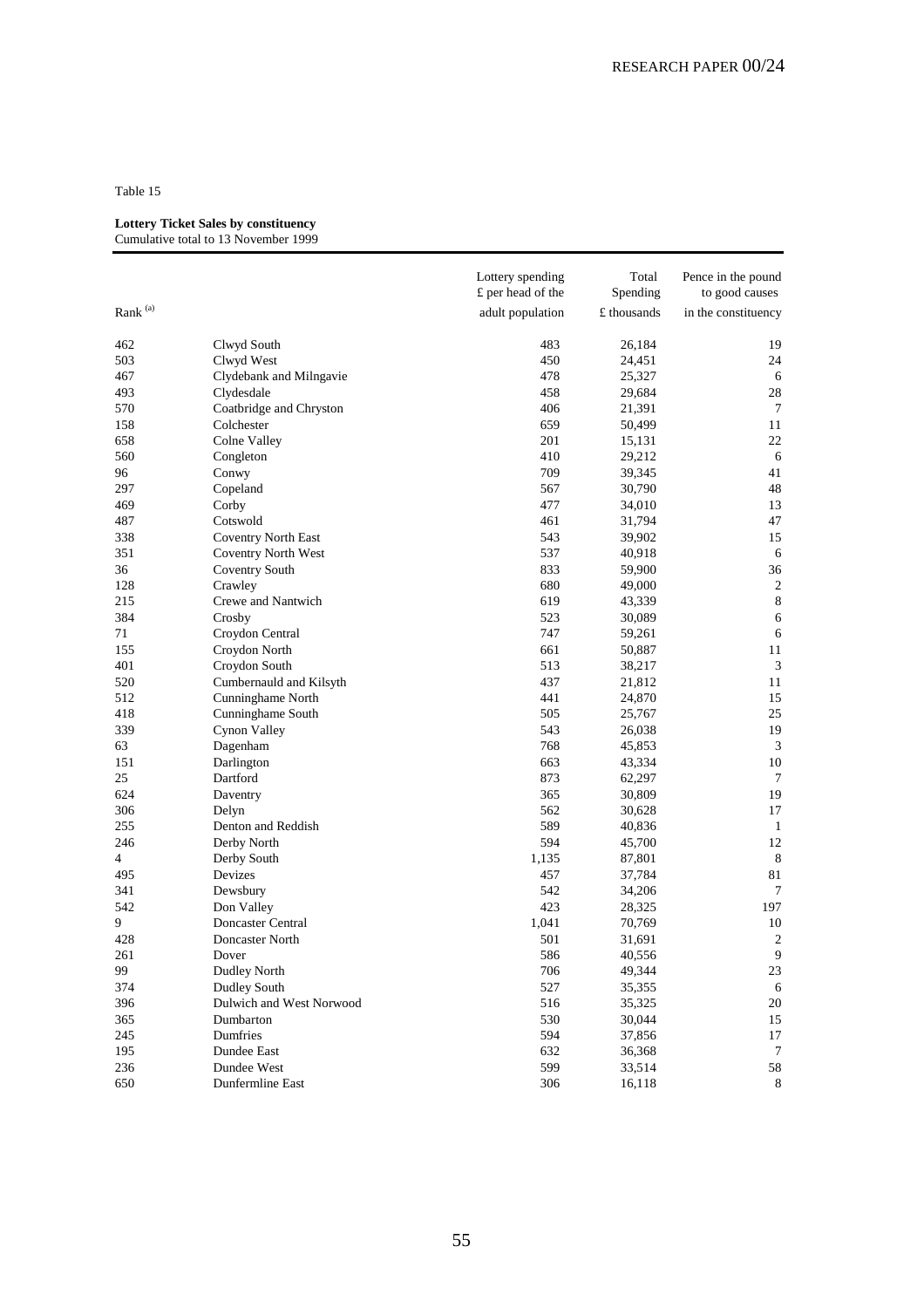## **Lottery Ticket Sales by constituency**

| Cumulative total to 13 November 1999 |  |
|--------------------------------------|--|
|--------------------------------------|--|

|                     |                                   | Lottery spending<br>£ per head of the | Total<br>Spending | Pence in the pound<br>to good causes |
|---------------------|-----------------------------------|---------------------------------------|-------------------|--------------------------------------|
| Rank <sup>(a)</sup> |                                   | adult population                      | £ thousands       | in the constituency                  |
| $107\,$             | Dunfermline West                  | 702                                   | 37,647            | 7                                    |
| 119                 | <b>Ealing North</b>               | 691                                   | 54,444            | 2                                    |
| 176                 | Ealing, Acton and Shepherd's Bush | 643                                   | 46,196            | 20                                   |
| 193                 | Ealing, Southall                  | 633                                   | 52,840            | 11                                   |
| 219                 | Easington                         | 617                                   | 38,538            | 7                                    |
| 74                  | East Antrim                       | 742                                   | 44,956            | 14                                   |
| 540                 | <b>East Devon</b>                 | 424                                   | 29,251            | 9                                    |
| 205                 | East Ham                          | 624                                   | 42,150            | 101                                  |
| 483                 | East Hampshire                    | 463                                   | 36,067            | 9                                    |
| 387                 | East Kilbride                     | 522                                   | 34,828            | 16                                   |
| 315                 | East Londonderry                  | 558                                   | 33,892            | 13                                   |
| 551                 | East Lothian                      | 415                                   | 24,527            | 15                                   |
| 509                 | <b>East Surrey</b>                | 449                                   | 33,476            | 14                                   |
| 480                 | East Worthing and Shoreham        | 464                                   | 33,043            | 9                                    |
| 291                 | East Yorkshire                    | 570                                   | 40,461            | $8\phantom{1}$                       |
| 175                 | Eastbourne                        | 644                                   | 47,444            | 9                                    |
| 147                 | Eastleigh                         | 665                                   | 49,591            | 25                                   |
| 609                 | Eastwood                          | 381                                   | 25,877            | 8                                    |
| 201                 | Eccles                            | 629                                   | 43,552            | 39                                   |
| 641                 | Eddisbury                         | 333                                   | 22,280            | 15                                   |
| 404                 | Edinburgh Central                 | 512                                   | 33,090            | 208                                  |
| 189                 | Edinburgh East and Musselburgh    | 633                                   | 38,217            | 44                                   |
| 126                 | Edinburgh North and Leith         | 682                                   | 42,475            | 117                                  |
| 476                 | <b>Edinburgh Pentlands</b>        | 467                                   | 28,166            | 25                                   |
| 526                 | Edinburgh South                   | 434                                   | 27,551            | 15                                   |
| 515                 | Edinburgh West                    | 440                                   | 27,348            | 16                                   |
| 368                 | Edmonton                          | 528                                   | 33,570            | 16                                   |
| 349                 | <b>Ellesmere Port and Neston</b>  | 539                                   | 36,838            | 9                                    |
| 582                 | Elmet                             | 399                                   | 28,303            | $\sqrt{5}$                           |
| 359                 | Eltham                            | 533                                   | 30,945            | 19                                   |
| 54                  | Enfield North                     | 784                                   | 53,131            | 4                                    |
| 153                 | Enfield, Southgate                | 661                                   | 44,354            | 12                                   |
| 450                 | <b>Epping Forest</b>              | 490                                   | 36,002            | 28                                   |
| 557                 | Epsom and Ewell                   | 413                                   | 30,787            | 5                                    |
| 472                 | Erewash                           | 473                                   | 37,317            | 4                                    |
| 326                 | Erith and Thamesmead              | 553                                   | 35,886            | 9                                    |
| 479                 | Esher and Walton                  | 466                                   | 34,389            | 11                                   |
| 213                 | Exeter                            | 620                                   | 51,072            | 23                                   |
| 568                 | <b>Falkirk East</b>               | 407                                   | 23,637            | 9                                    |
| 51                  | <b>Falkirk West</b>               | 793                                   | 42,836            | 6                                    |
| 435                 | Falmouth and Camborne             | 498                                   | 35,994            | 40                                   |
| 249                 | Fareham                           | 593                                   | 41,888            | 5                                    |
| 394                 | Faversham and Mid Kent            | 517                                   | 35,180            | 13                                   |
| 354                 | Feltham and Heston                | 536                                   | 39,668            | 8                                    |
| 369                 | Fermanagh and South Tyrone        | 528                                   | 35,384            | 34                                   |
| 43                  | Finchley and Golders Green        | 822                                   | 57,471            | 5                                    |
| 180                 | Folkestone and Hythe              | 641                                   | 45,865            | 7                                    |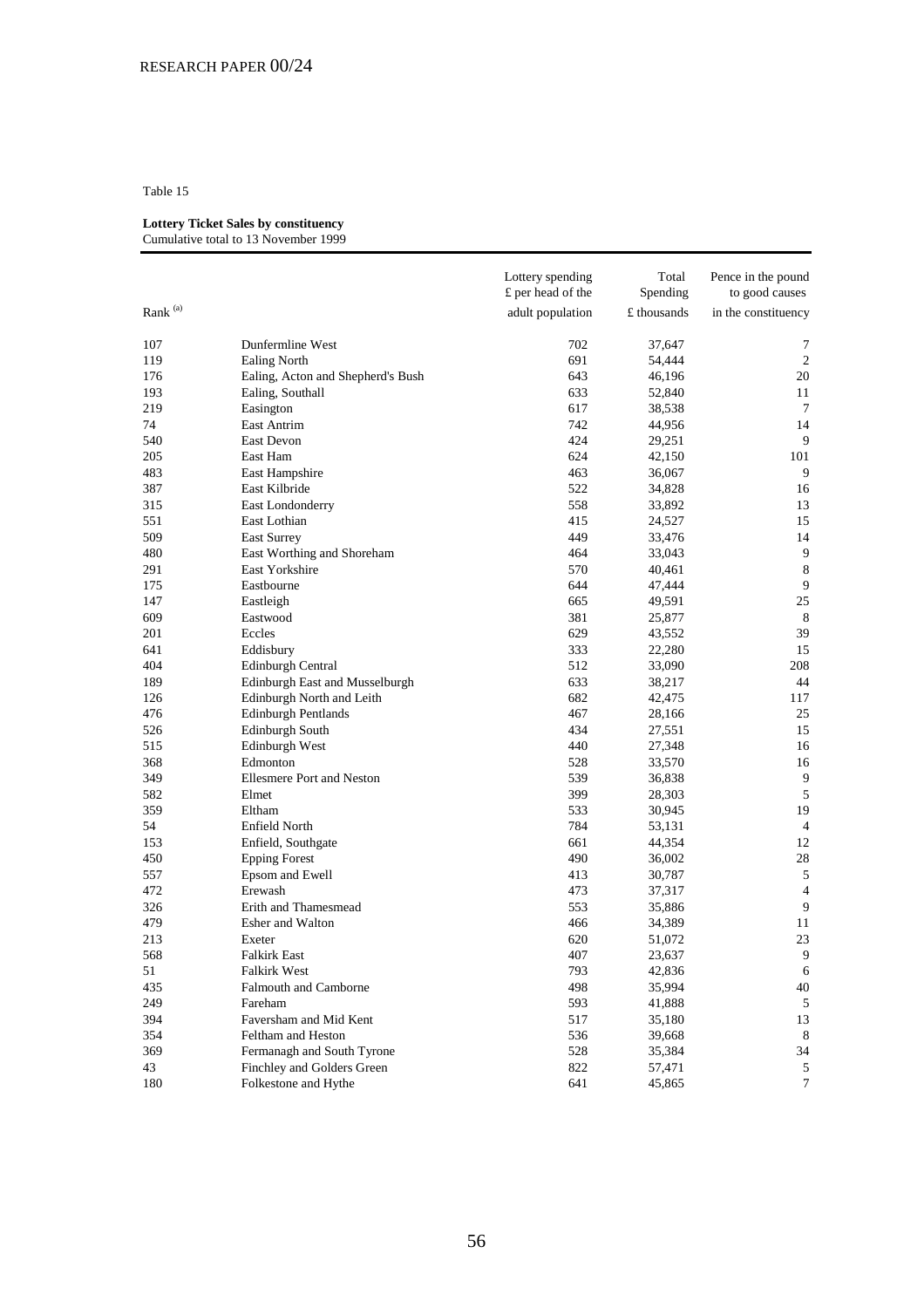#### **Lottery Ticket Sales by constituency**

|                     |                                    | Lottery spending<br>£ per head of the | Total<br>Spending | Pence in the pound<br>to good causes |
|---------------------|------------------------------------|---------------------------------------|-------------------|--------------------------------------|
|                     |                                    |                                       |                   |                                      |
| Rank <sup>(a)</sup> |                                    | adult population                      | £ thousands       | in the constituency                  |
| 620                 | Forest of Dean                     | 369                                   | 24,248            | 22                                   |
| 397                 | Foyle                              | 516                                   | 36,607            | 52                                   |
| 546                 | Fylde                              | 421                                   | 30,665            | 39                                   |
| 611                 | Gainsborough                       | 378                                   | 24,691            | 8                                    |
| 498                 | Galloway and Upper Nithsdale       | 455                                   | 24,334            | 20                                   |
| 550                 | Gateshead East and Washington West | 415                                   | 26,884            | 146                                  |
| 335                 | Gedling                            | 544                                   | 37,826            | 3                                    |
| 135                 | Gillingham                         | 673                                   | 48,753            | $\overline{4}$                       |
| 595                 | <b>Glasgow Anniesland</b>          | 389                                   | 21,230            | 20                                   |
| 567                 | <b>Glasgow Baillieston</b>         | 408                                   | 20,207            | 9                                    |
| 513                 | <b>Glasgow Cathcart</b>            | 441                                   | 22,824            | 129                                  |
| 407                 | Glasgow Govan                      | 511                                   | 27,274            | 28                                   |
| 34                  | Glasgow Kelvin                     | 842                                   | 50,722            | 222                                  |
| 357                 | Glasgow Maryhill                   | 535                                   | 30,153            | 129                                  |
| 191                 | <b>Glasgow Pollok</b>              | 633                                   | 31,272            | $8\phantom{1}$                       |
| 451                 | Glasgow Rutherglen                 | 489                                   | 25,148            | 7                                    |
| 188                 | Glasgow Shettleston                | 634                                   | 32,143            | 48                                   |
| 412                 | Glasgow Springburn                 | 508                                   | 28,427            | 9                                    |
| 130                 | Gloucester                         | 679                                   | 54,909            | 35                                   |
| 547                 | Gordon                             | 418                                   | 25,048            | 17                                   |
| 386                 | Gosport                            | 522                                   | 36,349            | $\overline{4}$                       |
| 602                 | Gower                              | 385                                   | 22,677            | 13                                   |
| 214                 | Grantham and Stamford              | 620                                   | 45,969            | 33                                   |
| 358                 | Gravesham                          | 534                                   | 37,430            | 5                                    |
| 65                  | Great Grimsby                      | 763                                   | 49,411            | 6                                    |
| 100                 | Great Yarmouth                     | 706                                   | 49,026            | 6                                    |
| 314                 | Greenock and Inverclyde            | 559                                   | 27,419            | 11                                   |
| 94                  | Greenwich and Woolwich             | 710                                   | 44,287            | 66                                   |
| 258                 | Guildford                          | 588                                   | 45,121            | 10                                   |
| 79                  | Hackney North and Stoke Newington  | 729                                   | 41,876            | 39                                   |
| 127                 | Hackney South and Shoreditch       | 680                                   | 40,153            | 89                                   |
| 109                 | Halesowen and Rowley Regis         | 697                                   | 46,388            | 7                                    |
| 182                 | Halifax                            | 639                                   | 45,570            | 19                                   |
| 612                 | Haltemprice and Howden             | 378                                   | 25,137            | 6                                    |
| 208                 | Halton                             | 623                                   | 40,374            | 12                                   |
| 237                 | Hamilton North and Bellshill       | 599                                   | 32,637            | 17                                   |
| 603                 | <b>Hamilton South</b>              | 385                                   | 18,145            | 8                                    |
| 156                 | Hammersmith and Fulham             | 659                                   | 51,525            | 38                                   |
| 334                 | Hampstead and Highgate             | 546                                   | 35,487            | 34                                   |
| 366                 | Harborough                         | 530                                   | 38,086            | 11                                   |
| 157                 | Harlow                             | 659                                   | 43,774            | 6                                    |
| 322                 | Harrogate and Knaresborough        | 554                                   | 36,523            | 13                                   |
| 333                 | Harrow East                        | 546                                   | 44,462            | 15                                   |
| 305                 | Harrow West                        | 564                                   | 41,183            | $\sqrt{5}$                           |
| 164                 | Hartlepool                         | 655                                   | 44,568            | 27                                   |
| 166                 | Harwich                            | 652                                   | 50,592            | 5                                    |
| 120                 | Hastings and Rye                   | 690                                   | 49,003            | 27                                   |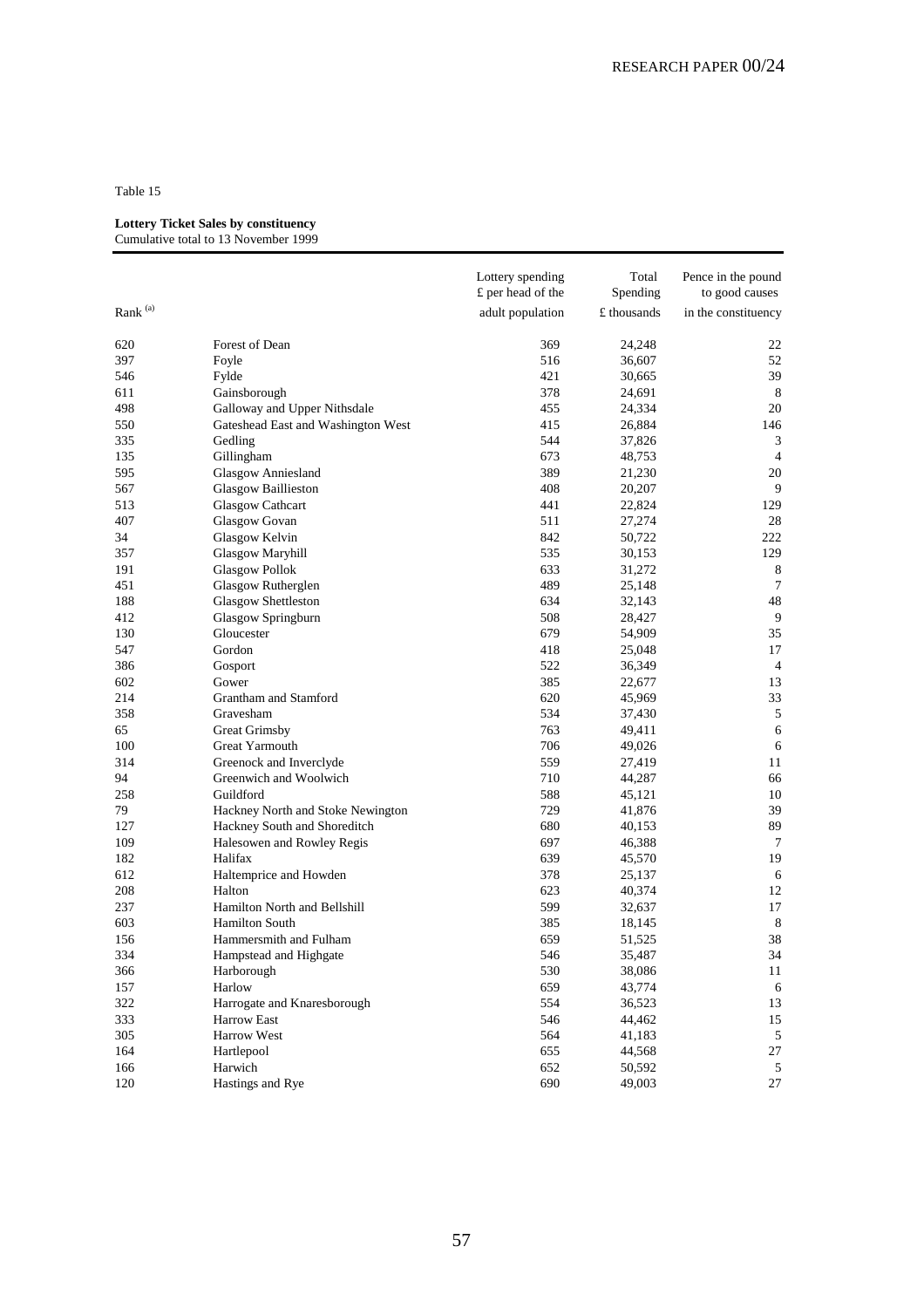## **Lottery Ticket Sales by constituency**

|                     |                                    | Lottery spending<br>£ per head of the | Total<br>Spending | Pence in the pound<br>to good causes |
|---------------------|------------------------------------|---------------------------------------|-------------------|--------------------------------------|
| Rank <sup>(a)</sup> |                                    | adult population                      | £ thousands       | in the constituency                  |
| 106                 | Havant                             | 703                                   | 49,485            | 9                                    |
| 49                  | Hayes and Harlington               | 799                                   | 45,869            | 1                                    |
| 447                 | Hazel Grove                        | 491                                   | 31,636            | $\,8\,$                              |
| 187                 | Hemel Hempstead                    | 635                                   | 46,308            | 13                                   |
| 576                 | Hemsworth                          | 404                                   | 27,465            | 19                                   |
| 23                  | Hendon                             | 878                                   | 64,987            | 3                                    |
| 627                 | Henley                             | 358                                   | 24,260            | 13                                   |
| 200                 | Hereford                           | 629                                   | 44,776            | 22                                   |
| 272                 | Hertford and Stortford             | 581                                   | 42,933            | 5                                    |
| 184                 | Hertsmere                          | 637                                   | 44,054            | 25                                   |
| 553                 | Hexham                             | 415                                   | 24,939            | 32                                   |
| 243                 | Heywood and Middleton              | 596                                   | 44,578            | 33                                   |
| 589                 | <b>High Peak</b>                   | 391                                   | 28,784            | 29                                   |
| 566                 | Hitchin and Harpenden              | 408                                   | 27,828            | 20                                   |
| 7                   | Holborn and St Pancras             | 1,061                                 | 65,676            | 264                                  |
| 80                  | Hornchurch                         | 728                                   | 44,373            | 1                                    |
| 623                 | Hornsey and Wood Green             | 365                                   | 27,277            | 23                                   |
| 606                 | Horsham                            | 384                                   | 29,870            | 6                                    |
| 134                 | Houghton and Washington East       | 674                                   | 45,896            | 3                                    |
| 320                 | Hove                               | 555                                   | 39,060            | 20                                   |
| 35                  | Huddersfield                       | 838                                   | 56,009            | 28                                   |
| 133                 | Huntingdon                         | 677                                   | 53,289            | 6                                    |
| 432                 | Hyndburn                           | 499                                   | 33,671            | 10                                   |
| 544                 | <b>Ilford North</b>                | 422                                   | 28,867            | 17                                   |
| 68                  | <b>Ilford South</b>                | 759                                   | 56,184            | $\overline{4}$                       |
| 142                 | Inverness East, Nairn and Lochaber | 669                                   | 44,567            | 111                                  |
| 64                  | Ipswich                            | 763                                   | 51,935            | 11                                   |
| 380                 | Isle of Wight                      | 524                                   | 54,345            | 21                                   |
| 250                 | <b>Islington North</b>             | 593                                   | 35,492            | 49                                   |
| 12                  | Islington South and Finsbury       | 969                                   | 55,783            | 195                                  |
| 264                 | Islwyn                             | 586                                   | 29,917            | 7                                    |
| 141                 | Jarrow                             | 670                                   | 42,945            | 10                                   |
| 10                  | Keighley                           | 1,008                                 | 69,334            | 10                                   |
| 48                  | Kensington and Chelsea             | 805                                   | 52,792            | 146                                  |
| 446                 | Kettering                          | 491                                   | 38,154            | 12                                   |
| 436                 | Kilmarnock and Loudoun             | 498                                   | 30,895            | 9                                    |
| 70                  | Kingston and Surbiton              | 749                                   | 55,753            | $\overline{4}$                       |
| 323                 | Kingston upon Hull East            | 554                                   | 37,790            | $\mathfrak{Z}$                       |
| 177                 | Kingston upon Hull North           | 642                                   | 42,078            | 5                                    |
| 21                  | Kingston upon Hull West and Hessle | 885                                   | 57,478            | 51                                   |
| 616                 | Kingswood                          | 375                                   | 29,746            | 5                                    |
| 286                 | Kirkcaldy                          | 573                                   | 29,819            | 11                                   |
| 268                 | Knowsley North and Sefton East     | 583                                   | 41,686            | 5                                    |
| 318                 | Knowsley South                     | 556                                   | 39,675            | 4                                    |
| 415                 | Lagan Valley                       | 507                                   | 36,921            | 13                                   |
| 403                 | Lancaster and Wyre                 | 512                                   | 40,453            | 29                                   |
| 6                   | Leeds Central                      | 1,071                                 | 71,716            | 36                                   |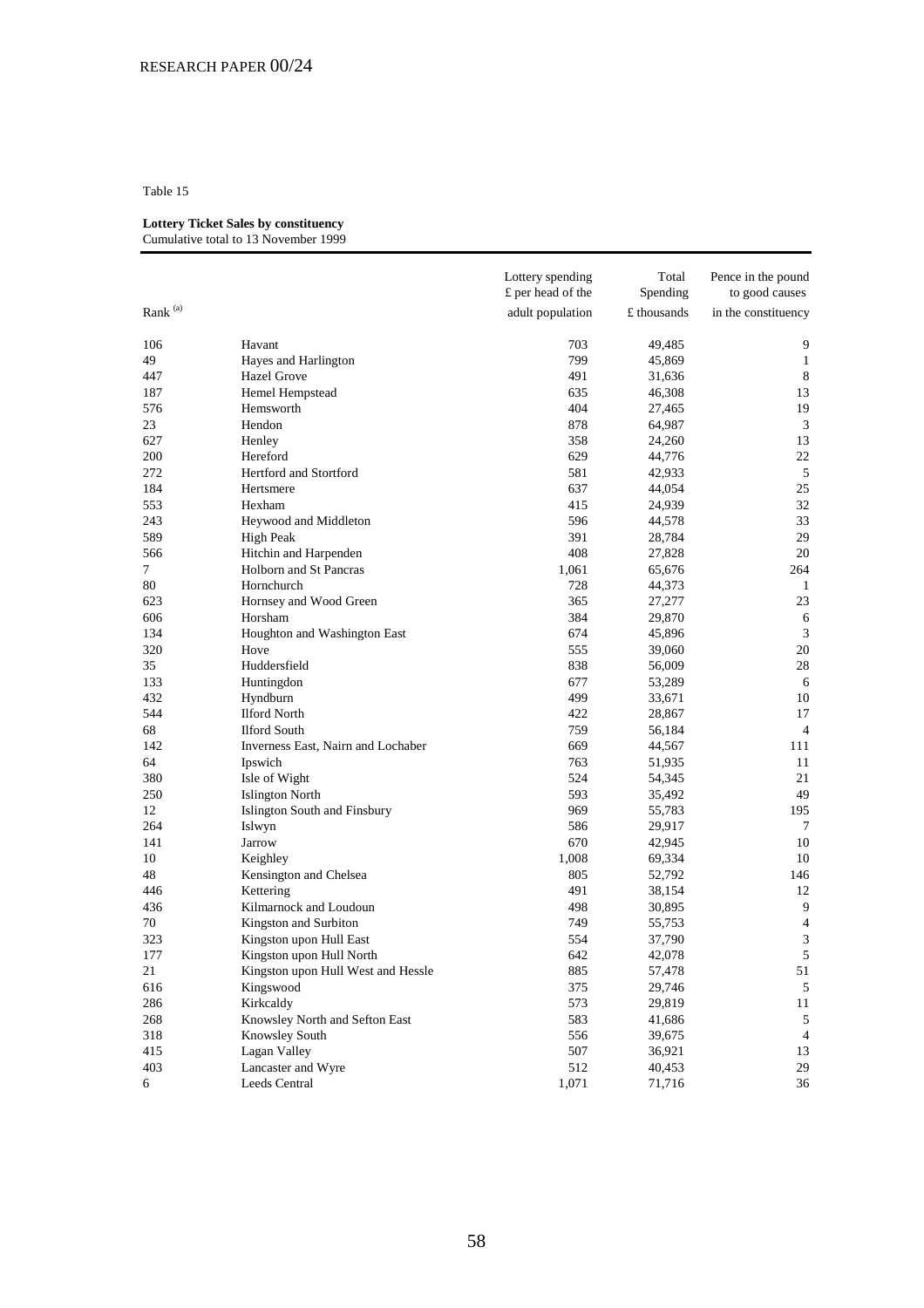#### **Lottery Ticket Sales by constituency**

|               |                                       | Lottery spending<br>£ per head of the | Total<br>Spending | Pence in the pound<br>to good causes |
|---------------|---------------------------------------|---------------------------------------|-------------------|--------------------------------------|
| Rank $^{(a)}$ |                                       | adult population                      | £ thousands       | in the constituency                  |
| 174           | Leeds East                            | 644                                   | 37,061            | 9                                    |
| 519           | <b>Leeds North East</b>               | 438                                   | 28,028            | 25                                   |
| 601           | Leeds North West                      | 385                                   | 27,681            | 19                                   |
| 426           | Leeds West                            | 502                                   | 32,401            | 13                                   |
| 348           | Leicester East                        | 539                                   | 35,169            | 5                                    |
| 179           | Leicester South                       | 641                                   | 46,444            | 81                                   |
| 32            | Leicester West                        | 848                                   | 55,372            | $\tau$                               |
| 149           | Leigh                                 | 664                                   | 46,981            | 3                                    |
| 642           | Leominster                            | 332                                   | 22,691            | 42                                   |
| 537           | Lewes                                 | 425                                   | 27,791            | 23                                   |
| 548           | Lewisham East                         | 416                                   | 23,546            | 13                                   |
| 124           | Lewisham West                         | 685                                   | 40,138            | 41                                   |
| 185           | Lewisham, Deptford                    | 637                                   | 37,456            | 23                                   |
| 406           | Leyton and Wanstead                   | 511                                   | 31,377            | 15                                   |
| 408           | Lichfield                             | 510                                   | 32,380            | 16                                   |
| 29            | Lincoln                               | 860                                   | 56,544            | 12                                   |
| 402           | Linlithgow                            | 513                                   | 28,035            | 9                                    |
| 267           | Liverpool, Garston                    | 584                                   | 38,440            | 24                                   |
| 55            | Liverpool, Riverside                  | 783                                   | 57,349            | 187                                  |
| 211           | Liverpool, Walton                     | 621                                   | 41,595            | 12                                   |
| 118           | Liverpool, Wavertree                  | 692                                   | 50,875            | 10                                   |
| 138           | Liverpool, West Derby                 | 672                                   | 45,942            | 14                                   |
| 331           | Livingston                            | 548                                   | 34,310            | 10                                   |
| 202           | Llanelli                              | 628                                   | 36,864            | 46                                   |
| 648           | Loughborough                          | 317                                   | 22,134            | 57                                   |
| 511           | Louth and Horncastle                  | 442                                   | 31,036            | 17                                   |
| 549           | Ludlow                                | 416                                   | 26,224            | 37                                   |
| 422           | Luton North                           | 503                                   | 33,227            | 12                                   |
| 108           | Luton South                           | 701                                   | 49,117            | 7                                    |
| 522           | Macclesfield                          | 436                                   | 31,707            | 11                                   |
| 416           | Maidenhead                            | 506                                   | 34,660            | 26                                   |
| 385           | Maidstone and The Weald               | 522                                   | 38,486            | 28                                   |
| 352           | Makerfield                            | 537                                   | 36,376            | $\overline{4}$                       |
| 638           | Maldon and East Chelmsford            | 337                                   | 23,036            | 12                                   |
| 505           | Manchester Central                    | 450                                   |                   | 23                                   |
| 5             | Manchester, Blackley                  | 1,121                                 | 29,382<br>68,837  | 204                                  |
| 604           | Manchester, Gorton                    | 385                                   | 25,005            | 17                                   |
| 360           | Manchester, Withington                | 533                                   | 36,215            | 14                                   |
| 87            | Mansfield                             | 720                                   |                   | 17                                   |
|               |                                       |                                       | 48,386            |                                      |
| 101<br>319    | Medway<br>Meirionnydd Nant Conwy      | 706<br>556                            | 44,991            | 19                                   |
|               |                                       |                                       | 18,418            | 38                                   |
| 353           | Meriden<br>Merthyr Tydfil and Rhymney | 536                                   | 41,477            | 3                                    |
| 256           |                                       | 589                                   | 33,270            | 10                                   |
| 644           | Mid Bedfordshire                      | 325                                   | 22,591            | 8                                    |
| 452           | Mid Dorset and North Poole            | 489                                   | 33,711            | 15                                   |
| 645           | Mid Norfolk                           | 323                                   | 25,056            | 12                                   |
| 302           | Mid Sussex                            | 566                                   | 39,851            | 8                                    |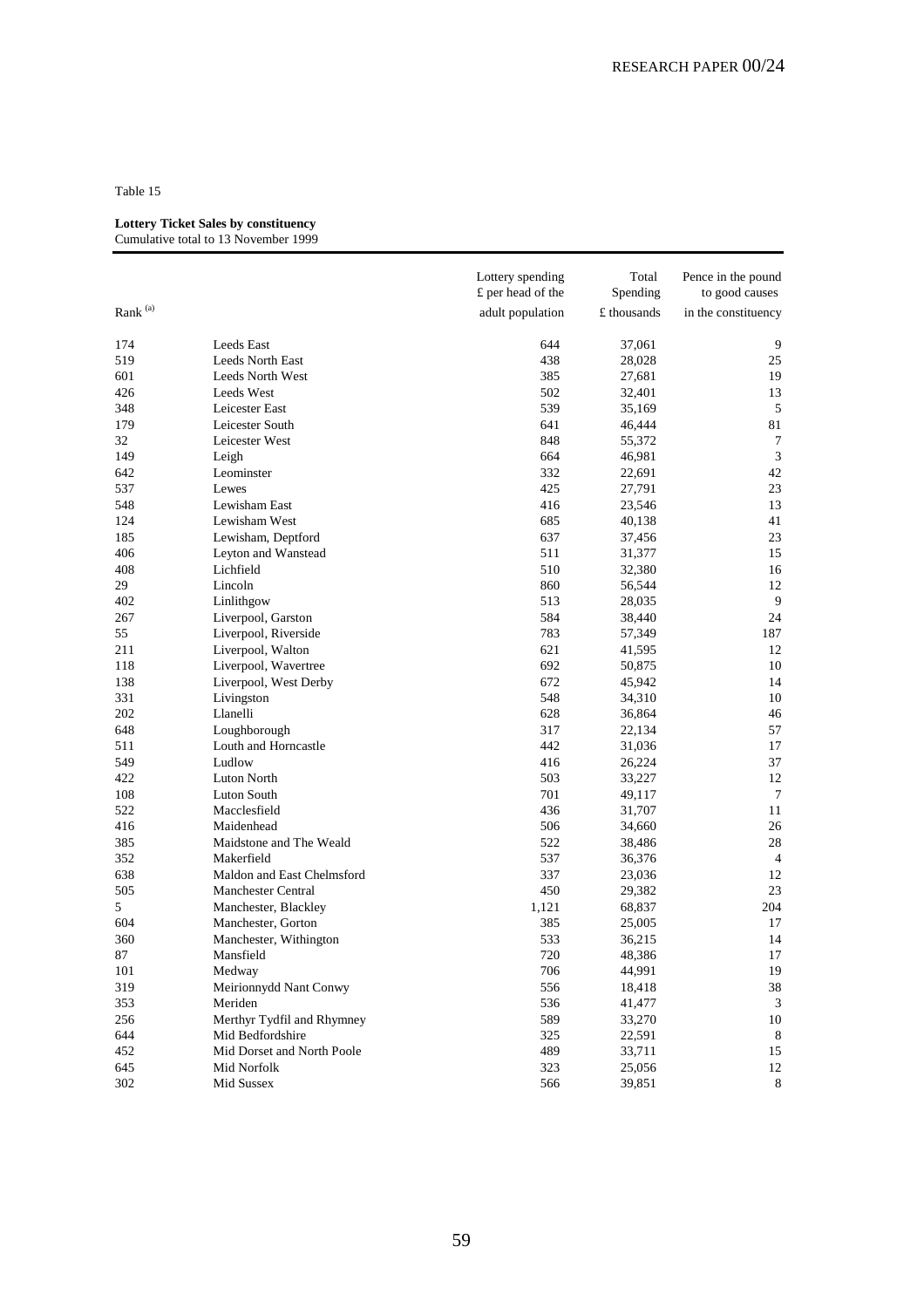## **Lottery Ticket Sales by constituency**

|                     |                                        | Lottery spending<br>£ per head of the | Total<br>Spending | Pence in the pound<br>to good causes |
|---------------------|----------------------------------------|---------------------------------------|-------------------|--------------------------------------|
| Rank <sup>(a)</sup> |                                        | adult population                      | £ thousands       | in the constituency                  |
| 413                 | Mid Ulster                             | 507                                   | 31,305            | 3                                    |
| 26                  | Mid Worcestershire                     | 870                                   | 61,262            | 20                                   |
| 538                 | Middlesbrough                          | 425                                   | 29,920            | 21                                   |
| 625                 | Middlesbrough South and East Cleveland | 363                                   | 26,124            | 30                                   |
| 575                 | Midlothian                             | 405                                   | 19,765            | 70                                   |
| 173                 | Milton Keynes South West               | 647                                   | 48,308            | 54                                   |
| 594                 | Mitcham and Morden                     | 390                                   | 25,440            | 8                                    |
| 577                 | Mole Valley                            | 404                                   | 27,877            | 15                                   |
| 459                 | Monmouth                               | 485                                   | 30,247            | 13                                   |
| 502                 | Montgomeryshire                        | 453                                   | 19,779            | 44                                   |
| 207                 | Moray                                  | 624                                   | 36,714            | 11                                   |
| 481                 | Morecambe and Lunesdale                | 464                                   | 31,646            | 17                                   |
| 253                 | Morley and Rothwell                    | 591                                   | 41,445            | -1                                   |
| 254                 | Motherwell and Wishaw                  | 590                                   | 31,308            | 10                                   |
| 295                 | Neath                                  | 569                                   | 32,151            | 9                                    |
| 392                 | New Forest East                        | 521                                   | 34,618            | 11                                   |
| 461                 | New Forest West                        | 484                                   | 32,709            | 13                                   |
| 192                 | Newark                                 | 633                                   | 44,624            | 13                                   |
| 445                 | Newbury                                | 492                                   | 37,351            | $\overline{7}$                       |
| 75                  | Newcastle upon Tyne Central            | 740                                   | 51,401            | 37                                   |
| 337                 | Newcastle upon Tyne East and Wallsend  | 544                                   | 34,521            | 37                                   |
| 309                 | Newcastle upon Tyne North              | 560                                   | 36,343            | 8                                    |
| 531                 | Newcastle-under-Lyme                   | 431                                   | 28,861            | $\overline{7}$                       |
| 3                   | Newport East                           | 1,238                                 | 67,984            | $\sqrt{2}$                           |
| 77                  | Newport West                           | 733                                   | 42,563            | 27                                   |
| 275                 | Newry and Armagh                       | 579                                   | 42,267            | 32                                   |
| 453                 | Normanton                              | 488                                   | 31,768            | 2                                    |
| 484                 | North Antrim                           | 461                                   | 34,460            | 33                                   |
| 342                 | North Cornwall                         | 542                                   | 44,892            | 13                                   |
| 399                 | North Devon                            | 514                                   | 36,836            | 21                                   |
| 390                 | North Dorset                           | 521                                   | 37,014            | 10                                   |
| 373                 | North Down                             | 527                                   | 33,738            | 15                                   |
| 279                 | North Durham                           | 575                                   | 39,579            | 8                                    |
| 626                 | North East Bedfordshire                | 359                                   | 24,396            | 22                                   |
| 321                 | North East Cambridgeshire              | 555                                   | 43,853            | 6                                    |
| 442                 | North East Derbyshire                  | 495                                   | 35,818            | 11                                   |
| 608                 | North East Fife                        | 381                                   | 23,216            | 37                                   |
| 559                 | North East Hampshire                   | 410                                   | 29,001            | 10                                   |
| 425                 | North East Hertfordshire               | 502                                   | 34,441            | 13                                   |
| 223                 | North East Milton Keynes               | 614                                   | 45,143            | 10                                   |
| 561                 | North Essex                            | 410                                   | 28,485            | 16                                   |
| 292                 | North Norfolk                          | 570                                   | 45,468            | 6                                    |
| 398                 | North Shropshire                       | 515                                   | 37,566            | 19                                   |
| 47                  | North Southwark and Bermondsey         | 809                                   | 54,945            | 96                                   |
| 375                 | North Swindon                          | 526                                   | 36,140            | 36                                   |
| 439                 | North Tayside                          | 496                                   | 30,917            | 44                                   |
| 301                 | North Thanet                           | 566                                   | 40,407            | 10                                   |
|                     |                                        |                                       |                   |                                      |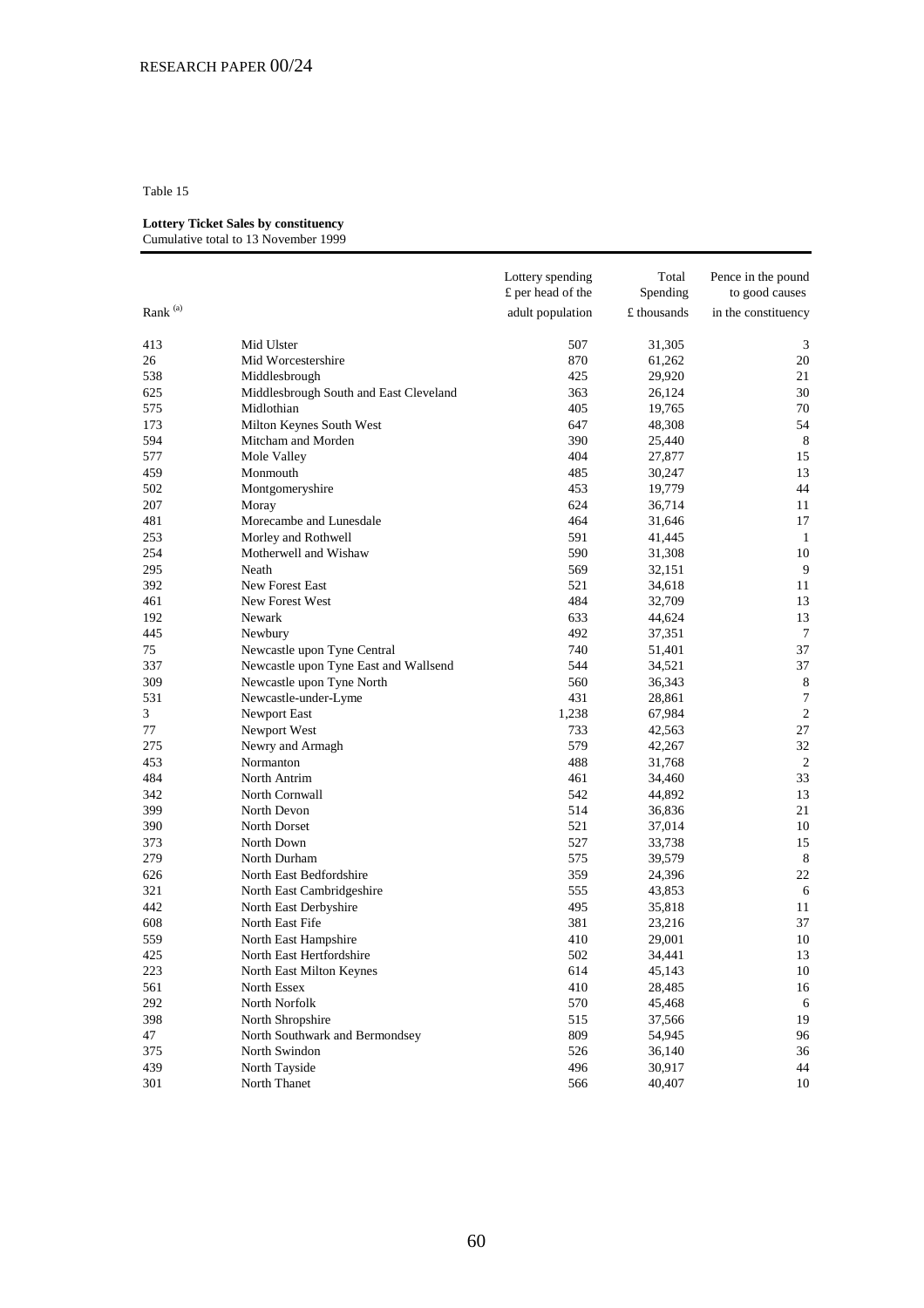#### **Lottery Ticket Sales by constituency**

|               |                             | Lottery spending<br>£ per head of the | Total<br>Spending | Pence in the pound<br>to good causes |
|---------------|-----------------------------|---------------------------------------|-------------------|--------------------------------------|
| Rank $^{(a)}$ |                             | adult population                      | £ thousands       | in the constituency                  |
|               |                             |                                       |                   |                                      |
| 143           | North Tyneside              | 669                                   | 42,867            | 23                                   |
| 400           | North Warwickshire          | 514                                   | 37,847            | 7                                    |
| 628           | North West Cambridgeshire   | 355                                   | 24,277            | 9                                    |
| 532           | North West Durham           | 430                                   | 29,082            | 13                                   |
| 523           | North West Hampshire        | 436                                   | 32,918            | 12                                   |
| 233           | North West Leicestershire   | 601                                   | 40,164            | 24                                   |
| 294           | North West Norfolk          | 569                                   | 44,545            | 17                                   |
| 470           | North Wiltshire             | 476                                   | 37,631            | 15                                   |
| 346           | Northampton North           | 541                                   | 40,232            | 9                                    |
| 82            | Northampton South           | 724                                   | 60,240            | 15                                   |
| 466           | Northavon                   | 478                                   | 38,452            | 6                                    |
| 231           | Norwich North               | 603                                   | 45,123            | 6                                    |
| 56            | Norwich South               | 783                                   | 54,540            | 130                                  |
| 140           | Nottingham East             | 671                                   | 44,447            | 19                                   |
| 361           | Nottingham North            | 532                                   | 35,152            | 5                                    |
| 103           | Nottingham South            | 704                                   | 51,697            | 101                                  |
| 252           | Nuneaton                    | 592                                   | 43,067            | 6                                    |
| 327           | Ochil                       | 552                                   | 31,670            | 19                                   |
| 657           | Ogmore                      | 261                                   | 13,647            | 18                                   |
| 454           | Old Bexley and Sidcup       | 487                                   | 33,253            | 4                                    |
| 510           | Oldham East and Saddleworth | 446                                   | 32,998            | 8                                    |
| 76            | Oldham West and Royton      | 734                                   | 51,155            | 8                                    |
| 458           | Orkney and Shetland         | 485                                   | 15,877            | 56                                   |
| 277           | Orpington                   | 577                                   | 45,785            | 7                                    |
| 273           | Oxford East                 | 580                                   | 41,203            | 14                                   |
| 378           | Oxford West and Abingdon    | 526                                   | 41,899            | 53                                   |
| 67            | Paisley North               | 760                                   | 37,526            | 5                                    |
| 600           | Paisley South               | 386                                   | 20,889            | 16                                   |
| 587           | Pendle                      | 396                                   | 25,043            | 13                                   |
| 598           | Penrith and The Border      | 387                                   | 26,364            | 32                                   |
| 198           | Perth                       | 629                                   | 38,708            | 14                                   |
| 33            | Peterborough                | 846                                   | 54,388            | 24                                   |
| 405           | Plymouth, Devonport         | 512                                   | 37,817            | 10                                   |
| 18            | Plymouth, Sutton            | 898                                   | 60,866            | 17                                   |
| 72            | Pontefract and Castleford   | 746                                   | 47,211            | 8                                    |
| 382           | Pontypridd                  | 524                                   | 34,078            | 9                                    |
| 235           | Poole                       | 599                                   | 40,275            | 18                                   |
| 52            | Poplar and Canning Town     | 793                                   | 55,805            | 67                                   |
| 288           | Portsmouth North            | 571                                   | 37,260            | 15                                   |
| 89            | Portsmouth South            | 719                                   | 55,856            | 95                                   |
| 362           | Preseli Pembrokeshire       | 532                                   | 29,100            | 23                                   |
| 40            | Preston                     | 830                                   | 60,664            | 34                                   |
| 304           | Pudsey                      | 564                                   | 40,584            | 28                                   |
| 417           | Putney                      | 505                                   | 30,384            | $11\,$                               |
| 564           | Rayleigh                    | 409                                   | 28,613            | 3                                    |
| 139           | <b>Reading East</b>         | 671                                   | 50,038            | 24                                   |
| 455           | Reading West                | 486                                   | 34,373            | $\mathfrak{Z}$                       |
|               |                             |                                       |                   |                                      |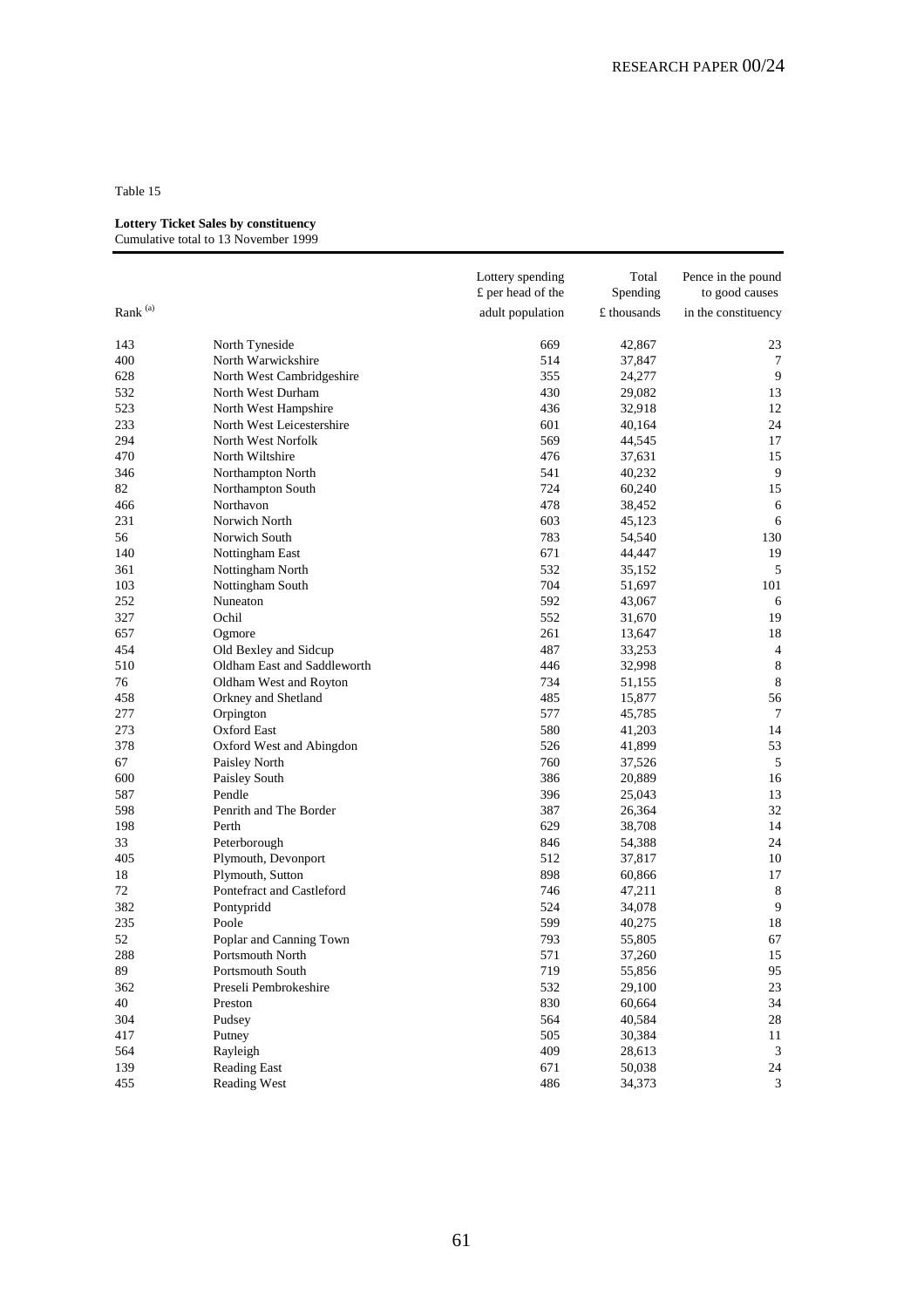## **Lottery Ticket Sales by constituency**

# Cumulative total to 13 November 1999 Lottery spending Total Pence in the pound  $f$  per head of the Spending to good causes £ per head of the Spending to good causes Rank (a) adult population  $\pm$  thousands in the constituency 181 Redcar Redcar 641 43,936 18 222 Redditch 38,400 3 92 Regent's Park and Kensington North 714 52,839 58 269 Reigate 269 Reigate 2012 Reigate 2013 Reigate 2014 Reigate 2014 Reigate 2014 Reigate 2014 Reigate 2014 Reigate 2014 Reigate 2014 Reigate 2014 Reigate 2014 Reigate 2014 Reigate 2014 Reigate 2014 Reigate 2014 Reigate 201 244 Rhondda 16 Rhondda 16 Rhondda 16 Rhondda 16 Rhondda 16 Rhondda 16 Rhondda 16 Rhondda 16 Rhondda 16 Rhondda 652 Ribble Valley 292 21,706 12 347 Richmond (Yorks) 539 36,000 19 527 Richmond Park 434 31,438 129<br>225 Rochdale 608 42,536 15 225 Rochdale 608 42,536 15 22 Rochford and Southend East 879 62,816 5<br>112 Romford 800 695 41,602 2 112 Romford 2 **Romford** 695 41,602 2 583 Romsey 27,949 27,949 B

| 379 | Ross, Skye and Inverness West | 525 | 29,532 | 36             |
|-----|-------------------------------|-----|--------|----------------|
| 579 | Rossendale and Darwen         | 403 | 28,513 | 9              |
| 651 | <b>Rother Valley</b>          | 300 | 20,802 | 5              |
| 24  | Rotherham                     | 876 | 51,677 | 42             |
| 507 | Roxburgh and Berwickshire     | 449 | 21,549 | 14             |
| 431 | Rugby and Kenilworth          | 500 | 40,052 | 18             |
| 410 | Ruislip-Northwood             | 509 | 31,133 | $\overline{2}$ |
| 229 | Runnymede and Weybridge       | 604 | 44,032 | 13             |
| 554 | Rushcliffe                    | 414 | 33,684 | 47             |
| 593 | Rutland and Melton            | 390 | 28,130 | 9              |
| 630 | Ryedale                       | 354 | 23,578 | 25             |
| 605 | Saffron Walden                | 384 | 29,258 | 12             |
| 210 | Salford                       | 622 | 34,924 | 151            |
| 419 | Salisbury                     | 504 | 40,627 | 12             |
| 226 | Scarborough and Whitby        | 608 | 46,512 | 21             |
| 282 | Scunthorpe                    | 574 | 34,848 | $\tau$         |
| 203 | Sedgefield                    | 628 | 40,921 | 13             |
| 654 | Selby                         | 279 | 21,273 | 18             |
| 637 | Sevenoaks                     | 339 | 22,929 | 9              |
| 17  | Sheffield Central             | 898 | 55,923 | 117            |
| 257 | Sheffield, Attercliffe        | 589 | 39,395 | $\overline{4}$ |
| 20  | Sheffield, Brightside         | 885 | 48,994 | 4              |
| 655 | Sheffield, Hallam             | 270 | 16,026 | 14             |
| 565 | Sheffield, Heeley             | 408 | 25,844 | 39             |
| 539 | Sheffield, Hillsborough       | 425 | 31,684 | 6              |
| 614 | Sherwood                      | 375 | 28,376 | 12             |
| 569 | Shipley                       | 407 | 28,770 | $\overline{7}$ |
| 283 | Shrewsbury and Atcham         | 573 | 42,913 | 23             |
| 144 | Sittingbourne and Sheppey     | 668 | 43,595 | 3              |
| 528 | Skipton and Ripon             | 433 | 32,094 | 38             |
| 635 | Sleaford and North Hykeham    | 340 | 24,791 | 15             |
| 69  | Slough                        | 757 | 53,492 | $\tau$         |
| 199 | Solihull                      | 629 | 50,174 | $\overline{4}$ |
| 643 | Somerton and Frome            | 331 | 24,916 | 39             |
| 534 | South Antrim                  | 427 | 30,376 | 8              |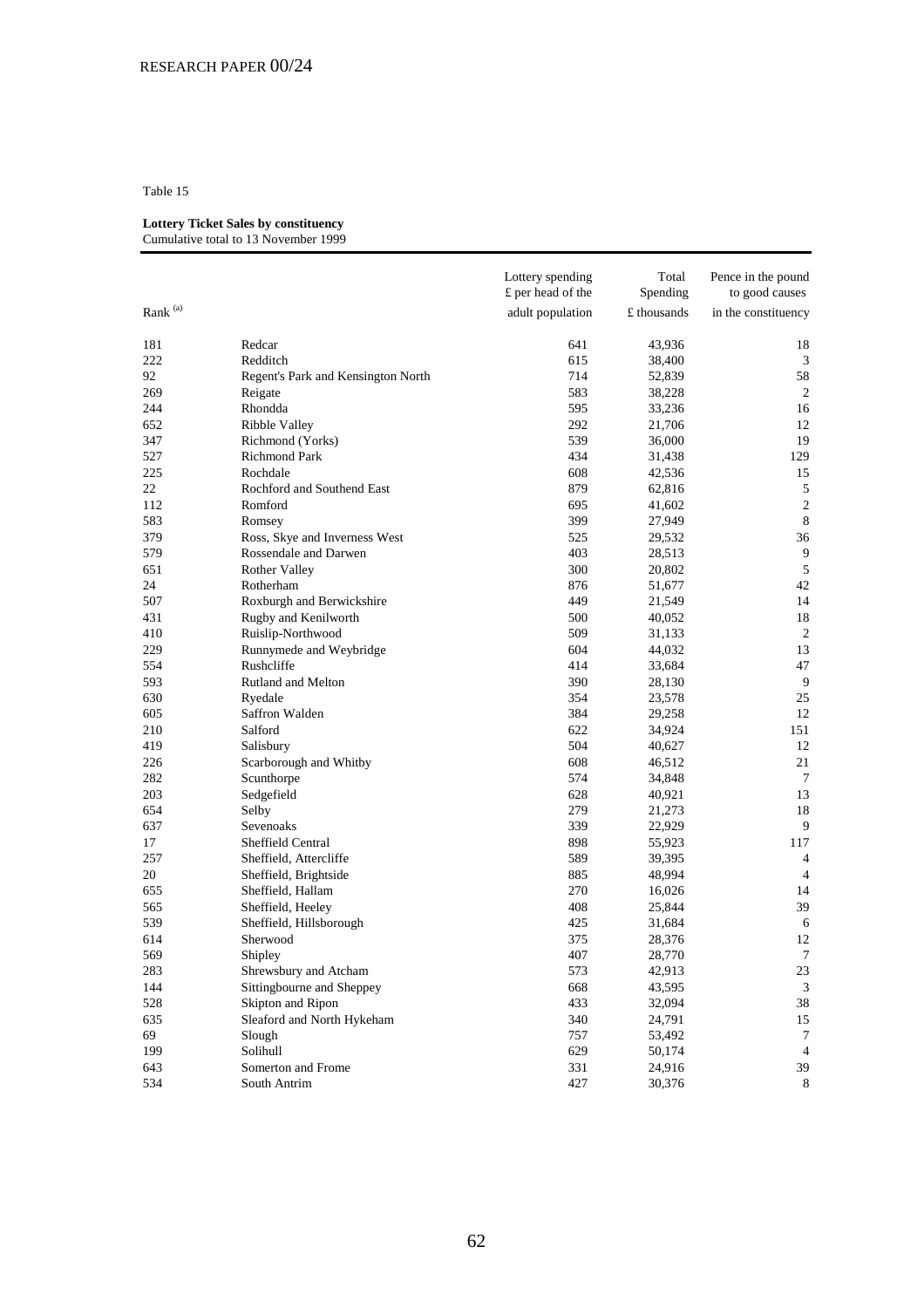#### **Lottery Ticket Sales by constituency**

|                     |                                | Lottery spending<br>£ per head of the | Total<br>Spending | Pence in the pound<br>to good causes |
|---------------------|--------------------------------|---------------------------------------|-------------------|--------------------------------------|
| Rank <sup>(a)</sup> |                                | adult population                      | £ thousands       | in the constituency                  |
| 610                 | South Cambridgeshire           | 380                                   | 27,041            | 43                                   |
| 636                 | South Derbyshire               | 339                                   | 27,114            | 8                                    |
| 430                 | South Dorset                   | 500                                   | 33,356            | 7                                    |
| 536                 | South Down                     | 426                                   | 31,187            | 33                                   |
| 613                 | South East Cambridgeshire      | 376                                   | 29,762            | 17                                   |
| 535                 | South East Cornwall            | 426                                   | 33,126            | 22                                   |
| 372                 | South Holland and The Deepings | 528                                   | 38,098            | 9                                    |
| 656                 | South Norfolk                  | 268                                   | 21,954            | 20                                   |
| 475                 | South Ribble                   | 468                                   | 34,344            | 18                                   |
| 230                 | South Shields                  | 604                                   | 37,854            | 11                                   |
| 363                 | South Staffordshire            | 531                                   | 36,577            | 3                                    |
| 640                 | South Suffolk                  | 334                                   | 22,898            | 16                                   |
| 150                 | South Swindon                  | 664                                   | 47,537            | 11                                   |
| 206                 | South Thanet                   | 624                                   | 39,233            | 12                                   |
| 115                 | South West Bedfordshire        | 694                                   | 49,253            | $\overline{2}$                       |
| 649                 | South West Devon               | 309                                   | 22,008            | 24                                   |
| 524                 | South West Hertfordshire       | 435                                   | 31,684            | 55                                   |
| 299                 | South West Norfolk             | 566                                   | 46,530            | 6                                    |
| 448                 | South West Surrey              | 490                                   | 36,189            | 16                                   |
| 167                 | Southampton, Itchen            | 650                                   | 50,374            | 20                                   |
| 497                 | Southampton, Test              | 456                                   | 34,033            | 33                                   |
| 617                 | Southend West                  | 373                                   | 24,315            | 3                                    |
| 289                 | Southport                      | 571                                   | 40,510            | 11                                   |
| 146                 | Spelthorne                     | 665                                   | 47,134            | 5                                    |
| 329                 | St Albans                      | 551                                   | 36,494            | 9                                    |
| 629                 | St Helens North                | 355                                   | 25,372            | $\overline{9}$                       |
| 81                  | St Helens South                | 724                                   | 47,811            | 26                                   |
| 488                 | <b>St</b> Ives                 | 460                                   | 33,567            | 33                                   |
| 312                 | Stafford                       | 560                                   | 38,024            | $8\phantom{1}$                       |
| 421                 | <b>Staffordshire Moorlands</b> | 503                                   | 33,774            | $\,$ 8 $\,$                          |
| 393                 | Stalybridge and Hyde           | 520                                   | 34,498            | $\sqrt{5}$                           |
| 271                 | Stevenage                      | 581                                   | 39,652            | $\mathfrak{Z}$                       |
| 370                 | Stirling                       | 528                                   | 28,052            | 44                                   |
| 161                 | Stockport                      | 656                                   | 42,992            | 14                                   |
| 170                 | <b>Stockton North</b>          | 649                                   | 42,180            | 22                                   |
| 471                 | <b>Stockton South</b>          | 474                                   | 33,555            | 17                                   |
| 15                  | Stoke-on-Trent Central         | 934                                   | 59,150            | 36                                   |
| 344                 | Stoke-on-Trent North           | 541                                   | 32,003            | 24                                   |
| 592                 | Stoke-on-Trent South           | 390                                   | 27,348            | 33                                   |
| 596                 | Stone                          | 388                                   | 26,913            | 14                                   |
| 194                 | Stourbridge                    | 632                                   | 41,526            | $\overline{4}$                       |
| 552                 | Strangford                     | 415                                   | 29,998            | 10                                   |
| 521                 | Stratford-on-Avon              | 437                                   | 36,494            | 10                                   |
| 473                 | Strathkelvin and Bearsden      | 471                                   | 30,046            | 7                                    |
| 238                 | Streatham                      | 599                                   | 44,755            | 25                                   |
| 262                 | Stretford and Urmston          | 586                                   | 41,233            | 14                                   |
| 607                 | Stroud                         | 383                                   | 30,331            | 31                                   |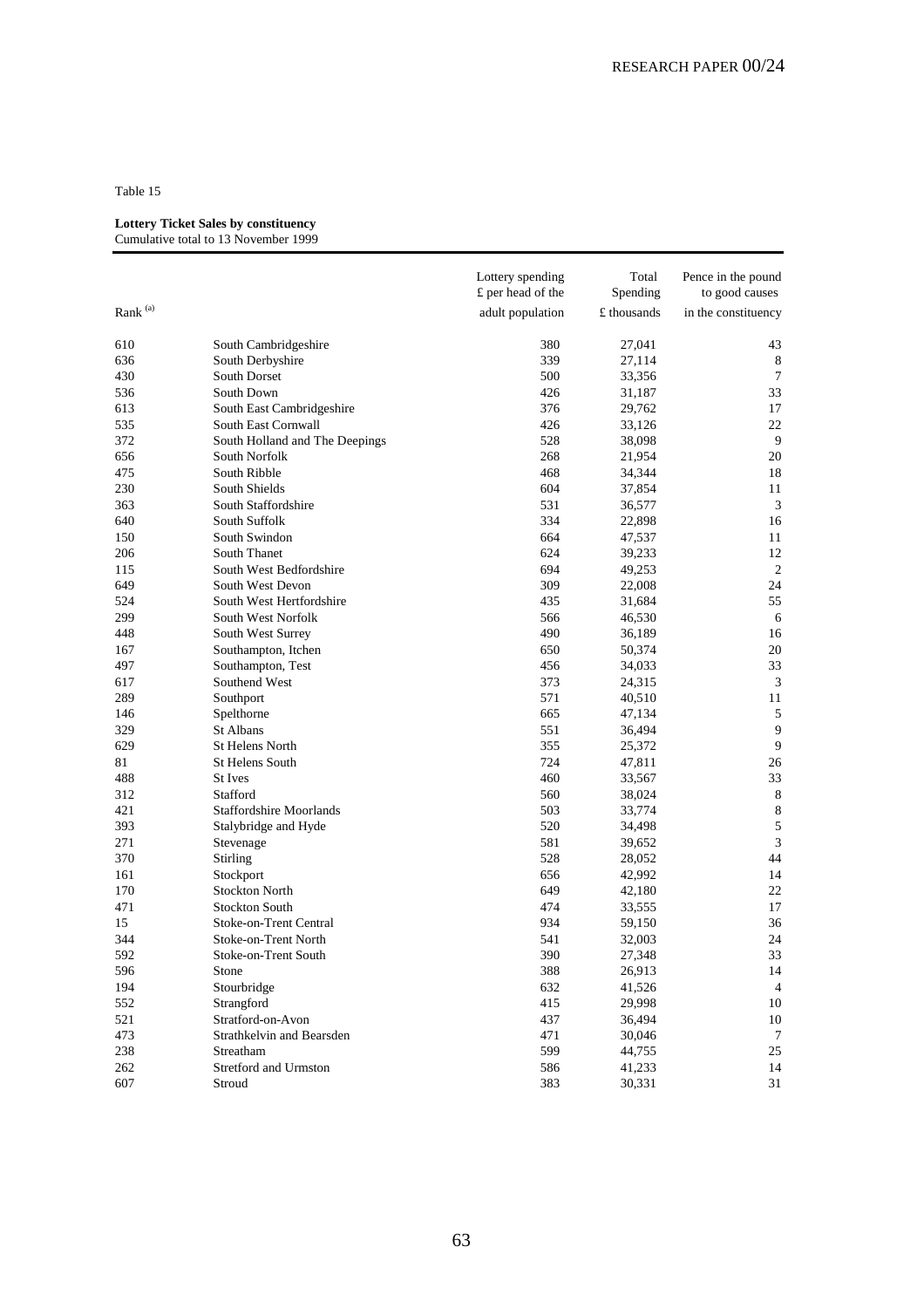#### **Lottery Ticket Sales by constituency** Cumulative total to 13 November 1999

|                     |                                   | Lottery spending<br>£ per head of the | Total<br>Spending | Pence in the pound<br>to good causes |
|---------------------|-----------------------------------|---------------------------------------|-------------------|--------------------------------------|
| Rank <sup>(a)</sup> |                                   | adult population                      | £ thousands       | in the constituency                  |
| 500                 | <b>Suffolk Coastal</b>            | 454                                   | 34,360            | 35                                   |
| $\mathbf{2}$        | <b>Sunderland North</b>           | 2,236                                 | 143,208           | 11                                   |
| 350                 | Sunderland South                  | 538                                   | 35,605            | 50                                   |
| 240                 | <b>Surrey Heath</b>               | 597                                   | 44,952            | 8                                    |
| 97                  | Sutton and Cheam                  | 708                                   | 45,286            | 6                                    |
| 280                 | Sutton Coldfield                  | 575                                   | 41,682            | 5                                    |
| 220                 | Swansea East                      | 616                                   | 35,889            | $\overline{4}$                       |
| 37                  | Swansea West                      | 832                                   | 49,033            | 18                                   |
| 165                 | Tamworth                          | 654                                   | 45,203            | 3                                    |
| 597                 | Tatton                            | 388                                   | 25,063            | 25                                   |
| 443                 | Taunton                           | 493                                   | 39,976            | 28                                   |
| 504                 | Teignbridge                       | 450                                   | 37,774            | 7                                    |
| 265                 | Telford                           | 585                                   | 35,303            | 26                                   |
| 634                 | Tewkesbury                        | 342                                   | 23,792            | 7                                    |
| 290                 | The Wrekin                        | 570                                   | 36,879            | 14                                   |
| 45                  | Thurrock                          | 815                                   | 60,435            | 2                                    |
| 585                 | Tiverton and Honiton              | 397                                   | 30,966            | 17                                   |
| 474                 | Tonbridge and Malling             | 469                                   | 30,862            | 13                                   |
| 588                 | Tooting                           | 393                                   | 26,219            | 27                                   |
| 85                  | Torbay                            | 721                                   | 52,311            | $\overline{2}$                       |
| 227                 | Torfaen                           | 606                                   | 37,330            | 16                                   |
| 599                 | Torridge and West Devon           | 387                                   | 30,292            | 44                                   |
| 633                 | Totnes                            | 345                                   | 24,756            | 33                                   |
| 13                  | Tottenham                         | 965                                   | 63,463            | 11                                   |
| 330                 | Truro and St Austell              | 549                                   | 43,094            | 117                                  |
| 300                 | Tunbridge Wells                   | 566                                   | 37,130            | 14                                   |
| 506                 | Tweeddale, Ettrick and Lauderdale | 450                                   | 23,360            | 18                                   |
| 463                 | Twickenham                        | 481                                   | 35,435            | 12                                   |
| 8                   | Tyne Bridge                       | 1,060                                 | 63,830            | 104                                  |
| 241                 | Tynemouth                         | 596                                   | 39,195            | 19                                   |
| 132                 | Upminster                         | 677                                   | 38,695            | 1                                    |
| 328                 | <b>Upper Bann</b>                 | 552                                   | 40,045            | 17                                   |
| 46                  | Uxbridge                          | 810                                   | 47,190            | $\overline{4}$                       |
| 44                  | Vale of Clwyd                     | 821                                   | 42,122            | 11                                   |
| 287                 | Vale of Glamorgan                 | 571                                   | 39,068            | 18                                   |
| 574                 | Vale of York                      | 405                                   | 29,362            | 13                                   |
| 59                  | Vauxhall                          | 776                                   | 55,610            | 109                                  |
| 104                 | Wakefield                         | 704                                   | 53,087            | 22                                   |
| 190                 | Wallasey                          | 633                                   | 40,908            | $\overline{4}$                       |
| 324                 | Walsall North                     | 553                                   | 37,421            | $\sqrt{2}$                           |
| 125                 | Walsall South                     | 685                                   | 44,154            | 55                                   |
| 83                  | Walthamstow                       | 724                                   | 46,050            | 14                                   |
| 281                 | Wansbeck                          | 575                                   | 36,592            | 11                                   |
| 556                 | Wansdyke                          | 414                                   | 29,239            | 17                                   |
| 482                 | Wantage                           | 463                                   | 34,450            | 20                                   |
| 224                 | Warley                            | 613                                   | 36,434            | 8                                    |
| 514                 | Warrington North                  | 441                                   | 32,249            | 11                                   |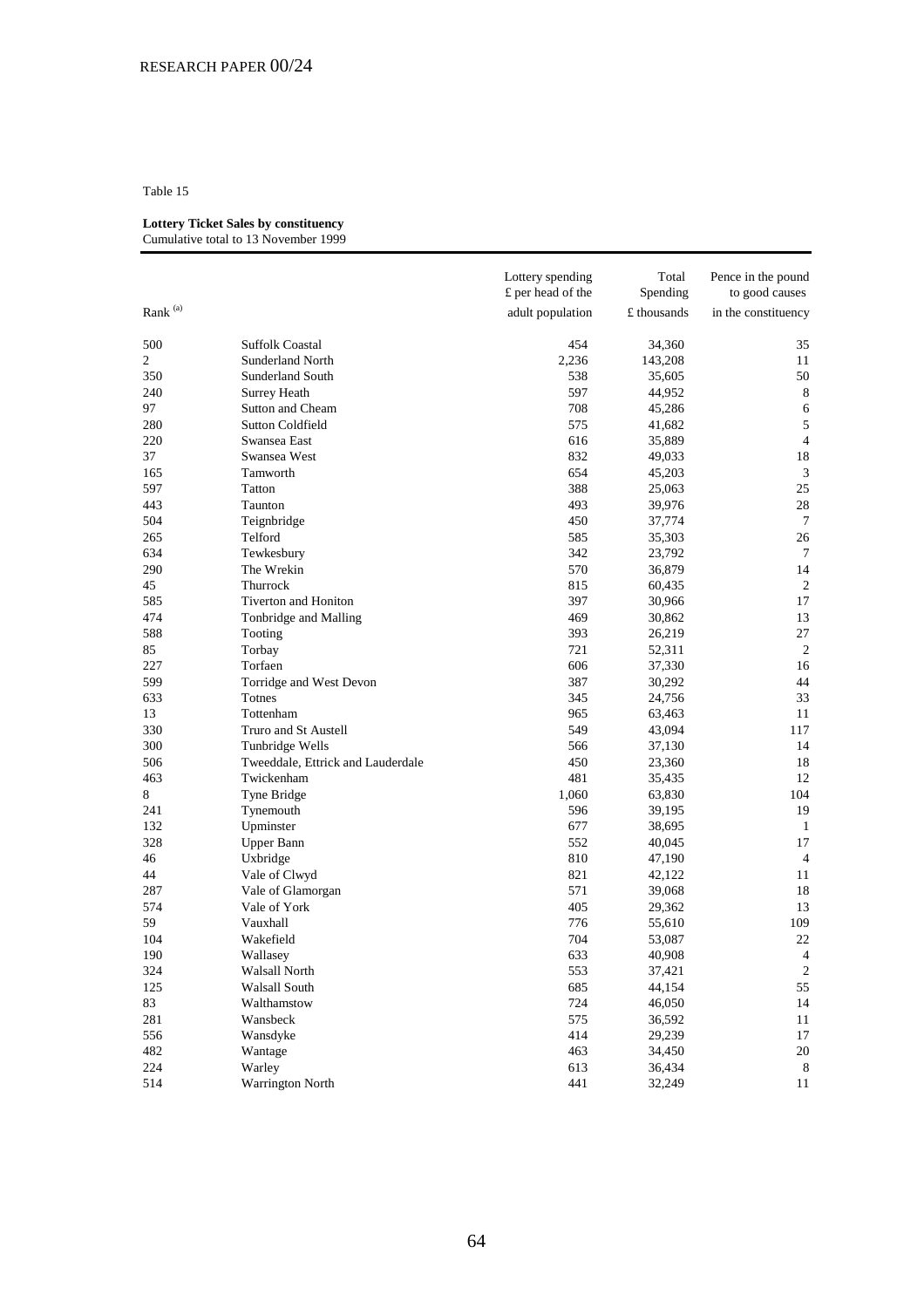#### **Lottery Ticket Sales by constituency**

| adult population<br>£ thousands<br>in the constituency<br>47,100<br>186<br>Warrington South<br>635<br>11<br>28<br>308<br>Warwick and Leamington<br>561<br>44,739<br>695<br>9<br>113<br>Watford<br>52,698<br>7<br>217<br>Waveney<br>618<br>47,131<br>Wealden<br>398<br>584<br>32,781<br>11<br>Weaver Vale<br>137<br>673<br>45,191<br>7<br>$\sqrt{5}$<br>251<br>592<br>Wellingborough<br>45,357<br>420<br>Wells<br>503<br>21<br>37,234<br>260<br>Welwyn Hatfield<br>587<br>39,473<br>4<br>530<br>3<br>Wentworth<br>431<br>27,718<br>West Aberdeenshire and Kincardine<br>403<br>24,647<br>53<br>578<br>14<br>145<br>West Bromwich East<br>665<br>41,921<br>102<br>West Bromwich West<br>705<br>48,241<br>14<br>160<br>West Chelmsford<br>657<br>6<br>50,262<br>25<br>618<br>West Derbyshire<br>372<br>27,774<br>590<br><b>West Dorset</b><br>391<br>27,920<br>25<br>28<br>West Ham<br>866<br>22<br>49,998<br>481<br>35,960<br>9<br>464<br>West Lancashire<br>653<br>West Renfrewshire<br>287<br>30<br>15,250<br>172<br>West Suffolk<br>647<br>45,304<br>7<br>55<br>581<br>400<br>West Tyrone<br>24,337<br>West Worcestershire<br>24<br>622<br>368<br>24,319<br>381<br>524<br>16<br>Westbury<br>38,964<br>Western Isles<br>541<br>424<br>9,563<br>70<br>529<br>Westmorland and Lonsdale<br>433<br>46<br>30,191<br>307<br>Weston-Super-Mare<br>562<br>41,495<br>10<br>228<br>605<br>34<br>Wigan<br>39,167<br>276<br>Wimbledon<br>578<br>36,950<br>13<br>632<br>351<br>28,765<br>79<br>Winchester<br>325<br>553<br>17<br>Windsor<br>37,800<br>429<br>Wirral South<br>501<br>3<br>30,291<br>$\overline{2}$<br>Wirral West<br>502<br>424<br>31,154<br>20<br>485<br>Witney<br>461<br>34,424<br>449<br>490<br>20<br>Woking<br>34,823<br>501<br>Wokingham<br>453<br>31,150<br>3<br>$\overline{4}$<br>518<br>Wolverhampton North East<br>439<br>26,881<br>427<br>26,905<br>Wolverhampton South East<br>501<br>6<br>939<br>62,549<br>41<br>14<br>Wolverhampton South West<br>621<br>368<br>18<br>Woodspring<br>26,136<br>Worcester<br>673<br>48,196<br>$\tau$<br>136<br>232<br>601<br>Workington<br>39,953<br>26<br>545<br>Worsley<br>422<br>29,496<br>8<br>148<br>Worthing West<br>664<br>47,833<br>2<br>694<br>Wrexham<br>35,573<br>20<br>114<br>270<br>Wycombe<br>583<br>42,971<br>7<br>248<br><b>Wyre Forest</b><br>594<br>43,728<br>2<br>91<br>Wythenshawe and Sale East<br>716<br>$\overline{4}$<br>51,981 |                     | Lottery spending<br>£ per head of the | Total<br>Spending | Pence in the pound<br>to good causes |
|------------------------------------------------------------------------------------------------------------------------------------------------------------------------------------------------------------------------------------------------------------------------------------------------------------------------------------------------------------------------------------------------------------------------------------------------------------------------------------------------------------------------------------------------------------------------------------------------------------------------------------------------------------------------------------------------------------------------------------------------------------------------------------------------------------------------------------------------------------------------------------------------------------------------------------------------------------------------------------------------------------------------------------------------------------------------------------------------------------------------------------------------------------------------------------------------------------------------------------------------------------------------------------------------------------------------------------------------------------------------------------------------------------------------------------------------------------------------------------------------------------------------------------------------------------------------------------------------------------------------------------------------------------------------------------------------------------------------------------------------------------------------------------------------------------------------------------------------------------------------------------------------------------------------------------------------------------------------------------------------------------------------------------------------------------------------------------------------------------------------------------------------------------------------------------------------------------------------------------------------------------------------------------------------------------------------------------------------------------------------------------------------------|---------------------|---------------------------------------|-------------------|--------------------------------------|
|                                                                                                                                                                                                                                                                                                                                                                                                                                                                                                                                                                                                                                                                                                                                                                                                                                                                                                                                                                                                                                                                                                                                                                                                                                                                                                                                                                                                                                                                                                                                                                                                                                                                                                                                                                                                                                                                                                                                                                                                                                                                                                                                                                                                                                                                                                                                                                                                      | Rank <sup>(a)</sup> |                                       |                   |                                      |
|                                                                                                                                                                                                                                                                                                                                                                                                                                                                                                                                                                                                                                                                                                                                                                                                                                                                                                                                                                                                                                                                                                                                                                                                                                                                                                                                                                                                                                                                                                                                                                                                                                                                                                                                                                                                                                                                                                                                                                                                                                                                                                                                                                                                                                                                                                                                                                                                      |                     |                                       |                   |                                      |
|                                                                                                                                                                                                                                                                                                                                                                                                                                                                                                                                                                                                                                                                                                                                                                                                                                                                                                                                                                                                                                                                                                                                                                                                                                                                                                                                                                                                                                                                                                                                                                                                                                                                                                                                                                                                                                                                                                                                                                                                                                                                                                                                                                                                                                                                                                                                                                                                      |                     |                                       |                   |                                      |
|                                                                                                                                                                                                                                                                                                                                                                                                                                                                                                                                                                                                                                                                                                                                                                                                                                                                                                                                                                                                                                                                                                                                                                                                                                                                                                                                                                                                                                                                                                                                                                                                                                                                                                                                                                                                                                                                                                                                                                                                                                                                                                                                                                                                                                                                                                                                                                                                      |                     |                                       |                   |                                      |
|                                                                                                                                                                                                                                                                                                                                                                                                                                                                                                                                                                                                                                                                                                                                                                                                                                                                                                                                                                                                                                                                                                                                                                                                                                                                                                                                                                                                                                                                                                                                                                                                                                                                                                                                                                                                                                                                                                                                                                                                                                                                                                                                                                                                                                                                                                                                                                                                      |                     |                                       |                   |                                      |
|                                                                                                                                                                                                                                                                                                                                                                                                                                                                                                                                                                                                                                                                                                                                                                                                                                                                                                                                                                                                                                                                                                                                                                                                                                                                                                                                                                                                                                                                                                                                                                                                                                                                                                                                                                                                                                                                                                                                                                                                                                                                                                                                                                                                                                                                                                                                                                                                      |                     |                                       |                   |                                      |
|                                                                                                                                                                                                                                                                                                                                                                                                                                                                                                                                                                                                                                                                                                                                                                                                                                                                                                                                                                                                                                                                                                                                                                                                                                                                                                                                                                                                                                                                                                                                                                                                                                                                                                                                                                                                                                                                                                                                                                                                                                                                                                                                                                                                                                                                                                                                                                                                      |                     |                                       |                   |                                      |
|                                                                                                                                                                                                                                                                                                                                                                                                                                                                                                                                                                                                                                                                                                                                                                                                                                                                                                                                                                                                                                                                                                                                                                                                                                                                                                                                                                                                                                                                                                                                                                                                                                                                                                                                                                                                                                                                                                                                                                                                                                                                                                                                                                                                                                                                                                                                                                                                      |                     |                                       |                   |                                      |
|                                                                                                                                                                                                                                                                                                                                                                                                                                                                                                                                                                                                                                                                                                                                                                                                                                                                                                                                                                                                                                                                                                                                                                                                                                                                                                                                                                                                                                                                                                                                                                                                                                                                                                                                                                                                                                                                                                                                                                                                                                                                                                                                                                                                                                                                                                                                                                                                      |                     |                                       |                   |                                      |
|                                                                                                                                                                                                                                                                                                                                                                                                                                                                                                                                                                                                                                                                                                                                                                                                                                                                                                                                                                                                                                                                                                                                                                                                                                                                                                                                                                                                                                                                                                                                                                                                                                                                                                                                                                                                                                                                                                                                                                                                                                                                                                                                                                                                                                                                                                                                                                                                      |                     |                                       |                   |                                      |
|                                                                                                                                                                                                                                                                                                                                                                                                                                                                                                                                                                                                                                                                                                                                                                                                                                                                                                                                                                                                                                                                                                                                                                                                                                                                                                                                                                                                                                                                                                                                                                                                                                                                                                                                                                                                                                                                                                                                                                                                                                                                                                                                                                                                                                                                                                                                                                                                      |                     |                                       |                   |                                      |
|                                                                                                                                                                                                                                                                                                                                                                                                                                                                                                                                                                                                                                                                                                                                                                                                                                                                                                                                                                                                                                                                                                                                                                                                                                                                                                                                                                                                                                                                                                                                                                                                                                                                                                                                                                                                                                                                                                                                                                                                                                                                                                                                                                                                                                                                                                                                                                                                      |                     |                                       |                   |                                      |
|                                                                                                                                                                                                                                                                                                                                                                                                                                                                                                                                                                                                                                                                                                                                                                                                                                                                                                                                                                                                                                                                                                                                                                                                                                                                                                                                                                                                                                                                                                                                                                                                                                                                                                                                                                                                                                                                                                                                                                                                                                                                                                                                                                                                                                                                                                                                                                                                      |                     |                                       |                   |                                      |
|                                                                                                                                                                                                                                                                                                                                                                                                                                                                                                                                                                                                                                                                                                                                                                                                                                                                                                                                                                                                                                                                                                                                                                                                                                                                                                                                                                                                                                                                                                                                                                                                                                                                                                                                                                                                                                                                                                                                                                                                                                                                                                                                                                                                                                                                                                                                                                                                      |                     |                                       |                   |                                      |
|                                                                                                                                                                                                                                                                                                                                                                                                                                                                                                                                                                                                                                                                                                                                                                                                                                                                                                                                                                                                                                                                                                                                                                                                                                                                                                                                                                                                                                                                                                                                                                                                                                                                                                                                                                                                                                                                                                                                                                                                                                                                                                                                                                                                                                                                                                                                                                                                      |                     |                                       |                   |                                      |
|                                                                                                                                                                                                                                                                                                                                                                                                                                                                                                                                                                                                                                                                                                                                                                                                                                                                                                                                                                                                                                                                                                                                                                                                                                                                                                                                                                                                                                                                                                                                                                                                                                                                                                                                                                                                                                                                                                                                                                                                                                                                                                                                                                                                                                                                                                                                                                                                      |                     |                                       |                   |                                      |
|                                                                                                                                                                                                                                                                                                                                                                                                                                                                                                                                                                                                                                                                                                                                                                                                                                                                                                                                                                                                                                                                                                                                                                                                                                                                                                                                                                                                                                                                                                                                                                                                                                                                                                                                                                                                                                                                                                                                                                                                                                                                                                                                                                                                                                                                                                                                                                                                      |                     |                                       |                   |                                      |
|                                                                                                                                                                                                                                                                                                                                                                                                                                                                                                                                                                                                                                                                                                                                                                                                                                                                                                                                                                                                                                                                                                                                                                                                                                                                                                                                                                                                                                                                                                                                                                                                                                                                                                                                                                                                                                                                                                                                                                                                                                                                                                                                                                                                                                                                                                                                                                                                      |                     |                                       |                   |                                      |
|                                                                                                                                                                                                                                                                                                                                                                                                                                                                                                                                                                                                                                                                                                                                                                                                                                                                                                                                                                                                                                                                                                                                                                                                                                                                                                                                                                                                                                                                                                                                                                                                                                                                                                                                                                                                                                                                                                                                                                                                                                                                                                                                                                                                                                                                                                                                                                                                      |                     |                                       |                   |                                      |
|                                                                                                                                                                                                                                                                                                                                                                                                                                                                                                                                                                                                                                                                                                                                                                                                                                                                                                                                                                                                                                                                                                                                                                                                                                                                                                                                                                                                                                                                                                                                                                                                                                                                                                                                                                                                                                                                                                                                                                                                                                                                                                                                                                                                                                                                                                                                                                                                      |                     |                                       |                   |                                      |
|                                                                                                                                                                                                                                                                                                                                                                                                                                                                                                                                                                                                                                                                                                                                                                                                                                                                                                                                                                                                                                                                                                                                                                                                                                                                                                                                                                                                                                                                                                                                                                                                                                                                                                                                                                                                                                                                                                                                                                                                                                                                                                                                                                                                                                                                                                                                                                                                      |                     |                                       |                   |                                      |
|                                                                                                                                                                                                                                                                                                                                                                                                                                                                                                                                                                                                                                                                                                                                                                                                                                                                                                                                                                                                                                                                                                                                                                                                                                                                                                                                                                                                                                                                                                                                                                                                                                                                                                                                                                                                                                                                                                                                                                                                                                                                                                                                                                                                                                                                                                                                                                                                      |                     |                                       |                   |                                      |
|                                                                                                                                                                                                                                                                                                                                                                                                                                                                                                                                                                                                                                                                                                                                                                                                                                                                                                                                                                                                                                                                                                                                                                                                                                                                                                                                                                                                                                                                                                                                                                                                                                                                                                                                                                                                                                                                                                                                                                                                                                                                                                                                                                                                                                                                                                                                                                                                      |                     |                                       |                   |                                      |
|                                                                                                                                                                                                                                                                                                                                                                                                                                                                                                                                                                                                                                                                                                                                                                                                                                                                                                                                                                                                                                                                                                                                                                                                                                                                                                                                                                                                                                                                                                                                                                                                                                                                                                                                                                                                                                                                                                                                                                                                                                                                                                                                                                                                                                                                                                                                                                                                      |                     |                                       |                   |                                      |
|                                                                                                                                                                                                                                                                                                                                                                                                                                                                                                                                                                                                                                                                                                                                                                                                                                                                                                                                                                                                                                                                                                                                                                                                                                                                                                                                                                                                                                                                                                                                                                                                                                                                                                                                                                                                                                                                                                                                                                                                                                                                                                                                                                                                                                                                                                                                                                                                      |                     |                                       |                   |                                      |
|                                                                                                                                                                                                                                                                                                                                                                                                                                                                                                                                                                                                                                                                                                                                                                                                                                                                                                                                                                                                                                                                                                                                                                                                                                                                                                                                                                                                                                                                                                                                                                                                                                                                                                                                                                                                                                                                                                                                                                                                                                                                                                                                                                                                                                                                                                                                                                                                      |                     |                                       |                   |                                      |
|                                                                                                                                                                                                                                                                                                                                                                                                                                                                                                                                                                                                                                                                                                                                                                                                                                                                                                                                                                                                                                                                                                                                                                                                                                                                                                                                                                                                                                                                                                                                                                                                                                                                                                                                                                                                                                                                                                                                                                                                                                                                                                                                                                                                                                                                                                                                                                                                      |                     |                                       |                   |                                      |
|                                                                                                                                                                                                                                                                                                                                                                                                                                                                                                                                                                                                                                                                                                                                                                                                                                                                                                                                                                                                                                                                                                                                                                                                                                                                                                                                                                                                                                                                                                                                                                                                                                                                                                                                                                                                                                                                                                                                                                                                                                                                                                                                                                                                                                                                                                                                                                                                      |                     |                                       |                   |                                      |
|                                                                                                                                                                                                                                                                                                                                                                                                                                                                                                                                                                                                                                                                                                                                                                                                                                                                                                                                                                                                                                                                                                                                                                                                                                                                                                                                                                                                                                                                                                                                                                                                                                                                                                                                                                                                                                                                                                                                                                                                                                                                                                                                                                                                                                                                                                                                                                                                      |                     |                                       |                   |                                      |
|                                                                                                                                                                                                                                                                                                                                                                                                                                                                                                                                                                                                                                                                                                                                                                                                                                                                                                                                                                                                                                                                                                                                                                                                                                                                                                                                                                                                                                                                                                                                                                                                                                                                                                                                                                                                                                                                                                                                                                                                                                                                                                                                                                                                                                                                                                                                                                                                      |                     |                                       |                   |                                      |
|                                                                                                                                                                                                                                                                                                                                                                                                                                                                                                                                                                                                                                                                                                                                                                                                                                                                                                                                                                                                                                                                                                                                                                                                                                                                                                                                                                                                                                                                                                                                                                                                                                                                                                                                                                                                                                                                                                                                                                                                                                                                                                                                                                                                                                                                                                                                                                                                      |                     |                                       |                   |                                      |
|                                                                                                                                                                                                                                                                                                                                                                                                                                                                                                                                                                                                                                                                                                                                                                                                                                                                                                                                                                                                                                                                                                                                                                                                                                                                                                                                                                                                                                                                                                                                                                                                                                                                                                                                                                                                                                                                                                                                                                                                                                                                                                                                                                                                                                                                                                                                                                                                      |                     |                                       |                   |                                      |
|                                                                                                                                                                                                                                                                                                                                                                                                                                                                                                                                                                                                                                                                                                                                                                                                                                                                                                                                                                                                                                                                                                                                                                                                                                                                                                                                                                                                                                                                                                                                                                                                                                                                                                                                                                                                                                                                                                                                                                                                                                                                                                                                                                                                                                                                                                                                                                                                      |                     |                                       |                   |                                      |
|                                                                                                                                                                                                                                                                                                                                                                                                                                                                                                                                                                                                                                                                                                                                                                                                                                                                                                                                                                                                                                                                                                                                                                                                                                                                                                                                                                                                                                                                                                                                                                                                                                                                                                                                                                                                                                                                                                                                                                                                                                                                                                                                                                                                                                                                                                                                                                                                      |                     |                                       |                   |                                      |
|                                                                                                                                                                                                                                                                                                                                                                                                                                                                                                                                                                                                                                                                                                                                                                                                                                                                                                                                                                                                                                                                                                                                                                                                                                                                                                                                                                                                                                                                                                                                                                                                                                                                                                                                                                                                                                                                                                                                                                                                                                                                                                                                                                                                                                                                                                                                                                                                      |                     |                                       |                   |                                      |
|                                                                                                                                                                                                                                                                                                                                                                                                                                                                                                                                                                                                                                                                                                                                                                                                                                                                                                                                                                                                                                                                                                                                                                                                                                                                                                                                                                                                                                                                                                                                                                                                                                                                                                                                                                                                                                                                                                                                                                                                                                                                                                                                                                                                                                                                                                                                                                                                      |                     |                                       |                   |                                      |
|                                                                                                                                                                                                                                                                                                                                                                                                                                                                                                                                                                                                                                                                                                                                                                                                                                                                                                                                                                                                                                                                                                                                                                                                                                                                                                                                                                                                                                                                                                                                                                                                                                                                                                                                                                                                                                                                                                                                                                                                                                                                                                                                                                                                                                                                                                                                                                                                      |                     |                                       |                   |                                      |
|                                                                                                                                                                                                                                                                                                                                                                                                                                                                                                                                                                                                                                                                                                                                                                                                                                                                                                                                                                                                                                                                                                                                                                                                                                                                                                                                                                                                                                                                                                                                                                                                                                                                                                                                                                                                                                                                                                                                                                                                                                                                                                                                                                                                                                                                                                                                                                                                      |                     |                                       |                   |                                      |
|                                                                                                                                                                                                                                                                                                                                                                                                                                                                                                                                                                                                                                                                                                                                                                                                                                                                                                                                                                                                                                                                                                                                                                                                                                                                                                                                                                                                                                                                                                                                                                                                                                                                                                                                                                                                                                                                                                                                                                                                                                                                                                                                                                                                                                                                                                                                                                                                      |                     |                                       |                   |                                      |
|                                                                                                                                                                                                                                                                                                                                                                                                                                                                                                                                                                                                                                                                                                                                                                                                                                                                                                                                                                                                                                                                                                                                                                                                                                                                                                                                                                                                                                                                                                                                                                                                                                                                                                                                                                                                                                                                                                                                                                                                                                                                                                                                                                                                                                                                                                                                                                                                      |                     |                                       |                   |                                      |
|                                                                                                                                                                                                                                                                                                                                                                                                                                                                                                                                                                                                                                                                                                                                                                                                                                                                                                                                                                                                                                                                                                                                                                                                                                                                                                                                                                                                                                                                                                                                                                                                                                                                                                                                                                                                                                                                                                                                                                                                                                                                                                                                                                                                                                                                                                                                                                                                      |                     |                                       |                   |                                      |
|                                                                                                                                                                                                                                                                                                                                                                                                                                                                                                                                                                                                                                                                                                                                                                                                                                                                                                                                                                                                                                                                                                                                                                                                                                                                                                                                                                                                                                                                                                                                                                                                                                                                                                                                                                                                                                                                                                                                                                                                                                                                                                                                                                                                                                                                                                                                                                                                      |                     |                                       |                   |                                      |
|                                                                                                                                                                                                                                                                                                                                                                                                                                                                                                                                                                                                                                                                                                                                                                                                                                                                                                                                                                                                                                                                                                                                                                                                                                                                                                                                                                                                                                                                                                                                                                                                                                                                                                                                                                                                                                                                                                                                                                                                                                                                                                                                                                                                                                                                                                                                                                                                      |                     |                                       |                   |                                      |
|                                                                                                                                                                                                                                                                                                                                                                                                                                                                                                                                                                                                                                                                                                                                                                                                                                                                                                                                                                                                                                                                                                                                                                                                                                                                                                                                                                                                                                                                                                                                                                                                                                                                                                                                                                                                                                                                                                                                                                                                                                                                                                                                                                                                                                                                                                                                                                                                      |                     |                                       |                   |                                      |
|                                                                                                                                                                                                                                                                                                                                                                                                                                                                                                                                                                                                                                                                                                                                                                                                                                                                                                                                                                                                                                                                                                                                                                                                                                                                                                                                                                                                                                                                                                                                                                                                                                                                                                                                                                                                                                                                                                                                                                                                                                                                                                                                                                                                                                                                                                                                                                                                      |                     |                                       |                   |                                      |
|                                                                                                                                                                                                                                                                                                                                                                                                                                                                                                                                                                                                                                                                                                                                                                                                                                                                                                                                                                                                                                                                                                                                                                                                                                                                                                                                                                                                                                                                                                                                                                                                                                                                                                                                                                                                                                                                                                                                                                                                                                                                                                                                                                                                                                                                                                                                                                                                      |                     |                                       |                   |                                      |
|                                                                                                                                                                                                                                                                                                                                                                                                                                                                                                                                                                                                                                                                                                                                                                                                                                                                                                                                                                                                                                                                                                                                                                                                                                                                                                                                                                                                                                                                                                                                                                                                                                                                                                                                                                                                                                                                                                                                                                                                                                                                                                                                                                                                                                                                                                                                                                                                      |                     |                                       |                   |                                      |
|                                                                                                                                                                                                                                                                                                                                                                                                                                                                                                                                                                                                                                                                                                                                                                                                                                                                                                                                                                                                                                                                                                                                                                                                                                                                                                                                                                                                                                                                                                                                                                                                                                                                                                                                                                                                                                                                                                                                                                                                                                                                                                                                                                                                                                                                                                                                                                                                      |                     |                                       |                   |                                      |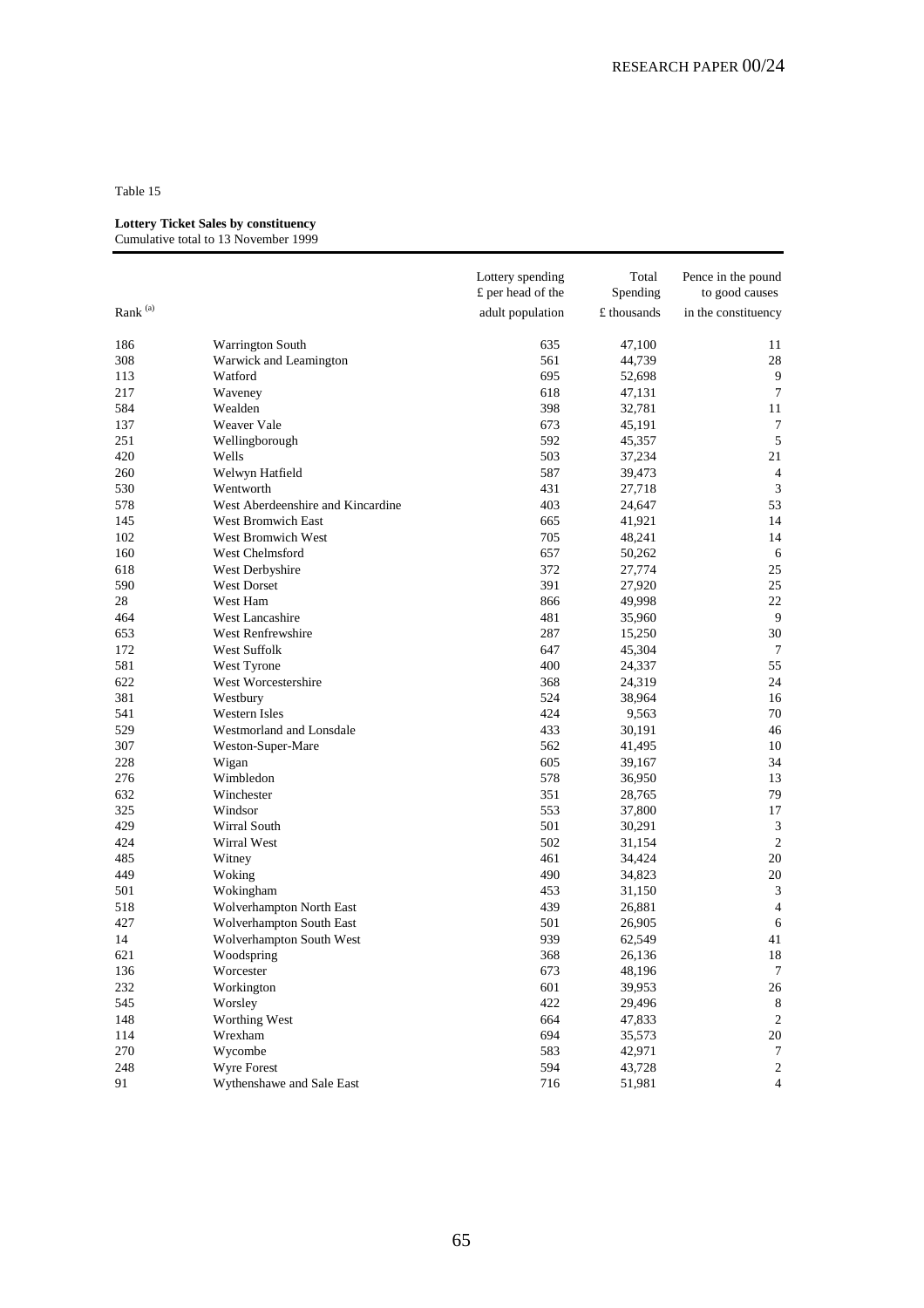#### **Lottery Ticket Sales by constituency** Cumulative total to 13 November 1999

| Rank $(a)$ |                      | Lottery spending<br>£ per head of the<br>adult population | Total<br>Spending<br>£ thousands | Pence in the pound<br>to good causes<br>in the constituency |
|------------|----------------------|-----------------------------------------------------------|----------------------------------|-------------------------------------------------------------|
| 343        | Yeovil               | 541                                                       | 40,997                           | 14                                                          |
| 239        | Ynys Mon             | 598                                                       | 33,628                           | 15                                                          |
|            | Constituency average | 569                                                       | 38,291                           | 24                                                          |

Note: (a) Ranked by spending per head of the adult population from highest to lowest

*Sources: HC Deb 343 c301w (27 January 2000)* 

*Department of Culture, Media and Sport (Awards Database) UK electoral statistics 2000, ONS*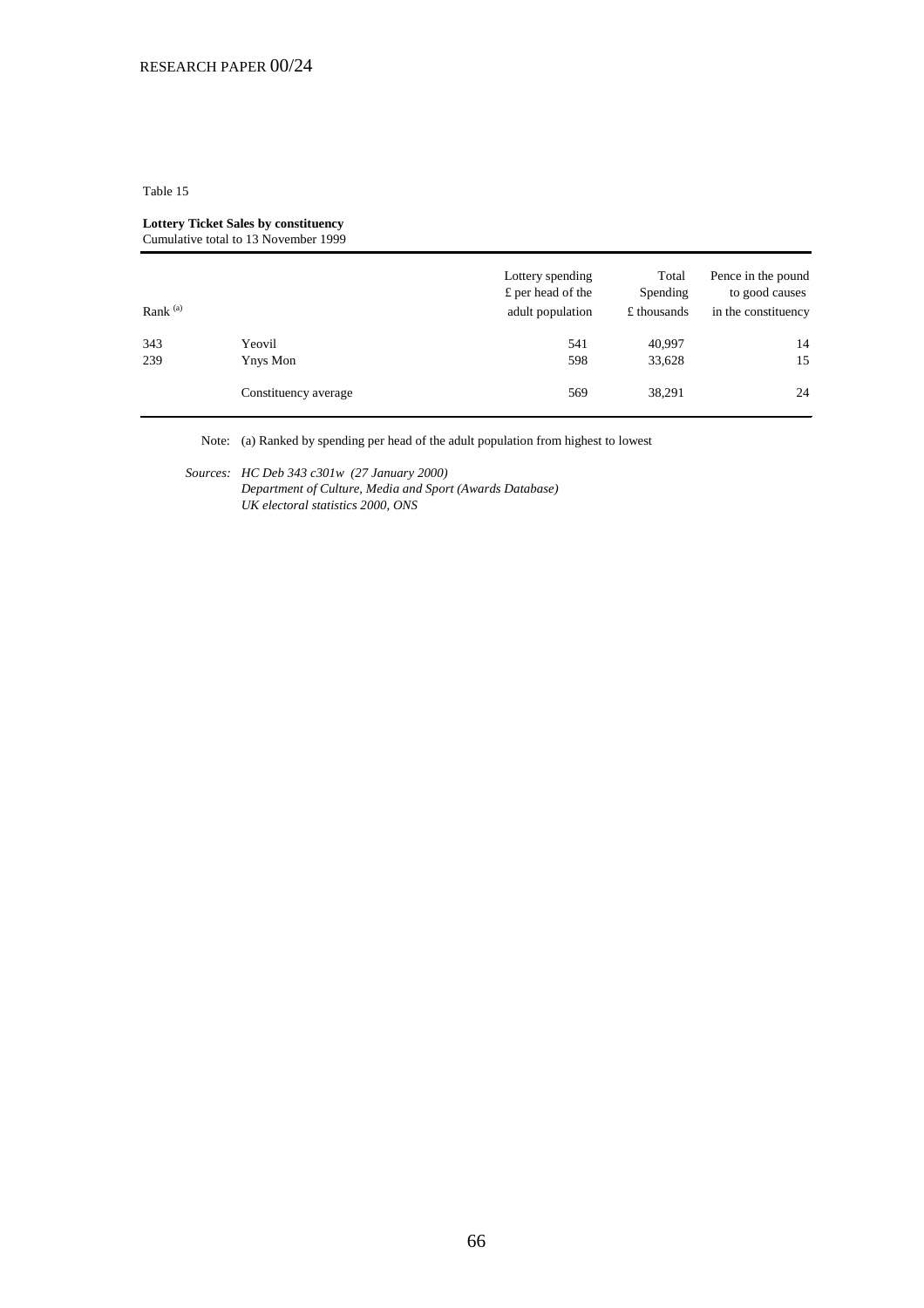# **Appendix 1: Addresses of distributing bodies**

*Arts* Arts Council of England Arts Council of Wales 14 Great Peter Street **Holst House** London SW1P 3NO 9 Museum Place 0171-333 0100 Cardiff CF1 3NX

12 Manor Place MacNeice House Edinburgh EH3 7DD 77 Malone Road 0131-226 6051 Belfast BT9 6AQ

*Sport* UK Sports Council (UK Sport) Walkden House 10 Melton Street London NW1 2EB 0171-380 8000

English Sports Council (Sport England) Sports Council for Wales 16 Upper Woburn Place South East Regional Office London WC1H 0QP Sophia Gardens 0171-273 1500 Cardiff CF1 9SW

Caledonia House **House** House of Sport South Gyle Upper Malone Road Edinburgh EH12 9DQ Belfast BT9 5LA 0131-339 9000 01232 382222

*Heritage Millennium* 7 Holbein Place Portland House London SW1W 8NR Stag Place 0171-591 6000 London SW1E 5EZ

*Charities New Opportunities* National Lottery Charities Board New Opportunities Fund St Vincent House Dacre House 16 Suffolk Street 19 Dacre Street London SW1Y 4NL London SW1 0DH 0171-747 5299 0171-222 3084

01222 376500

Scottish Arts Council **Arts Council** Arts Council of Northern Ireland 01232 667000

01222 300500

Scottish Sports Council Sports Council Sports Council of Northern Ireland

Heritage Lottery Fund Millennium Commission 0171-880 2030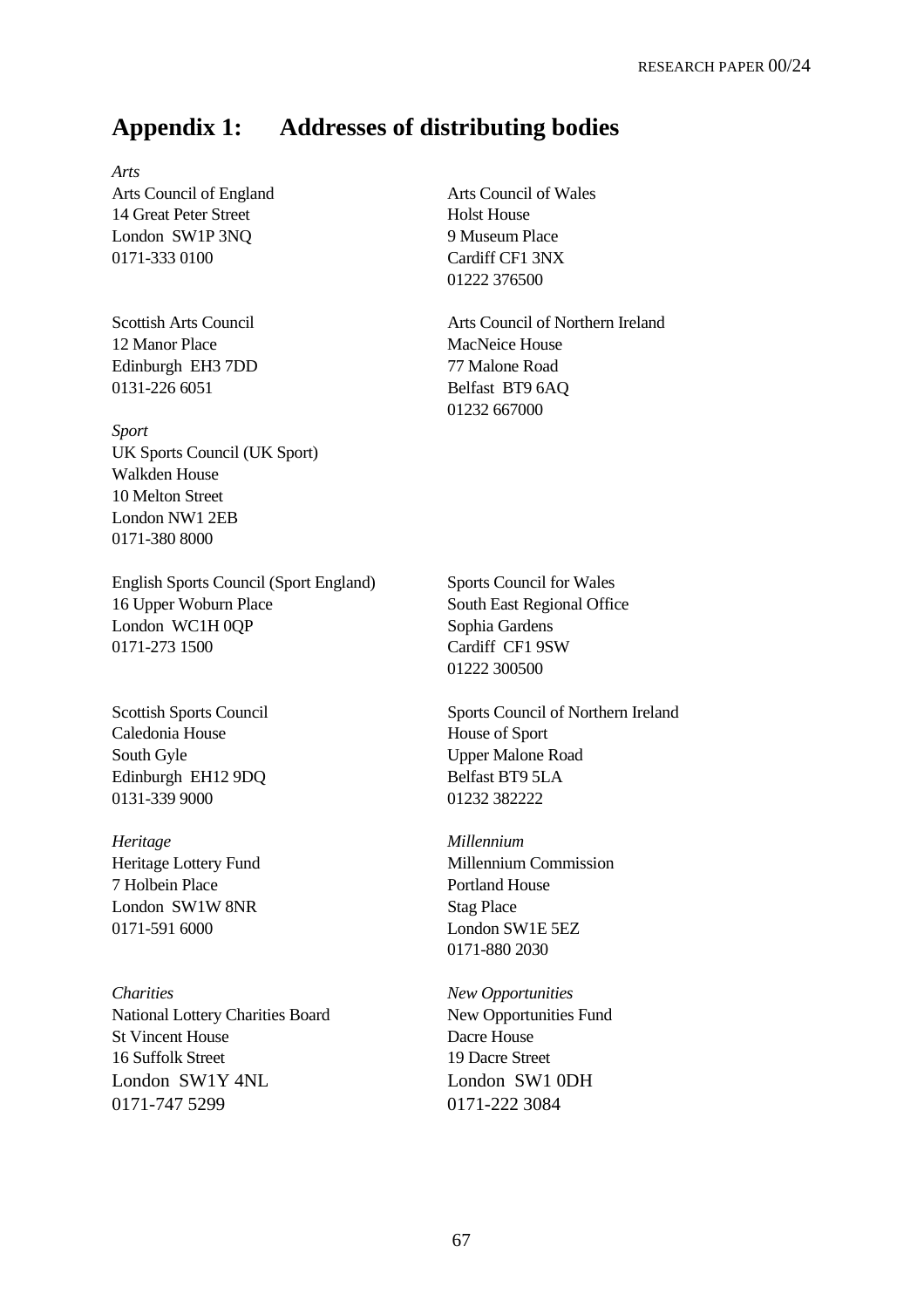# **Appendix 2: National Lottery – facts and figures**

## **Players**

Around 30 million people play the National Lottery regularly, which is about 70% of the eligible adult population. The average spend, including the midweek draw is £3.15 a week. About 30% of players are members of a syndicate. $21$ 

## **Chances of winning**

The chances of winning the Jackpot (i.e. matching all six balls) is approximately 1 in 14 million. The table below sets out the probability of winning all the different prizes. The odds of winning *any* prize is the sum of these probabilities: 1 in 54.

# **Chances of winning the National Lottery**

|                                    | Odds               | <b>Typical Prize</b> |
|------------------------------------|--------------------|----------------------|
|                                    |                    |                      |
| Six numbers - the Jackpot          | 1 in 14 million    | $£2$ million         |
| Five numbers plus the Bonus number | $1$ in 2.3 million | £100,000             |
| Five numbers                       | 1 in 55,500        | £1,500               |
| Four numbers                       | $1$ in $1,030$     | £65                  |
| Three numbers                      | $1$ in 57          | £10                  |
|                                    |                    |                      |

*Source: www.lottery.merseyworld.com*

# **Winners**

There are about 1 million winners every week. Since the lottery started there have been 400 million winning tickets, of which 1,679 have been for the Jackpot. The average Jackpot size is £2 million and since most winners are in a syndicate, a typical winner receives about £600,000.

# **Number Frequency**

Each numbered ball has the same chance as any other of being chosen by the machine. But, due to random variation, the spread of numbers drawn is unlikely to be evenly distributed. The attached chart two shows the frequency distribution of the lottery balls in numerical order.<sup>22</sup> Number 25 has been drawn the most as a main ball, 81 times, compared to number 19 which has been drawn 44 times. Chart three shows the frequency distribution of the balls drawn. From the chart, 6 balls have been drawn 62 or 72 times, whereas no ball has been drawn 47 times.

<sup>21</sup> *www.national–lottery.co.uk* (Official National Lottery Website)

<sup>22</sup> The Lottery draw on 19 February was draw number 434, *www.national-lottery.co.uk/game/sortpop.html*